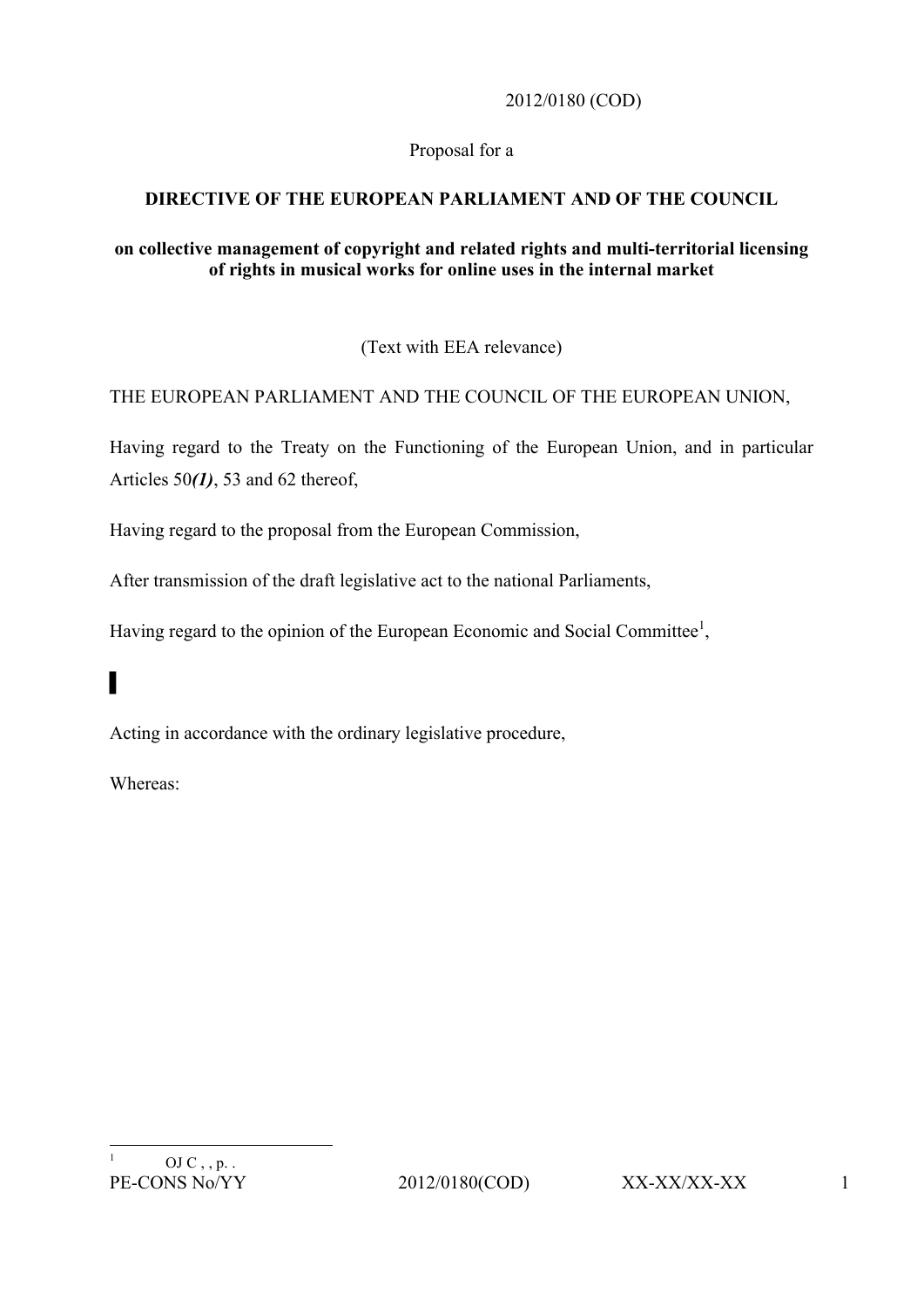- (1) The *Directives* which have been adopted in the area of copyright and related rights already provide a high level of protection for rightholders and thereby ▌a framework *wherein* the exploitation of content protected by these rights can take place. *These Directives* contribute to developing and maintaining creativity. In an internal market where competition is not distorted, protecting innovation and intellectual creation also encourages investment in innovative services and products.
- (2) The dissemination of content which is protected by copyright and related rights ▌, including books, audiovisual productions and recorded music *and services linked thereto, requires* the licensing of rights by different holders of copyright and related rights, such as authors, performers, producers and publishers. It is normally for the *rightholder* to choose between the individual or collective management of *his* rights*, unless Member States provide otherwise, in compliance with Union law and the international obligations of the Union and its Member States.* Management of copyright and related rights includes the granting of licences to users, the auditing of licensees, *the* monitoring of the use of rights, the enforcement of copyright and related rights, the collection of rights revenue derived from the exploitation of rights and the distribution of the amounts due to rightholders. *Collective management organisations* enable rightholders to be remunerated for uses which they would not be in a position to control or enforce themselves, including in non-domestic markets. ▌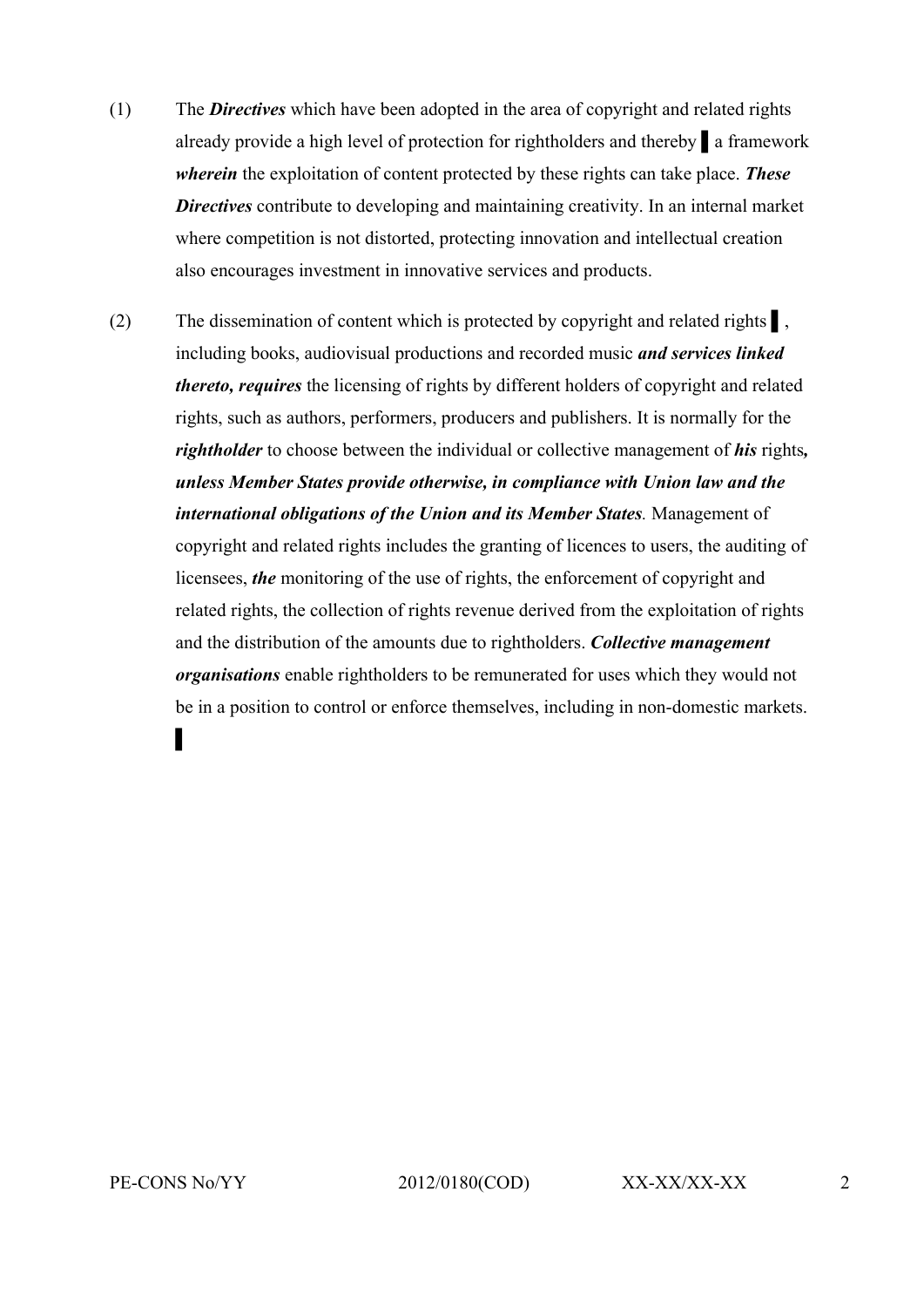- *(2a) Article 167 of the Treaty on the Functioning of the European Union requires the Union to take cultural diversity into account in its action and to contribute to the flowering of the cultures of the Member States, while respecting their national and regional diversity and at the same time bringing the common cultural heritage to the fore. Collective management organisations have and should continue to have an important role as promoters of the diversity of cultural expression, both by enabling the smallest and less popular repertoires to access the market and by providing social, cultural and educational services for the benefit of their rightholders and the public.*
- (3) When established in the Union, *collective management organisations should be able to enjoy the freedoms provided by the Treaties when representing* rightholders resident or established in other Member States or *granting* licences to users resident or established in other Member States.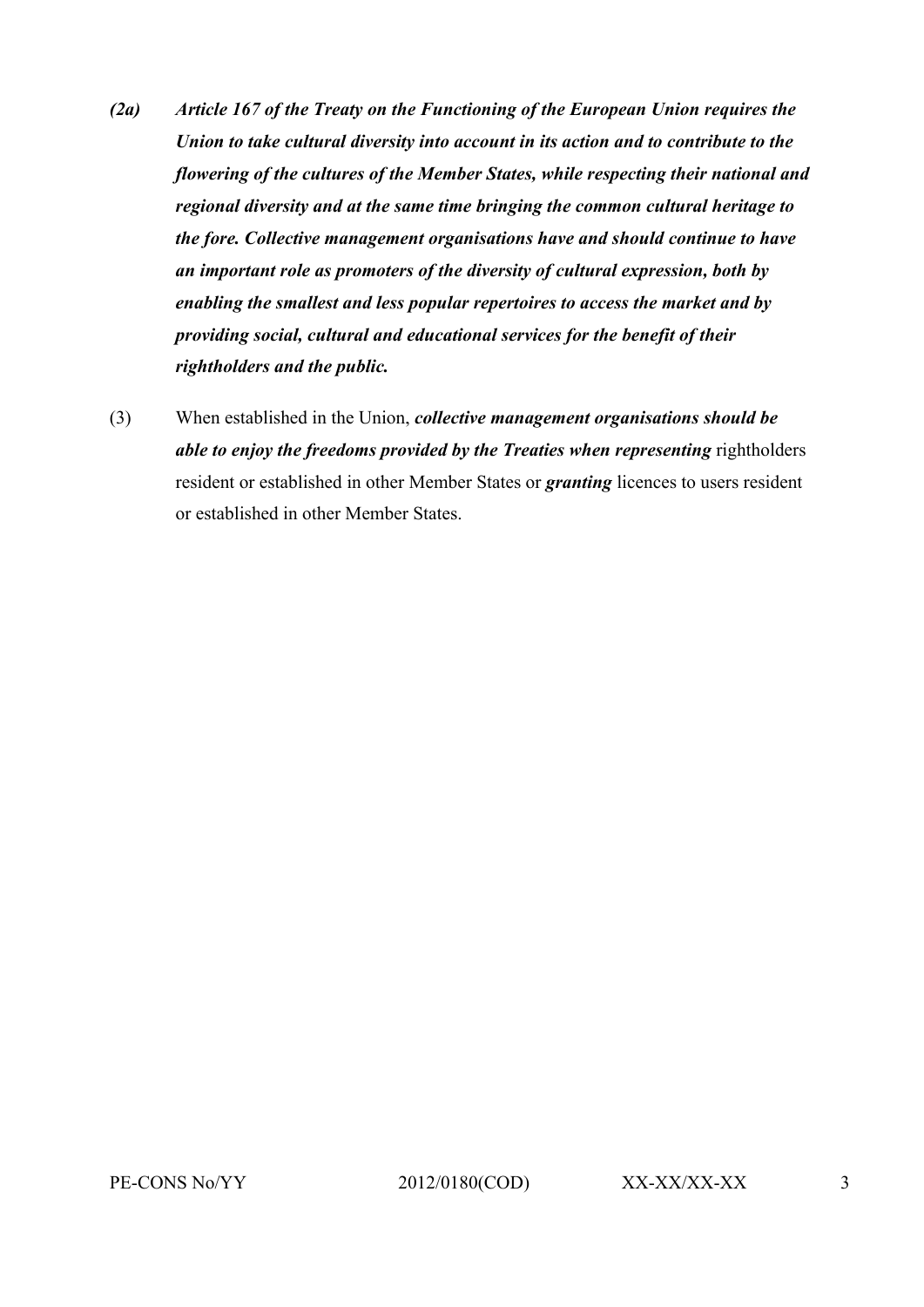- (4) There are significant differences in the national rules governing the functioning of *collective management organisations*, in particular as regards their transparency and accountability *to* their members and rightholders. *This has led in a number of instances to* difficulties*, in particular for non-domestic* rightholders*, in*.exercising their rights and *to* poor financial management of the revenues collected*.* Problems with the functioning of *collective management organisations* lead to inefficiencies in the exploitation of copyright and related rights across the internal market to the detriment of the members of *collective management organisations*, rightholders and users alike.
- (5) The need to improve the functioning of *collective management organisations* has already been *identified* in ▌Commission Recommendation 2005/737/EC of 18 May 2005 on collective cross-border management of copyright and related rights for legitimate online music services<sup>1</sup>. This Recommendation set out a number of principles, such as the freedom of rightholders to choose their *collective management organisations,* ▌equal treatment of categories of rightholders and ▌equitable distribution of royalties. It called on *collective management organisations*, to provide users with sufficient information on tariffs and repertoire in advance of ▌negotiations *between them. It also* contained recommendations on accountability, rightholder representation in the decision-making bodies of *collective management organisations* and dispute resolution. *However, the* Recommendation ▌ has been unevenly followed.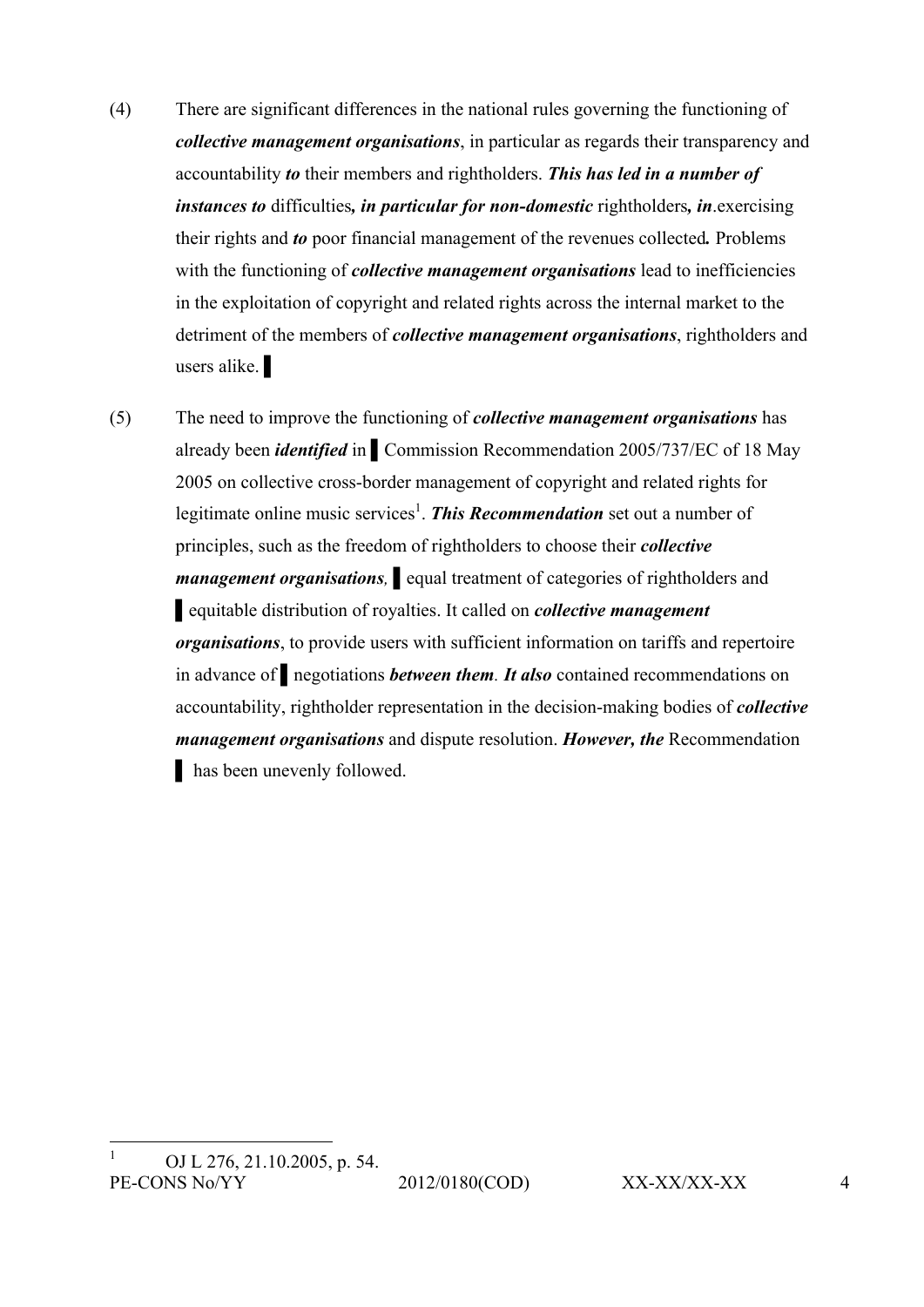- (6) The protection of the interests of the members of *collective management organisations*, rightholders and third parties requires that the laws of the Member States related to copyright management and multi-territorial licensing *of* online rights in musical works *should* be coordinated with a view to having equivalent safeguards throughout the Union. Accordingly, the Directive is based on Article *50(1)* of the Treaty.
- (7) This Directive *aims* at coordinating national rules concerning the access to the activity of managing copyright and related rights by *collective management organisations*, the modalities for their governance, and their supervisory framework and is also based on Article 53 ▌of the Treaty. In addition, since this is a sector offering services across the Union, this Directive is based on Article 62 of the Treaty.
- *(7a) This Directive aims at setting requirements applicable to collective management organisations to ensure a high standard of governance, financial management, transparency and reporting. This however should not prevent Member States from maintaining or imposing more stringent standards than the ones laid down in Title II of this Directive to collective management organisations established in their territories, provided that such more stringent standards are compatible with Union law.*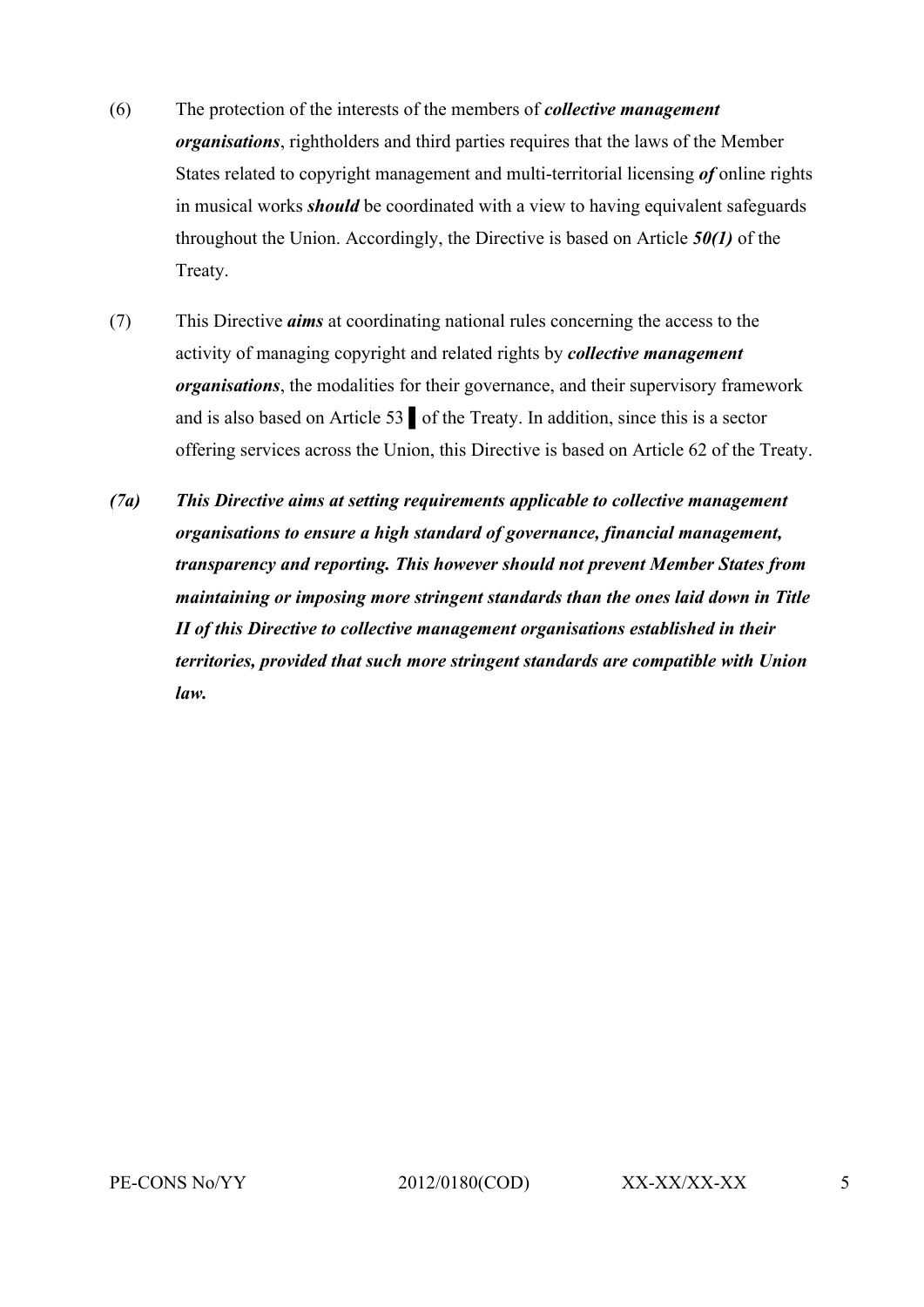- *(7b) Nothing in this Directive should preclude a Member State from applying the same or similar provisions to collective management organisations established outside the Union but which are operating in that Member State.*
- *(7bb) Nothing in this Directive should preclude collective management organisations from concluding representation agreements with other collective management organisations – in compliance with competition rules under Articles 101 and 102 of the Treaty on the Functioning of the European Union – in the area of rights management in order to facilitate, improve and simplify the procedures for licensing users, including for the purposes of single invoicing, under equal, nondiscriminatory and transparent conditions, and to offer multi-territorial licences also in areas other than those referred to in Title III.*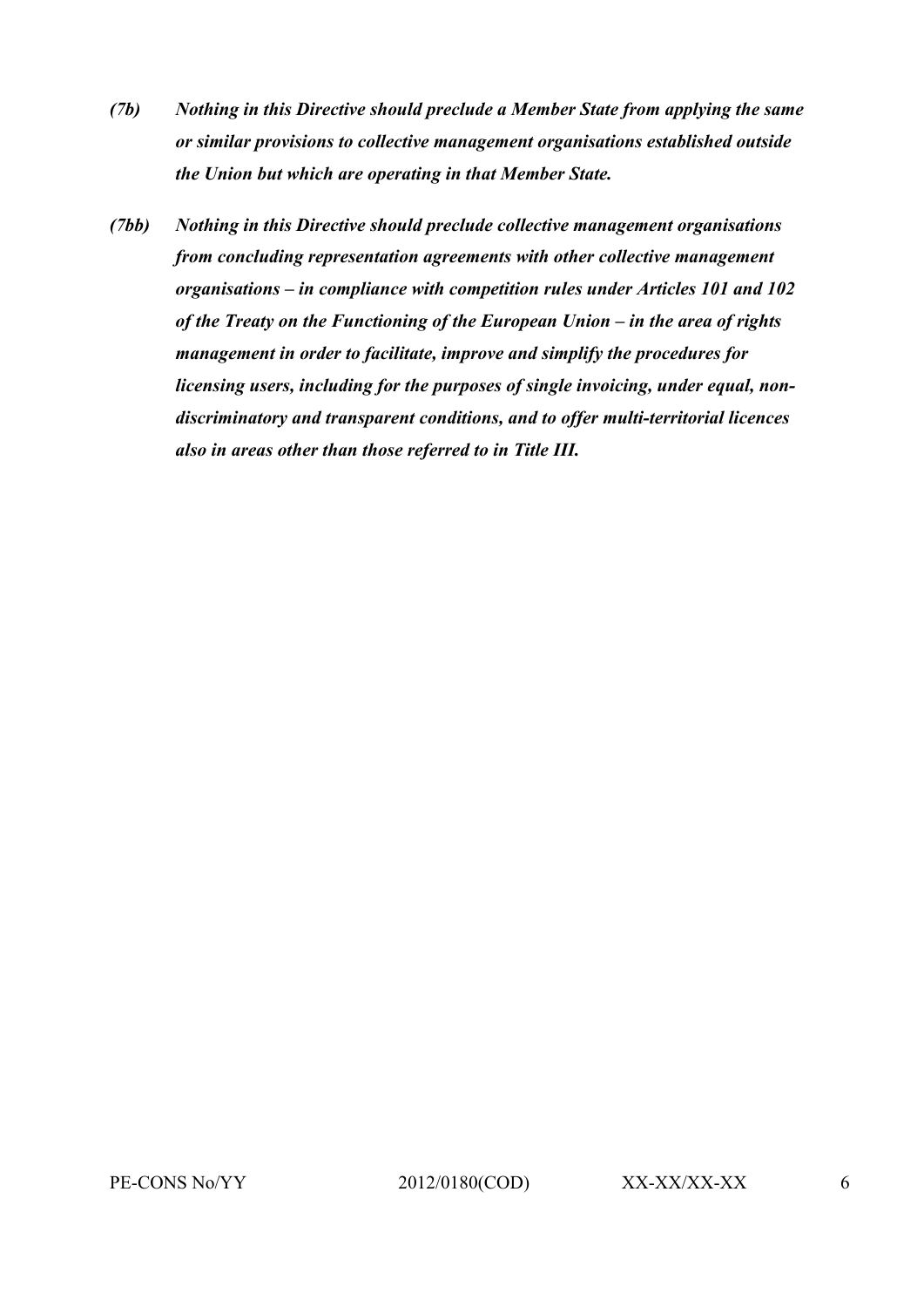- *(7c) This Directive, while applying to all collective management organisations, with the exception of Title III which only applies to collective management organisations managing authors' rights in musical works for online use on a multi-territorial basis, does not interfere with arrangements concerning the management of rights in the Member States such as individual management, the extended effect of an agreement between a representative collective management organisation and a user, i.e. extended collective licensing, mandatory collective management, legal presumptions of representation and transfer of rights to collective management organisations.*
- *(7ca) This Directive does not affect the possibility for Member States to determine by law, by regulation or by any other specific mechanism to that effect rightholders' fair compensation for exceptions or limitations to the reproduction right provided for in Article 5, paragraph 2, of Directive 2001/29/EC on the harmonisation of certain aspects of copyright and related rights in the information society and rightholders' remuneration for derogations from the exclusive right in respect of public lending provided for in Article 6, paragraph 1, of Directive 2006/115/EC on rental right and lending right and on certain rights related to copyright in the field of intellectual property applicable in their territory as well as the conditions applicable for their collection.*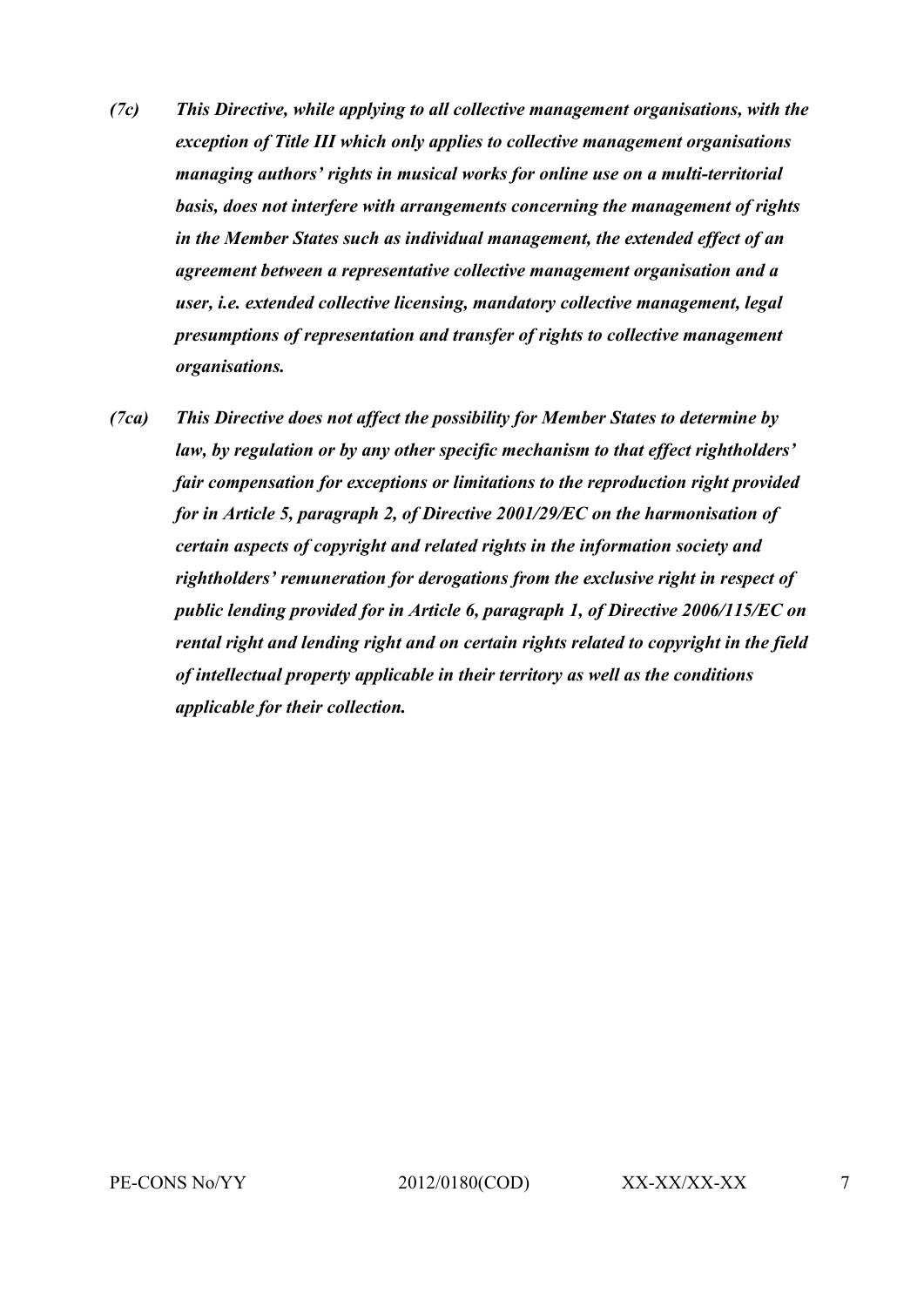*(7d) This Directive does not require that collective management organisations adopt a specific legal form. In practice, these organisations operate in various legal forms such as associations, cooperatives or limited liability companies, which are controlled or owned by holders of copyright and related rights or by entities representing such rightholders. In some exceptional cases however, due to the legal form of a collective management organisation, the element of ownership or control is not present. This is, for example, the case for foundations, which do not have membership. Nonetheless, the provisions of this Directive should also apply to them. In the same manner, Member States should take appropriate measures to prevent the circumvention of the obligations under this Directive through the choice of legal form. Moreover, entities representing rightholders, and being members of collective management organisations, may be other collective management organisations, associations of rightholders, unions or other organisations.*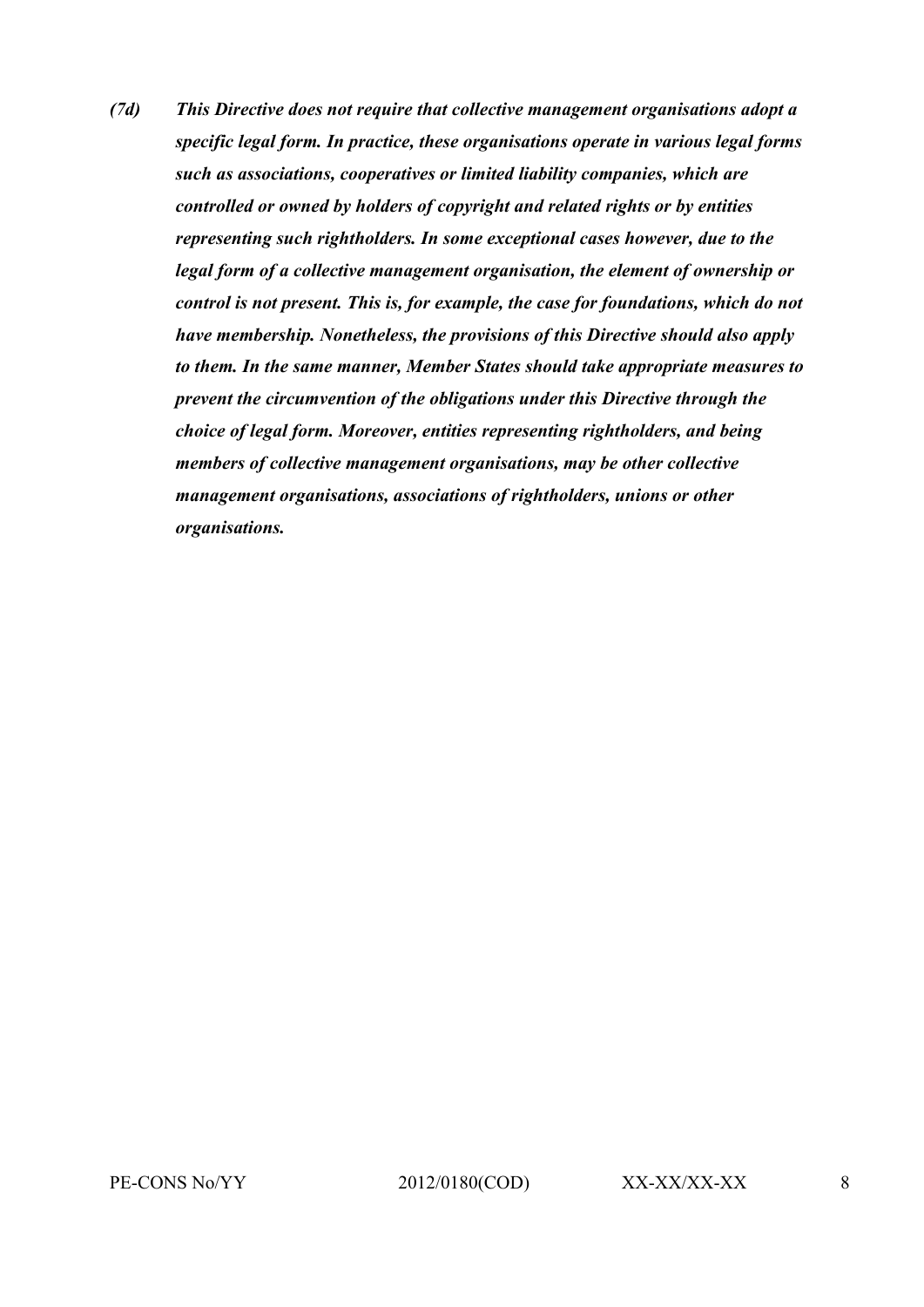*(7da) Rightholders may entrust the management of their rights to independent management entities. These are commercial entities which differ from collective management organisations including because they are not owned or controlled by rightholders. However, to the extent these independent management entities carry out the same activities as collective management organisations, they should be obliged to provide certain information to the rightholders they represent, collective management organisations, users as well as to the public. Audio-visual producers, record producers and broadcasters license their own rights, in certain cases alongside rights that have been transferred to them by, for instance, performers, on the basis of individually negotiated agreements and act in their own interest. Book, music or newspaper publishers license rights that have been transferred to them on the basis of individually negotiated agreements and act in their own interest. Therefore audio-visual producers, record producers, broadcasters as well as publishers should not be considered "independent management entities". Furthermore, authors' and performers' managers and agents acting as intermediaries and representing rightholders in their relations with collective management organisations should not be considered "independent management entities" as they do not manage rights in the sense of setting tariffs, granting licences or collecting money from users.*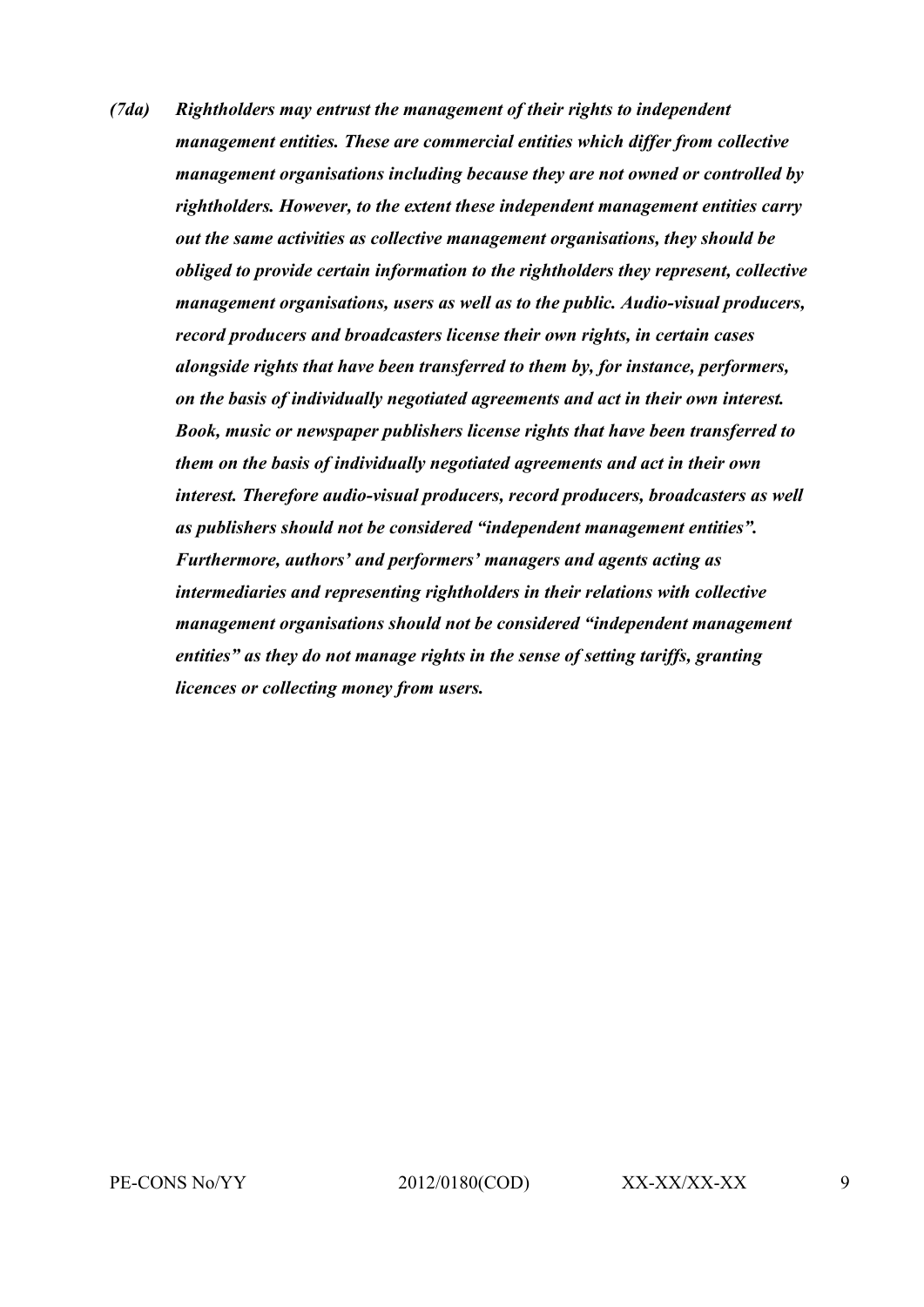- *(7e) Collective management organisations may choose to have certain of their activities, such as the invoicing of users or the distribution of amounts due to rightholders, carried out by subsidiaries or by other entities that they control. In such cases, those provisions of this Directive that would be applicable if the relevant activity were carried out directly by a collective management organisation, should be applied to the activities of the subsidiaries or other entities.*
- (8) In order to ensure that holders of copyright and related rights can *benefit fully* from the internal market when their rights are being managed collectively and that their freedom to exercise their rights is not unduly affected, it is necessary to provide for the inclusion of appropriate safeguards in the constituting documents of *collective management organisations.* Moreover, *a collective management organisation* should not discriminate, directly or indirectly, between rightholders on the basis of their nationality, place of residence or place of establishment when providing its management services.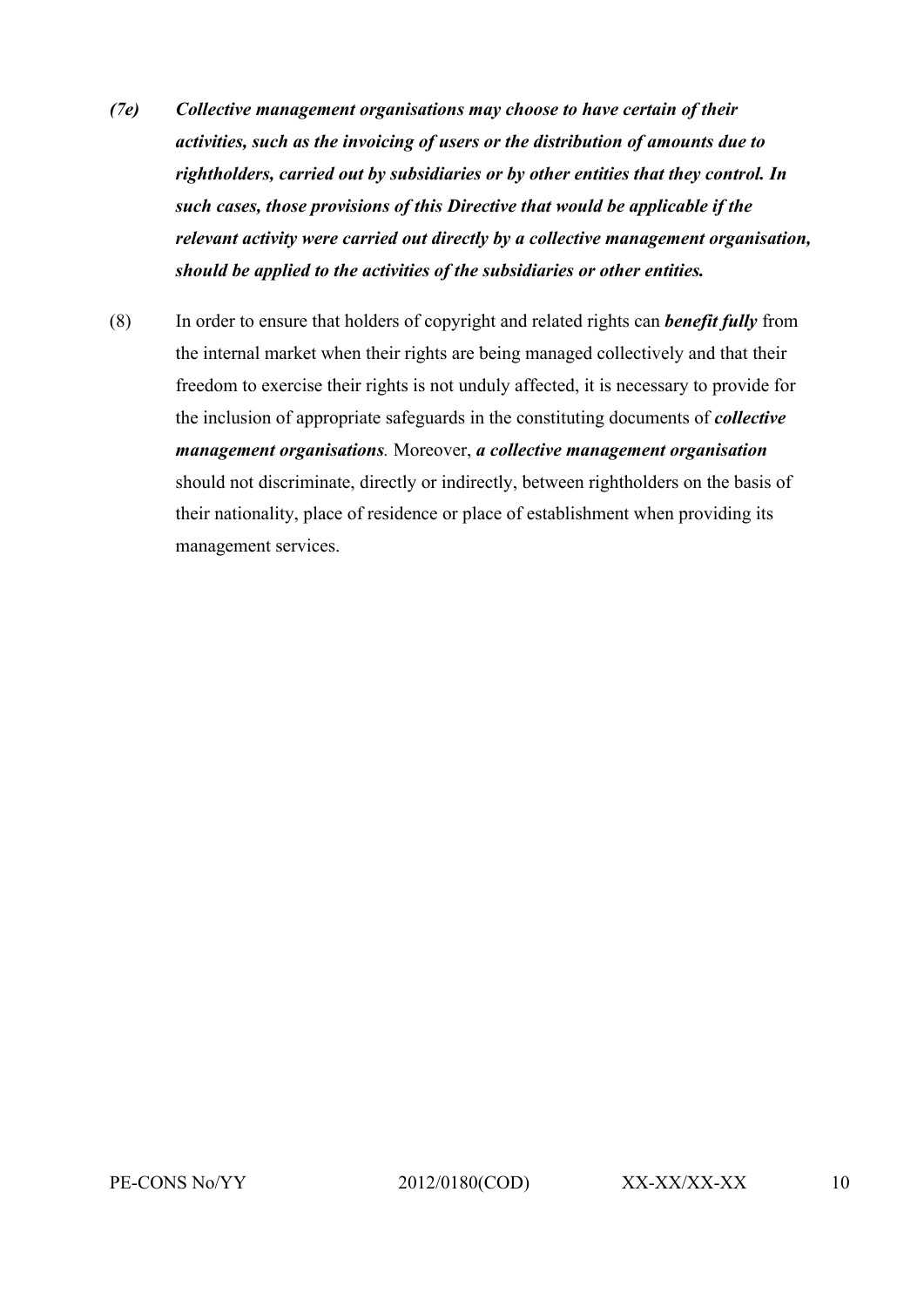(9) Having *the Treaty freedoms* to provide and to receive collective management *of copyright and related rights* entails that *a rightholder is* able to *choose freely a collective management organisation* for the management of *his* rights, *whether they be communication to the public or reproduction rights, or categories of rights related to forms of exploitation such as broadcasting, theatrical exhibition or reproduction for online distribution,* provided *that* the *collective management organisation the rightholder wishes to choose* already manages such rights or categories of rights. *The* rights*,* categories of rights *or types of works and other subject matter managed by the collective management organisation should be determined by the general assembly of members if not already determined in the statute of the collective management organisation or prescribed by law. It is important that the rights and categories of rights are determined in a manner that maintains a balance between the freedom of rightholders to dispose of their works and other subject matter and the ability of the organisation to manage effectively the rights taking into account in particular the type of rights managed by the organisation and the creative sector in which it operates. Taking due account of this balance, rightholders should be able to withdraw easily such* rights or categories of rights from *a collective management organisation and to manage these rights individually or to* entrust or transfer all or part of them to another *collective management organisation* or another entity irrespective of the Member State of *nationality, residence or establishment,* of either the *collective management organisation* or the rightholder. *Where a Member State, in compliance with Union law and the international obligations of the Union and its Member States, provides for mandatory collective management of rights, rightholders' choice would be limited to other collective management organisations. Collective management organisations* managing different types of works and other subject matter, such as literary, musical or photographic works, should also allow this flexibility to rightholders as regards the management of different types of works and other subject matter. *As far as non-commercial uses are concerned, Member States should provide that collective management organisations take the necessary steps to ensure that their rightholders can exercise the right to grant licences for such uses. Such steps should include, inter alia, a decision by the collective management organisation on the conditions attached to the exercise of this right as well as* 

PE-CONS No/YY 2012/0180(COD) XX-XX/XX-XX 11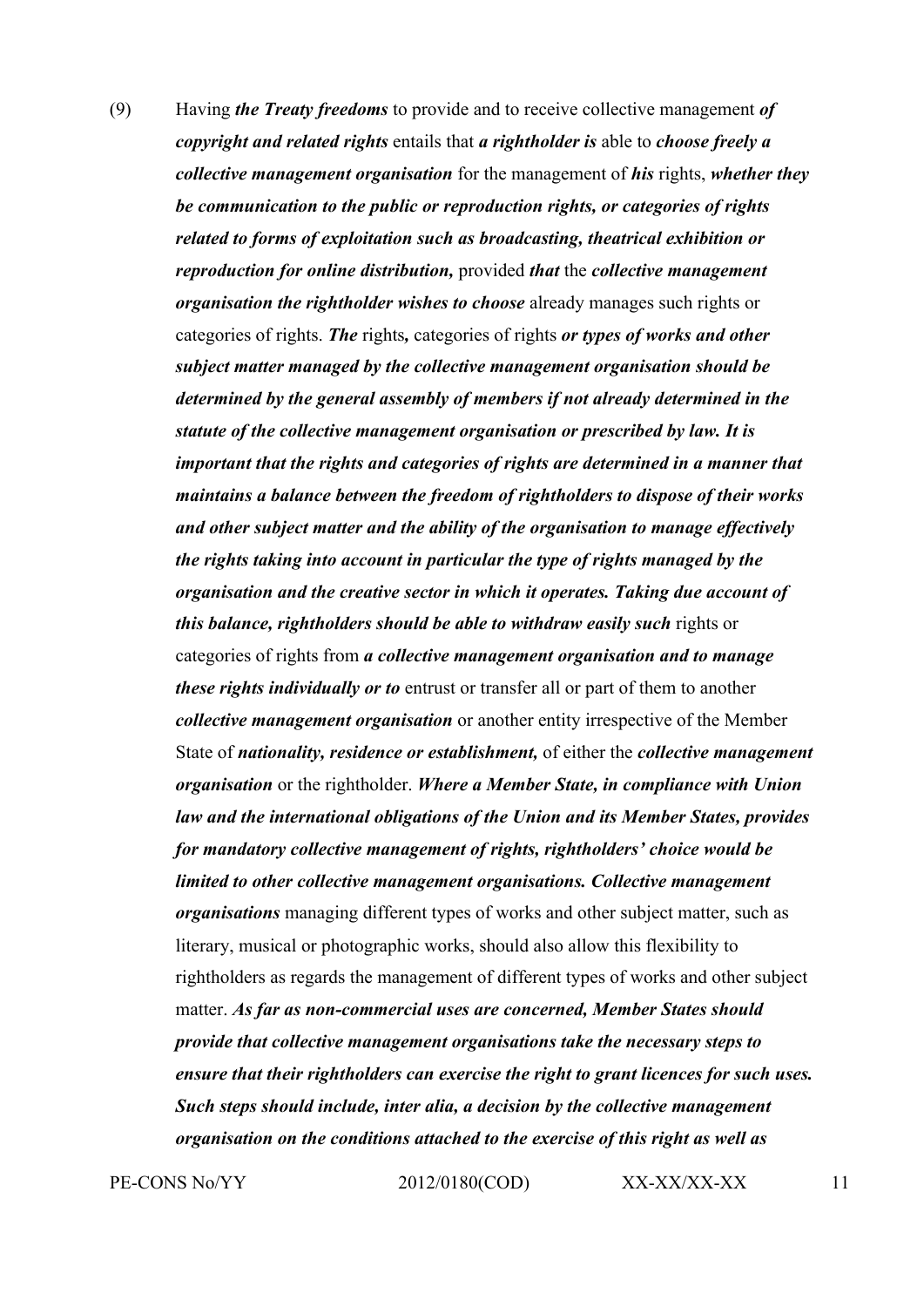*providing information to their members on these conditions. Collective management organisations* should inform rightholders of their choices and allow them to exercise *the rights related to these choices* as easily as possible. *Rightholders who have already authorised the collective management organisation may be informed via the website of the organisation. A requirement for the consent of rightholders to the management of each right, category of rights or type of works and other subject matter in the authorisation should not prevent the rightholders from accepting proposed subsequent amendments to that authorisation by tacit agreement in accordance with the conditions set out in national law. Neither contractual arrangements according to which a termination or withdrawal by rightholders has an immediate effect on licences granted prior to such termination or withdrawal, nor contractual arrangements according to which such licences remain unaffected for a certain period of time after such termination or withdrawal, are, as such, precluded by this Directive. Such arrangements however should not create an obstacle to the full application of this Directive. This* Directive should not prejudice the possibility *for* rightholders to manage their rights individually, including for non-commercial uses.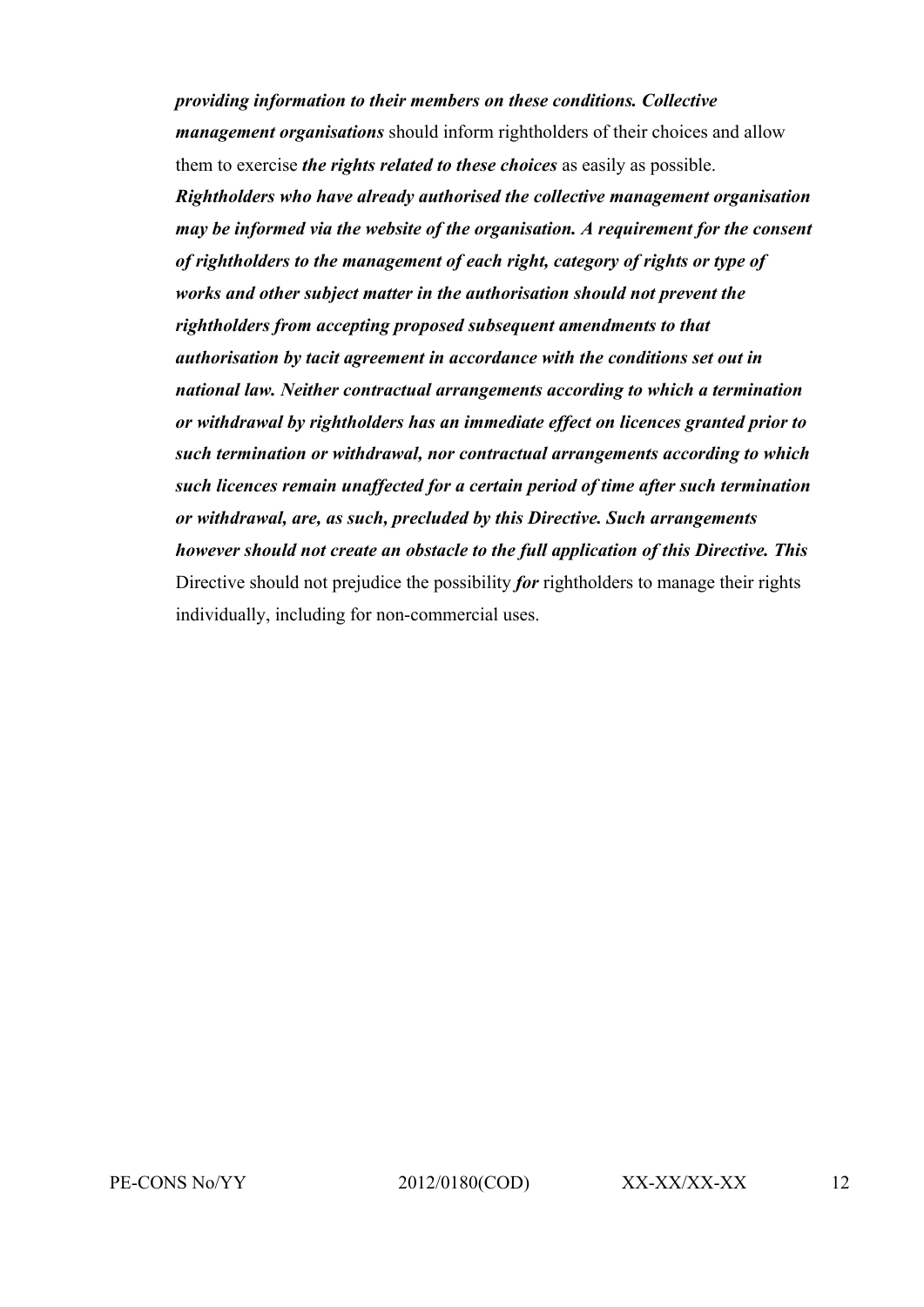(10) Membership of *collective management organisations* should be based on objective, *transparent* and non-discriminatory criteria*,* including as regards publishers who by virtue of an agreement on the exploitation of rights ▌are entitled to a share of the income from the rights managed by *collective management organisations* and to collect such income from the *collective management organisations. These criteria should not oblige collective management organisations to accept members the management of whose rights, categories of rights or types of works or other subject matter falls outside their scope of activity. The records kept by a collective management organisation should allow for the identification and location of its members and rightholders whose rights the organisation represents on the basis of authorisations given by these rightholders.*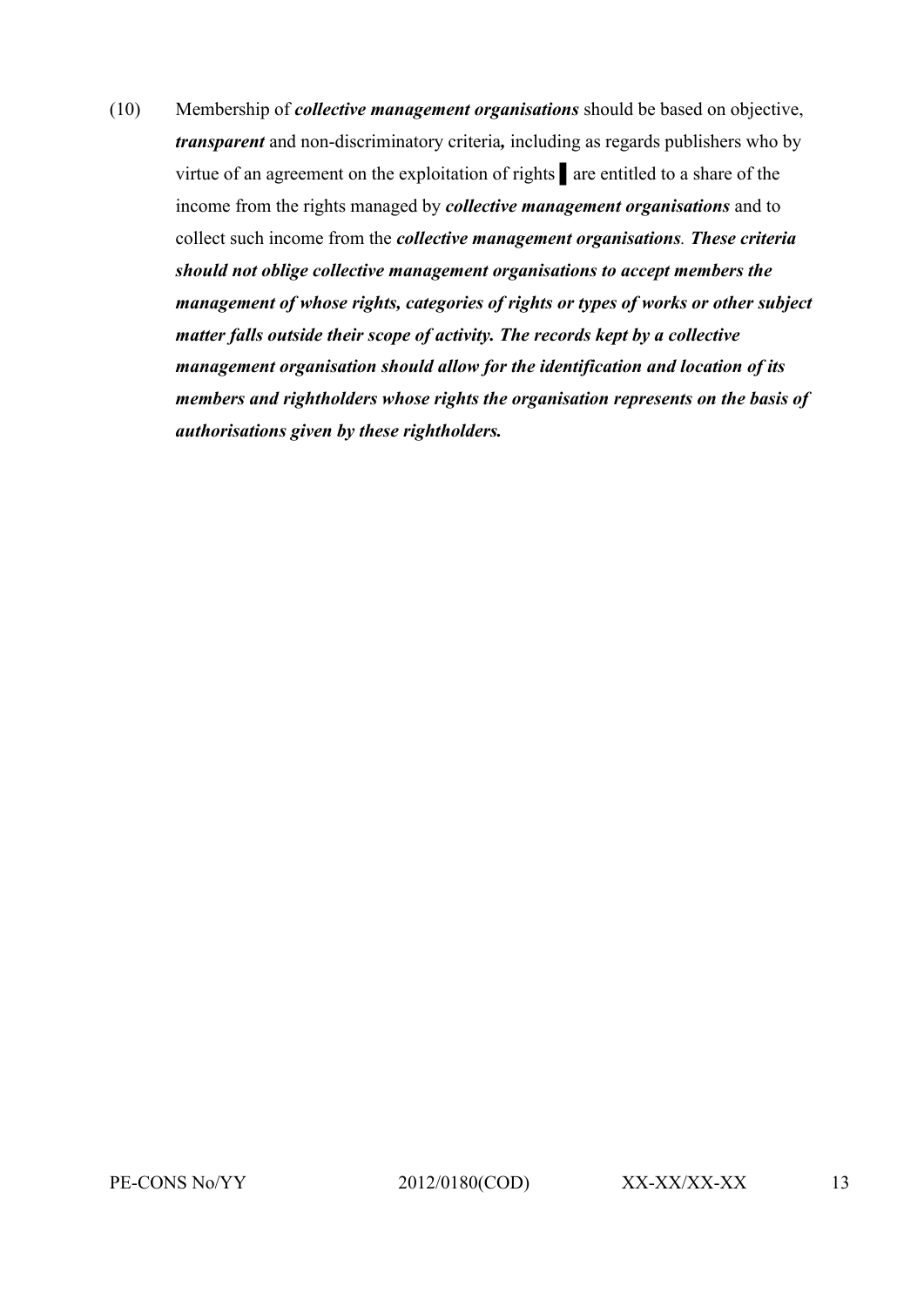- *(10a) In order to protect those rightholders whose rights are directly represented by the collective management organisation but who do not fulfil its membership requirements, it is appropriate to require that certain provisions of the Directive relating to members are also applied to such rightholders. Member States may also provide such rightholders with rights to participate in the decision-making process of the collective management organisation.*
- (11) *Collective management organisations should* act in the best *collective* interests of *the rightholders they represent*. It is therefore important to provide for systems which enable *the* members of *a collective management organisation* to exercise their membership rights by participating in the *organisation's* decision-making process. *Some collective management organisations have different categories of members, which may represent different types of rightholders, such as producers and performers.* The representation *in the decision-making process* of *these* different categories of members ▌should be fair and balanced. The effectiveness of the rules on the general *assembly* of members of *collective management organisations would* be undermined if there were no provisions on how the general *assembly* should be run. Thus, it is necessary to ensure that the general *assembly* is convened regularly, and at least annually, and that the most important decisions in the *collective management organisation* are taken by the general *assembly*.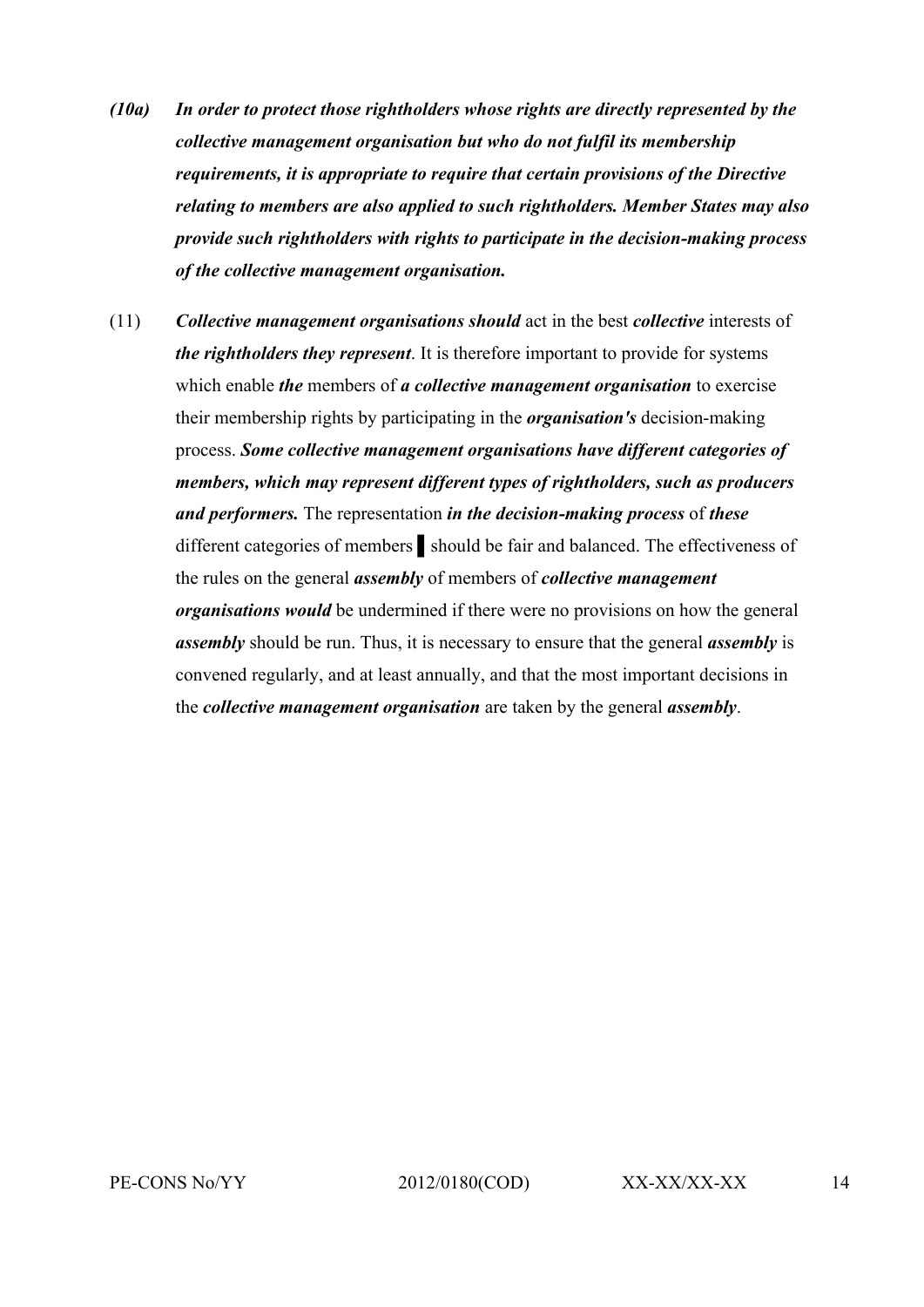(12) *All members* of *collective management organisations* should be allowed to participate and vote in the general *assembly of members*; the exercise of these rights *should* only be subject to fair and proportionate restrictions. *In some exceptional cases, collective management organisations have been established in the legal form of a foundation, hence they have no membership. In such cases, the powers of the general assembly of members should be exercised by the body entrusted with the supervisory function. Where collective management organisations have entities representing rightholders as their members, such as may be the case where a collective management organisation is a limited liability company and its members are associations of rightholders, Member States may provide that some or all powers of the general assembly of members should be exercised by an assembly of these rightholders. The general assembly of members should, at least, have the power to set the framework of the activities of the management, in particular with respect to the use of rights revenue by the collective management organisation. This should however be without prejudice to the possibility for Member States to provide for more stringent rules on, for example, investments, mergers or taking out loans, including a prohibition on any such transactions. Collective management organisations should encourage the active participation of their members in the general assembly.* The exercise of voting rights should be *facilitated for members who attend the general assembly and also for those who do not. In addition to the exercise of members' rights by electronic means, members should be allowed to participate and vote in the general assembly of members through a proxy. Proxy voting should be restricted in cases of conflicts of interest. At the same time, Member States should only provide for restrictions as regards proxies if this does not prejudice the appropriate and effective participation of members in the decision-making process. In particular, the appointment of proxy holders contributes to the appropriate and effective participation of members in the decision-making process and allows rightholders to have a true opportunity to opt for a collective management organisation of their choice irrespective of the Member State of establishment of the organisation.*

PE-CONS No/YY 2012/0180(COD) XX-XX/XX-XX 15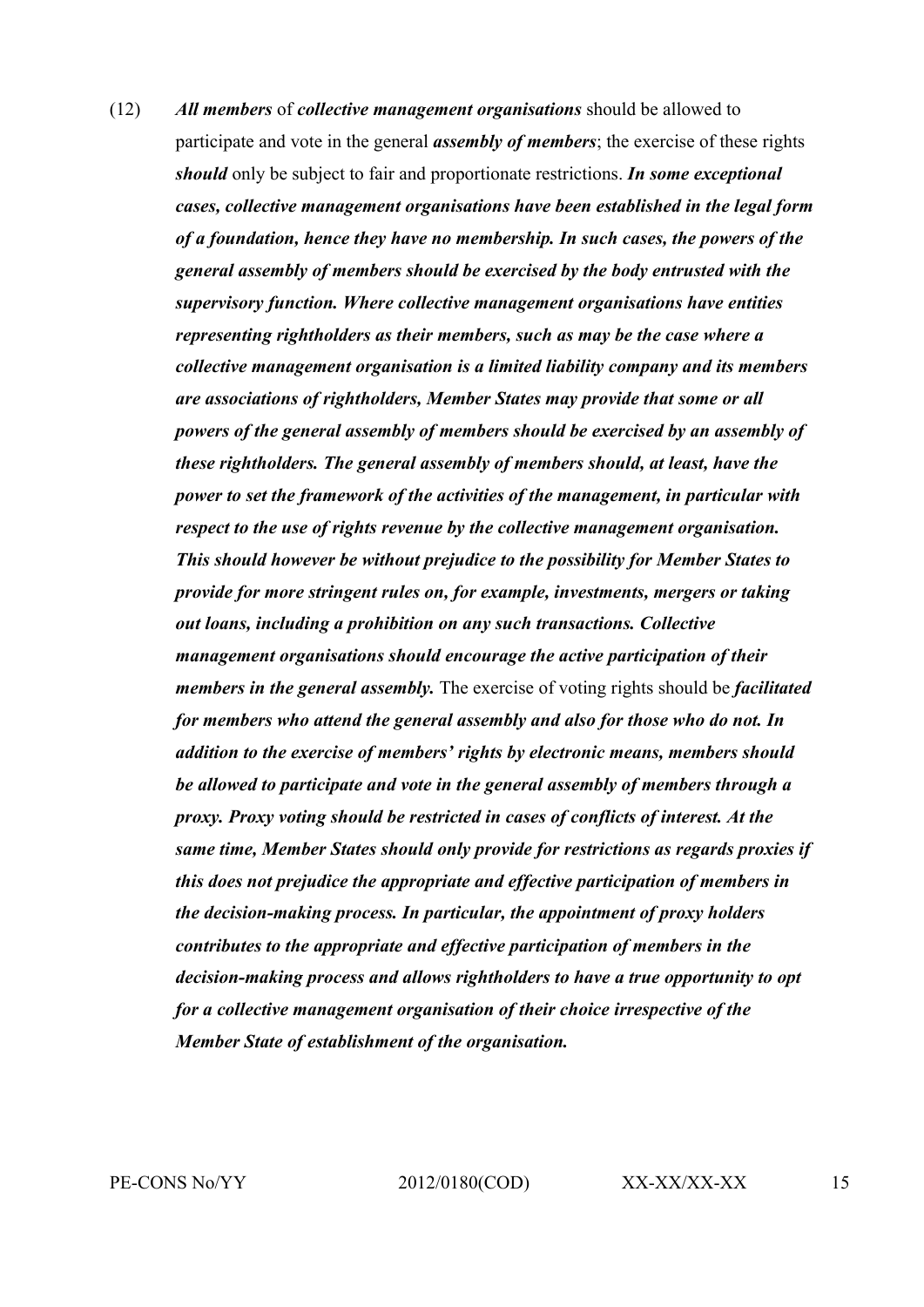(13) Members should be allowed to take part in *the continuous* monitoring *of* the management of *collective management organisations*. To this end, *these organisations* should *have* a supervisory function appropriate to their organisational structure and allow members to be represented in the body that exercises this function. *Depending on the organisational structure of the collective management organisation, the supervisory function may be exercised by a separate body, such as a supervisory board, or by some or all of the directors in the administrative board who do not manage the business of the collective management organisation. The requirement of fair and balanced representation of members should not prevent the collective management organisation from appointing third parties to exercise the supervisory function, including persons with relevant professional expertise and rightholders who do not fulfil the membership requirements or who are not directly represented by the organisation but via an entity which is a member of the collective management organisation.*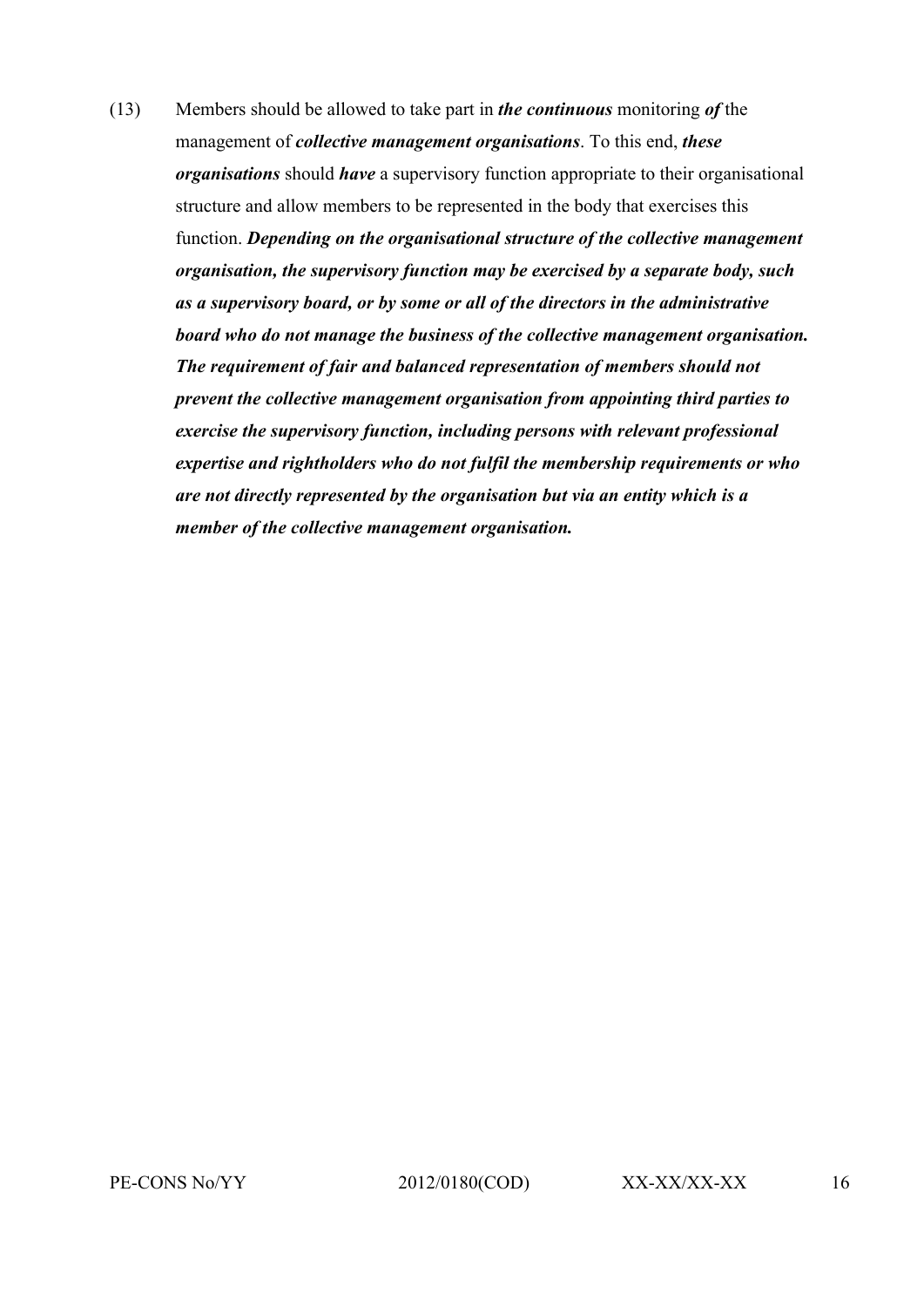- (14) For reasons of sound management, a *collective management organisation's*  management must be independent. Managers*, whether elected as directors or hired or employed by the organisation on the basis of a contract,* should be required to declare*, prior to taking their position and thereafter on a yearly basis,* whether there are conflicts between their interests and those of the *rightholders that are represented by the collective management organisation. Such annual statements should be also made by persons exercising the supervisory function. Member States should be free to require collective management organisations to make such statements public or submit them to public authorities.*
- (15) *Collective management organisations* collect, manage and distribute revenue from the exploitation of the rights entrusted to them by rightholders. This revenue is ultimately due to rightholders*,* who may *have a direct legal relationship with the organisation, or may be represented via an entity which is the member of the collective management organisation or via a representation agreement*. It is therefore important that *a collective management organisation exercises* the utmost diligence in collecting, managing and distributing *this* revenue. Accurate distribution is only possible where *the collective management organisation maintains* proper records of membership, licences and use of works and other subject matter. *Relevant* data *that is required for the efficient collective management of rights* should also be provided by rightholders and users and verified by the *collective management organisation*.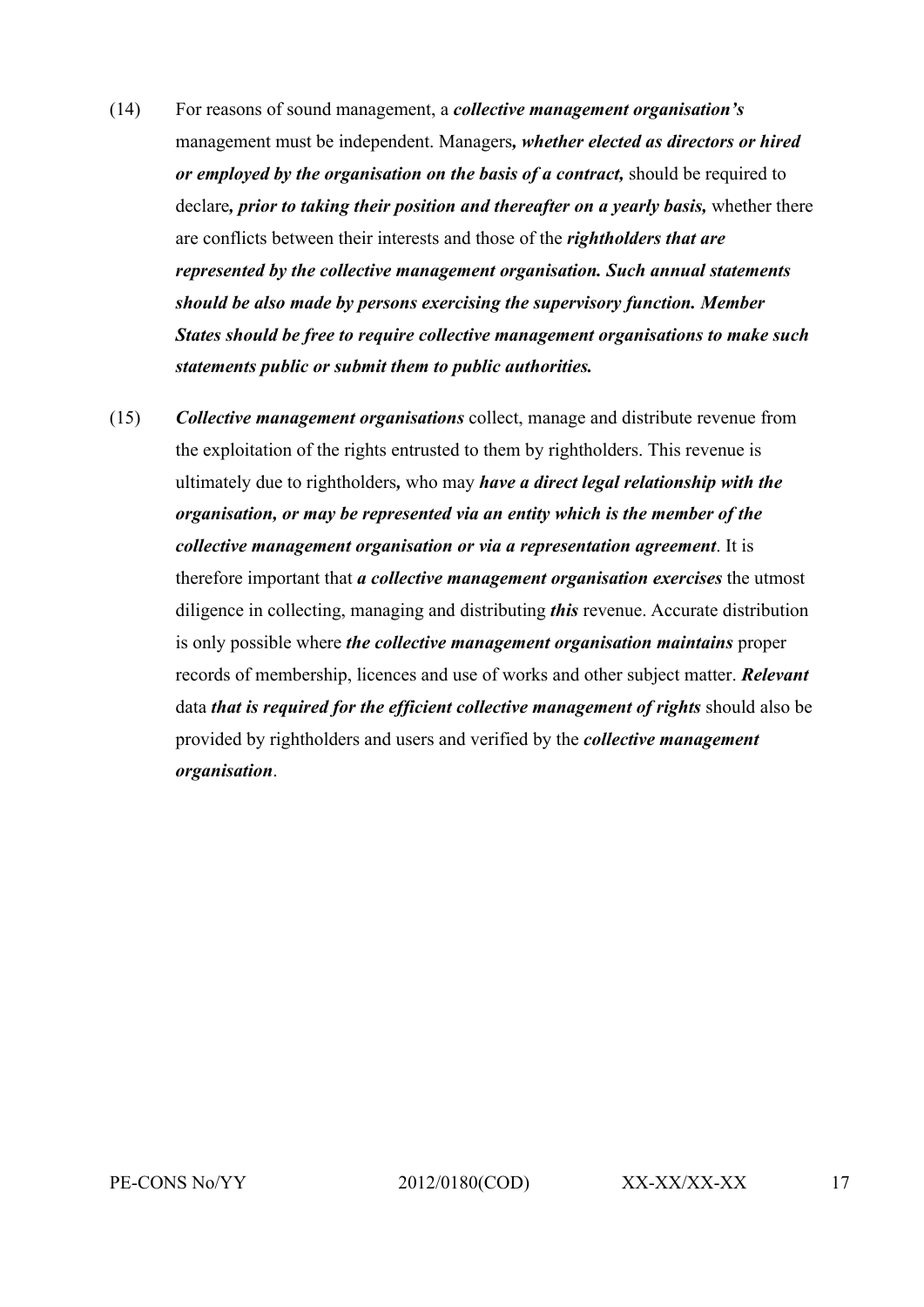*(15a)* Amounts collected and due to rightholders should be *kept* separately *in the accounts*  from any own assets *the organisation may have. Without prejudice to the possibility for Member States to provide for more stringent rules on investment, including a prohibition of the investment of the rights revenue, where such amounts are invested, this should be carried out in accordance with the collective management organisation's general* investment *and risk management* policy*.* In order to maintain a high level of protection for the rights of rightholders and to ensure that any income *that may arise from the* exploitation of their rights accrues to the benefit of rightholders, the investments made and held by the *collective management organisation* should be managed in accordance with criteria which would oblige the *organisation* to act prudently, while allowing *it* to decide on the most secure and efficient investment policy. This should allow the *collective management organisation* to opt for an asset allocation that suits the precise nature and duration of any exposure to risk of any rights revenue invested and which does not unduly prejudice any rights revenue owed to rightholders.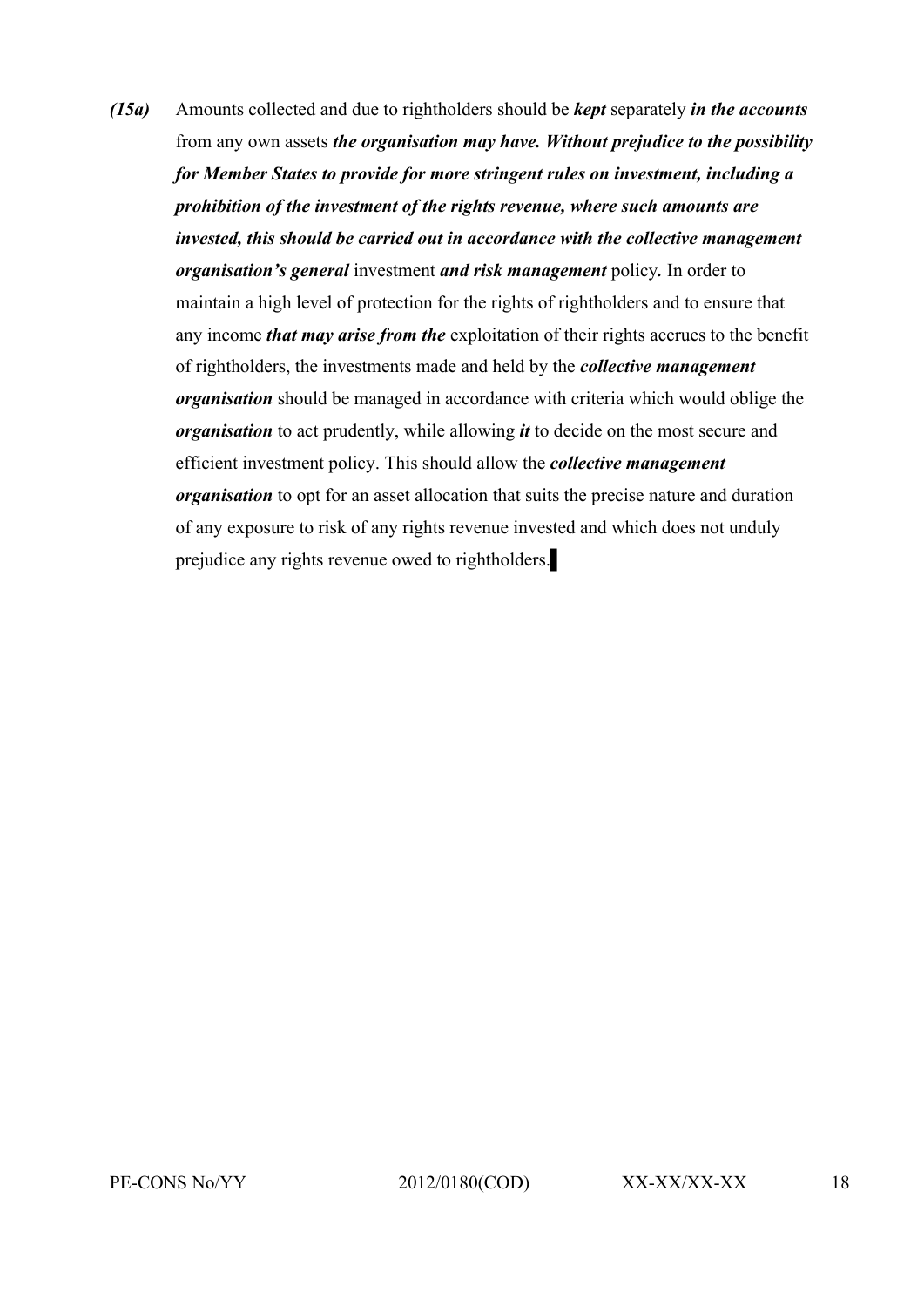(16) Since rightholders are entitled to be remunerated for the exploitation of their rights, it is important *that* management fees *do not exceed justified costs of the management of the rights and that any deduction, other than management fees, for example a deduction for social, cultural or educational purposes,* be decided by the members of *the collective management organisation* and for *collective management organisations* to be transparent towards rightholders regarding the rules governing *these* deductions. *The same requirements should apply to any decision to use the rights revenue for collective distribution, such as scholarships. Rightholders*  should have access*, on* a non-discriminatory *basis,* to any social, cultural or educational service funded through such deductions. *This* Directive should not affect *deductions under* national law*, such as deductions for the provision of social services by collective management organisations to rightholders,* on any aspects that are not regulated by this Directive *provided that such deductions are in compliance with Union law*.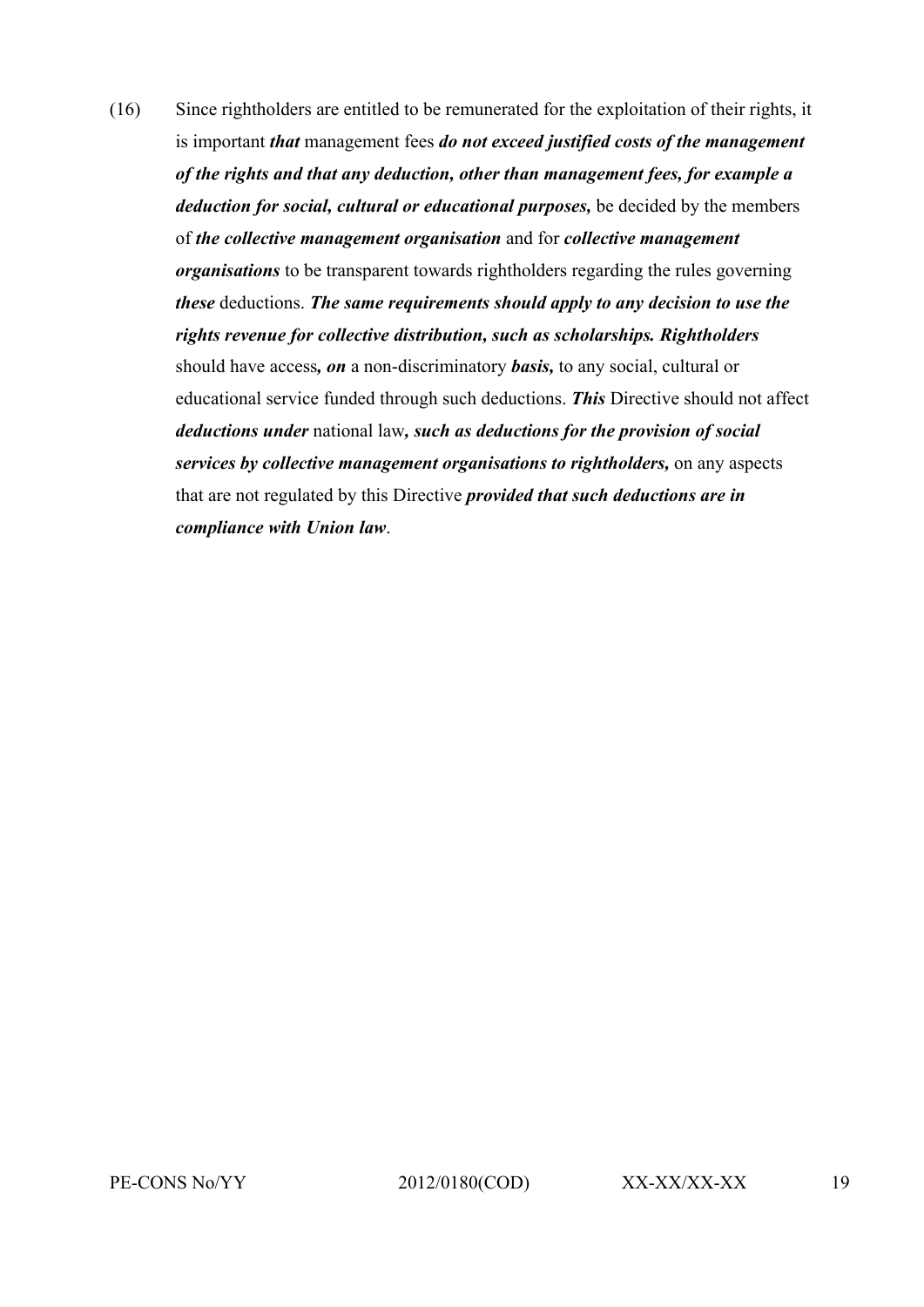*(16a) The distribution and payment of the amounts due to individual rightholders or, as the case may be, to categories of rightholders, should be carried out in a timely manner and in accordance with the general policy on the distribution, including when performed via another entity representing the rightholders. Only objective reasons beyond the control of a collective management organisation can justify delay in the distribution and payment of amounts due to rightholders and therefore circumstances such as the rights revenue having been invested subject to a maturity date do not qualify as valid reasons for such a delay. It is appropriate to leave it to Member States to decide on rules ensuring the timely distribution and effective search of rightholders in cases where such objective reasons occur. In order to ensure that the amounts due to rightholders are appropriately and effectively distributed, without prejudice to the possibility for Member States to provide for more stringent rules, it is necessary to require collective management organisations to take reasonable and diligent measures, on the basis of good faith, to identify and locate the relevant rightholders. It is also appropriate that members of the collective management organisation, to the extent allowed for under national law, decide on the use of any amounts that cannot be distributed in situations where rightholders entitled to these amounts cannot be identified or located.*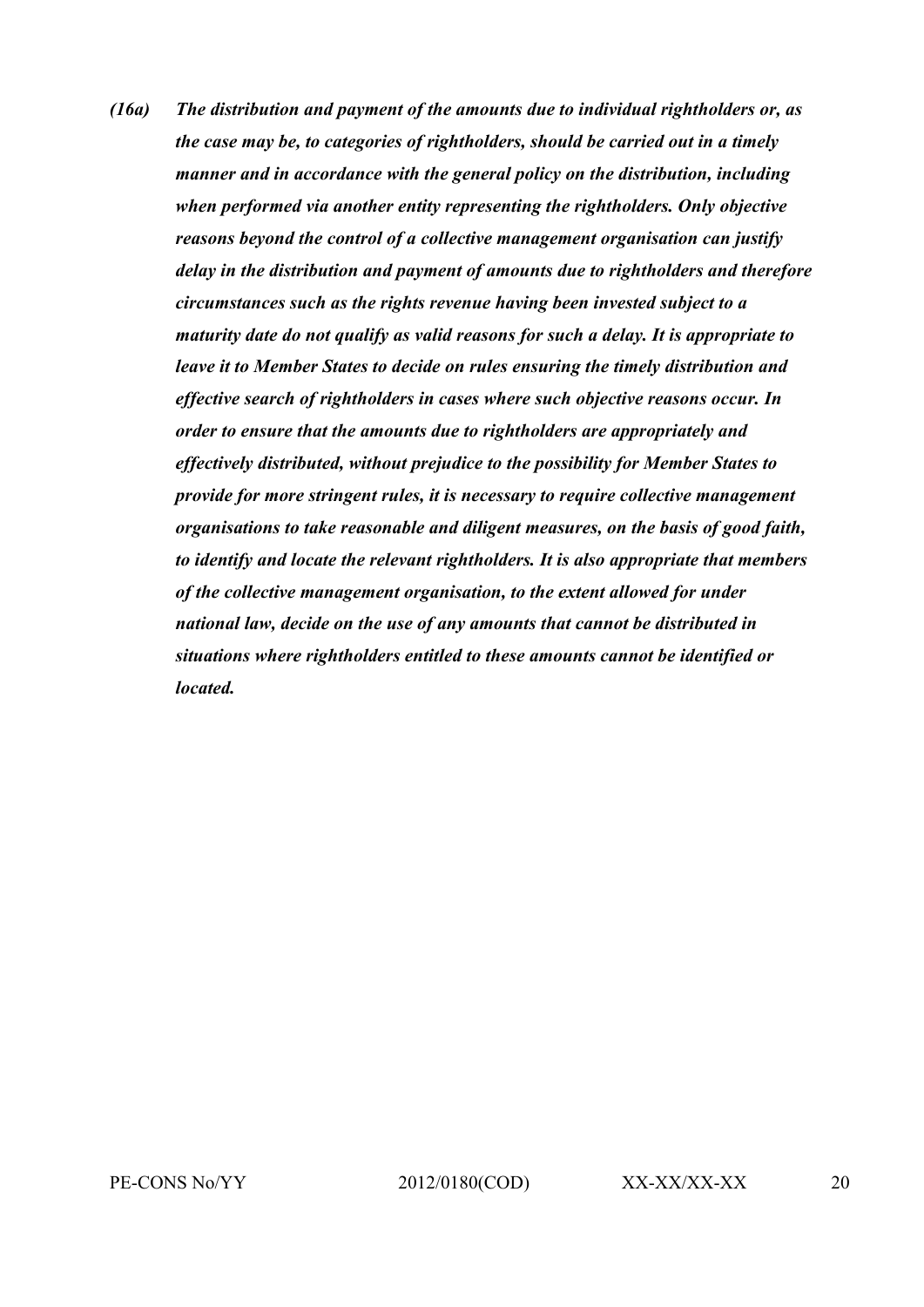(17) *Collective management organisations* may manage rights and collect revenue from their exploitation ▌under representation agreements with other *organisations.* To protect the rights of the members of the other *collective management organisation, a collective management organisation* should not distinguish between the rights it manages under representation agreements and those it manages directly for its rightholders. Nor should the *collective management organisation* be allowed to apply deductions to the rights revenue collected on behalf of another *collective management organisation, other than management fees,* without the other *organisation's* express consent. *It is also appropriate to require collective management organisations to distribute and make payments to other organisations on the basis of such representation agreements no later than they distribute and pay to their own members and non-member rightholders they represent. Furthermore, the recipient organisation should in turn be required to distribute the amounts due to the rightholders it represents without delay.*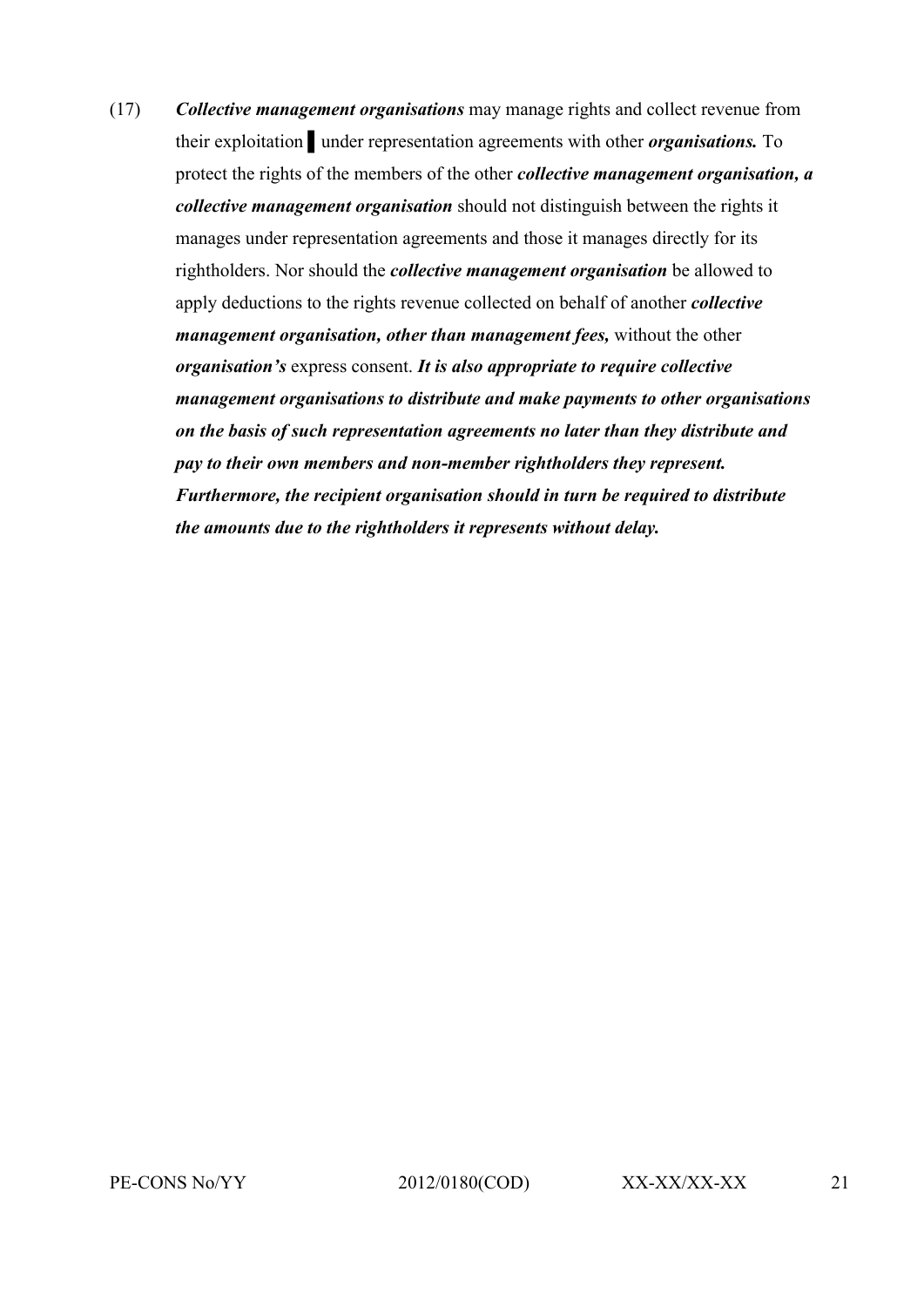- (18) Fair *and non-discriminatory* commercial terms in licensing are particularly important to ensure that users can *obtain licences for* works and other ▌subjectmatter *in respect of* which a *collective management organisation* represents rights and to ensure the *appropriate* remuneration of rightholders. *Collective management organisations* and users should therefore conduct licensing negotiations in good faith and apply tariffs *which should be* determined on the basis of objective *and nondiscriminatory* criteria. *It is appropriate to require that the licence fee or remuneration determined by collective management organisations is reasonable in relation to, inter alia, the economic value of the use of the rights in a particular context. Finally, collective management organisations should respond without undue delay to requests for licences by users.*
- *(18 0a) In the digital environment, collective management organisations are regularly required to license their repertoire for totally new forms of exploitation and business models. In such cases and in order to foster an environment conducive to the development of such licences, without prejudice to the application of competition law rules, collective management organisations should have the flexibility required to provide, as swiftly as possible, individualised licences for innovative online services, without the risk of the terms of these licences being used as a precedent for determining the terms for other licences.*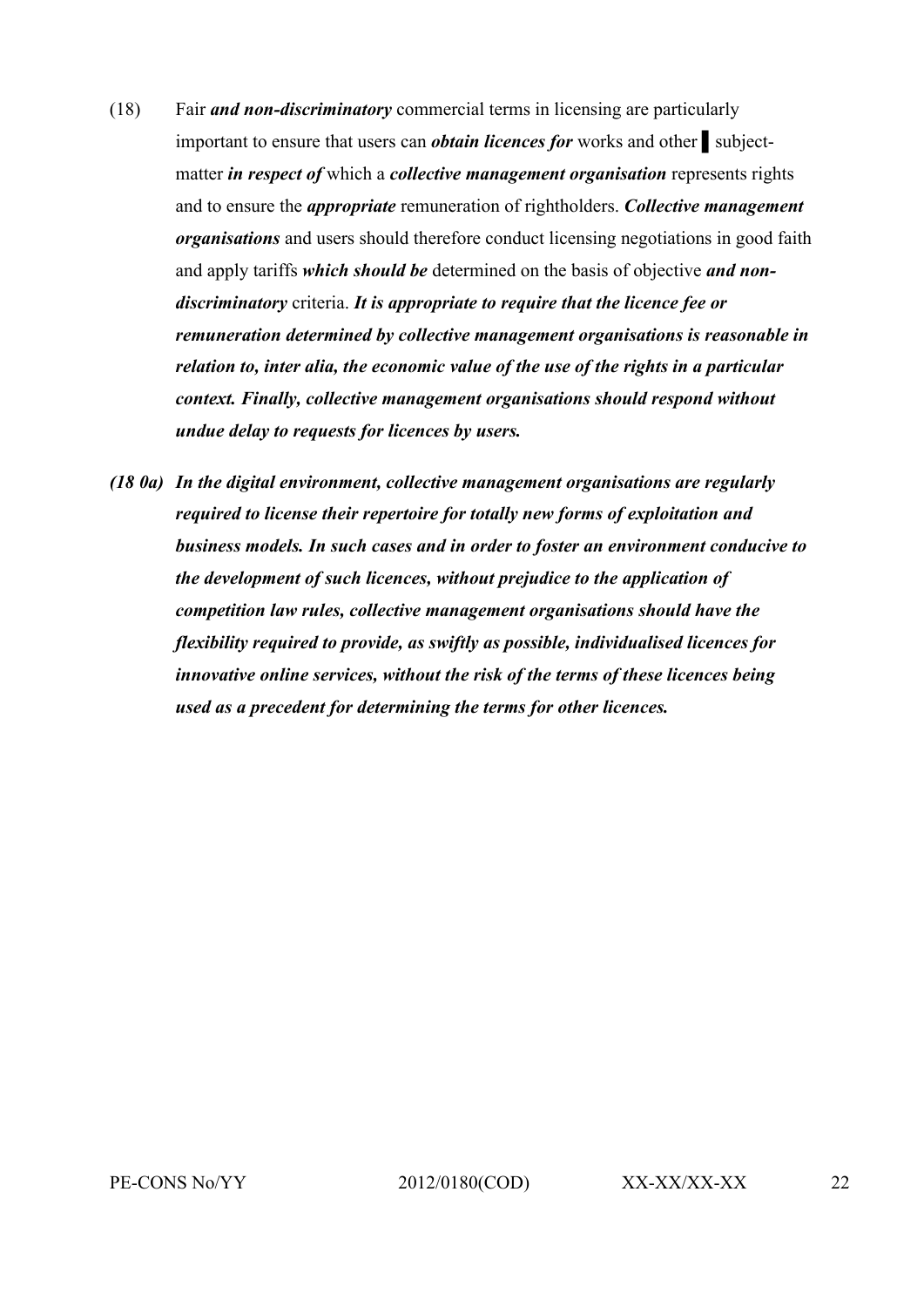*(18a) In order to ensure that collective management organisations can comply with the obligations set out in this Directive, users should provide these organisations with relevant information on the use of the rights represented by the collective management organisations. This obligation should not apply to natural persons acting for purposes outside their trade, business, craft or profession and who therefore fall outside the definition of user in this Directive. Moreover, the information required by collective management organisations should be limited to what is reasonable, necessary and at the users' disposal in order for them to perform their functions, taking into account the specific situation of small and medium sized enterprises. This obligation could be included in an agreement between a collective management organisation and a user; this does not preclude national statutory rights to information. The deadlines applicable to the provision of information by users should be such as to allow collective management organisations to meet the deadlines set for the distribution of amounts due to rightholders. This Directive should be without prejudice to Member States' possibility to oblige collective management organisations established in their territory to issue joint invoices.*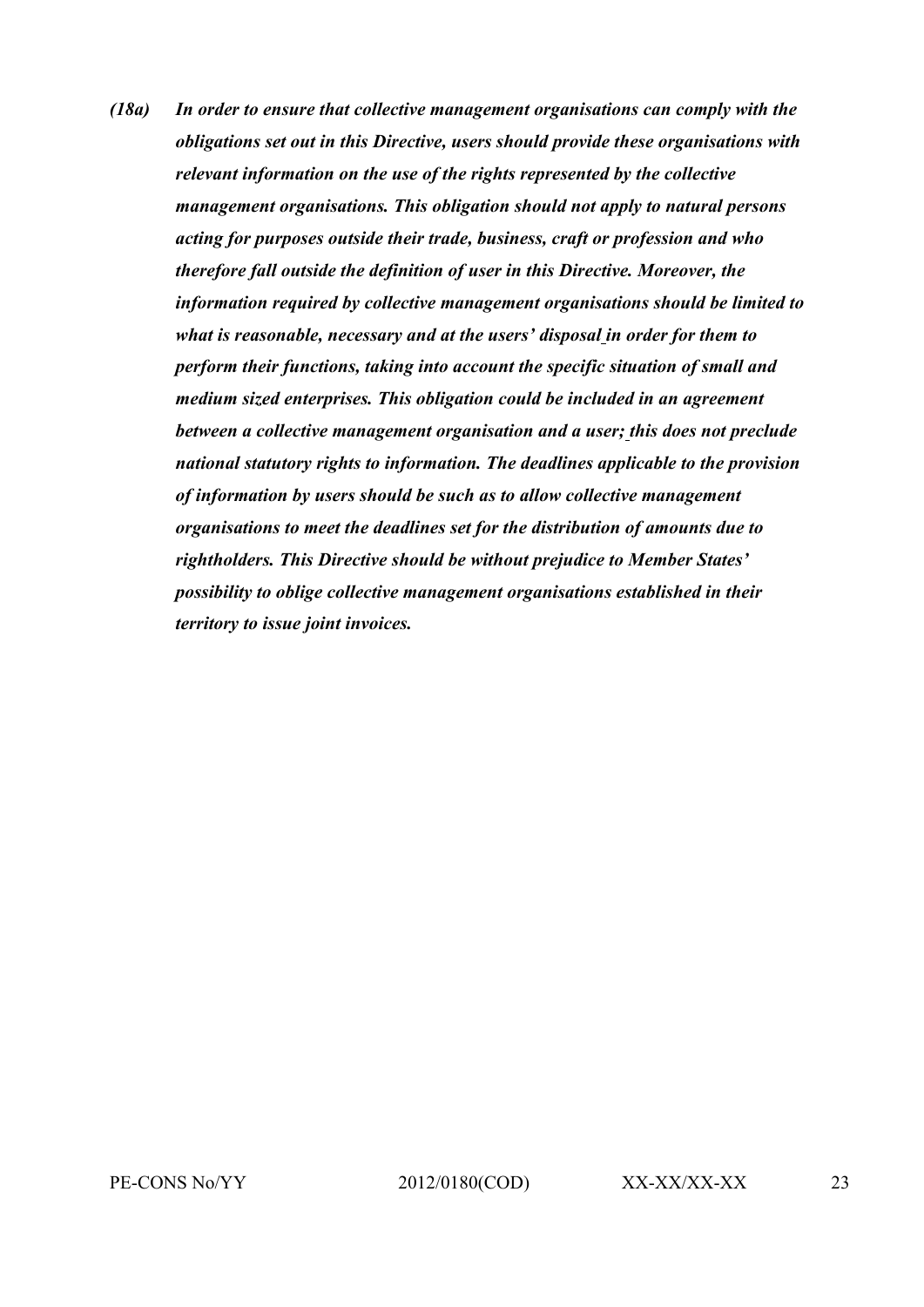- (19) To enhance the trust of rightholders, users and other *collective management organisations* in the management *of rights* by *collective management organisations*, each *collective management organisation* should *comply with* specific transparency *requirements*. Each *collective management organisation or its member being an entity responsible for attribution or payment of amounts due to rightholders* should therefore *be required to provide certain information to* individual rightholders *at least once a year, such as* the amounts *attributed or* paid to them and the ▌deductions made. *Collective management organisations* should also be required to provide sufficient information, including financial information, to the other *collective management organisations* whose rights they manage *under* representation agreements.
- *(19a) To ensure that rightholders, other collective management organisations and users have access to information on the scope of activity of the organisation and the rights or other subject matter it represents, a collective management organisation should also provide information on these issues upon a duly justified request. The question whether and to what extent reasonable fees can be charged for providing this service should be left to national law. Each collective management organisation should also make public information on its structure and* how it carries out its activities*, including in particular its statutes and general policies on management* fees, deductions and tariffs.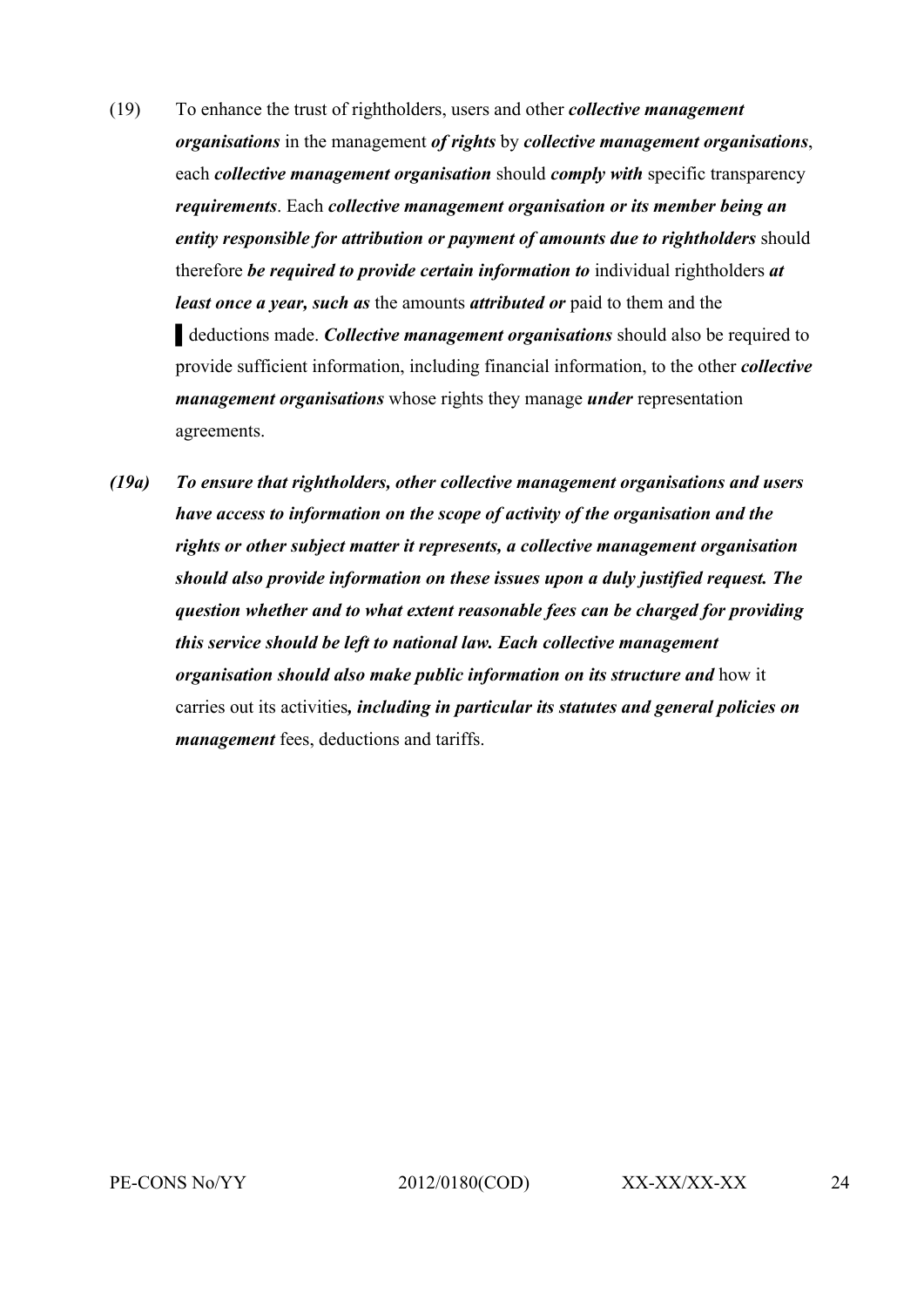(20) To ensure that rightholders are in a position to monitor *and compare* the *respective performances* of *collective management organisations, collective management organisations* should make public an annual transparency report comprising comparable audited financial information specific to *their* activities. *Collective management organisations* should also make public an annual special report*, which forms part of the annual transparency report,* on the use of amounts dedicated to social, cultural and educational services. *This Directive should not preclude a collective management organisation from publishing the information required by the annual transparency report in a single document, for example as part of its annual financial statements, or in separate reports.*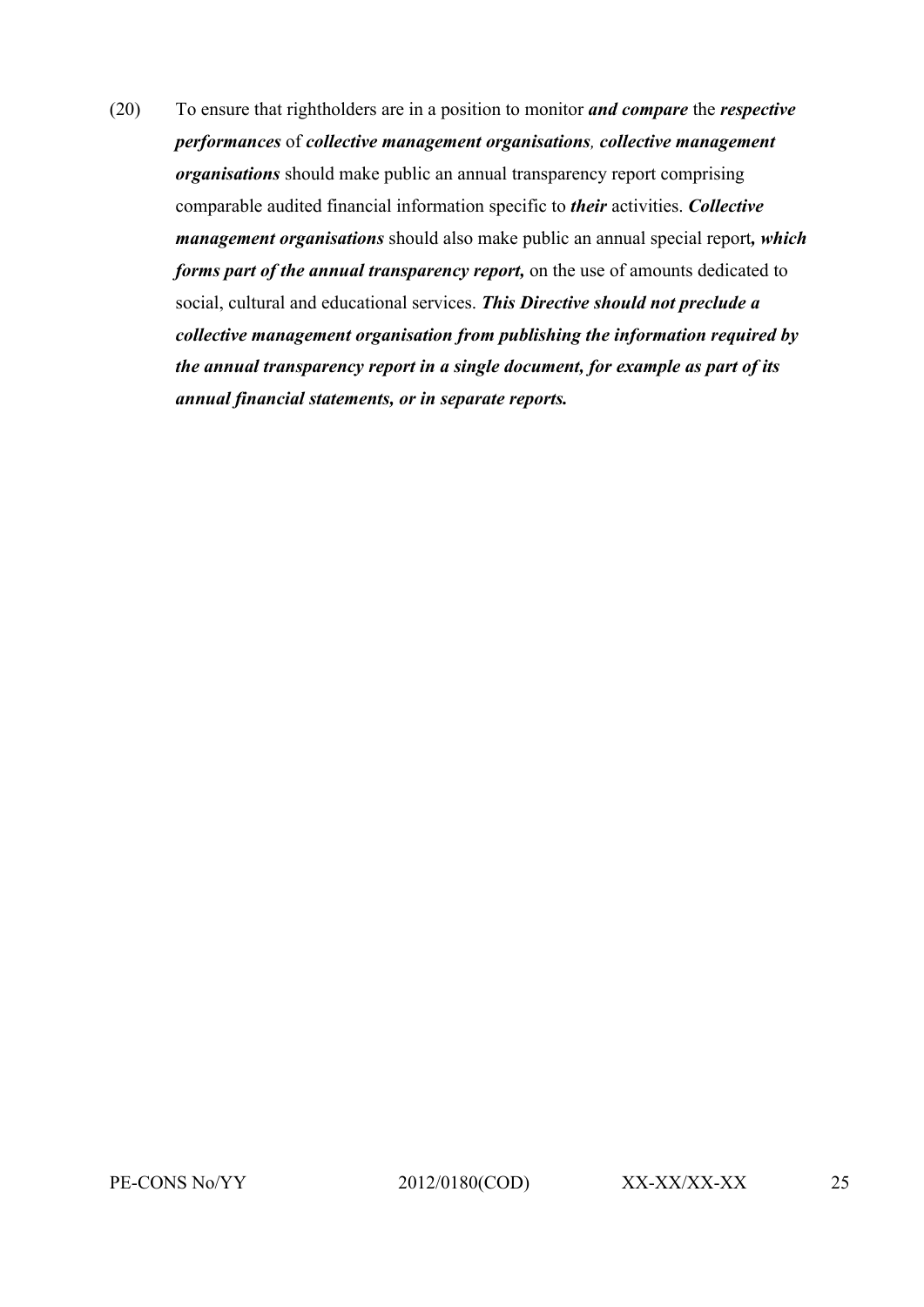(21) The providers of online services which make use of musical works, such as music services that allow consumers to download music or to listen to it in streaming mode, as well as other services providing access to films or games where music is an important element, must first obtain the right to use such works. Directive 2001/29/EC of the European Parliament and of the Council of 22 May 2001 on the harmonisation of certain aspects of copyright and related rights in the information society<sup>1</sup> requires *that* a licence *be obtained* for each of the rights in the online exploitation of musical works. *In respect of authors, these* rights are the exclusive right of reproduction and the exclusive right of communication to the public of musical works, which includes the right of making available. They may be managed by the individual rightholders themselves, such as authors or music publishers, or by *collective management organisations* that provide collective management services to rightholders. Different *collective management organisations* may manage the reproduction and the communication to the public rights of authors. Furthermore, there are instances where several rightholders have rights in the same work and may have authorised different *organisations* to license their respective shares of rights in the work. Any user wishing to provide an online service offering a wide choice of musical works to consumers, *needs* to aggregate rights in works from different rightholders and *collective management organisations*.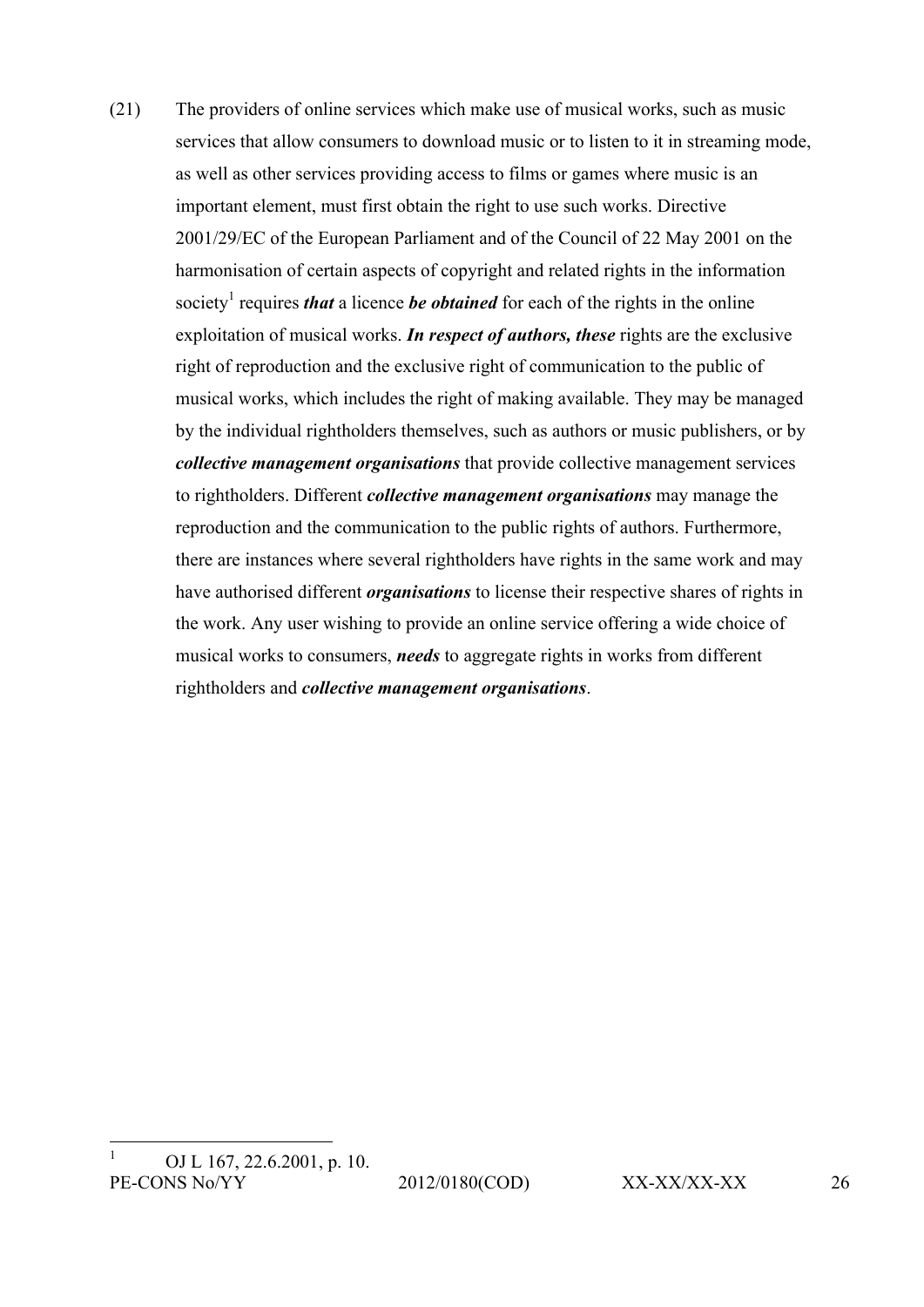- (22) While the Internet knows no borders, the online market for music services in the *Union* is still fragmented, and a *digital* single market has not *yet* been fully achieved. The complexity and difficulty associated with the collective management of rights in Europe has, in a number of instances, exacerbated the fragmentation of the European digital market for online music services. This situation *is* in stark contrast to the fast growing demand *on the part* of consumers for access to digital content and associated innovative services, including across national borders.
- (23) Commission Recommendation 2005/737/EC promoted a new regulatory environment better suited to the management, at Union level, of copyright and related rights for the provision of legitimate online music services. It recognised that in an era of online exploitation of musical works, commercial users need a licensing policy that corresponds to the ubiquity of the online environment and which is multiterritorial. However, the Recommendation ▌ has not been sufficient to encourage the widespread multi-territorial licensing of online rights in musical works *or* to address the specific demands of multi-territorial licensing.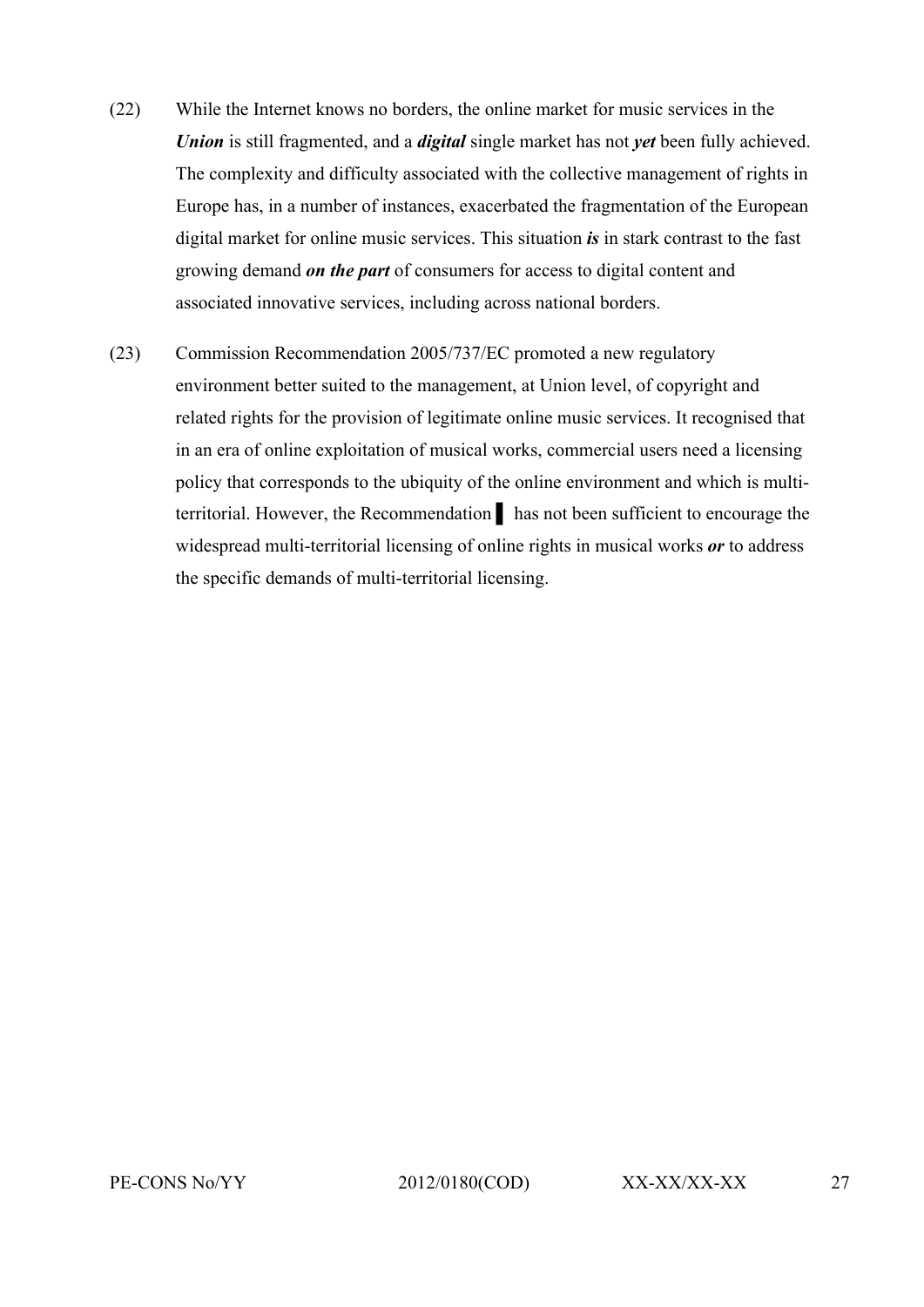(24) In the online music sector, where collective management of authors' rights on a territorial basis remains the norm, it is essential to create conditions conducive to the most effective licensing practices by *collective management organisations* ▌in an increasingly cross-border context. It is therefore appropriate to provide ▌a set of rules *prescribing* basic conditions for the provision by *collective management organisations* of multi-territorial collective licensing of authors' online rights in musical works *including lyrics. The same rules should apply to such licensing of all musical works, including musical works incorporated in audiovisual works. Online services solely providing access to musical works in sheet music form should however not be covered. The* provisions *of this Directive* should ensure the necessary minimum quality of ▌cross-border services provided by *collective management organisations*, notably in terms of transparency of repertoire represented and accuracy of financial flows related to the use of the rights. They should also set out a framework for facilitating the voluntary aggregation of music repertoire and *rights,* thus reducing the number of licences a user needs to operate a *multi-territory, multi-repertoire* service. These provisions should enable a *collective management organisation* to request another *organisation* to represent its repertoire on a multi-territorial basis where it cannot *or does not wish to* fulfil the requirements itself. There should be an obligation on the requested *organisation*, provided that it *already* aggregates repertoire and offers or grants multi-territorial licences, to accept the mandate of the requesting *organisation*. The development of legal online music services across the Union should also contribute to the fight against *online infringements of copyright.*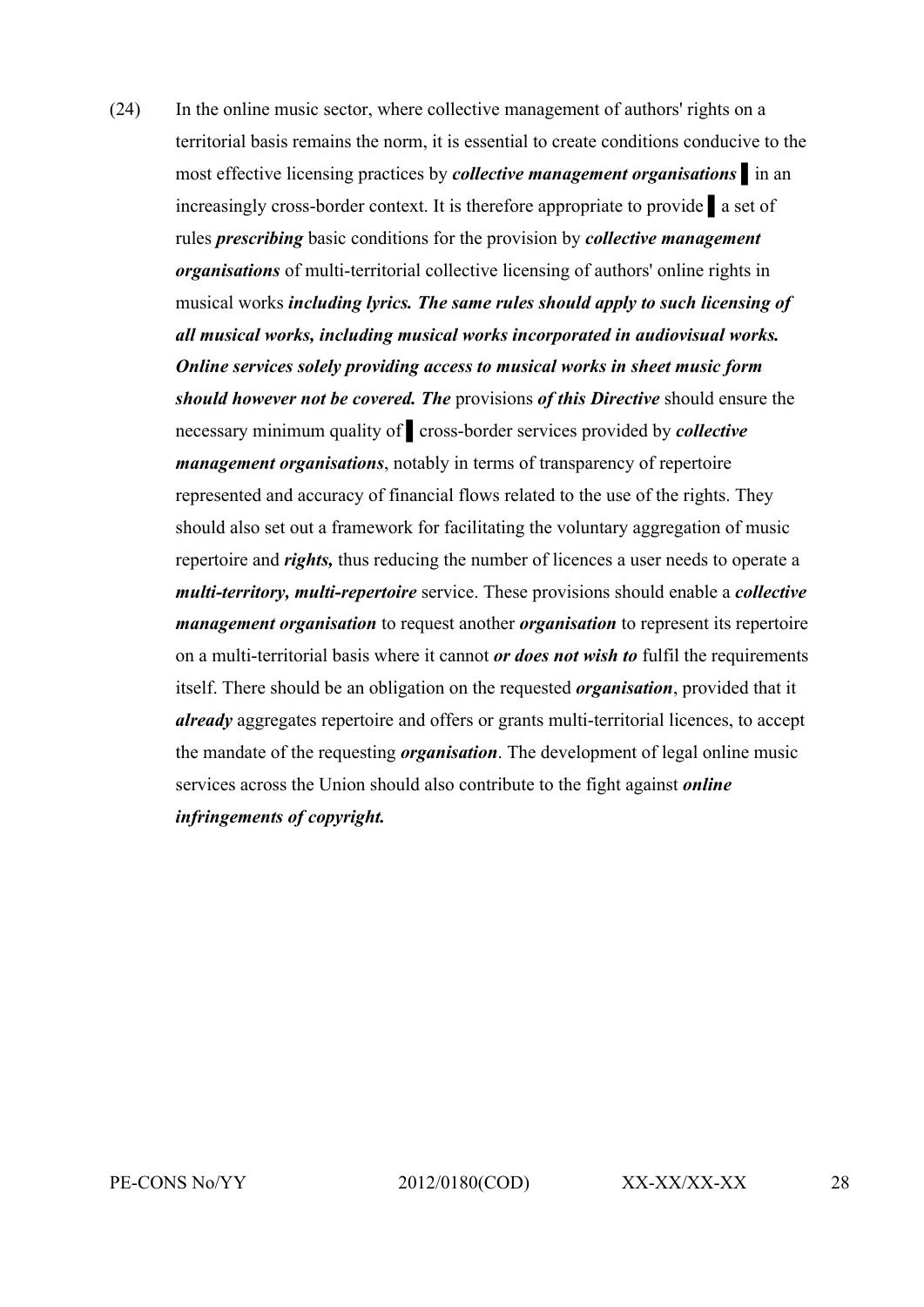(25) The availability of accurate and comprehensive information on ▌musical works, rightholders and the rights that each *collective management organisation* is authorised to represent in a given *territory* is of particular importance for an effective and transparent licensing process, for the subsequent *processing* of the *usage reports* and the related invoicing of service providers*,* as well as for the distribution of amounts due ▌. For this reason, *collective management organisations* granting multi-territorial licences for musical works should be able to process such detailed data quickly and accurately. This requires the use of ▌databases on ownership of rights that are licensed on a multi-territorial basis, containing data that allow for the identification of works, rights *and* rightholders *that* a *collective management organisation* is authorised to represent *and of the territories in respect of which the authorisation extends*. *Any changes to this information should be taken into account without undue delay and the databases should be continually updated.* These databases should also help to match information on works with information on phonograms or any other fixation in which the work has been incorporated. It is also important to ensure that prospective licensees and rightholders *as well as collective management organisations* have access to the information they need *in order* to identify the repertoire that those *organisations* are representing*. Collective management organisations should be able to take measures* to protect the accuracy and integrity of the data, to control its reuse or to protect commercially sensitive information.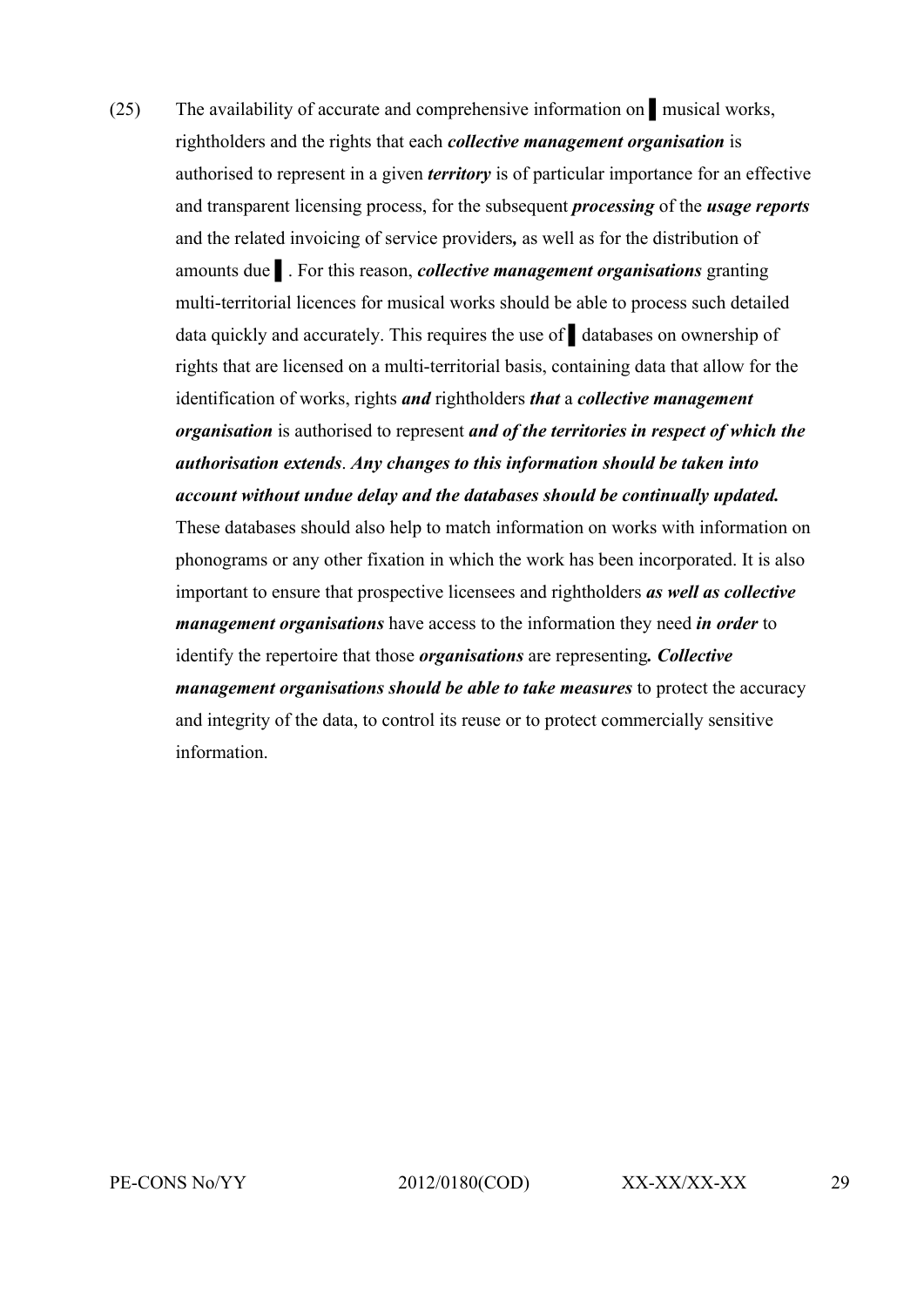(26) To ensure that the data on the music repertoire they process is as accurate as possible, *collective management organisations* granting multi-territorial licences of musical works should be required to update their databases continuously and without delay *as necessary*. They should establish easily accessible procedures to enable *online service providers, as well as* rightholders and other *collective management organisations to inform them of any inaccuracy that the organisations'* databases may contain in respect of works they own or control, including rights – in whole or in part – and *territories* for which they have mandated the relevant *collective management organisation* to act*, without however jeopardising the veracity and integrity of the data held by the collective management organisation. In the light of Article 12(b) of Directive 95/46/EC which grants to every data subject the right to obtain rectification, erasure or blocking of inaccurate or incomplete data, this Directive also ensures that inaccurate information regarding rightholders or other collective management organisations in the case of multi-territorial licences is to be corrected without undue delay. Collective management organisations* should also have the capacity to process electronically the registration of works and authorisations to manage rights. Given the importance of information automation for the fast and effective processing of data, *collective management organisations*  should provide for the use of electronic means for the structured communication of that information by rightholders. *Collective management organisations* should, as far as possible, ensure that such electronic means take into account the relevant *voluntary* industry standards or practices developed at international *or Union* level.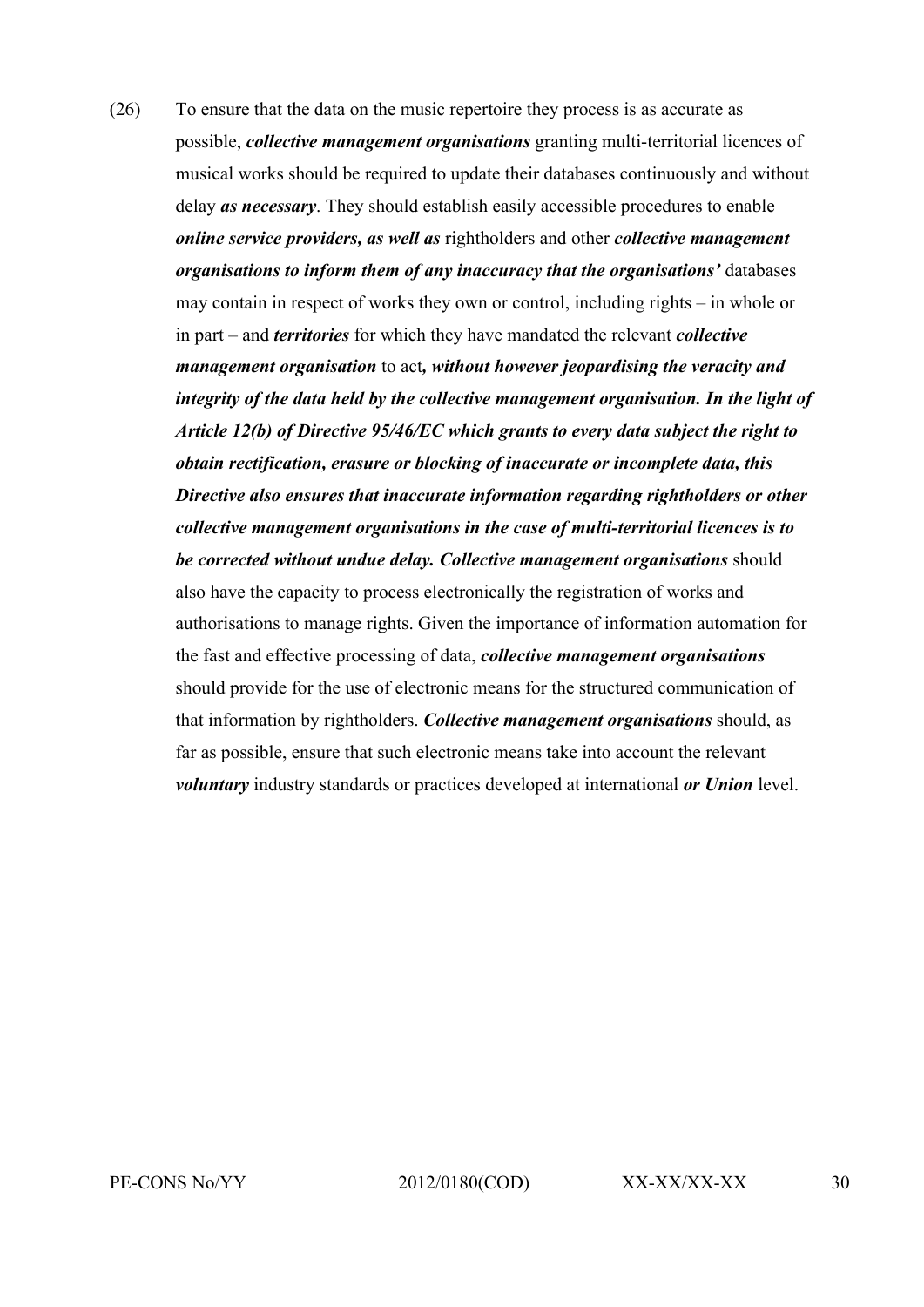(27) Industry standards for music usage, sales reporting and invoicing are instrumental in *improving* efficiency in the exchange of data between *collective management organisations* and users. *Monitoring* of the use of licences should respect fundamental rights, *including* the right to respect *for* private and family life and *the right to protection of personal* data ▌. To ensure that these efficiency gains result in faster financial processing and ultimately in earlier payments to rightholders, *collective management organisations* should be required to invoice service providers and to distribute amounts due to rightholders without delay. For this requirement to be effective, it is necessary that licensees *provide collective management organisations* with accurate and timely reports on the use of works. *Collective management organisations* should not be required to accept users' reports in proprietary formats when widely used industry standards are available. *Collective management organisations should not be precluded from outsourcing services relating to the granting of multi-territorial licences for online rights in musical works. Sharing or consolidation of back office capabilities should help the organisations to improve management services and rationalise investments in data management tools.*

▌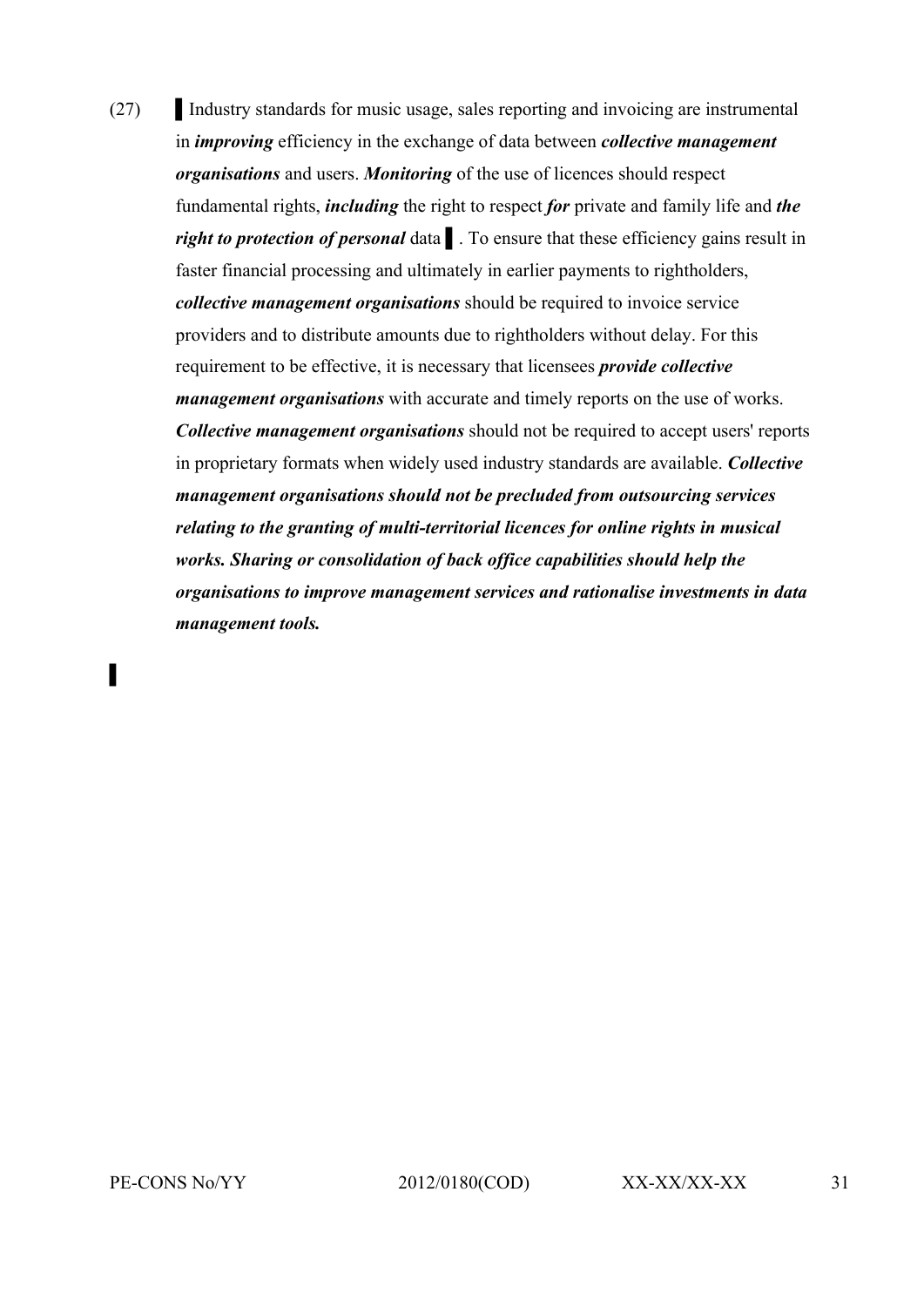(29) Aggregating ▌different music repertoires for multi-territorial licensing facilitates the licensing process and, by making all repertoires accessible to the market for multiterritorial licensing, enhances cultural diversity and contributes to reducing the number of transactions an online service provider needs in order to offer *services*. *This* aggregation of repertoires should facilitate the development of new online services, and should also result in a reduction of transaction costs *being* passed on to consumers. Therefore, *collective management organisations* that are not willing to or are not able to grant multi-territorial licences directly in their own music repertoire should be encouraged *on a voluntary basis* to mandate other *collective management organisations to manage* their repertoire *on a* non-discriminatory *basis*. *Exclusivity* in agreements on multi-territorial licences would restrict the choices available to users seeking multi-territorial licences and also restrict the choices available to *collective management organisations* seeking administration services for their repertoire on a multi-territorial basis. Therefore, all representation agreements between *collective management organisations* providing for multi-territorial licensing should be concluded on a non-exclusive basis.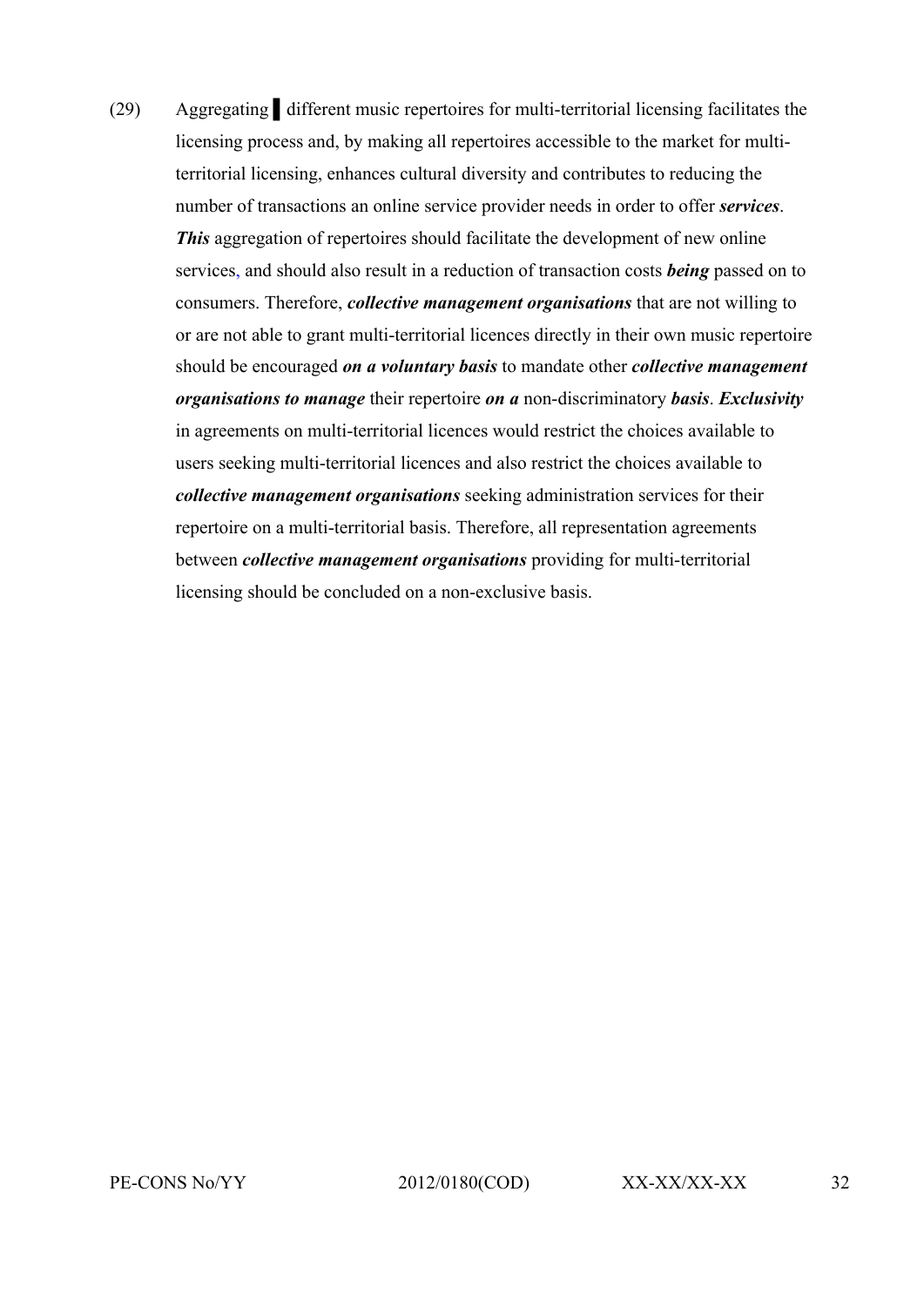(30) The transparency of the conditions under which *collective management organisations* manage the online rights they have been authorised to represent is of particular importance *to members of collective management organisations. Collective management organisations* should therefore provide sufficient information to *their members* on the main terms of any agreement mandating any other *collective management organisation* to represent *these members'* online music rights for the purposes of multi-territorial licensing.

PE-CONS No/YY 2012/0180(COD) XX-XX/XX-XX 33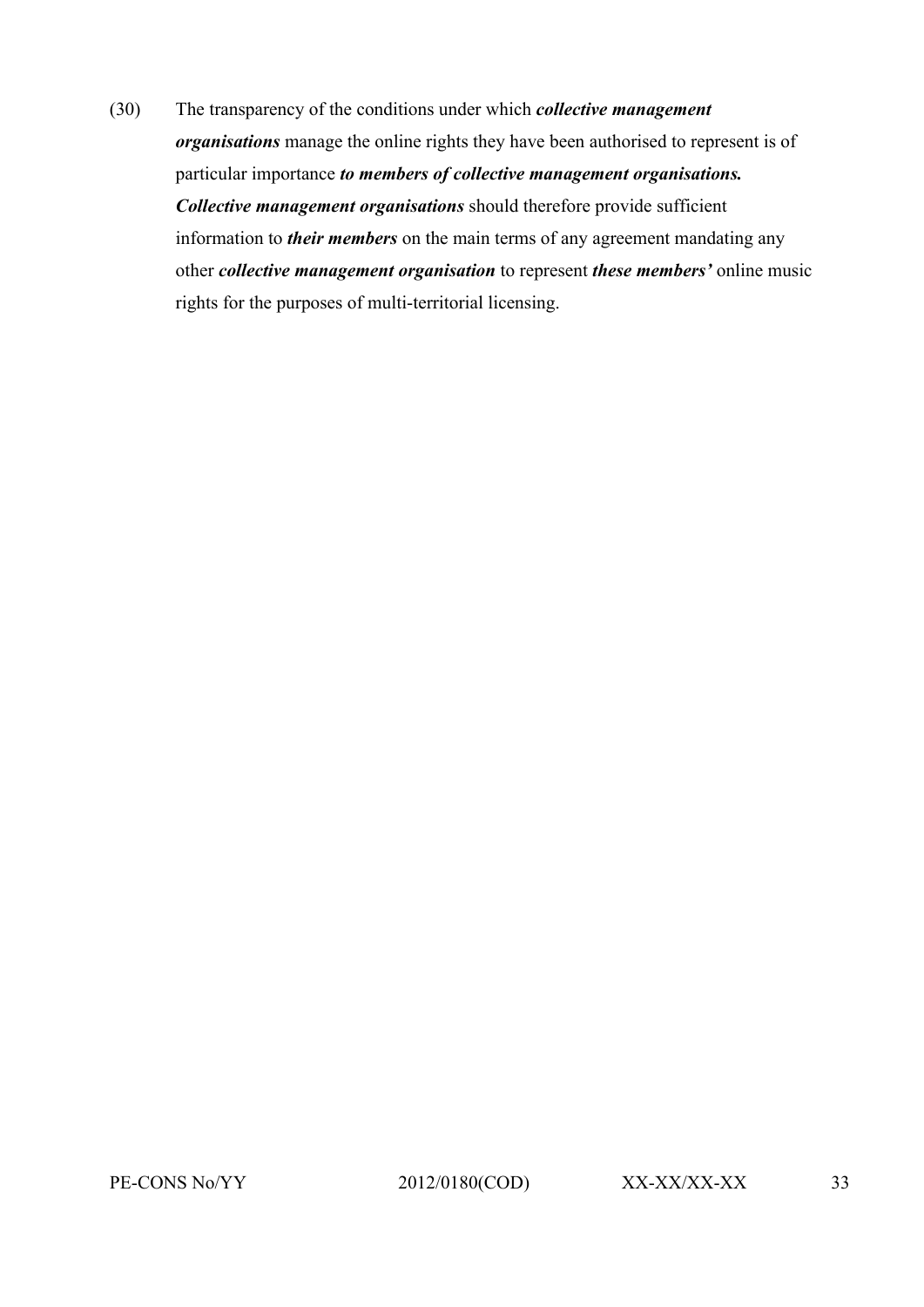(31) It is also important to require any *collective management organisations* that offer or grant multi-territorial licences to agree to represent the repertoire of any *collective management organisations* that decide not to do so directly. To ensure that this requirement is not disproportionate and does not go beyond what is necessary, the requested *collective management organisation* should only be required to accept the representation if the request is limited to the online right or categories of online rights *that* it represents *itself*. Moreover, this requirement should *only apply* to *collective management organisations* which aggregate repertoire and should not extend to *collective management organisations* which provide multi-territorial licences for their own repertoire only. Nor should it apply to *collective management organisations* which merely aggregate rights in the same works for the purpose of being able to license jointly both reproduction and communication to the public rights in such works. *To protect the interests of the rightholders of the mandating collective management organisation and to ensure that small and less well-known repertoires in Member States can access the internal market on equal terms, it is important that the repertoire of the mandating collective management organisation is managed on the same conditions as the repertoire of the mandated collective management organisation and that it is included in offers that the mandated collective management organisation addresses to online service providers. The management fee charged by the mandated collective management organisation should allow this organisation to recoup the necessary and reasonable investments incurred.* Any agreement whereby a *collective management organisation* mandates another *organisation* or *organisations* to grant multi-territorial licences in its own music repertoire for online use should not prevent *this first-mentioned collective management organisation* from continuing to grant licences limited to the territory of the Member State where *this organisation* is established, in its own repertoire and in any other repertoire it may be authorised to represent in *this territory*.

PE-CONS No/YY 2012/0180(COD) XX-XX/XX-XX 34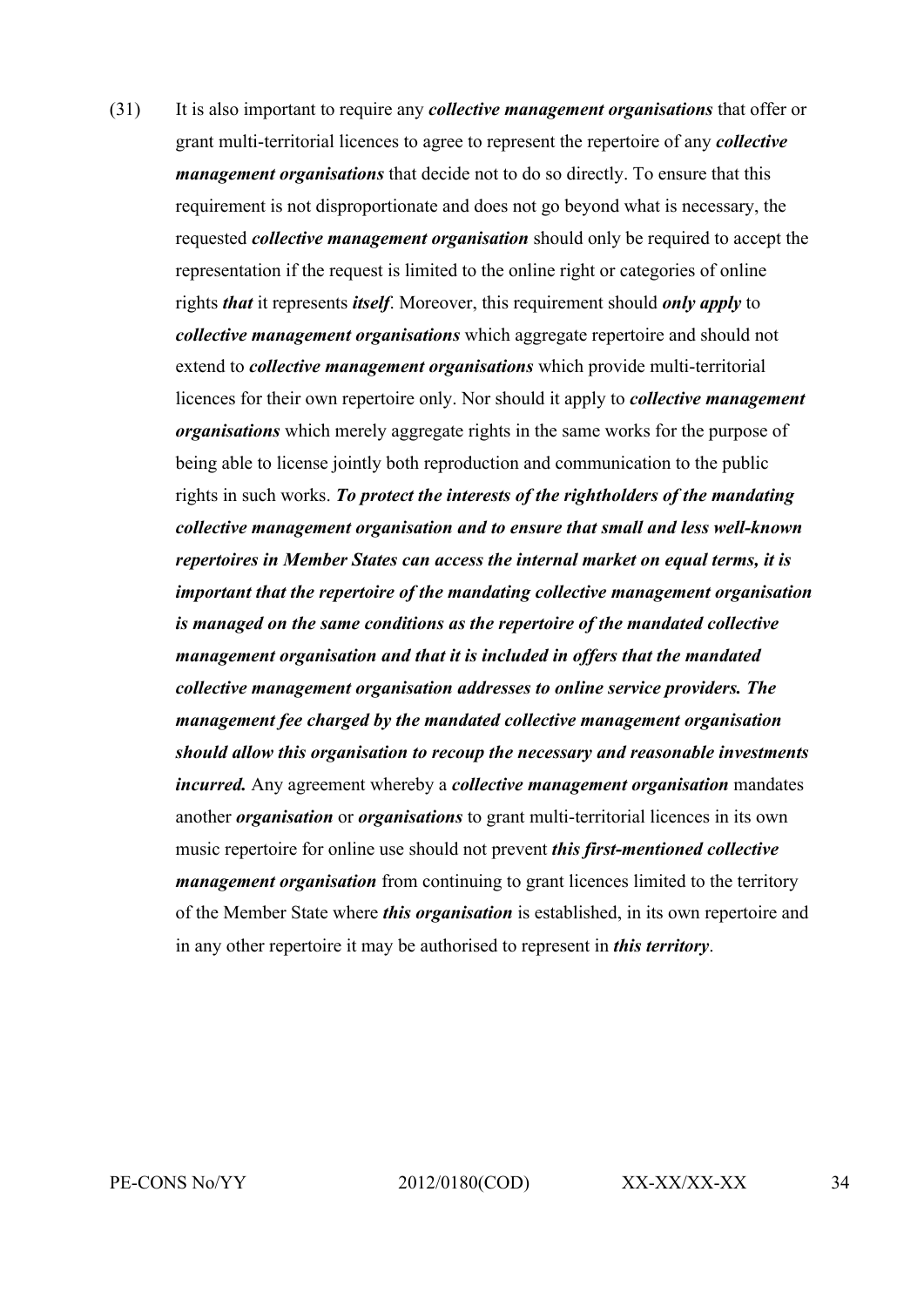(32) The objectives and the effectiveness of the rules on multi-territorial licensing by *collective management organisations* would be *significantly* jeopardised if rightholders were not able to exercise *such* rights *in respect of* multi-territorial licences when the *collective management organisation* to which they have granted their rights *did* not grant or offer multi-territorial licences and *furthermore did* not want to mandate another *collective management organisation* to do so. For this reason, it *would be* important in such circumstances, to enable rightholders to exercise the right to grant the multi-territorial licences required by online service providers themselves or through another party or parties, *by withdrawing from their original collective management organisation their rights to the extent necessary for multi-territorial licensing for online uses and leave the same rights with their original organisation for purposes of mono-territorial licensing*.

▌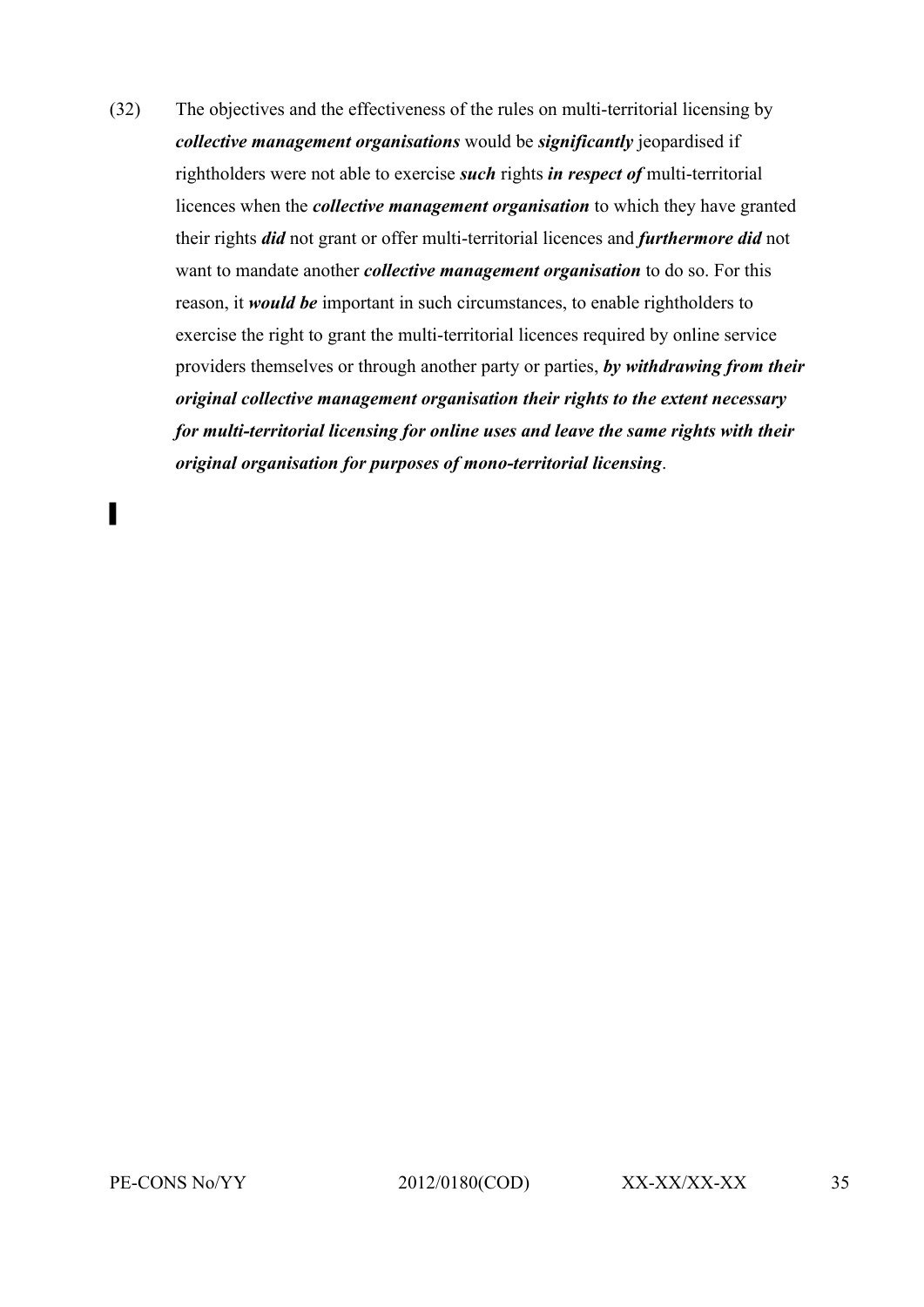(35) Broadcasting organisations generally rely on a licence from a local *collective management organisation*, for their own broadcasts of television and radio programmes which include musical works. This licence is often limited to broadcasting activities. A licence for online rights in musical works would be required in order to allow such television or radio broadcasts to be also available online. To facilitate the licensing of online music rights for the purposes of simultaneous and delayed transmission online of television and radio broadcasts, it is necessary to provide for a derogation from the rules that would otherwise apply to the multi-territorial licensing of musical works for online uses. Such *a* derogation should be limited to what is necessary to allow access to television or radio programmes online and to material having a clear and subordinate relationship to the original broadcast produced for purposes such as supplementing, previewing or reviewing that television or radio programme. That derogation should not operate so as to distort competition with other services which give consumers access to individual musical or audiovisual works online, *nor* lead to restrictive practices, such as market or customer sharing, *which would be* in breach of Articles 101 or 102 of the Treaty on the Functioning of the European Union.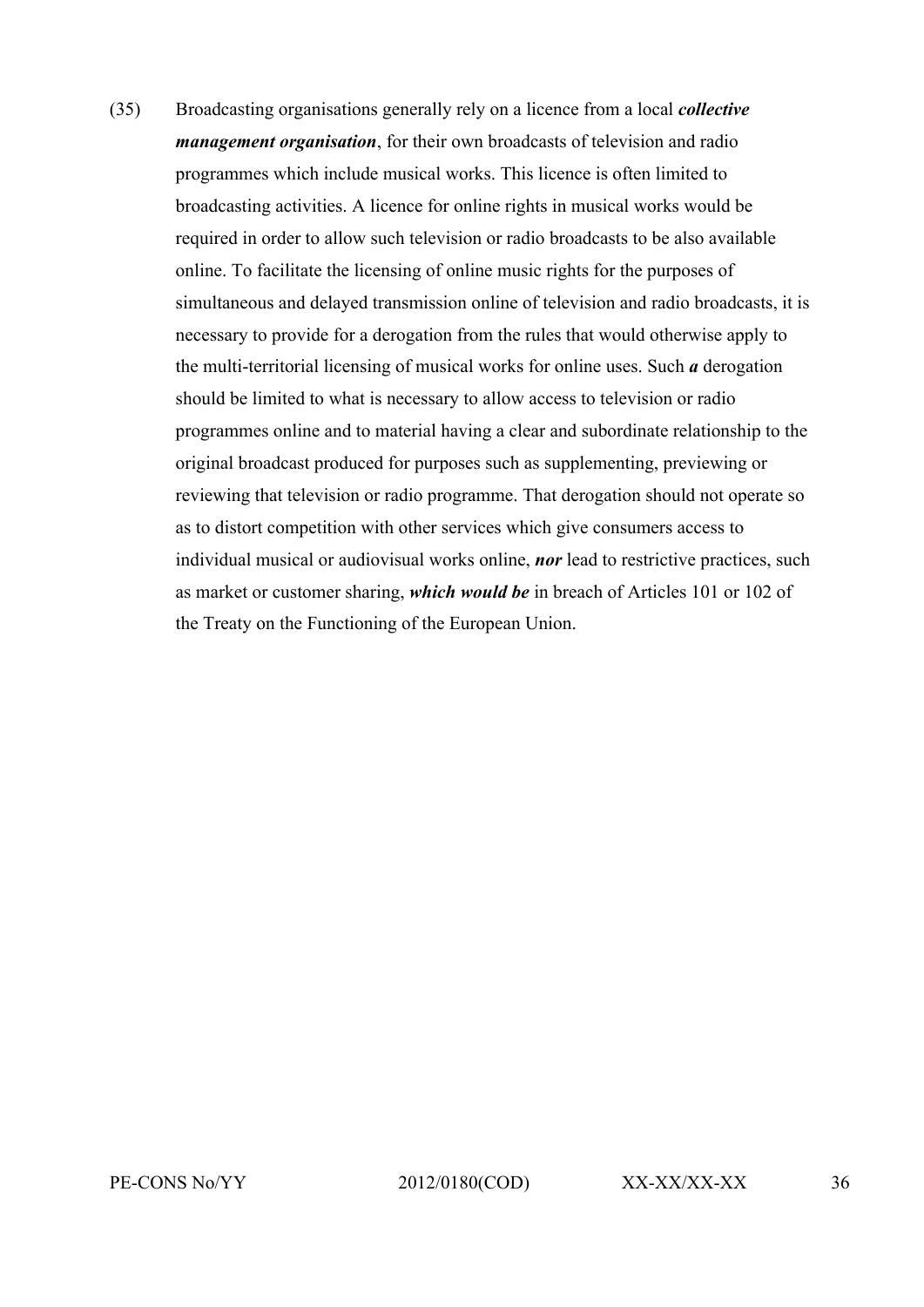(36) It is necessary to ensure the effective enforcement of the provisions of ▌national law adopted pursuant to this Directive. *Collective management organisations* should offer their members specific procedures for the handling of complaints ▌. These procedures should also be made available to other rightholders *directly* represented by the *organisation and to other collective management organisations on whose behalf it manages rights under a representation agreement.* Furthermore, *Member States should be able to provide that disputes between collective management organisations, their members, rightholders or users as to the application of this Directive can be submitted to a rapid, independent and impartial alternative dispute resolution procedure. In particular, the effectiveness of the rules on multiterritorial licensing of online rights in musical works could be undermined if disputes between collective management organisations and other parties were not solved quickly and efficiently*. As a result, it is appropriate to provide, without prejudice to the right of access to a tribunal, for *the possibility of* easily accessible, efficient and impartial out-of-court procedure*, such as mediation or arbitration,* for resolving conflicts between *collective management organisations granting multiterritorial licences*, on the one hand, and online service providers, rightholders or other *collective management organisations*, on the other. *This Directive neither prescribes a specific manner in which such alternative dispute resolution should be organised, nor determines which body should carry it out, provided that its independence, impartiality and efficiency is guaranteed. Finally, it is also appropriate to require that Member States have independent, impartial and effective dispute resolution procedures, via bodies having expertise in intellectual property law or via courts, suitable for settling commercial disputes between collective management organisations and users on existing or proposed licensing conditions or on a breach of contract.*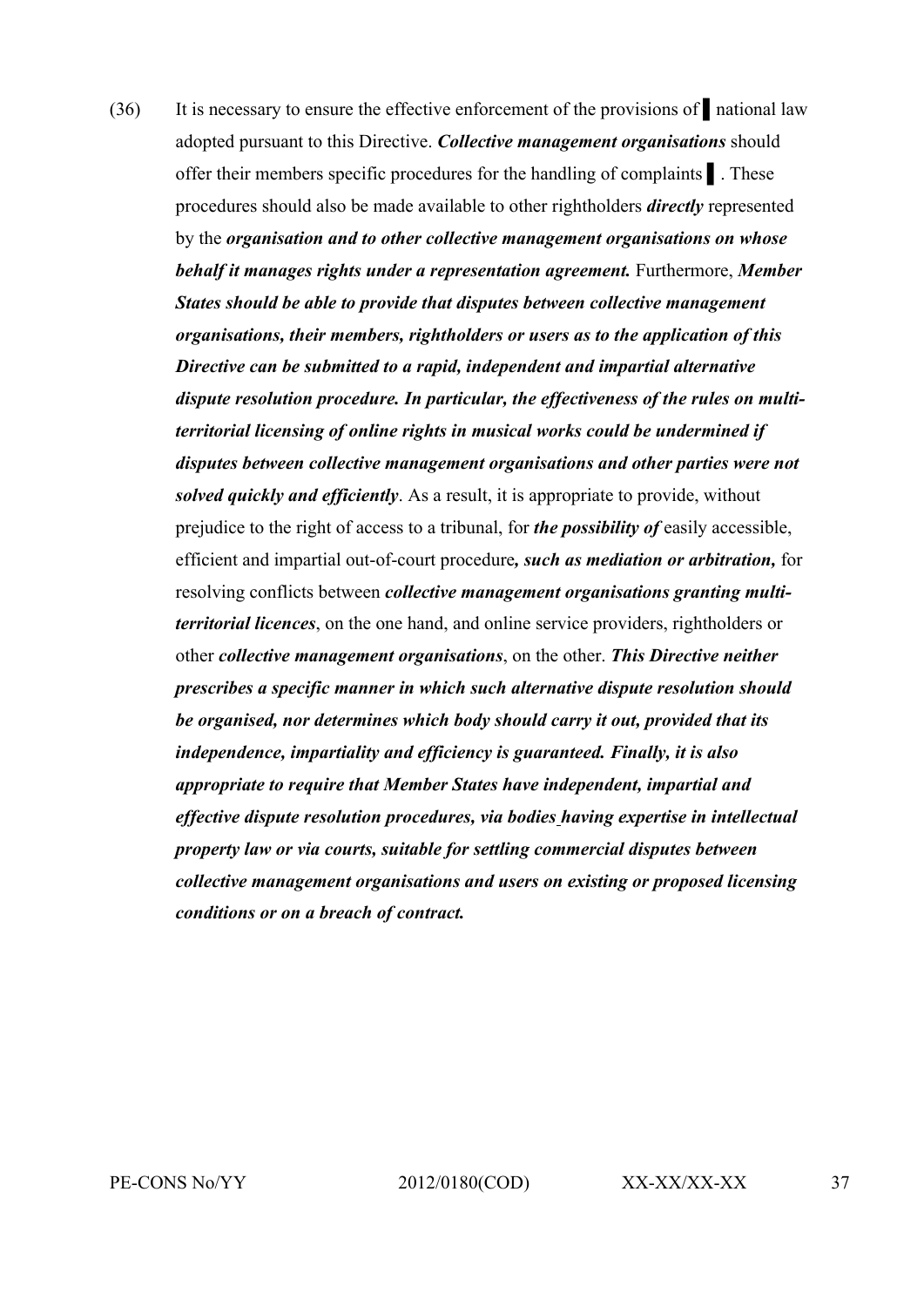(37) Nember States should establish appropriate procedures by means of which it will be possible *to monitor the compliance of collective management organisations with this Directive***.** *While it is not appropriate for this Directive to restrict the choice of Member States as to competent authorities, nor as regards the ex-ante or ex-post nature of the control over collective management organisations, it should be ensured that such authorities are capable of addressing any concern that may arise in the application of this Directive in an effective and timely manner. Member States should not be obliged to set up new competent authorities. Moreover, there should also be a possibility for members of a collective management organisation, rightholders, users, collective management organisations and other interested parties to notify a competent authority in respect of activities or circumstances which, in their opinion, constitute a breach of law by collective management organisations and, where relevant, users. Member States should ensure that competent authorities have the power to impose sanctions or measures where provisions of national law implementing this Directive are not complied with. This Directive does not provide for specific types of sanctions or measures, provided that they are effective, proportionate and dissuasive. Such sanctions or measures may include orders to dismiss directors who acted negligently, inspections at the premises of a collective management organisation or, in cases where an authorisation is issued for an organisation to operate, the withdrawal of such an authorisation. This Directive should remain neutral as regards the prior authorisation and supervision regimes in the Member States, including a requirement for the representativeness of the collective management organisation, in so far as they are compatible with Union law and do not create an obstacle to the full application of this Directive.*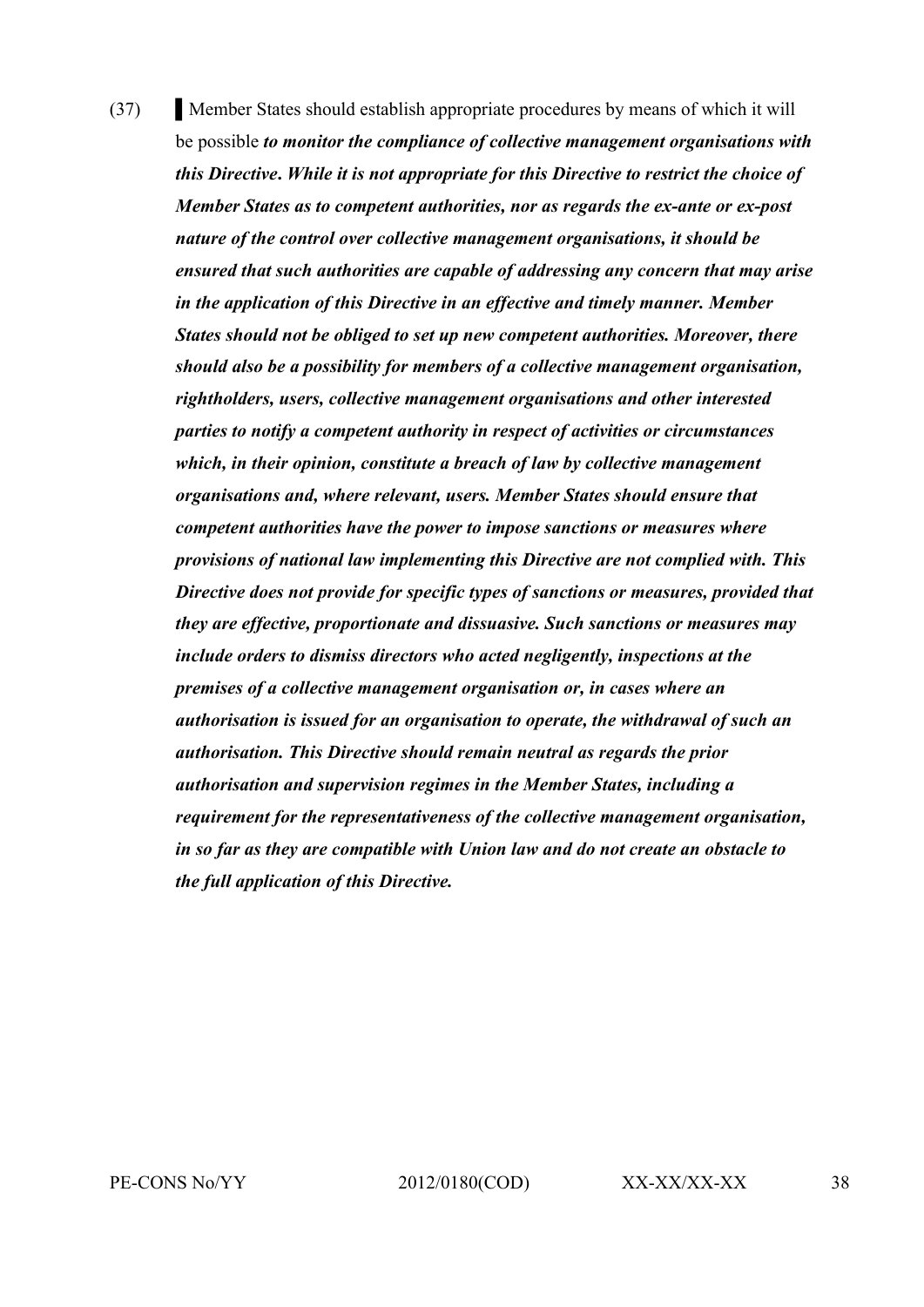*(37a)* To ensure that the requirements for multi-territorial licensing are complied with, specific provisions on the monitoring of their implementation should be laid down. The competent authorities of the Member States and the ▌Commission should cooperate with each other to this end. *Member States should provide each other with mutual assistance by way of exchange of information between their competent authorities in order to facilitate the monitoring of collective management organisations.*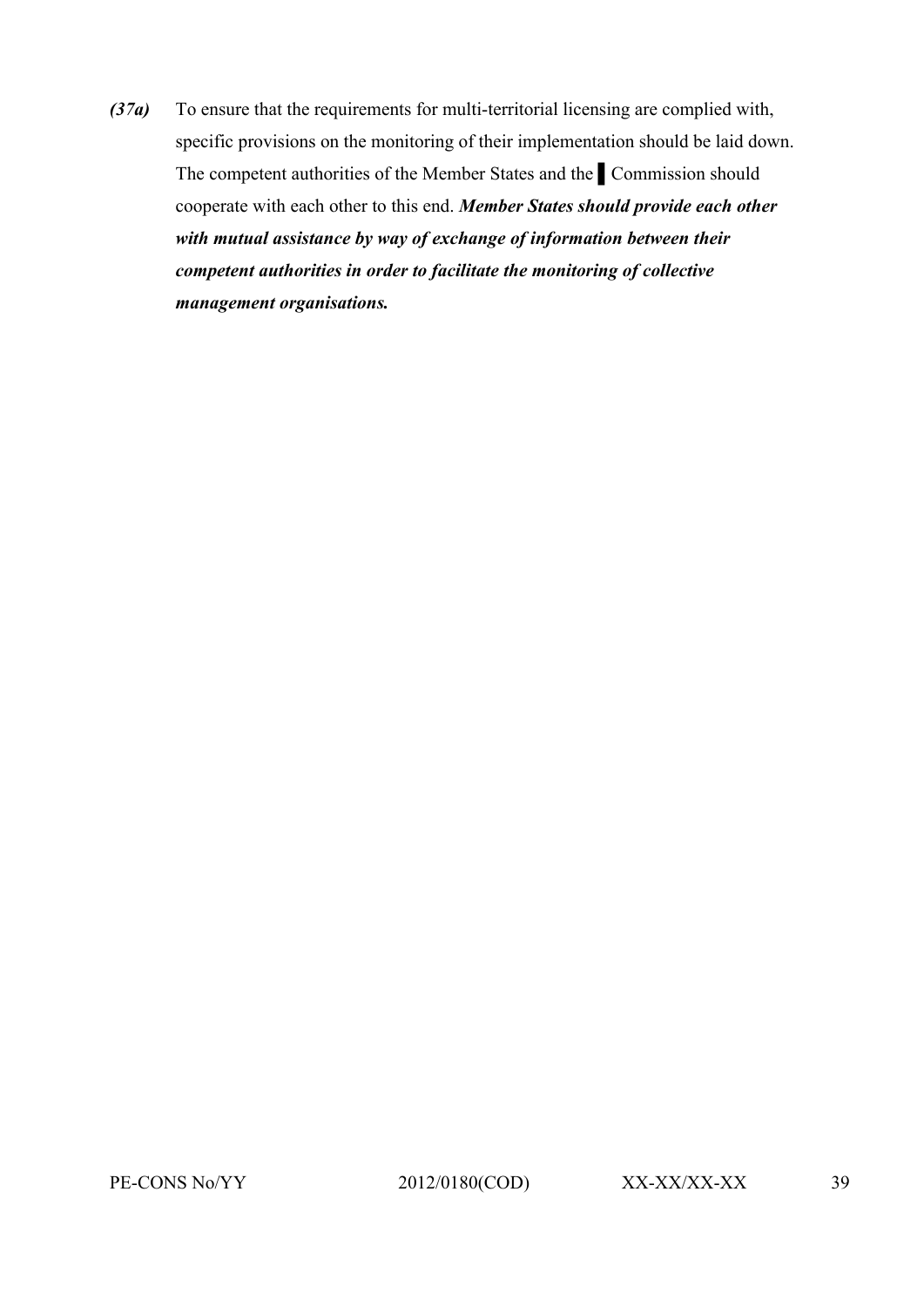(38) It is important for *collective management organisations* to respect the rights to private life and personal data protection of any rightholder, member, user and other individual whose personal data they process. Directive 95/46/EC *of the European Parliament and of the Council of 24 October 1995 on the protection of individuals with regard to the processing of personal data and on the free movement of such data* governs the processing of personal data carried out in the Member States in the context of *that* Directive and under the supervision of the Member *States'* competent authorities, in particular the public independent authorities designated by the Member States. Rightholders should be given appropriate information about the processing of their data, the recipients of that data, time limits for retention of *such* data in *any* database, and how *rightholders* can exercise their rights to access, correct or delete their personal data concerning them in accordance with Articles 10 and 11 of Directive 95/46/EC. In particular, unique identifiers which allow for the indirect identification of a person should be treated as personal data within the meaning of point (a) of Article 2 of that Directive.

▌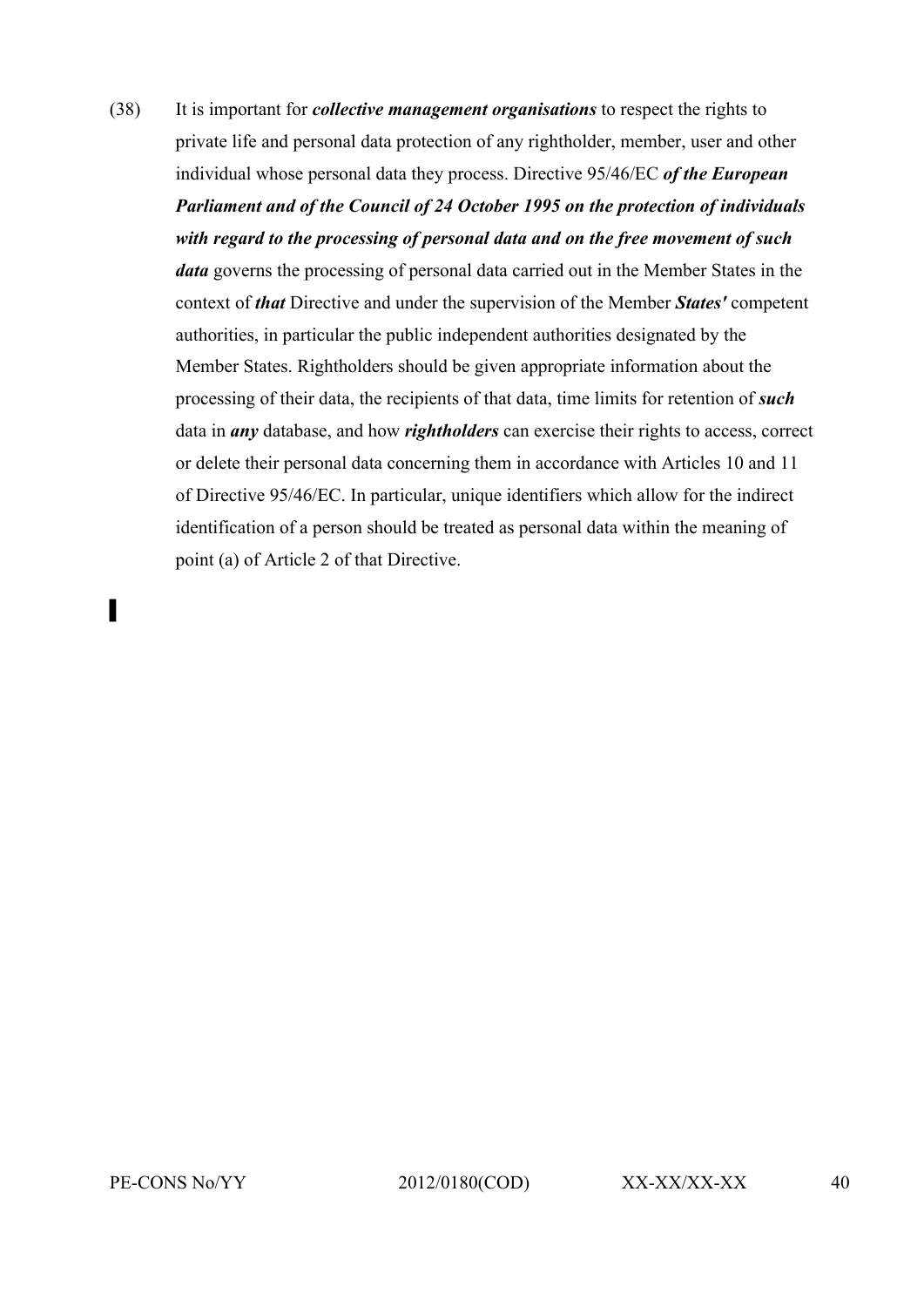- (40) Provisions on enforcement measures should be without prejudice to the competencies of *national* independent public ▌authorities established by the Member States pursuant to Article 28 of Directive 95/46/EC to monitor the respect of national provisions adopted in implementation of that Directive.
- (41) This Directive respects the fundamental rights and observes the principles enshrined in the Charter of Fundamental Rights of the European Union. *Provisions* in the Directive *related to* dispute resolution should not prevent parties from exercising their right of access to a tribunal as guaranteed in the Charter ▌.
- (42) Since the *objectives* of this Directive, *namely* to improve the ability of their members to exercise control over the activities of *collective management organisations,* to guarantee sufficient transparency by *collective management organisations* and to improve the multi-territorial licensing of authors' rights for online use of musical works*,* cannot be sufficiently achieved by Member States and can therefore, by reason of *their* scale and effects, be better achieved at Union level, the Union may adopt measures in accordance with the principle of subsidiarity as set out in Article 5 of the Treaty on European Union. In accordance with the principle of proportionality, as set out in that same Article *of the Treaty*, this Directive does not go beyond what is necessary in order to achieve *those objectives*.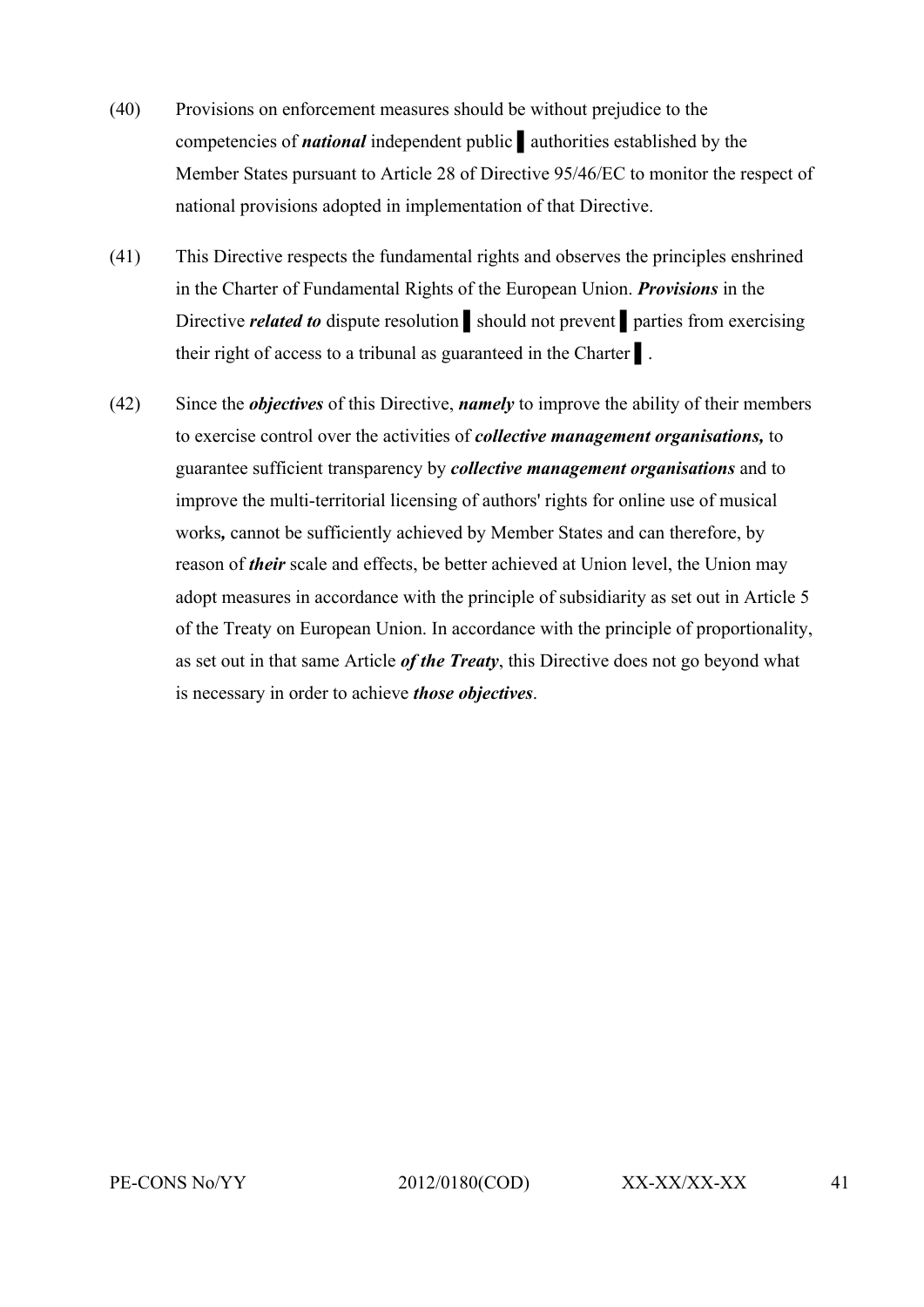- (43) The provisions of this Directive are without prejudice to the application of ▌rules *on competition*, and any other relevant law in other areas including confidentiality, trade secrets, privacy, access to documents, the law of contract and private international law relating to the conflict of laws and the jurisdiction of courts*, workers' and employers' freedom of association and their right to organise*.
- (44) In accordance with the Joint Political Declaration of Member States and the Commission on explanatory documents of 28 September 2011, Member States have undertaken to accompany, in justified cases, the notification of their transposition measures with one or more documents explaining the relationship between the components of a directive and the corresponding parts of national transposition instruments. With regard to this Directive, the legislator considers the transmission of such documents to be justified.
- *(45) The European Data Protection Supervisor was consulted in accordance with Article 28(2) of Regulation (EC) No 45/2001 of the European Parliament and of the Council of 18 December 2000 on the protection of individuals with regard to the processing of personal data by the Community institutions and bodies and on the free movement of such data and delivered an opinion on 9 October 2012.*

HAVE ADOPTED THIS DIRECTIVE: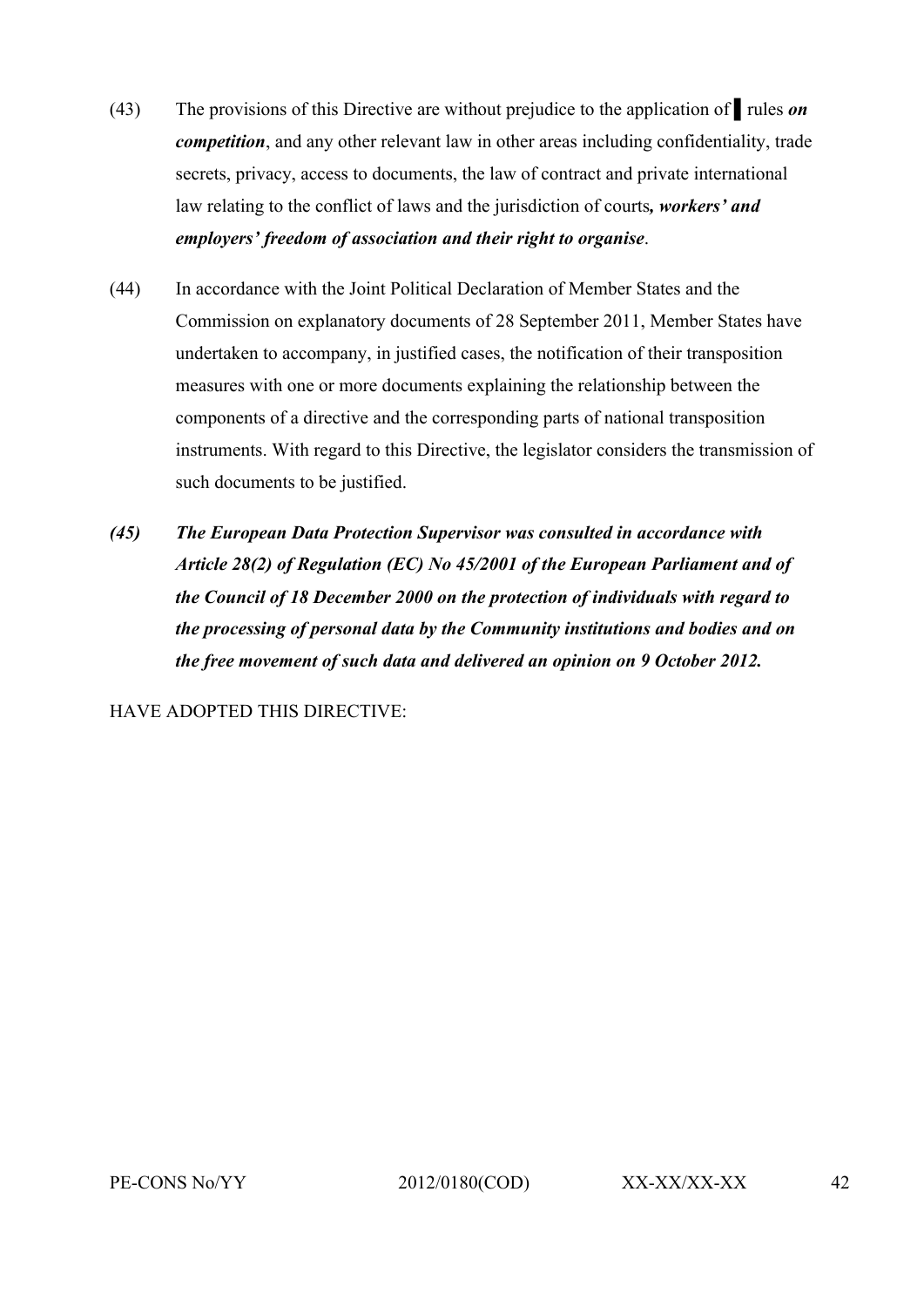### **TITLE I**

#### **GENERAL PROVISIONS**

#### Article 1

#### Subject matter

This Directive lays down requirements necessary to ensure the proper functioning of the management of copyright and related rights by *collective management organisations*. It also lays down requirements for multi-territorial licensing by *collective management organisations* of authors' rights in musical works for online use.

#### Article 2

#### Scope

- *1.* Titles I, II*,* IV *and V* with the exception of Articles 36 and 40 shall apply to all *collective management organisations* established in the Union.
- *2.* Title III and Articles 36 and 40 ▌shall ▌apply to *collective management organisations established in the Union* managing authors' rights in musical works for online use on a multi-territorial basis.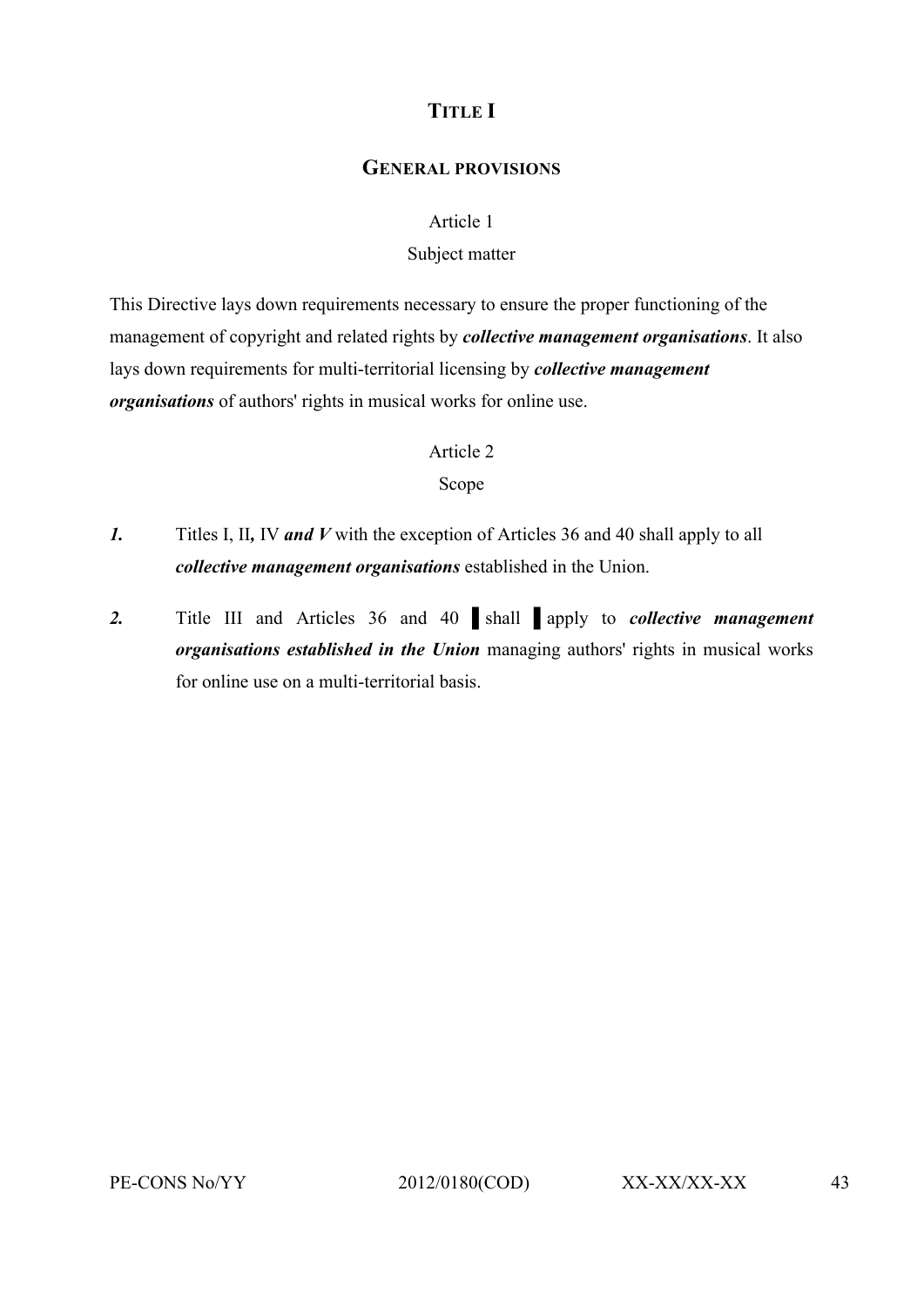- *3. Member States shall ensure that the relevant provisions of this Directive apply to entities directly or indirectly owned or controlled, in whole or in part, by a collective management organisation, provided that these entities carry out an activity which, if carried out by the collective management organisation, would be subject to the provisions of this Directive.*
- *4. Articles 15(1), 16, 18, 19(1)(a), (b), (ba), (d), (e) and (f), 37 and 41a, shall apply to all independent management entities established in the Union.*

#### **Definitions**

For the purposes of this Directive, the following definitions shall apply:

- (a) *'collective management organisation'* means any organisation authorised by law or by way of assignment, licence or any other contractual arrangement ▌to manage copyright *or rights related to copyright on behalf of more than one rightholder, for the collective benefit of these rightholders* as its sole or main purpose*,* and which *fulfils at least one of the following criteria:*
	- *(i) it is owned or controlled by its members;*
	- *(ii) it is organised on a not-for-profit basis;*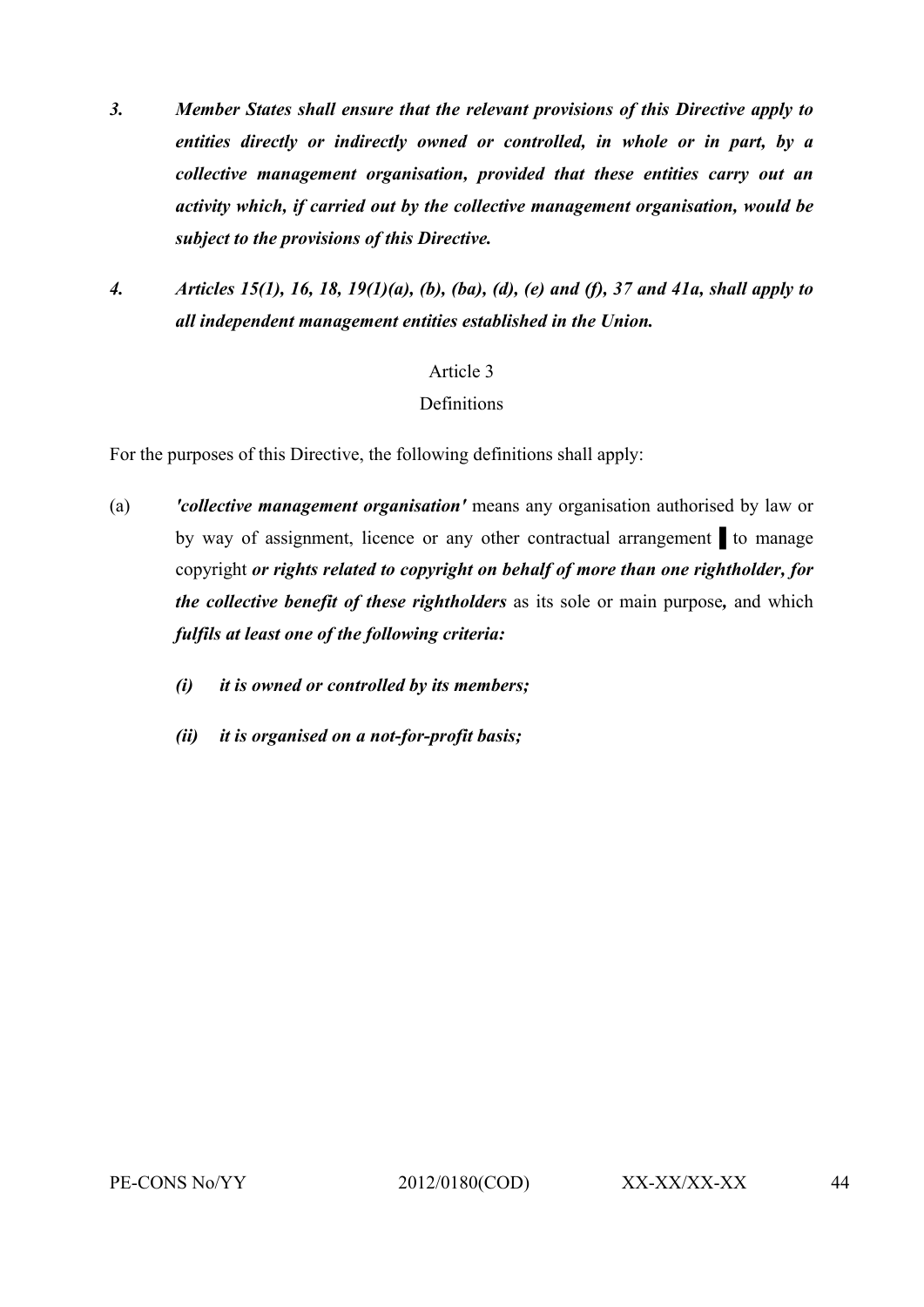- *(aa) 'independent management entity' means any organisation authorised by law or by way of assignment, licence or any other contractual arrangement to manage copyright or rights related to copyright on behalf of more than one rightholder, for the collective benefit of these rightholders as its sole or main purpose and which is:*
	- *(i) neither owned nor controlled, whether directly or indirectly, in whole or in part, by rightholders and*
	- *(ii) organised on a for-profit basis;*
- (b) 'rightholder' means any ▌person or ▌entity other than a *collective management organisation* that holds a copyright or related right or*,* under an agreement for the exploitation of rights *or by law*, is entitled to a share of the rights revenue **i**;
- (c) 'member ▌' means a rightholder or an entity ▌representing rightholders, including other *collective management organisations* and associations of rightholders, fulfilling the membership requirements of the *collective management organisation and admitted by it*;
- (d) 'statute' means the memorandum and articles of association, the statute, the rules or document of constitution of a *collective management organisation*;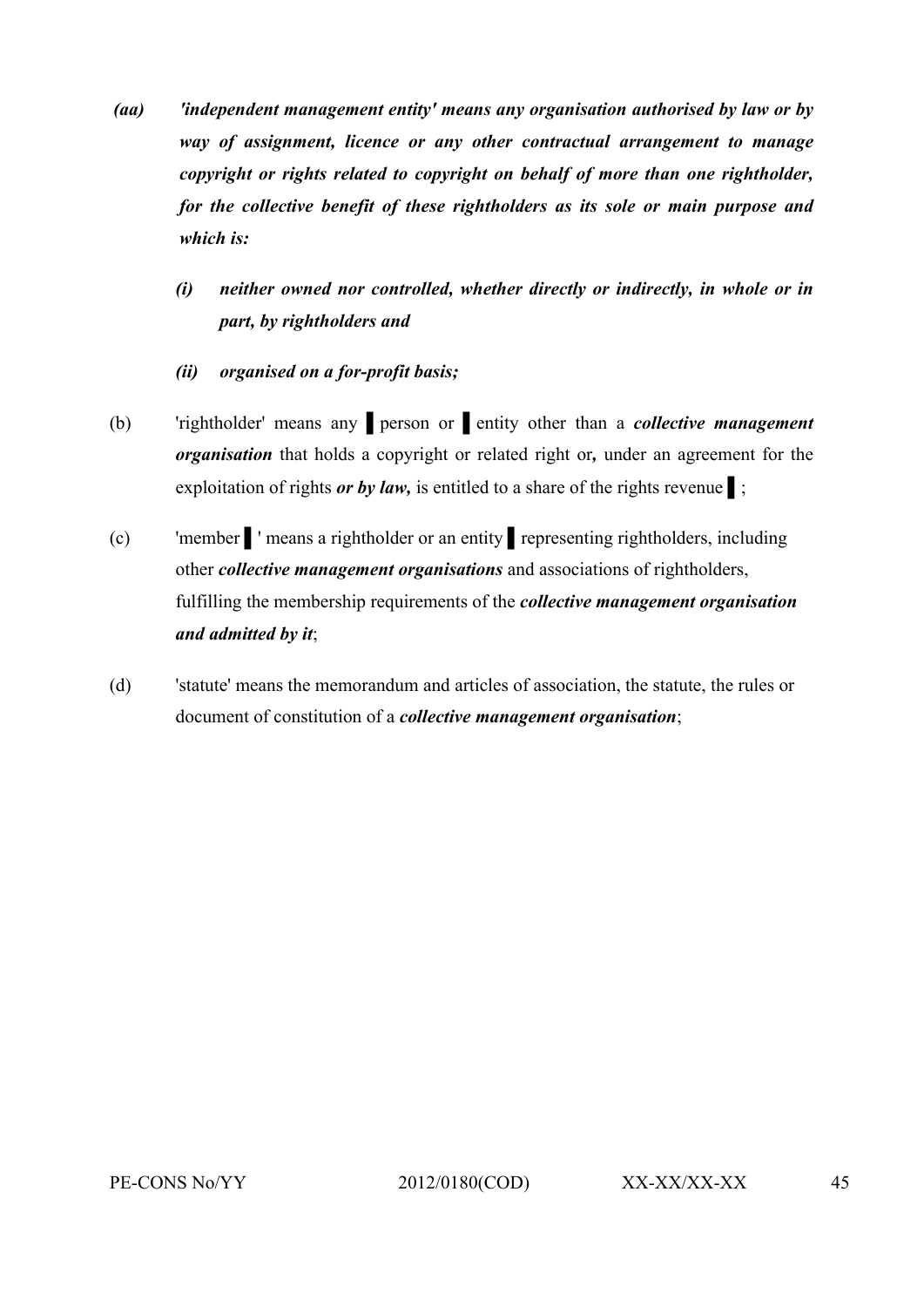- *(da) 'general assembly of members' means the body in the collective management organisation wherein members participate and exercise their voting rights, regardless of the legal form of the organisation;*
- (e) 'director' means:
	- *(i) where national law or the statute of the collective management organisation provides for a unitary board,* any member of the administrative board **i**;
	- *(ii) where national law or the statute of the collective management organisation provides for a dual board, any member of the management board or the supervisory board;*
- (f) 'rights revenue' means income collected by a *collective management organisation* on behalf of rightholders, whether from an exclusive right, a right to remuneration or a right to compensation;
- (g) 'management fees' means the amounts charged, *deducted or offset by a collective management organisation from rights revenue or from any income arising from the investment of rights revenue* in order to cover the costs of its management of copyright or related rights ▌;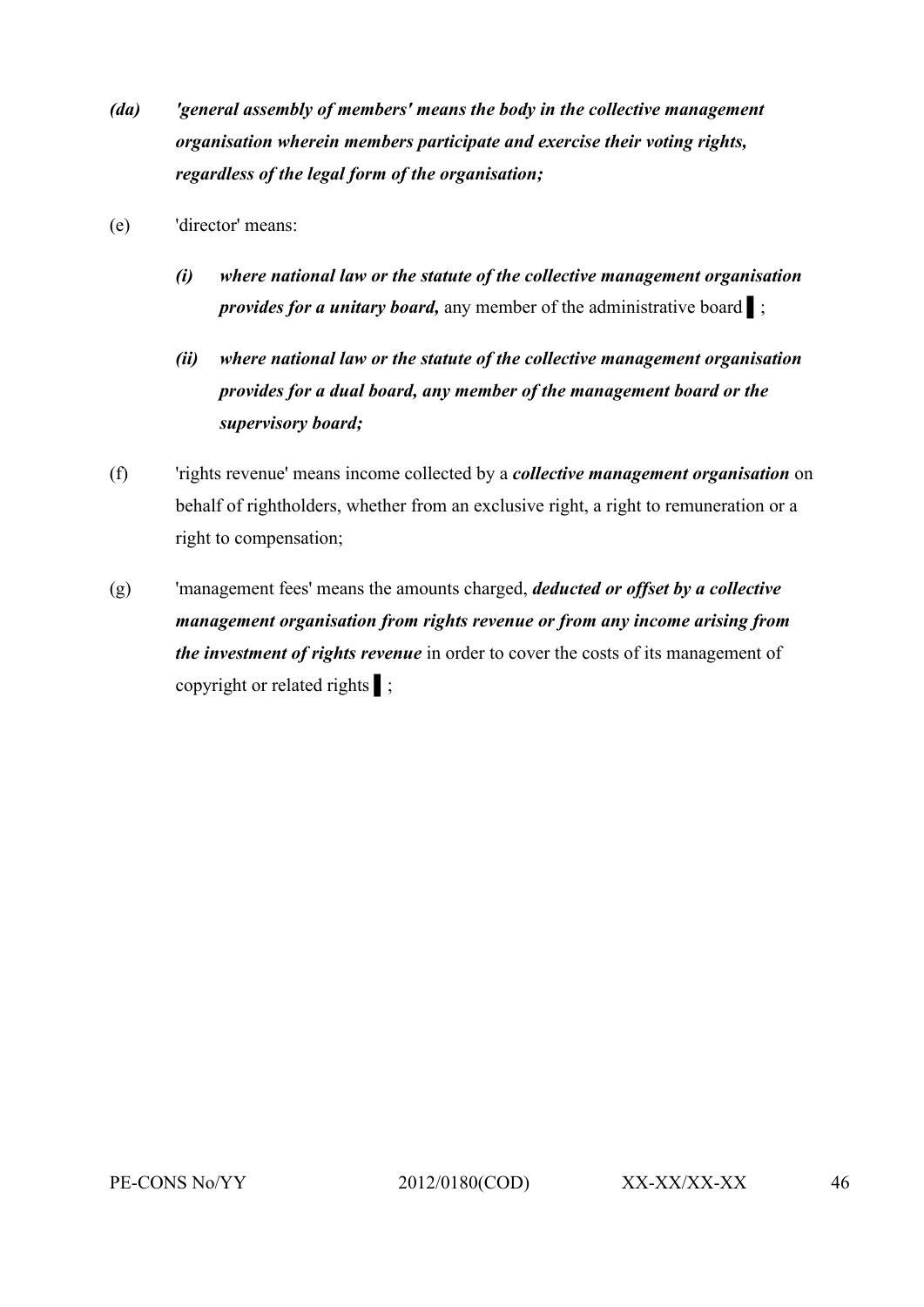- (h) 'representation agreement' means any agreement between *collective management organisations* whereby one *collective management organisation* mandates another *collective management organisation* to represent rights in its repertoire, including an agreement concluded under Articles 28 and 29;
- (i) 'user' means any ▌person or ▌entity *that* is carrying out acts subject to the authorisation of rightholders, ▌remuneration of rightholders or ▌payment of compensation to rightholders and is not acting in the capacity of a consumer;
- (j) 'repertoire' means the works *in respect of* which a *collective management organisation* manages rights;
- (k) 'multi-territorial licence' means a licence which covers the territory of more than one Member State;
- (l) 'online rights in musical works' means any of the rights *of an author* in a musical work provided under Articles 2 and 3 of Directive 2001/29/EC which are required for the provision of an online service*.*

# ▌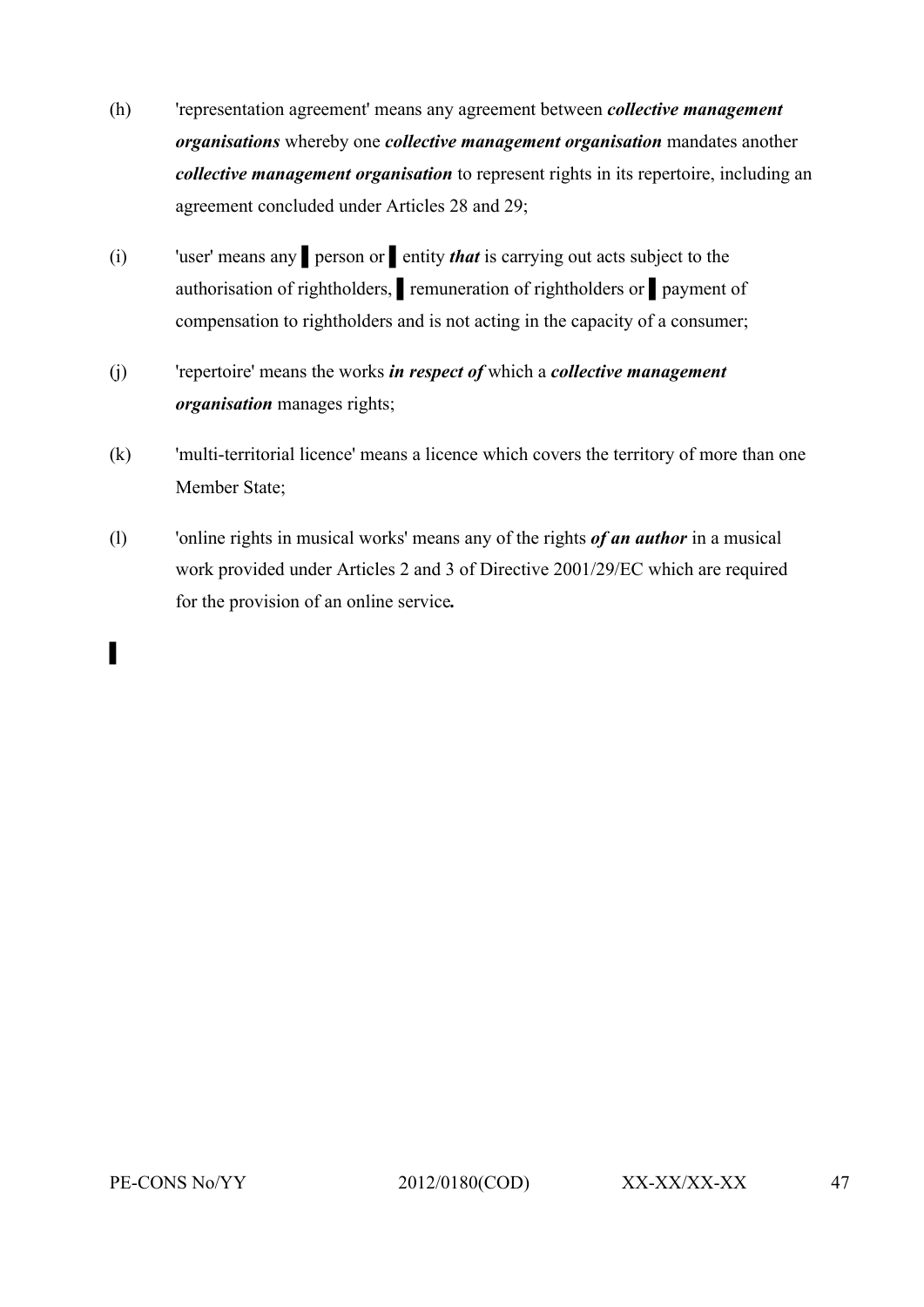### **TITLE II**

#### *COLLECTIVE MANAGEMENT ORGANISATIONS*

### **Chapter 1**

# *Representation of rightholders,* **membership and organisation of**  *collective management organisations*

Article 4

General principles

Member States shall ensure that *collective management organisations* act in the best *interests* of *the rightholders whose rights they represent* and do not impose on *them* any obligations which are not objectively necessary for the protection of *their* rights and interests *or for the effective management* of *their rights*.

PE-CONS No/YY 2012/0180(COD) XX-XX/XX-XX 48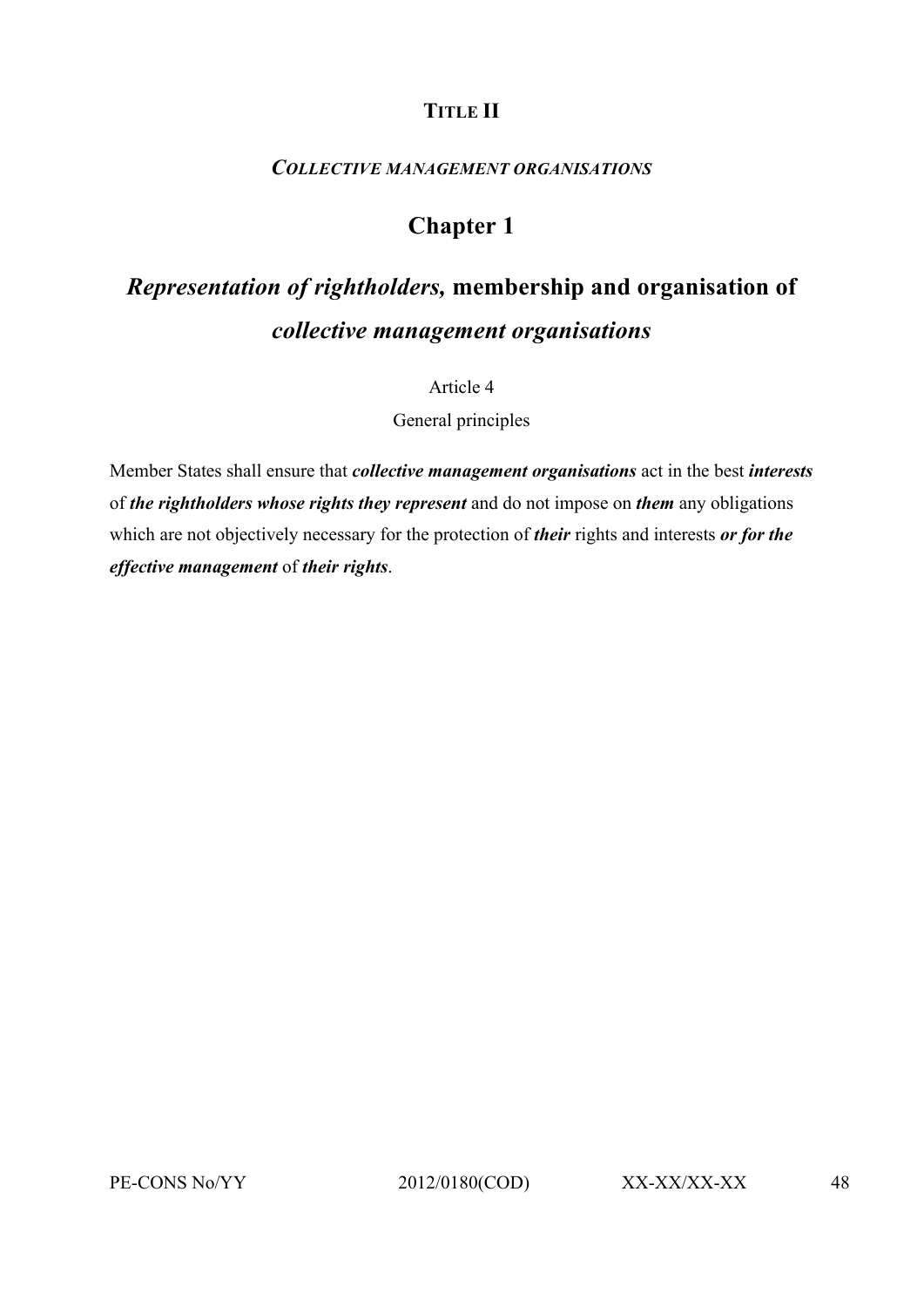#### Rights of rightholders

- 1. Member States shall ensure that rightholders have the rights as laid down in paragraphs 2 to 7 and that *these* rights *are set out* in the statute or ▌membership terms of the *collective management organisation*.
- 2. Rightholders shall have the right to authorise a *collective management organisation* of their choice to manage the rights, categories of rights or types of works and other subject matter of their choice, for the *territories* of their choice, irrespective of the Member State of *nationality,* residence or ▌establishment of either the *collective management organisation* or the rightholder. *Unless the collective management organisation has objectively justified reasons to refuse management, it shall be obliged to manage such rights, categories of rights or types of works and other subject matter, provided that their management falls within its scope of activity.*
- *2a. Rightholders shall have the right to grant licences for the non-commercial uses of the rights, categories of rights or types of works and other subject matter of their choice.*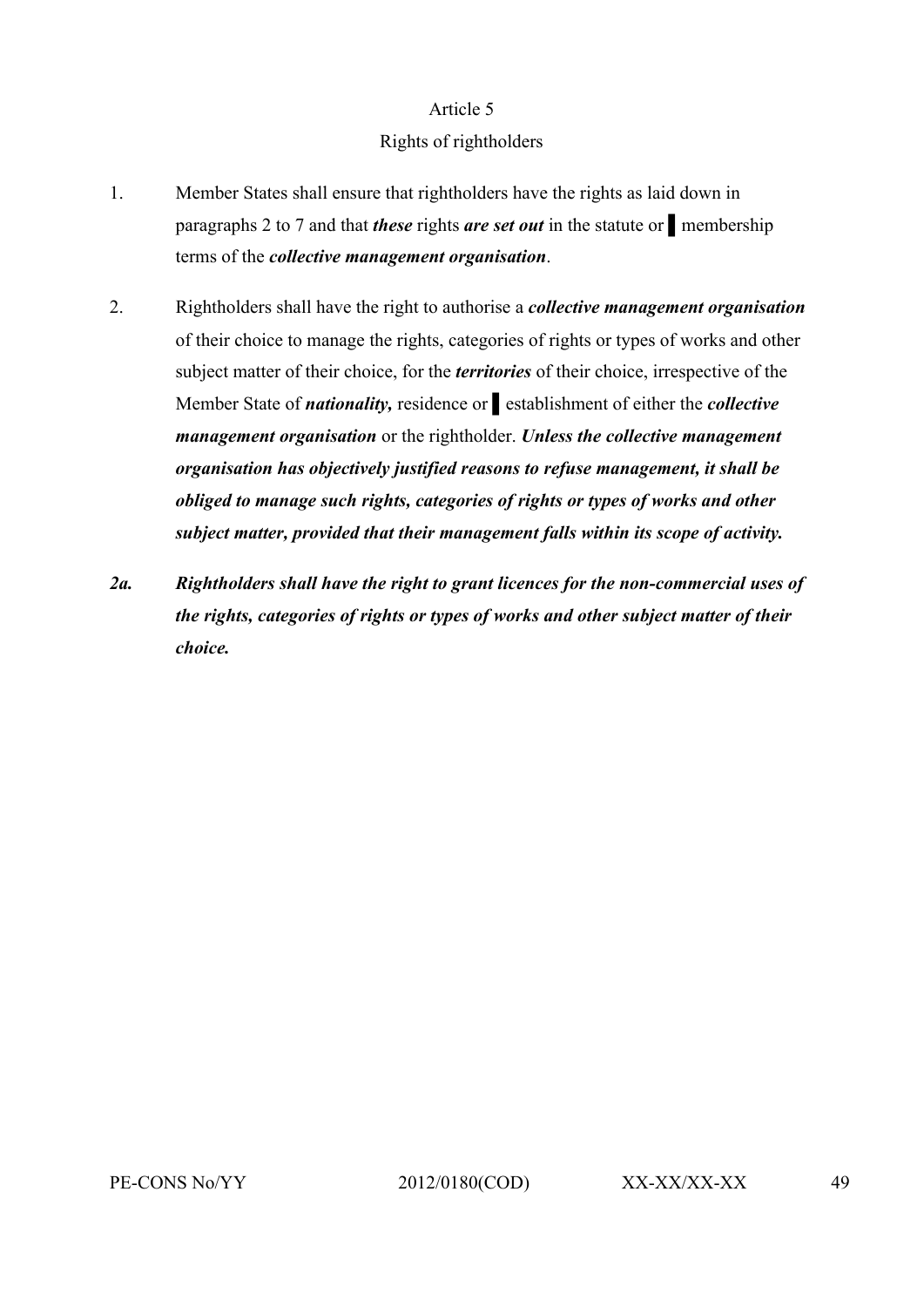- 3. Rightholders shall have the right to terminate the authorisation to manage rights, categories of rights or types of works and other subject matter granted *by them* to a *collective management organisation* or to withdraw from a *collective management organisation* any of the rights or categories of rights or types of works and other subject matter of their choice, *as determined pursuant to paragraph 2,* for the *territories* of their choice, upon serving reasonable notice not exceeding six months. The *collective management organisation* may decide that such termination or withdrawal will take effect only at the lend of the financial year **a**.
- 4. If there are amounts due to a rightholder for acts of exploitation which occurred before the termination of the authorisation or the withdrawal of rights took effect, or under a licence granted before such termination or withdrawal took effect, the rightholder shall retain his rights under Articles *11,* 12, 16, 18*, 26* and 34 ▌.
- 5. *A collective management organisation* shall not restrict the exercise of rights provided under paragraphs 3 and 4 by requiring that the management of rights or categories of rights or type of works and other subject matter which are subject to the termination or the withdrawal *be* entrusted to another *collective management organisation*.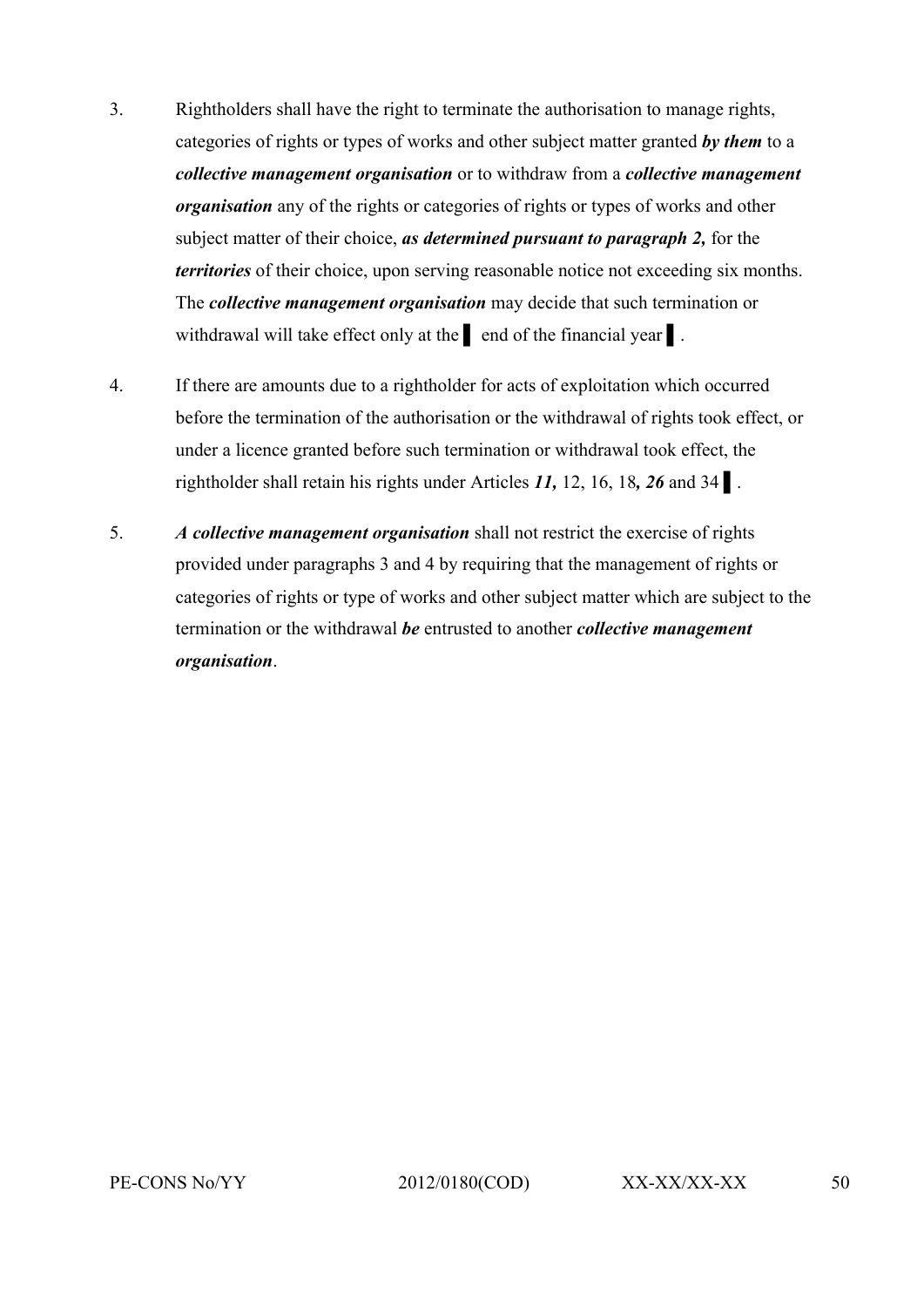- 6. *Where a* rightholder *authorises a collective management organisation to manage his rights, he shall give* consent specifically for each right or category of rights or type of works and other subject matter which that rightholder authorises the *collective management organisation* to manage*. Any* such consent *shall be* evidenced in documentary form.
- 7. A *collective management organisation* shall inform rightholders of their rights under paragraphs 1 to 6*, as well as of conditions attaching to the right set out in paragraph 2a,* before obtaining their consent to manage any right or category of rights or type of works and other subject matter.

*A collective management organisation* shall inform *the rightholders who have already authorised the collective management organisation* of their rights under paragraphs 1 to 6*, as well as of conditions attaching to the right set out in paragraph 2a, by, [date* six months of the transposition date of this Directive*]*.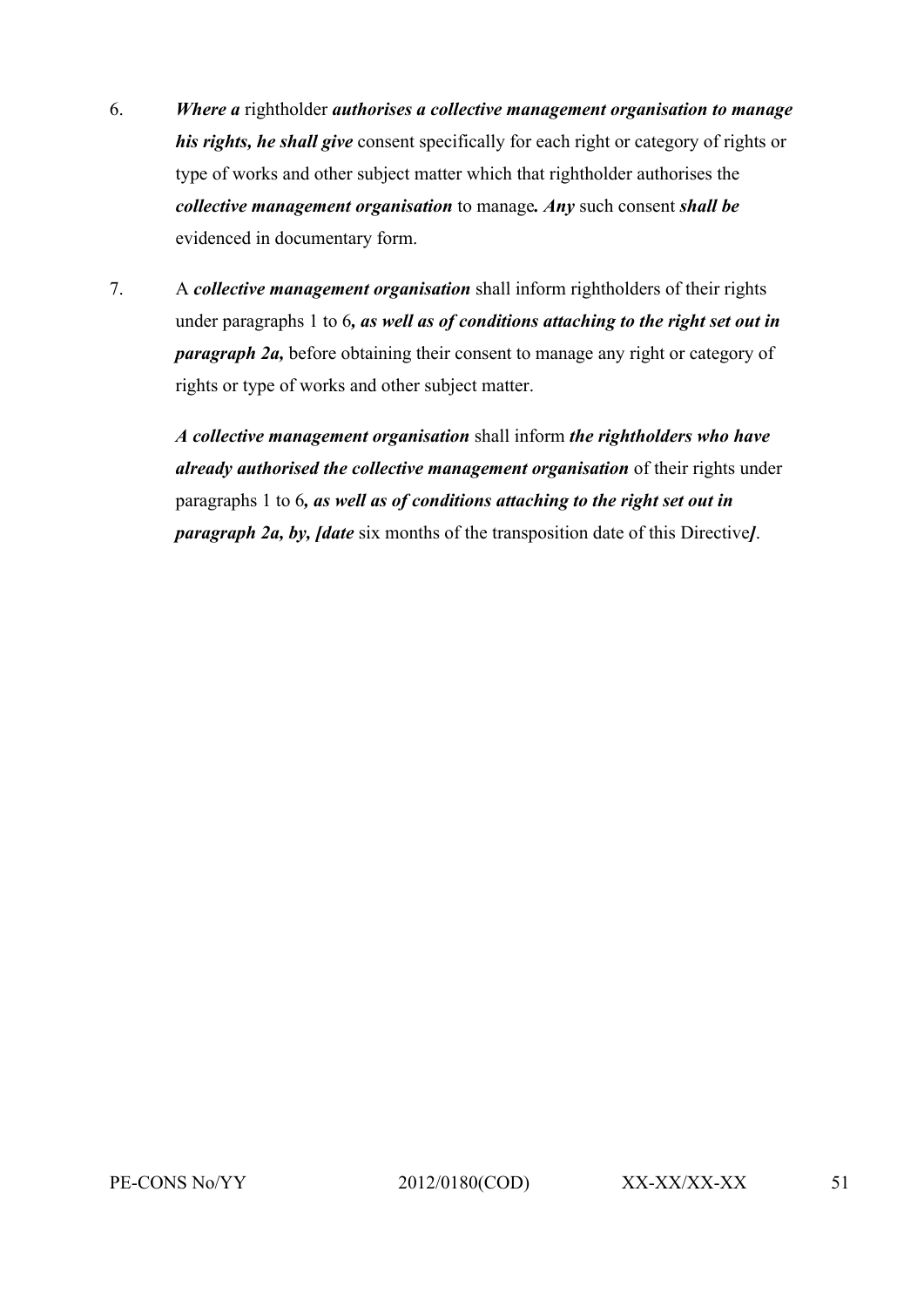#### Membership rules of *collective management organisations*

- 1. Member States shall ensure that *collective management organisations* comply with the rules laid down in paragraphs 2 to 5.
- 2. *A collective management organisation* shall accept rightholders *and entities representing rightholders, including other collective management organisations and associations of rightholders,* as members if they fulfil the membership requirements *which shall be based on objective, transparent and nondiscriminatory criteria*. *These membership requirements shall be included in the statute or membership terms of the collective management organisation* and shall be made publicly available. *Upon refusal, the rightholder shall be given a clear explanation as to why the request for membership was refused.*
- 3. The statute of a *collective management organisation* shall provide for appropriate and effective mechanisms for the participation of its members in the *collective management organisation's* decision-making process. The representation of the different categories of members in the decision-making process shall be fair and balanced.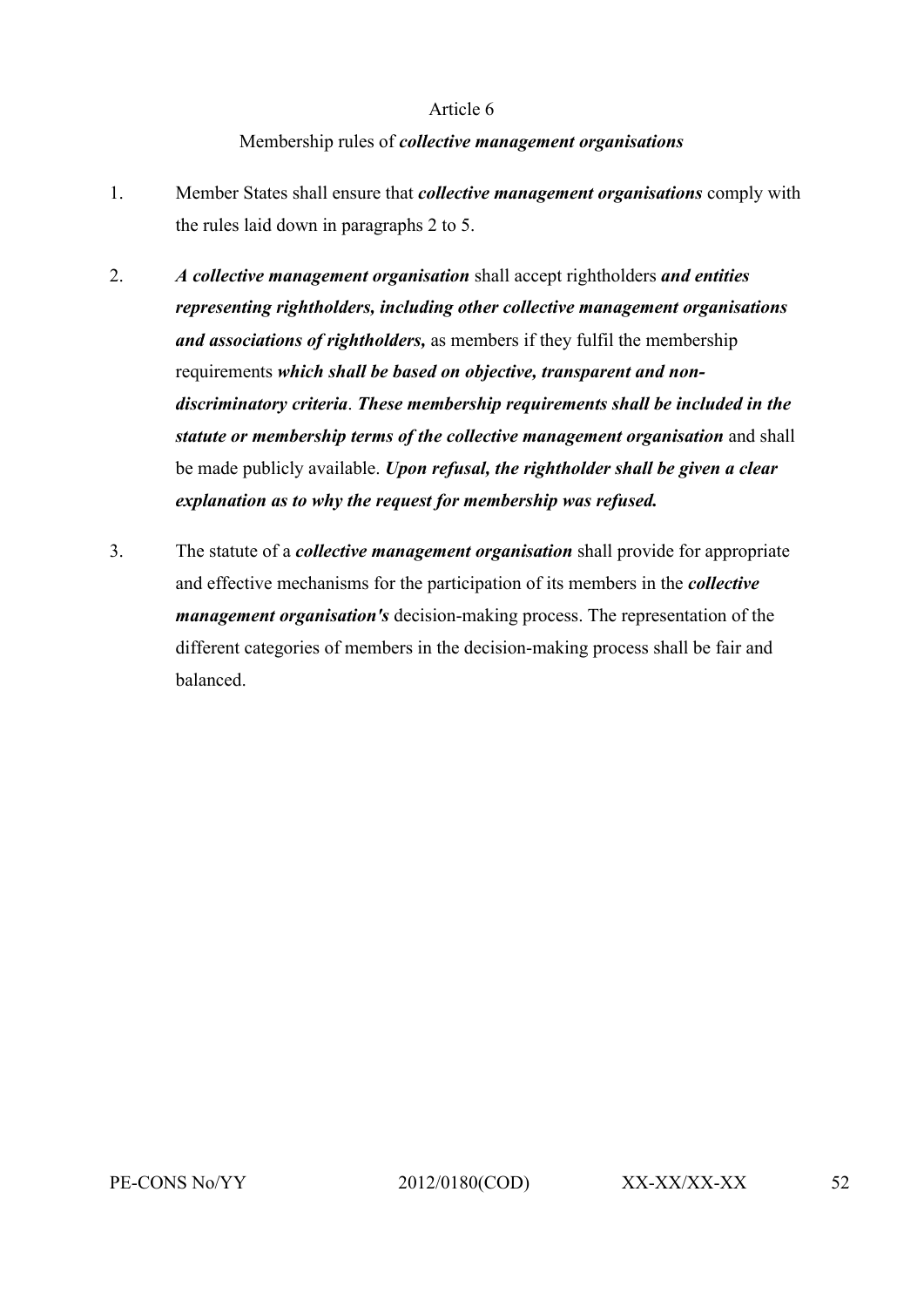- 4. *A collective management organisation* shall allow its members to communicate *with the organisation* by electronic means, including for the purposes of exercising members' rights.
- 5. *A collective management organisation* shall keep records of *its* members *and shall* regularly *update these records*.

#### *Article 6a*

*Rights of rightholders who are not members of the collective management organisation*

- *1. Member States shall ensure that collective management organisations comply with the rules laid down in Articles 6(4), 18, 28(2) and 34 in respect of rightholders who have a direct legal relationship by law or by way of assignment, licence or any other contractual arrangement with them but are not their members.*
- *2. Member States may apply other provisions of this Directive to the rightholders referred to in paragraph 1.*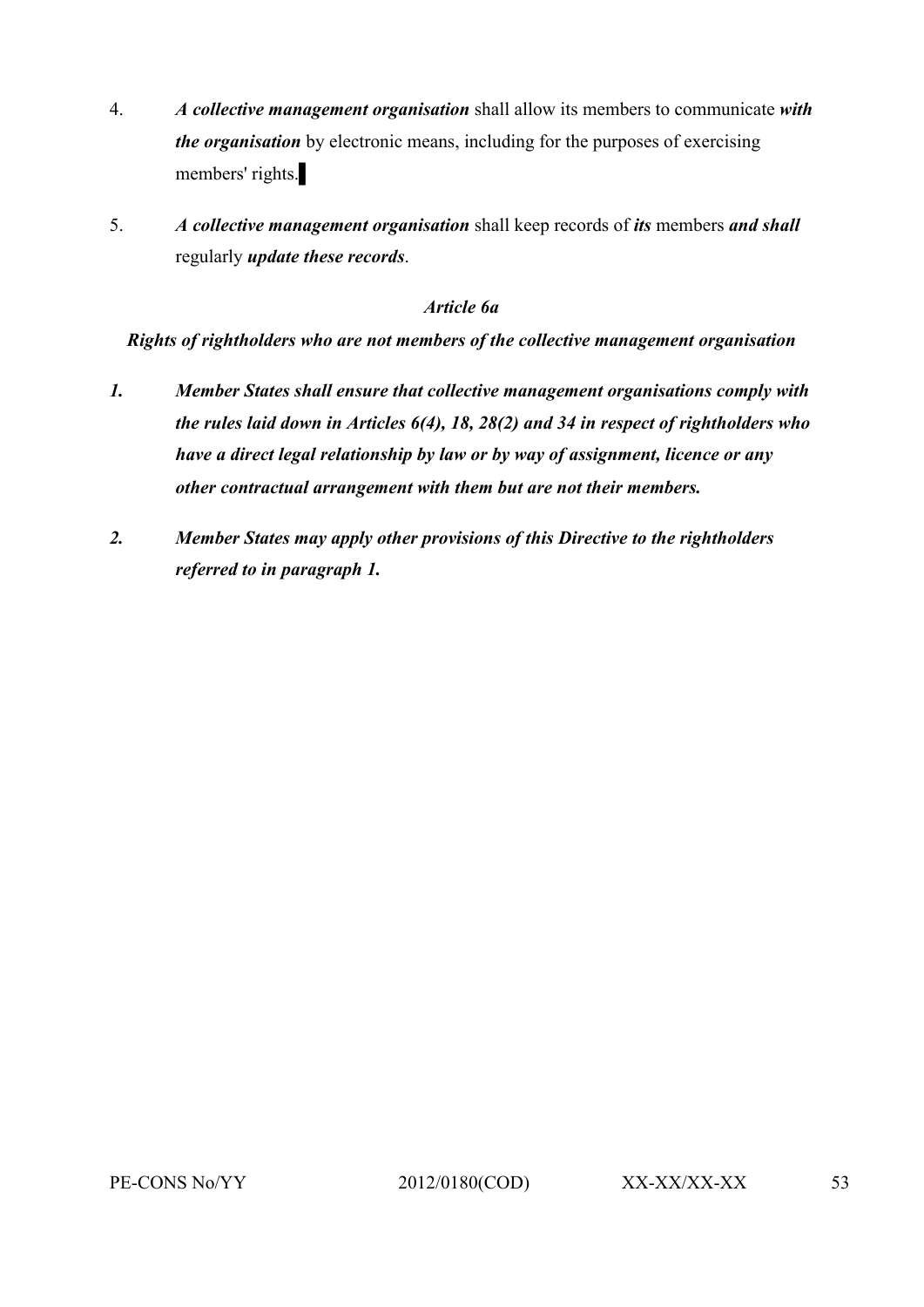#### General *assembly* of members of the *collective management organisation*

- 1. Member States shall ensure that the general **assembly** of members is organised according to the rules laid down in paragraphs 2 to 8.
- *1a. Member States may decide that the powers of the general assembly of members may be exercised by an assembly of delegates elected at least every four years by the members of the collective management organisation, provided that:*
	- *(a) appropriate and effective participation of members in the collective management organisation's decision-making process is ensured; and*
	- *(b) the representation of the different categories of members in the assembly of delegates is fair and balanced.*

*The rules laid down in paragraphs 2 to 8 shall apply to the assembly of delegates mutatis mutandis.*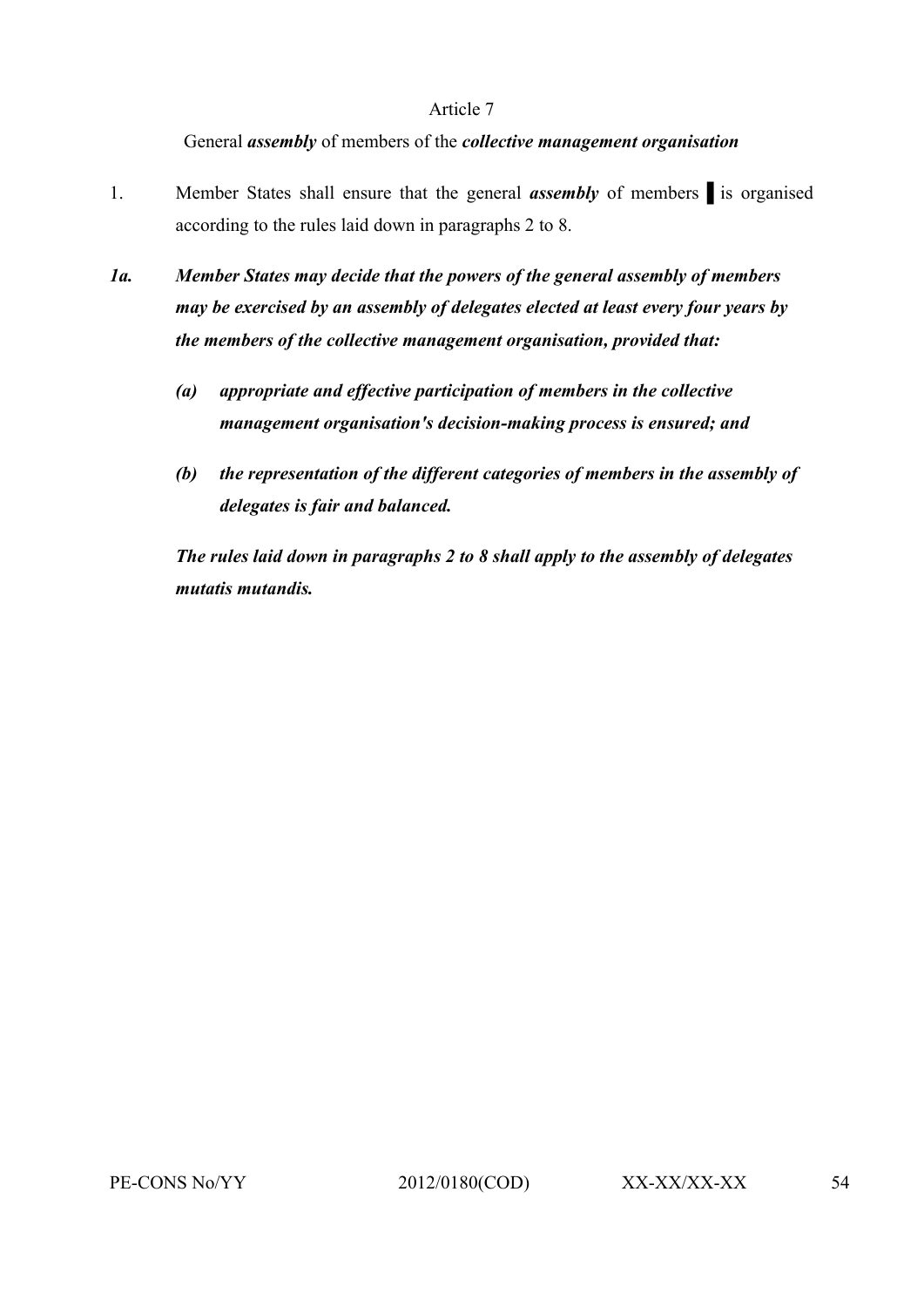- *1b. Member States may decide that where a collective management organisation is precluded by reason of its legal form from having a general assembly of members, the powers of the general assembly of members shall be exercised by the body exercising the supervisory function. The rules laid down in paragraphs 2 to 5 and 5b to 6 shall apply to such body exercising the supervisory function mutatis mutandis.*
- *1c. Member States may decide that where a collective management organisation has members who are entities representing rightholders, all or some of the powers of the general assembly of members may be exercised by an assembly of these rightholders. The rules laid down in paragraphs 2 to 8 shall apply to the assembly of rightholders mutatis mutandis.*
- 2. A general **assembly** of members shall be convened at least once a year.
- 3. The general *assembly of members* shall approve any amendments to the statute and the membership terms of the *collective management organisation*, where *these* terms are not regulated by the statute.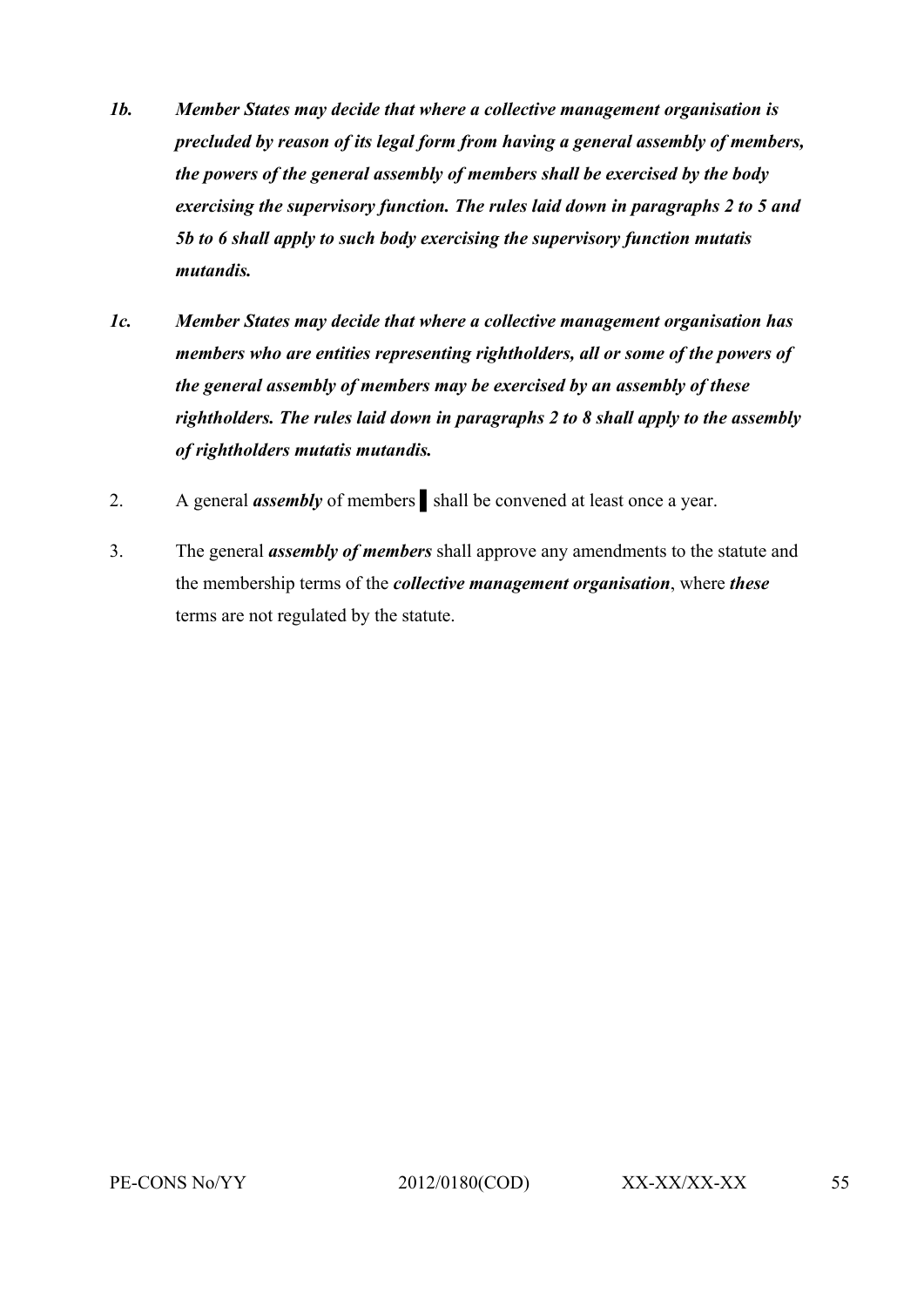4. The general *assembly of members* shall ▌decide on the appointment or dismissal of the directors*, review their general performance* and approve their remuneration and other benefits such as *monetary and* non-monetary benefits, pension awards *and entitlements, rights* to other awards and rights to severance pay.

In a collective management organisation with a dual board system, the general *assembly of members* shall not decide on the appointment or dismissal of members of the management board or *approve their remuneration and other benefits where the power to take these decisions is delegated to the supervisory board* 1.

- 5. In accordance with the provisions laid down in Chapter 2 of Title II, the general *assembly of members* shall *decide at least* on the following issues:
	- (a) the *general* policy on the distribution of the amounts due to rightholders ▌;
	- (b) *the general policy on* the use of *non-distributable amounts*;
	- (c) the general investment policy ▌with regard to rights revenue *and to any income arising from the investment of rights revenue*;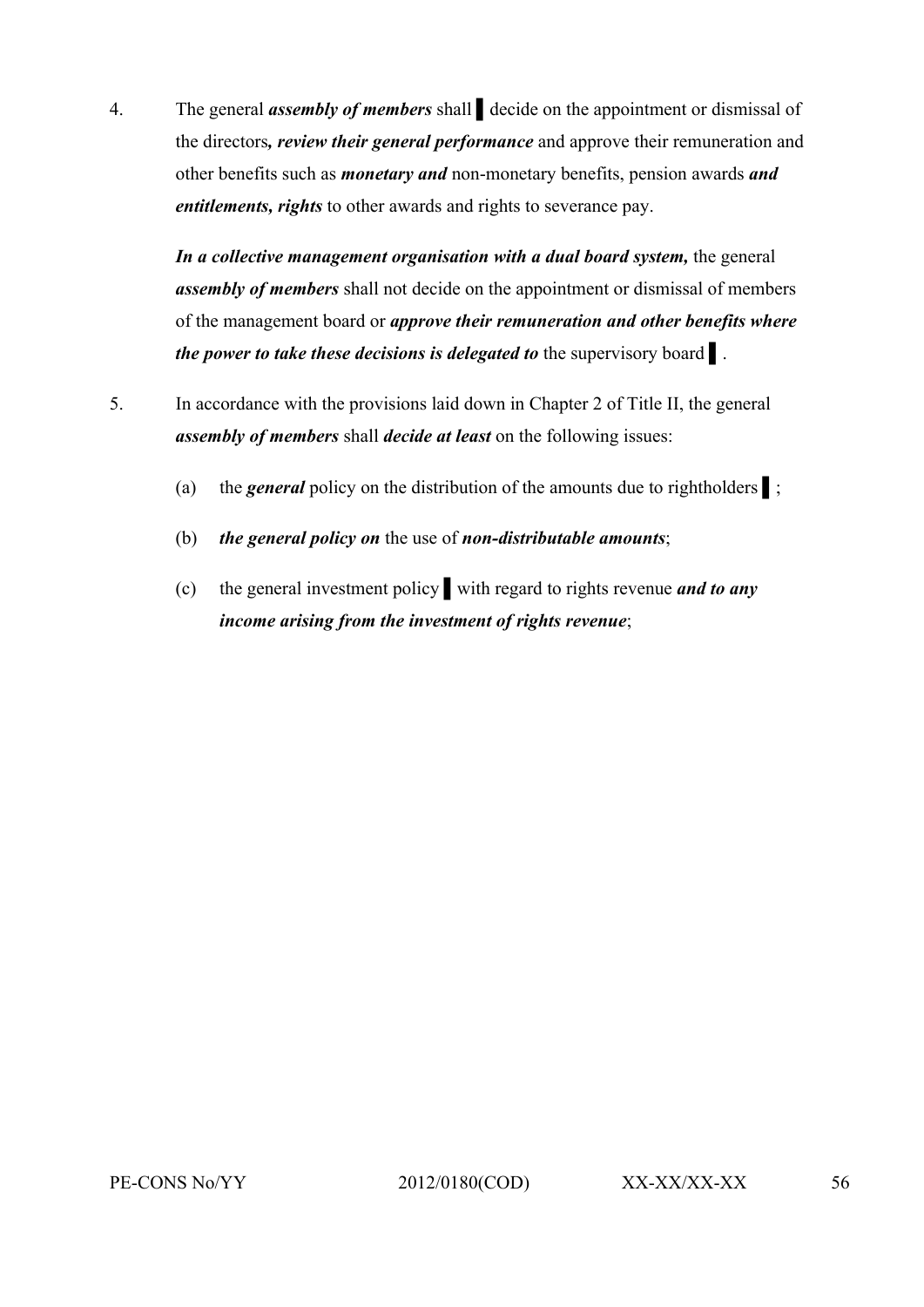- (d) *the general policy* on deductions from rights revenue *and from any income arising from the investment of rights revenue;*
- *(da) the use of non-distributable amounts;*
- *(db) the risk management policy;*
- *(e) the approval of any acquisition, sale or hypothecation of immovable property;*
- *(f) the approval of mergers and alliances, setting-up subsidiaries, acquiring other entities or shares or rights in other entities;*
- *(g) the approval of taking out loans, granting loans or providing security for loans.*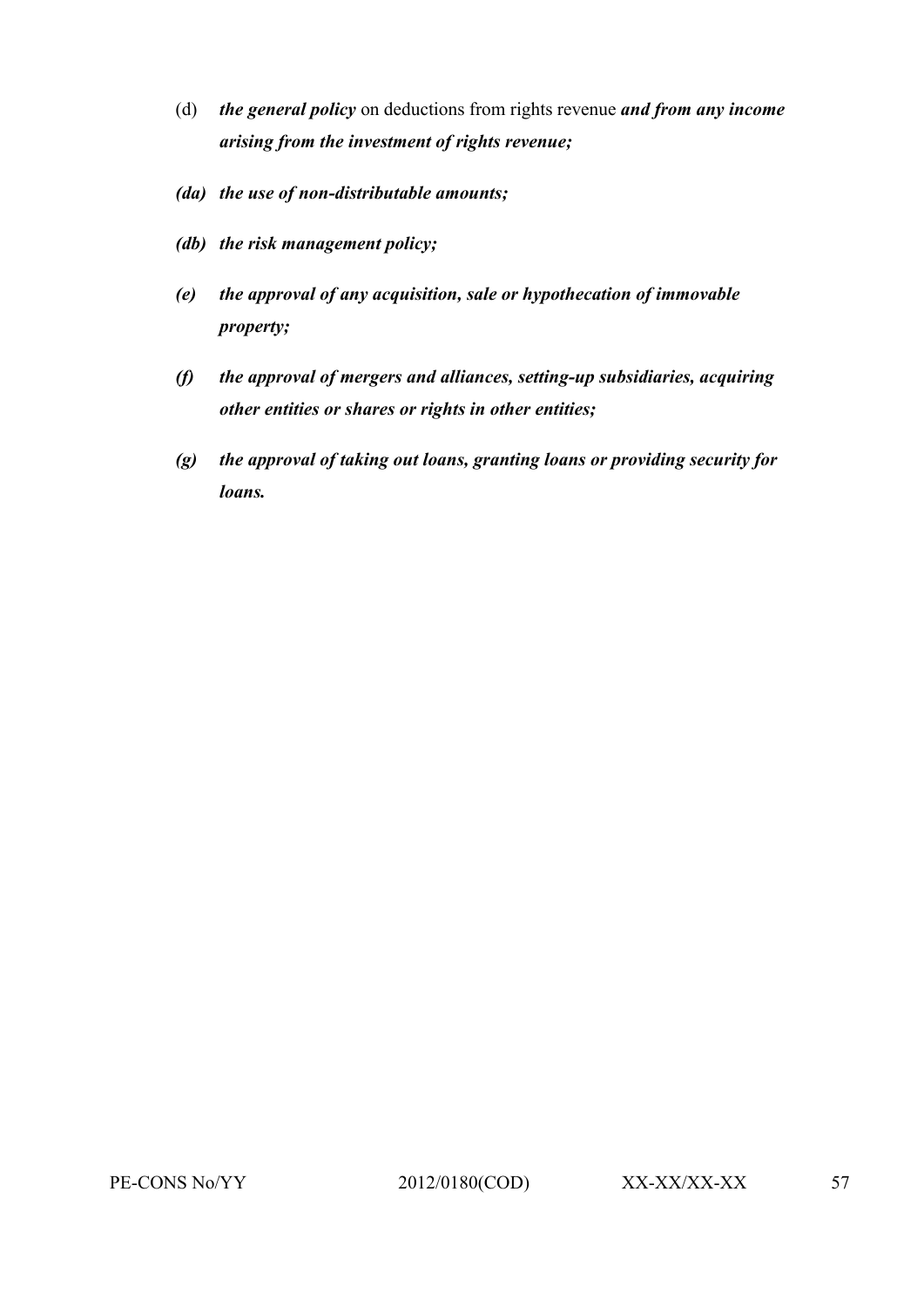- *5a. The general assembly of members may delegate the powers in points (db), (e), (f) and (g), by a resolution or by a provision in the statute, to the body exercising the supervisory function.*
- *5b. For the purposes of points (a) to (da) of paragraph 5, Member States may require the general assembly of members to determine more detailed conditions for the use of the rights revenue and the income arising from investment of rights revenue.*
- 6. The general *assembly of members* shall control the activities of the *collective management organisation* by, at least, deciding on the appointment and removal of the auditor and approving the annual transparency report *referred to in Article 20*.

*Member States may allow alternative systems or modalities for the appointment and removal of the auditor, provided that these systems or modalities are designed to ensure the independence of the auditor from the persons who manage the business of the collective management organisation.*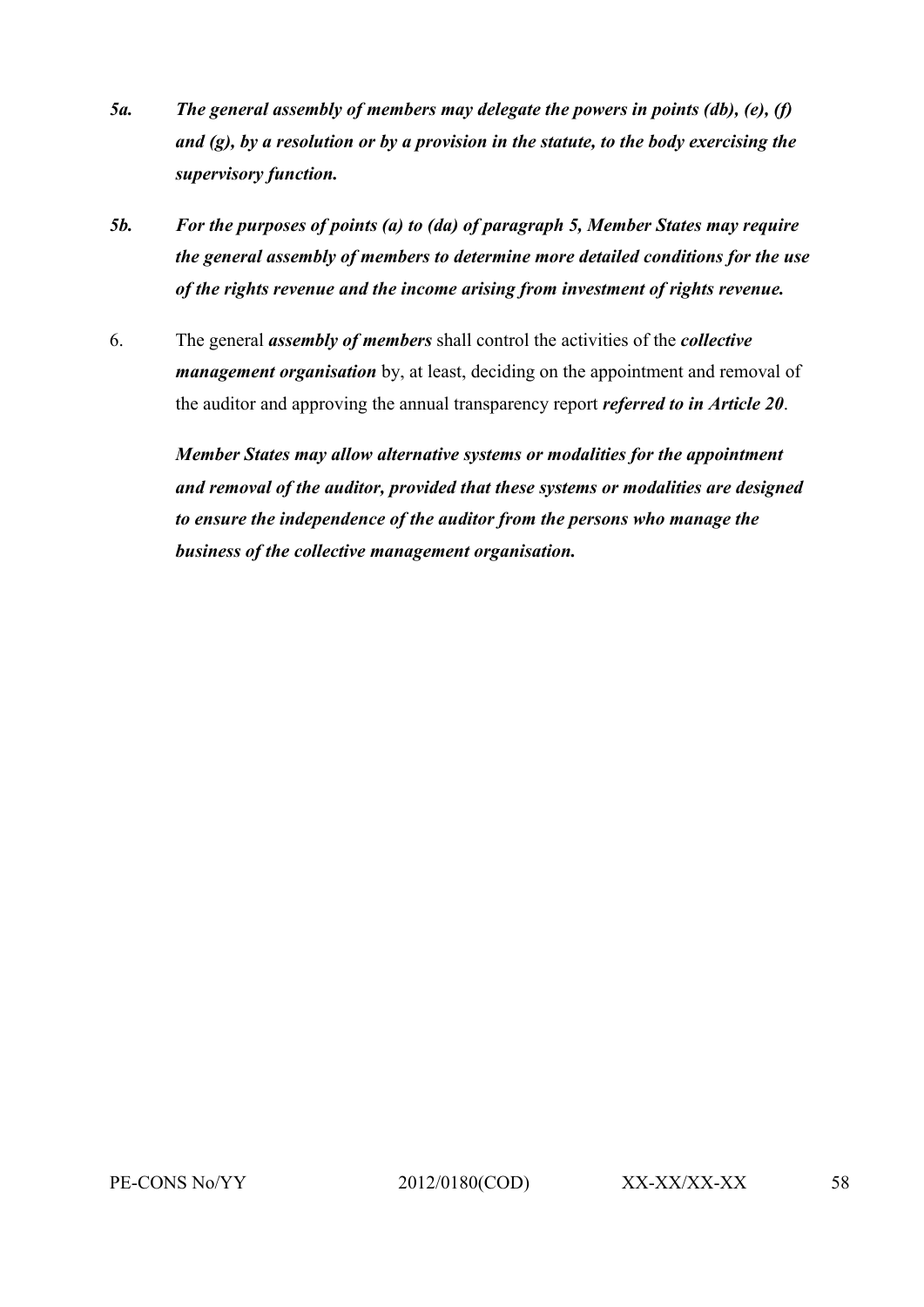- 7. *All members of the collective management organisation shall have the right* to participate *and vote at the general assembly of members*. *However, Member States may allow for restrictions on the right of the members of the collective management organisation to participate in and to exercise voting rights at the* general *assembly of members, on the basis of one or both of* the following criteria:
	- (a) duration of membership;
	- (b) amounts received or due to a member ▌;

### *provided that such criteria are determined and applied in a manner that is fair and proportionate.*

These criteria shall be included in the statute or the membership terms of the *collective management organisation* and shall be made publicly available in accordance with Articles 17 and 19.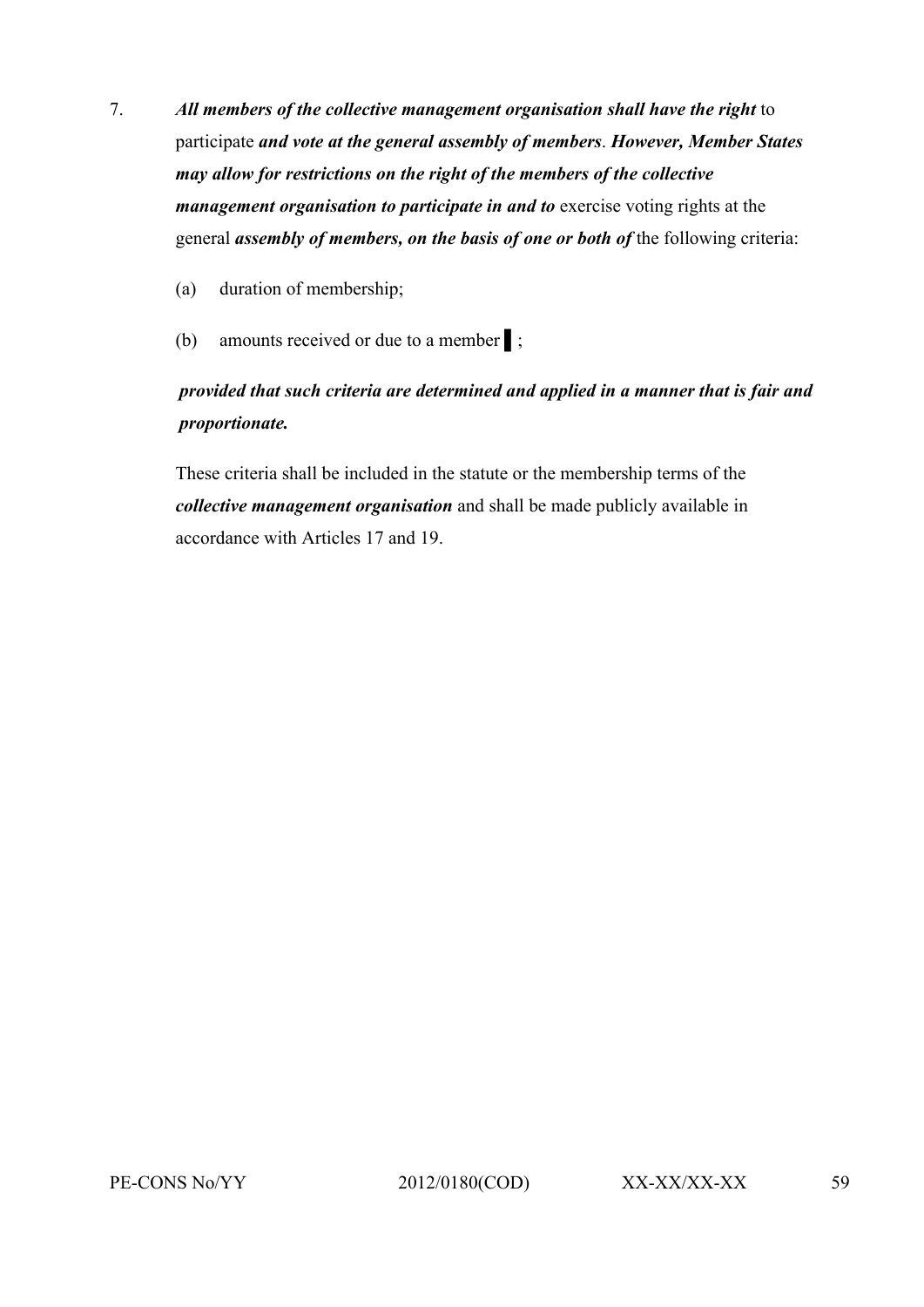8. Every member of a *collective management organisation* shall have the right to appoint any other *person* or *entity* as a proxy holder to *participate in* and vote at the general *assembly of members* in his name, *provided that such appointment does not result in a conflict of interest which might occur, for example, where the appointing member and the proxy holder belong to different categories of rightholders within the collective management organisation.*

*However, Member States may provide for restrictions concerning the appointment of proxy holders and the exercise of the voting rights of the members they represent if such restrictions do not prejudice the appropriate and effective participation of members in the decision-making process of a collective management organisation.*

*Each proxy shall be valid for a single general assembly of members. The proxy holder shall enjoy the same rights in the general assembly of members as those to which the appointing member would be entitled. The proxy holder shall cast votes in accordance with the instructions issued by the appointing member.*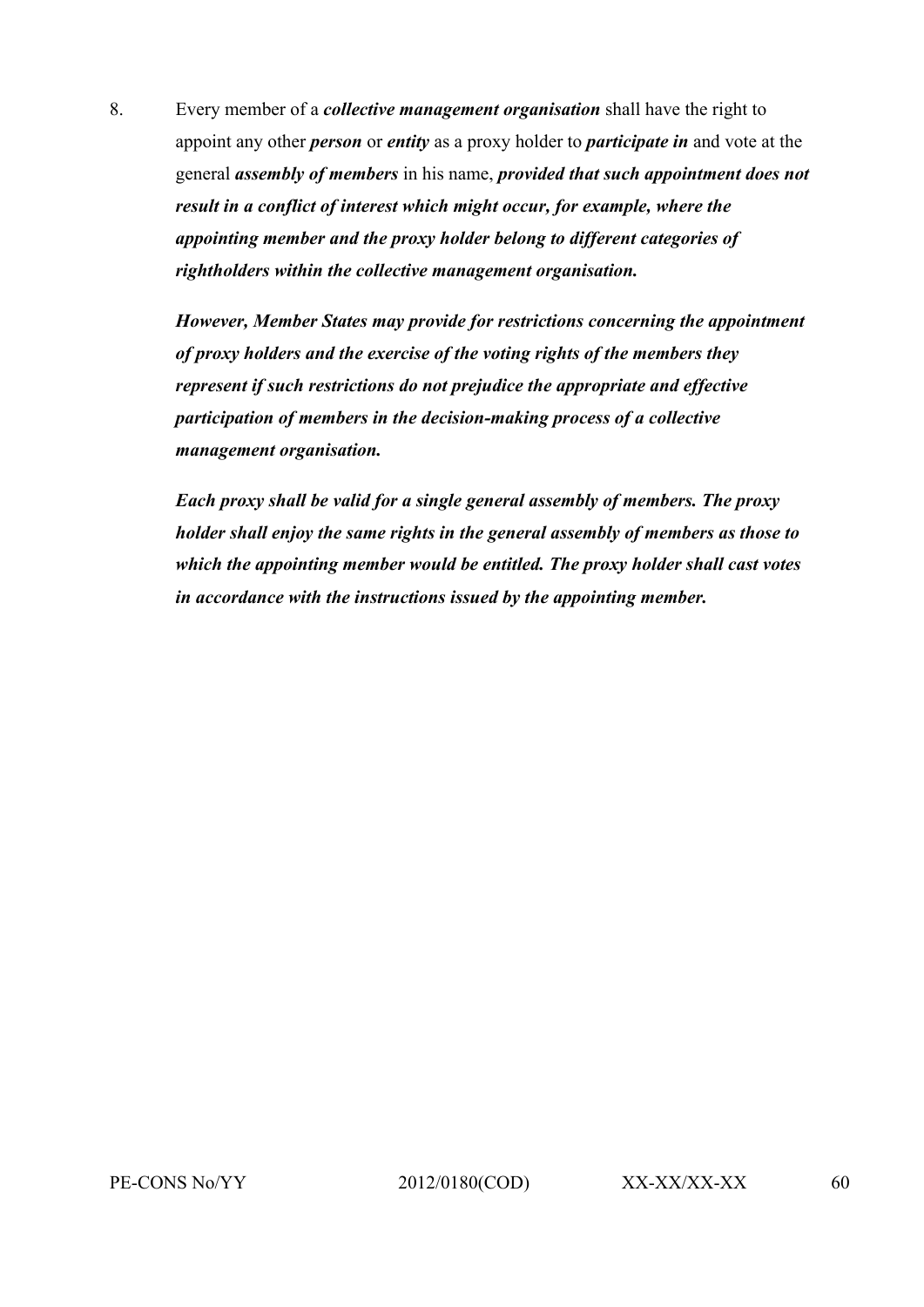#### Supervisory function

- 1. Member States shall ensure that the *collective management organisation has* a supervisory function *which is responsible* for continuously monitoring the activities and the performance of the duties of the persons *who manage the business of the organisation*.
- *1a. There shall be fair and balanced representation of the different categories of members of the collective management organisation in the body exercising the supervisory function.*
- *1b. Each person exercising the supervisory function shall make an annual individual statement on conflicts of interest containing the information referred to in Article 9(2), second subparagraph to the general assembly of members.*
- 2. The body *exercising* the supervisory function shall meet regularly and shall have at least the following powers:

▌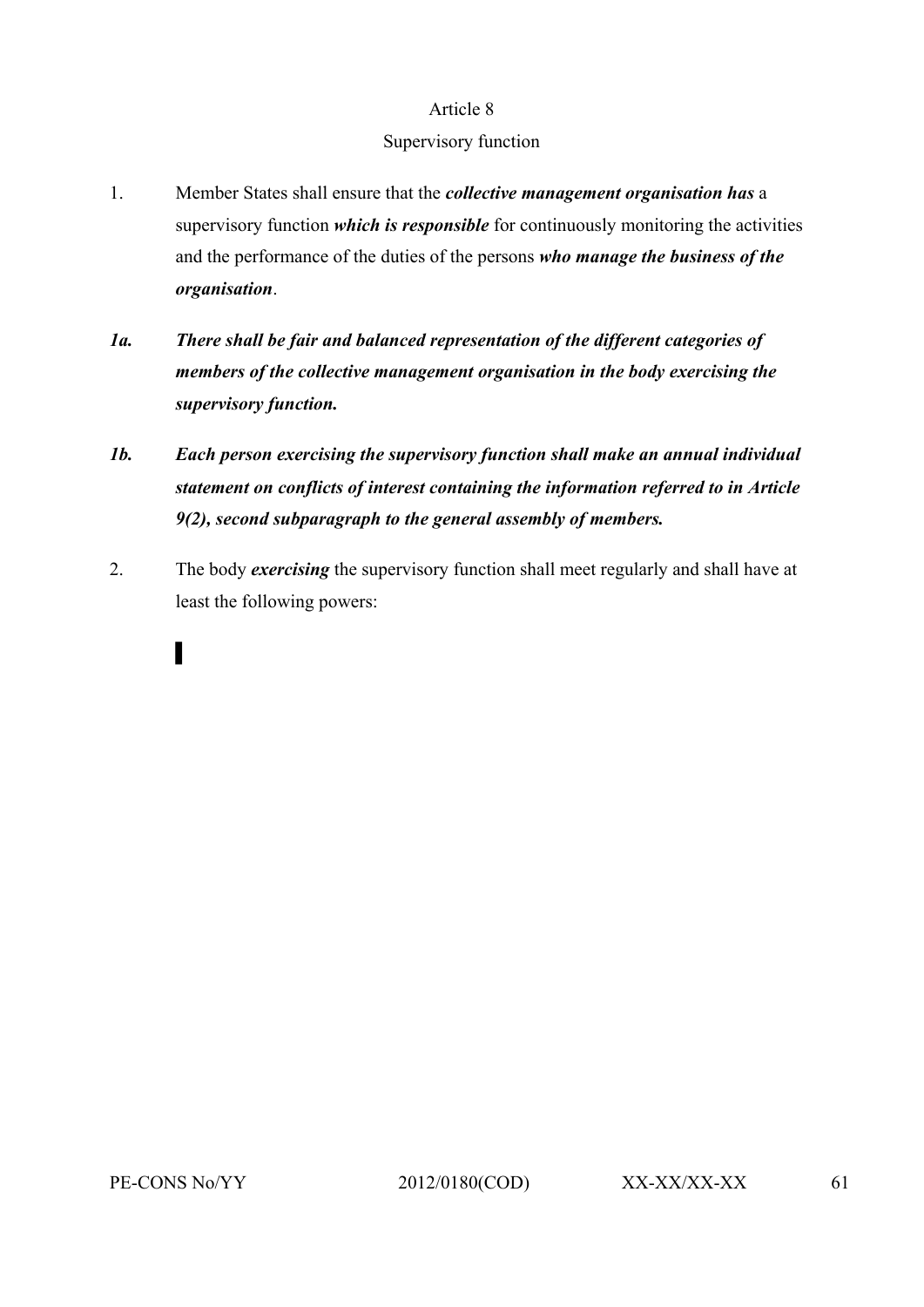- *(d) to exercise the powers delegated to it by the general assembly of members, including under Article 7(4) and (5);*
- *(e) to monitor the activities and the performance of the duties of the persons referred to in Article 9, including the implementation of the decisions of the general assembly of members and in particular, of the general policies listed in points (a) to (d) of Article 7(5).*
- *2b. The body exercising the supervisory function shall report on the exercise of its powers to the general assembly of members at least once a year.*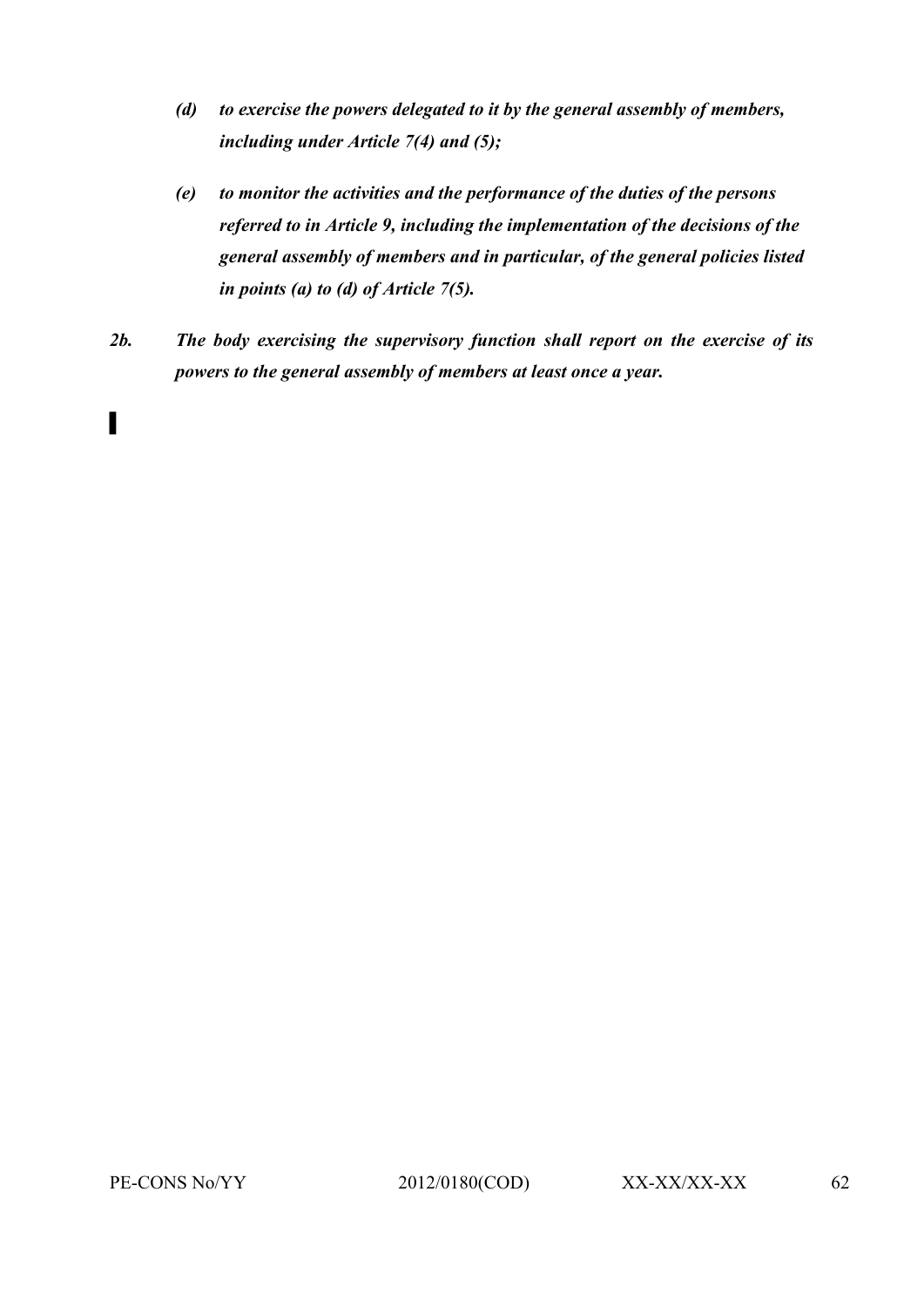Obligations of the persons who ▌ manage the business of the *collective management organisation*

- 1. Member States shall ensure that *a collective management organisation ensures that*  the persons who ▌manage the business of *the collective management organisation do so* in a sound, prudent *and appropriate* manner, using sound administrative and accounting procedures and internal control mechanisms.
- 2. Member States shall ensure that *collective management organisations put in place and apply* procedures so as to avoid conflicts of interest, *and where these cannot be avoided,* to identify, manage, monitor and disclose *actual or potential* conflicts of interest in order to prevent them from adversely affecting the *collective* interests of *the rightholders the organisation represents*.

*These* procedures shall include an annual individual statement by each of *the persons referred to in paragraph 1 to the general assembly of members*, containing the following information:

- (a) any interests in the *collective management organisation*;
- (b) any remuneration received from the *collective management organisation,* including pension schemes, *benefits-in-kind* and other types of *benefits in the preceding financial year;*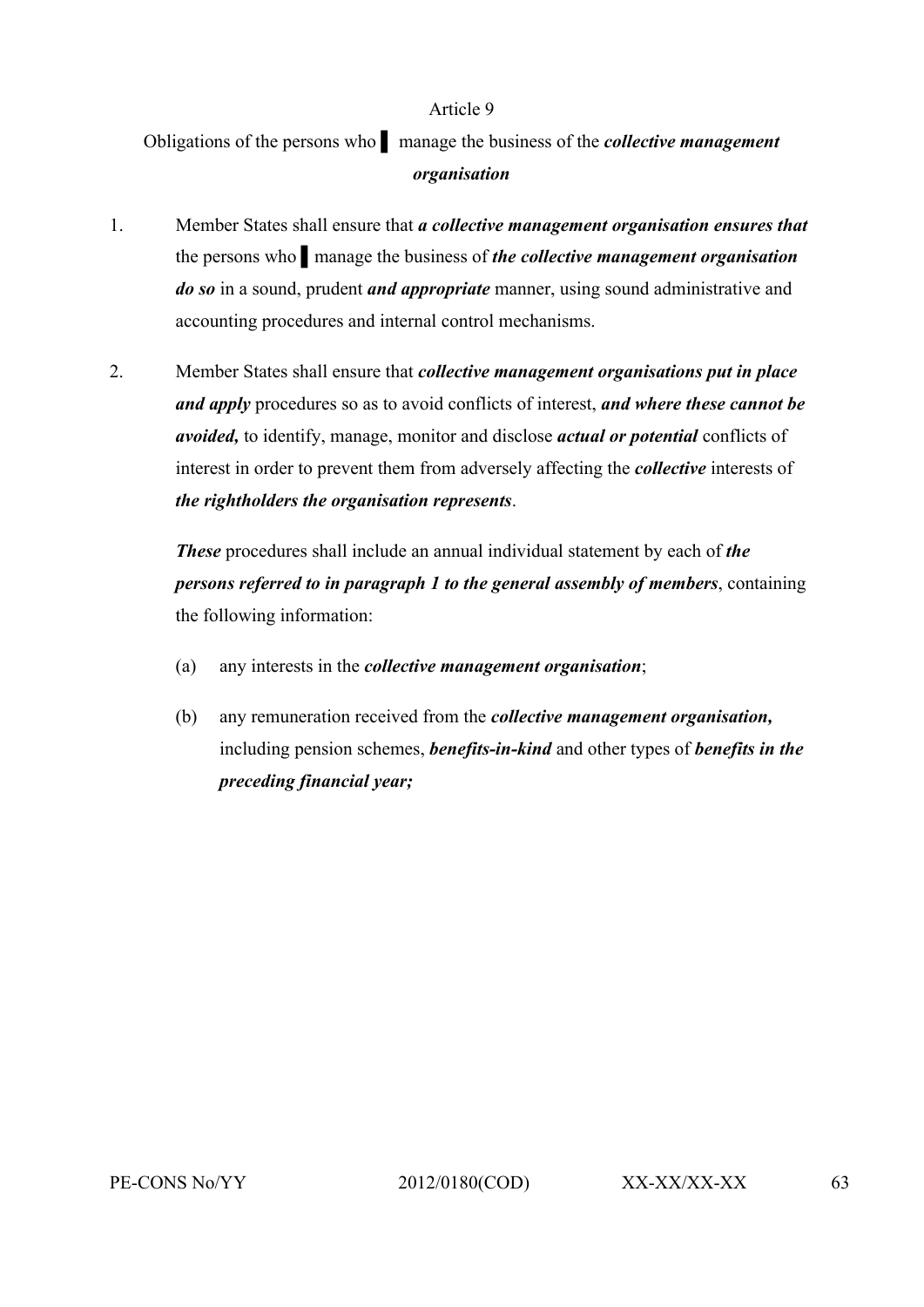- (c) any amounts received as a rightholder from the *collective management organisation in the preceding financial year*;
- (d) a declaration on any actual or potential conflict between any personal interests and those of the *collective management organisation* or between any obligations towards the *collective management organisation* and any duty to any other *natural* or *legal* person.

# **Chapter 2**

## **Management of rights revenue**

Article 10 Collection and use of rights revenue

- *-1. Member States shall ensure that collective management organisations comply with the rules laid down in paragraphs 1 to 4.*
- 1. *A collective management organisation* shall be diligent in the collection and management of rights revenue.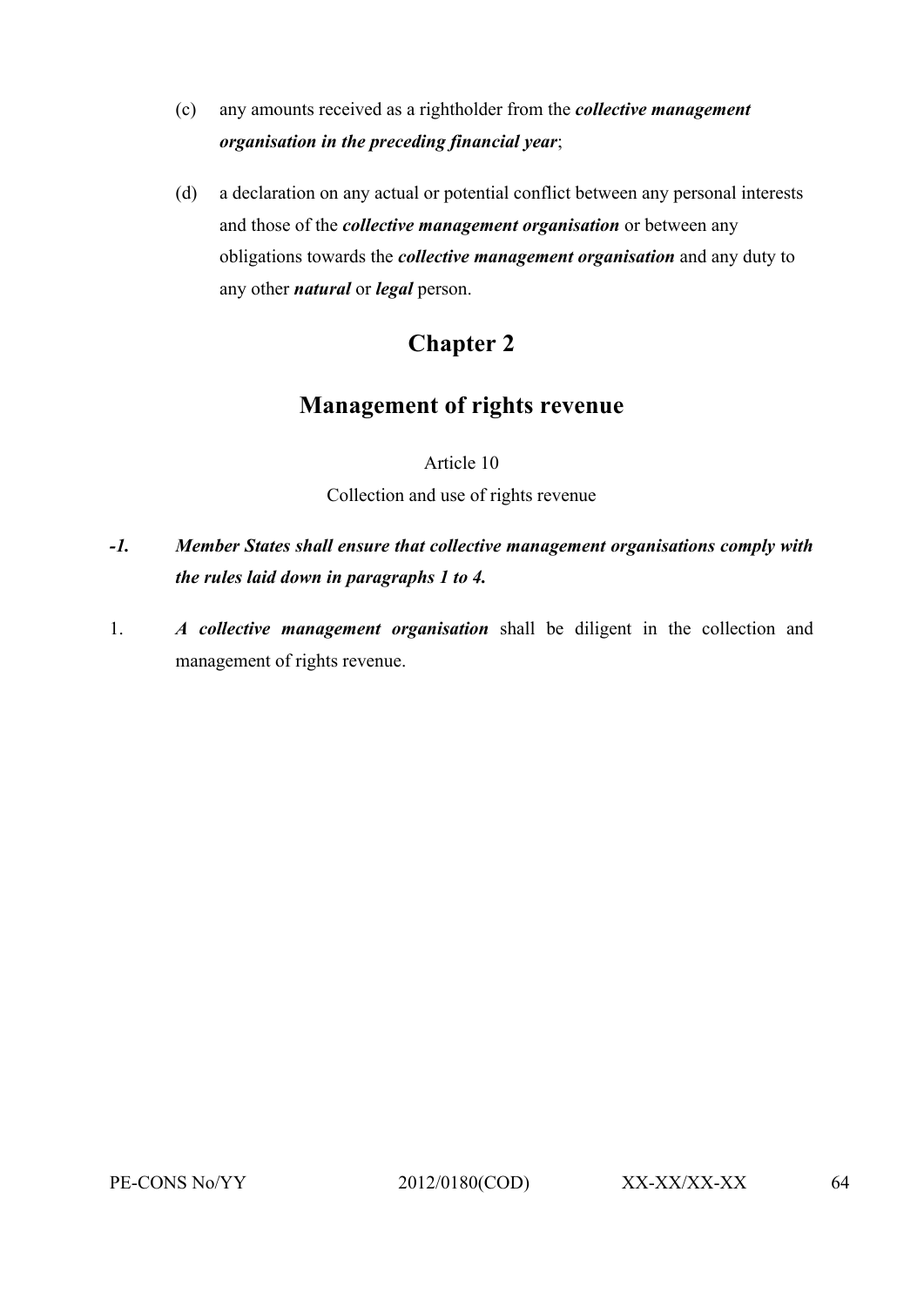- 2. *A collective management organisation* shall ▌ keep separate *in its accounts:*
	- *(a)* rights revenue and any income *arising* from *the* investment *of rights revenue; and*
	- *(b) any own assets it may have and income arising from such assets,* from management *fees* or from other activities.
- 3. *A collective management organisation* shall not be allowed to use rights revenue *or* any income *arising* from *the* investment *of rights revenue for purposes other than distribution to rightholders,* save that it may deduct *or offset* its management fees *in compliance with a decision taken in accordance with point (d) of Article 7(5) or use the rights revenue or any income arising from the investment of rights revenue in compliance with a decision taken in accordance with Article 7(5)*.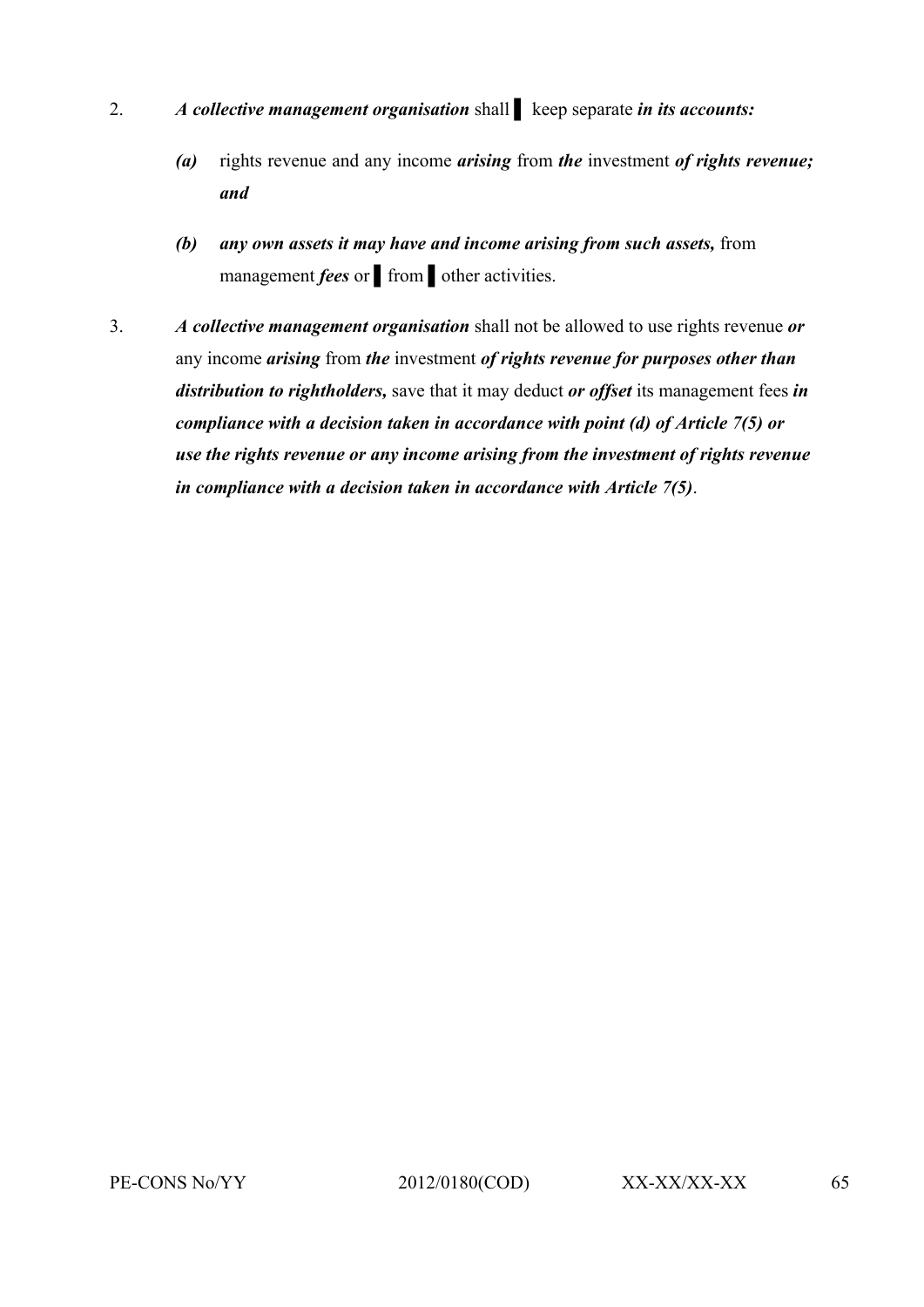- 4. Where *a collective management organisation* invests ▌rights revenue *or* any income *arising* from *the* investment *of rights revenue*, it shall do so *in the best interests of the rightholders whose rights it represents, in accordance with the* general investment *and risk management* policy referred to in *points (c) and (db) of Article 7(5) and having regard to* the following rules:
	- (a) ▌where there is any potential conflict of interest, the *collective management organisation* shall ensure that the investment is made in the sole interest of *these rightholders*;
	- (b) the assets shall be invested in order to ensure the security, quality, liquidity and profitability of the portfolio as a whole;
	- (c) the assets shall be properly diversified in order to avoid excessive reliance on any particular asset and accumulations of risks in the portfolio as a whole.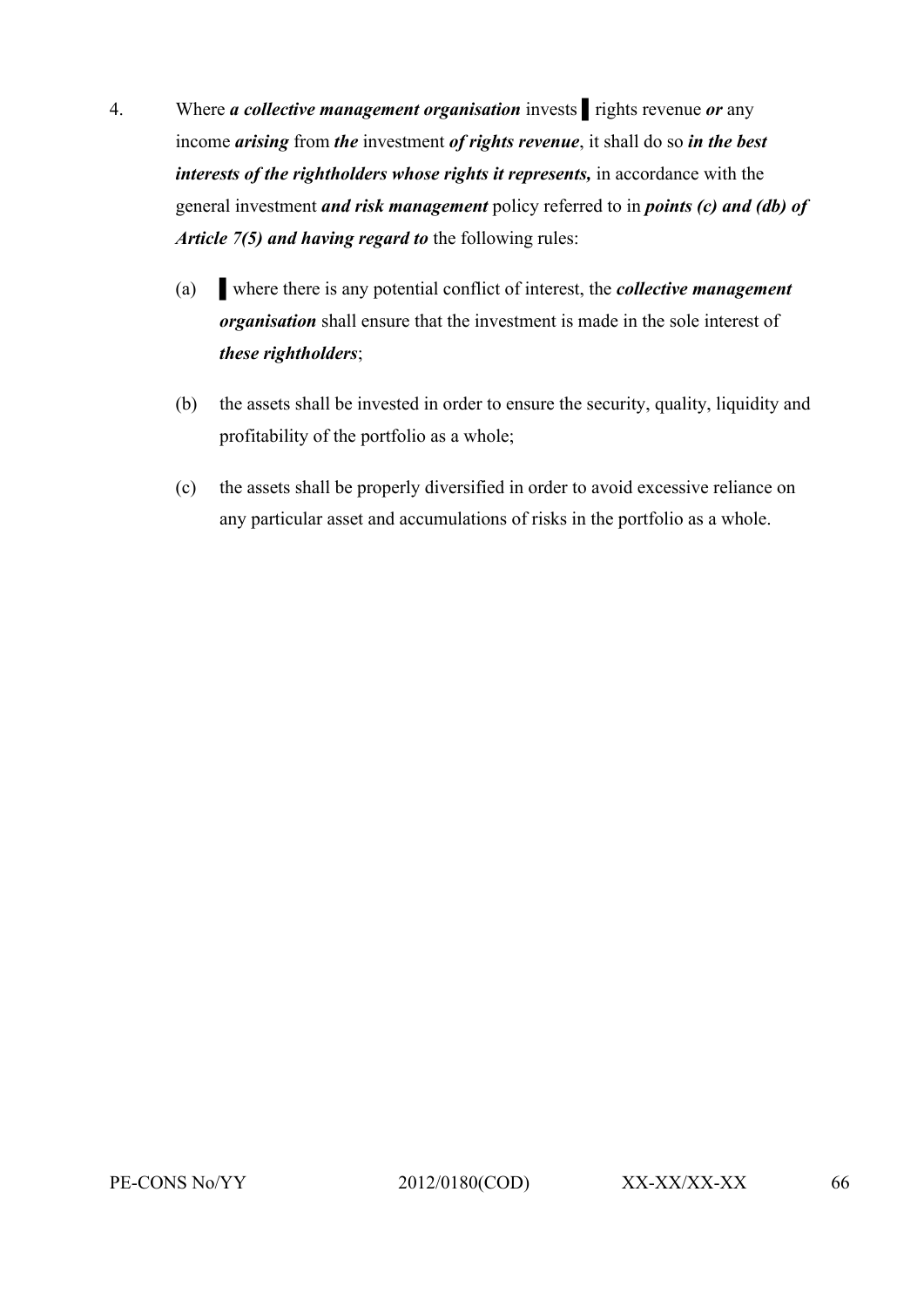#### **Deductions**

- 1. Member States shall ensure that *where a rightholder authorises a collective management organisation to manage his rights, the collective management organisation* shall *provide the rightholder with information on* deductions *from* the rights revenue *and from any income arising from the investment of rights revenue, before obtaining his consent to manage his rights.*
- *1a. Deductions should be reasonable in relation to the services provided by the collective management organisation to rightholders, including, where appropriate, the services referred to in paragraph 2, and should be established on the basis of objective criteria.*
- *1b. Management fees shall not exceed the justified and documented costs incurred by the collective management organisation for the management of copyright and related rights.*

*Member States shall ensure that the requirements applicable to the use and to the transparency of the use of amounts deducted or offset for management fees shall apply to any other deductions made in order to cover the costs of the management of copyright or related rights.*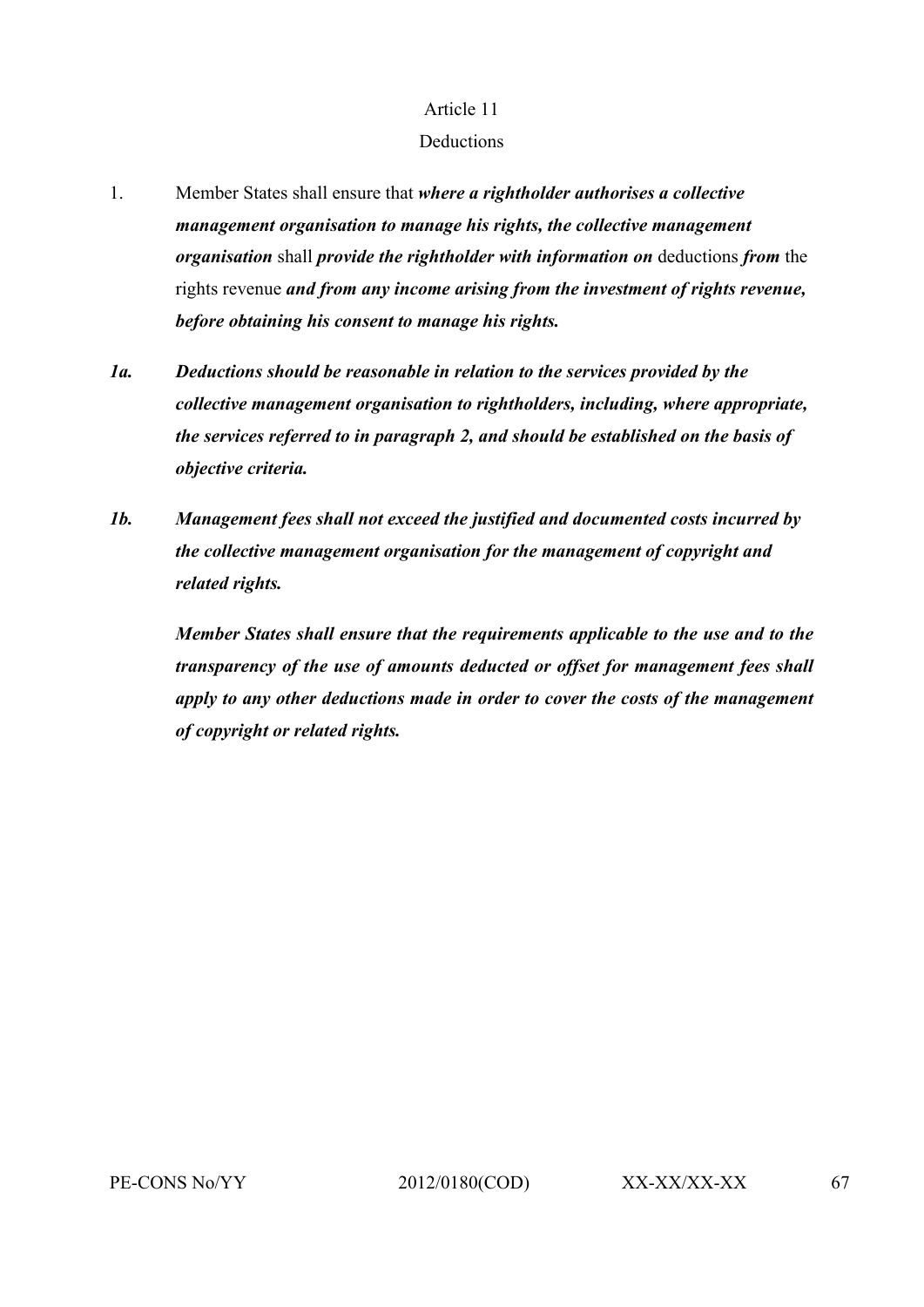2. *Where* a *collective management organisation* provides social, cultural or educational services funded through deductions from rights revenue *and from any income arising from the investment of rights revenue, such services shall be provided on the basis of fair criteria, in particular as regards the access to and the extent of these services*.

#### Article 12

Distribution of the amounts due to rightholders

1. *Without prejudice to Articles 14(3) and 26,* Member States shall ensure that *a collective management organisation* regularly*,* diligently*, accurately and in accordance with the general policy on distribution referred to in Article 7(5)(a)* distributes and pays amounts due to rightholders ▌.

*Member States shall also ensure that a collective management organisation or its members who are entities representing rightholders distribute and pay to rightholders these amounts as soon as possible but no later than 9 months from the end of the financial year in which the rights revenue was collected, unless objective reasons related in particular to reporting by users, identification of rights, rightholders or matching of information on works and other subject matter with rightholders prevent the collective management organisation or, where applicable, its members from respecting this deadline.*

*▌*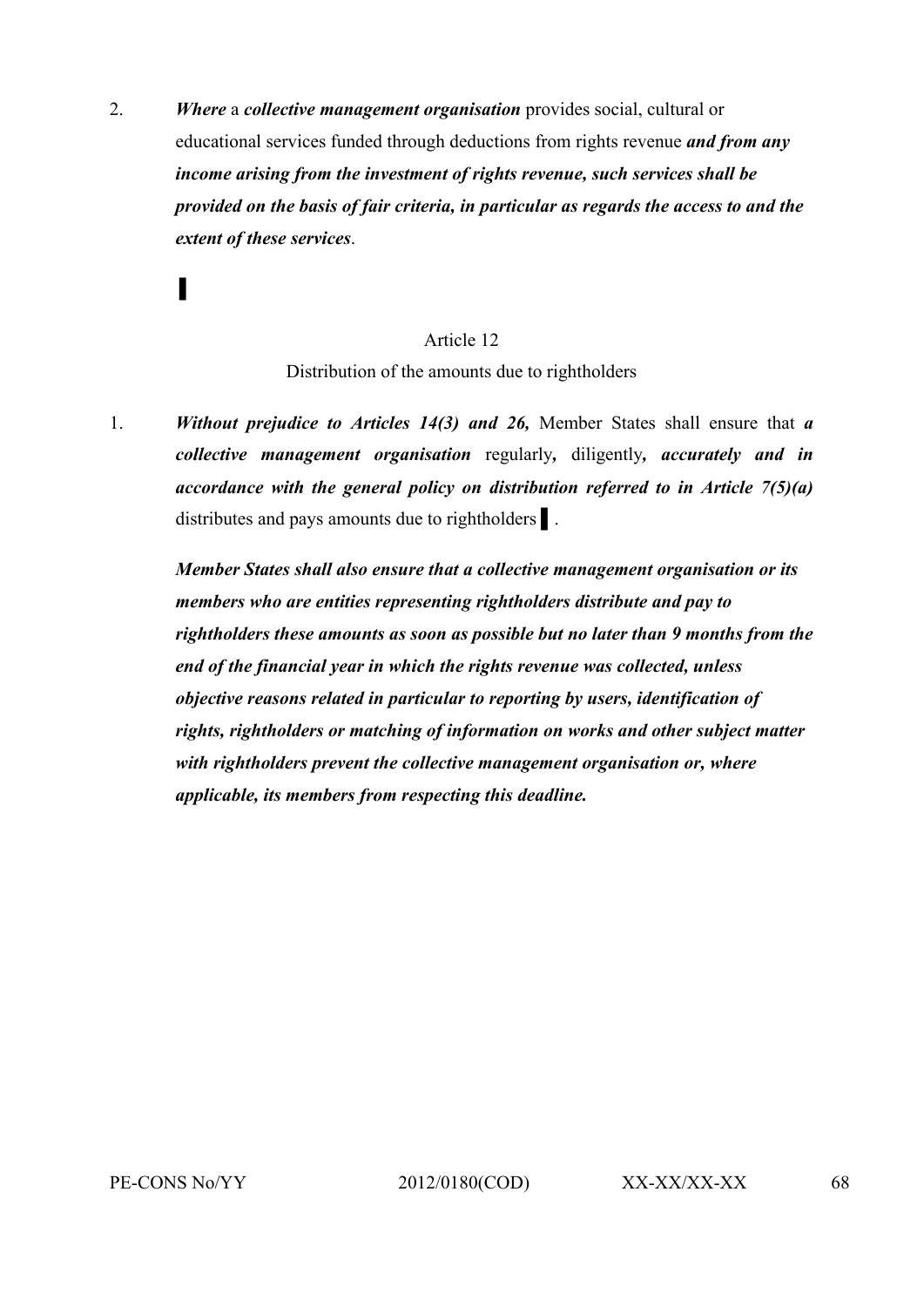- 2. Where the amounts due to rightholders cannot be distributed *within the deadline set out in paragraph 1 because the relevant rightholders cannot be identified or located and the exception to the deadline referred to in paragraph 1 does not apply, these amounts shall be kept separate in the accounts of a collective management organisation*.
- 3. *The collective management organisation shall take all necessary* measures*, consistent with paragraph 1,* to identify and locate *the* rightholders*. In particular, at the latest three months after the expiry of the deadline set out in paragraph 1, the collective management organisation shall make* available to *the rightholders that it represents, or where it has as* members *entities representing rightholders, to these members, as well as to all collective management organisations with which it has concluded representation agreements, information on* works and other subject matter for which one or more rightholders have not been identified or located *including, where available, the title of the work or other subject matter, the name of the rightholder, the name of the relevant publisher or producer and any other relevant information available which could assist in identifying the rightholder. The collective management organisation shall also verify records referred to in Article 6(5) and other readily available records. If the abovementioned measures fail to produce results, the collective management organisation shall make this information available to the public at the latest a year after the expiry of the three month period.*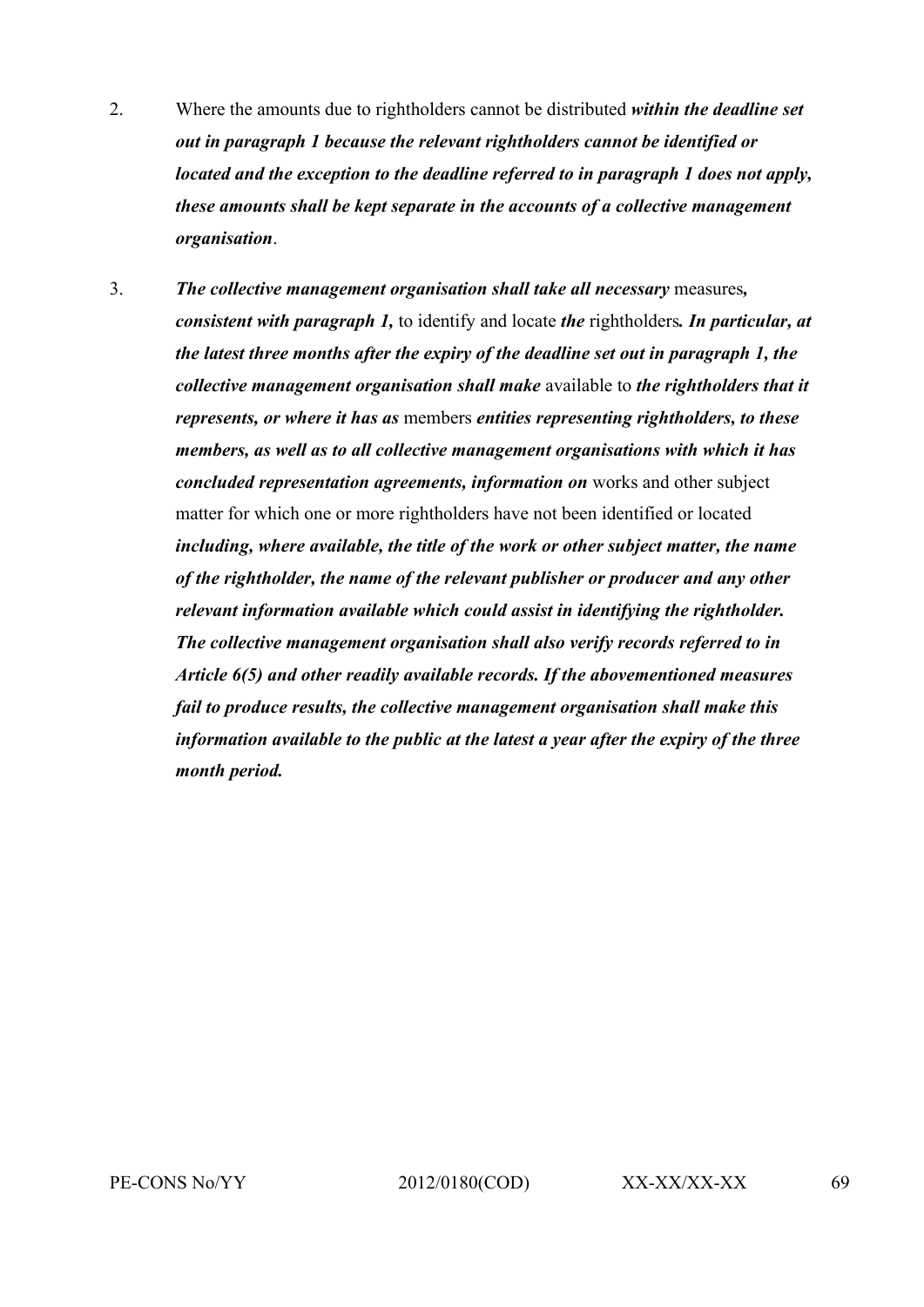- *4. Where the amounts due to rightholders cannot be distributed, after 3 years from the end of the financial year in which the collection of the rights revenue occurred, and provided that the collective management organisation has taken all necessary measures to identify and locate the rightholders as referred to in paragraph 3, these amounts shall be deemed non-distributable.*
- *5. The general assembly of members of collective management organisation shall decide on the use of the non-distributable amounts in accordance with Article 7(5)(b), without prejudice to the right of the rightholder to claim such amounts from the collective management organisation in accordance with the laws of the Member States on the statute of limitations of claims.*
- *6. Member States may limit or determine the permitted uses of non-distributable amounts inter alia by ensuring that non-distributable amounts are used in a separate and independent way in order to fund social, cultural and educational activities for the benefit of rightholders.*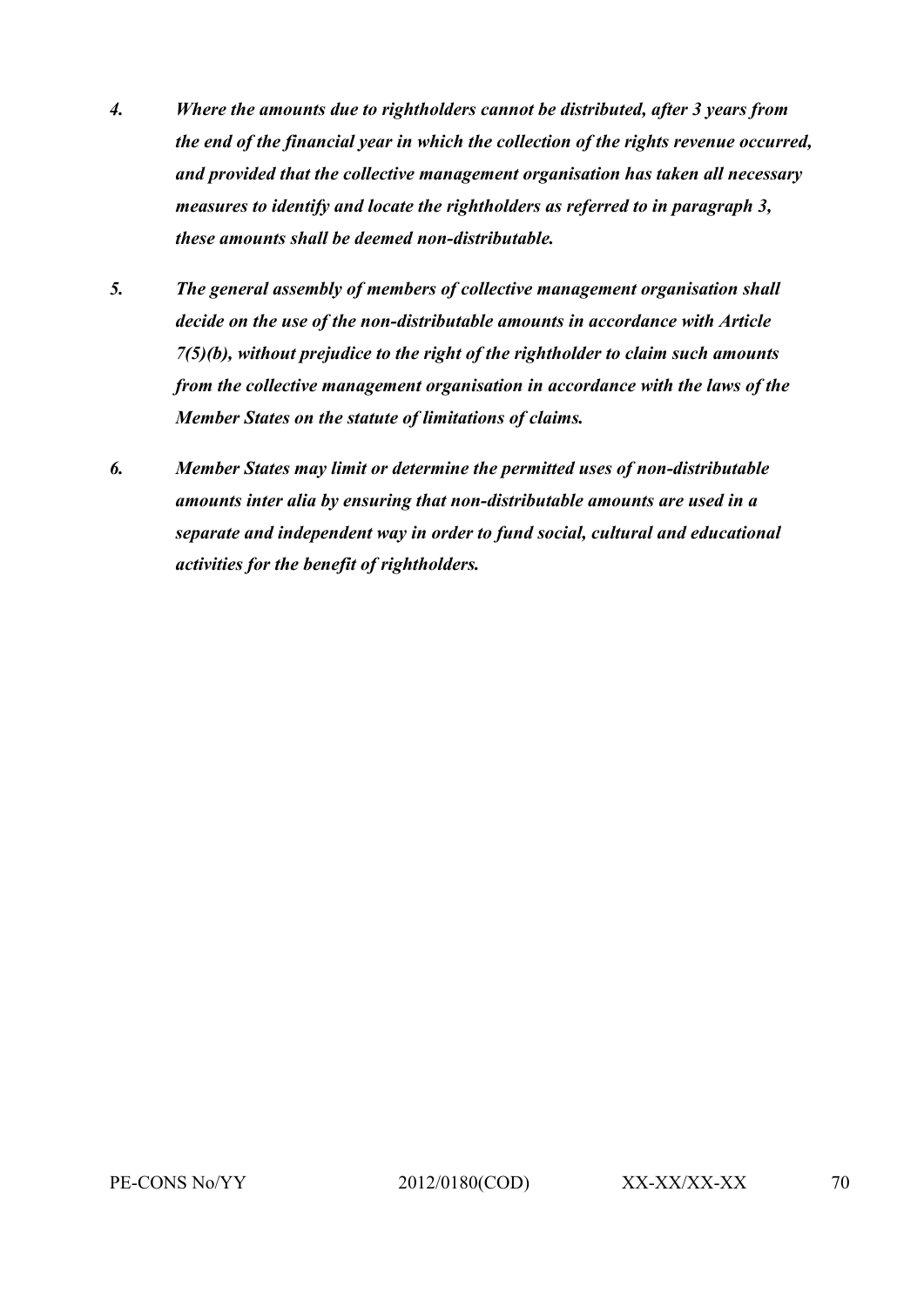# **Chapter 3**

# **Management of rights on behalf of other** *collective management organisations*

Article 13

Rights managed under representation agreements

Member States shall ensure that a *collective management organisation* does not discriminate *against any rightholder* whose rights it manages under a representation agreement, in particular with respect to applicable tariffs, management fees, and the conditions for the collection of the rights revenue and distribution of the amounts due to rightholders.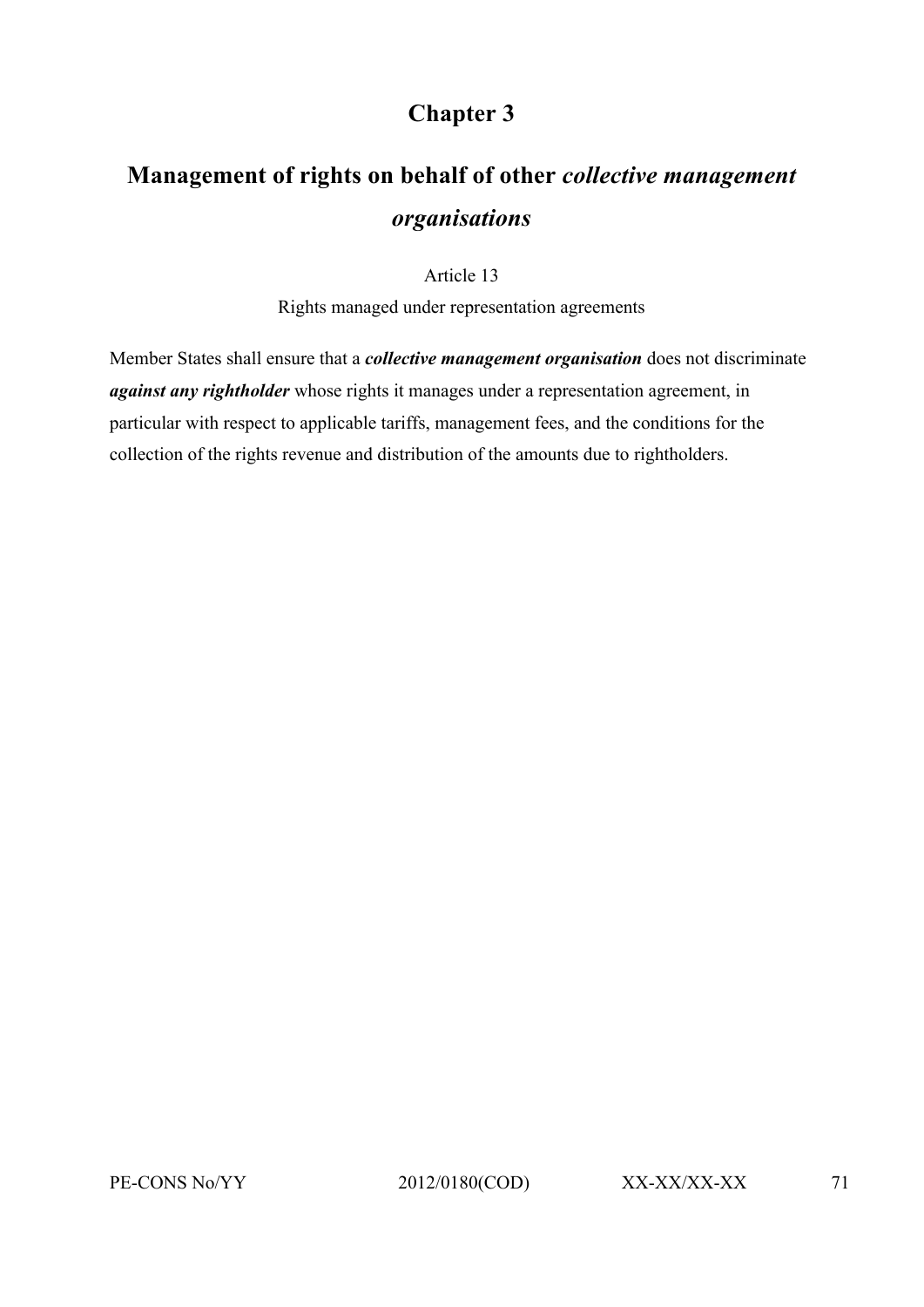#### Deductions and payments in representation agreements

- 1. *Member States shall ensure that a collective management organisation does* not *make* deductions, other than management fees, *from* the rights revenue derived from the rights it manages on the basis of a representation agreement, *or from any income arising from the investment of that rights revenue, unless the other collective management organisation that is party to the representation agreement expressly consents to such deductions.*
- 2. The *collective management organisation* shall regularly, diligently and accurately distribute and pay amounts due to other *collective management organisations*.
- *3. The collective management organisation shall carry out such distribution and payments to the other collective management organisation as soon as possible but no later than 9 months from the end of the financial year in which the rights revenue was collected, unless objective reasons related in particular to reporting by users, identification of rights, rightholders or matching of information on works and other subject matter with rightholders prevent the collective management organisation from respecting this deadline.*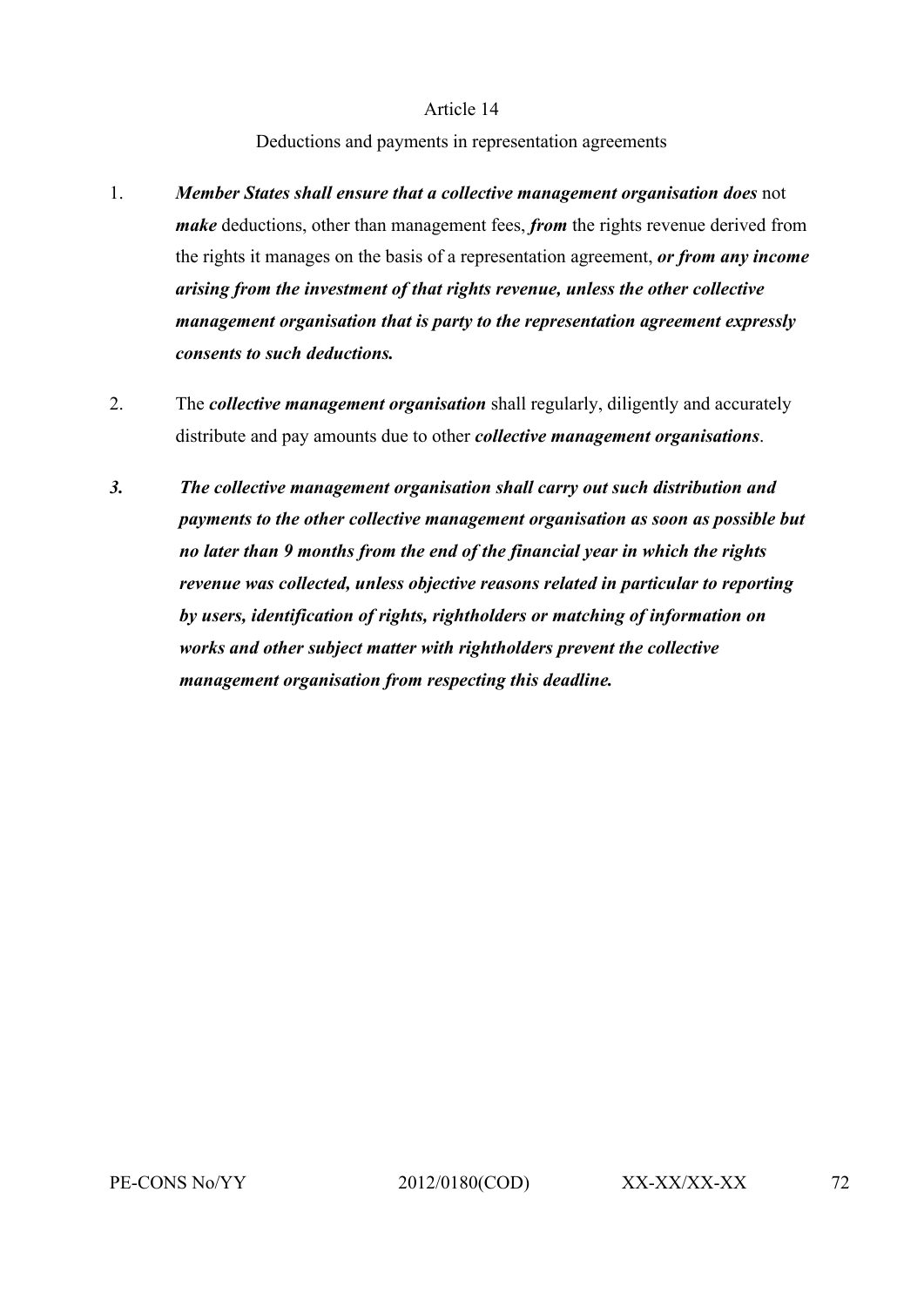*The other collective management organisation or, where it has as members entities representing rightholders, these members shall distribute and pay the amounts due to rightholders as soon as possible but no later than 6 months from receipt of these amounts, unless objective reasons related in particular to reporting by users, identification of rights, rightholders or matching of information on works and other subject matter with rightholders prevent the collective management organisation or, where applicable, its members from respecting this deadline.*

# **Chapter 4**

# **Relations with users**

Article 15

Licensing

1. *Member States shall ensure that collective management organisations* and users ▌conduct negotiations for the licensing of rights in good faith. *They shall provide each other with all necessary information*.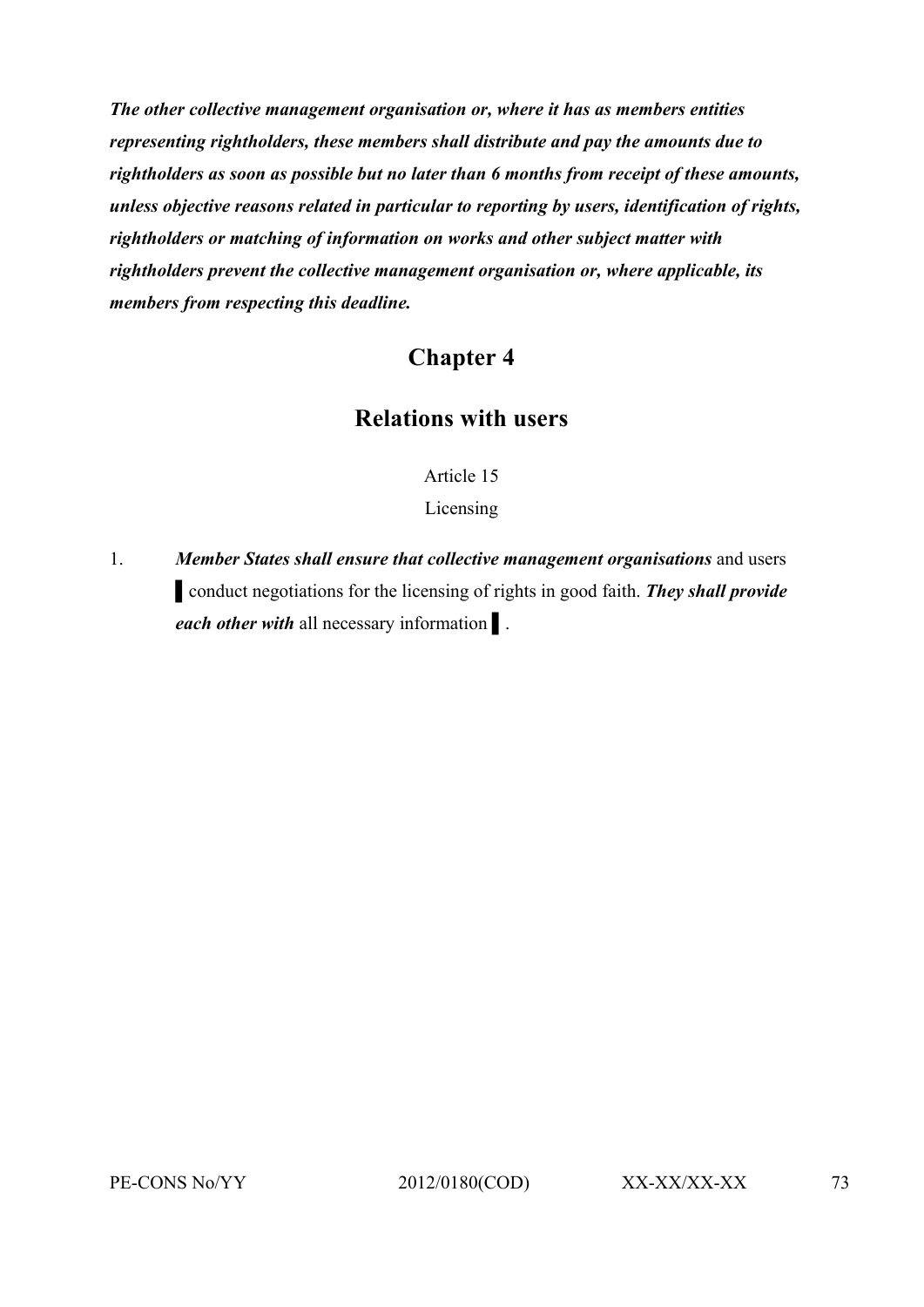2. Licensing terms shall be based on objective *and non-discriminatory* criteria. *When licensing rights collective management organisations shall not be required to use as a precedent for other online services, licensing terms agreed with a user, when the user is providing a new type of online service which has been available to the public in the Union for less than three years.*

*Rightholders shall receive appropriate remuneration for the use of the rights.* Tariffs for exclusive rights *and rights to remuneration* shall *be reasonable in relation to, inter alia,* the economic value *of the use* of the rights in trade *taking into account the nature and scope of the use of the work and other subject matter, as well as to the economic value of the service provided by the collective management organisation*. *Collective management organisations shall inform the user concerned of the criteria used for the setting of these tariffs.*

*2a. Collective management organisations shall reply without undue delay to requests from users, indicating inter alia the information needed for the collective management organisation to propose a licence.*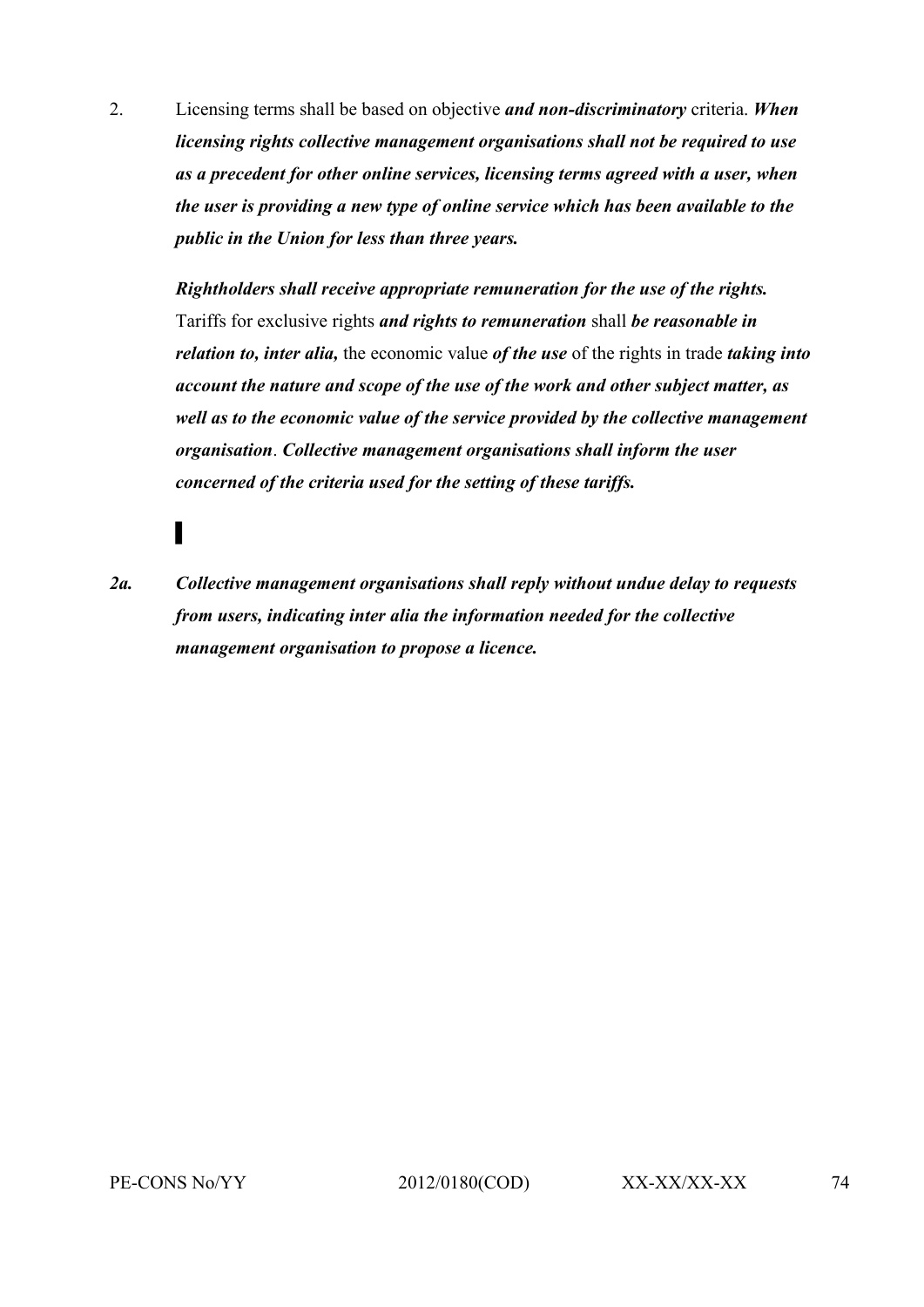*Upon receipt of all relevant information, the collective management organisation shall, without undue delay, either propose a licence or provide the user with a reasoned statement explaining why it does not intend to license a particular service.*

3. *A collective management organisation* shall allow users to communicate *with it* by electronic means, including, when appropriate, for the purpose of reporting on the use of the licence.

# *Article 15a Obligations on users*

*Member States shall adopt provisions to ensure that users provide a collective management organisation, within an agreed or pre-established time and format, with the relevant information at their disposal on the use of the rights represented by the collective management organisation that is necessary for the collection of rights revenue and for the distribution and payment of amounts due to rightholders. When deciding on the format for the provision of this information, collective management organisations and users shall take into account, as far as possible, voluntary industry standards.*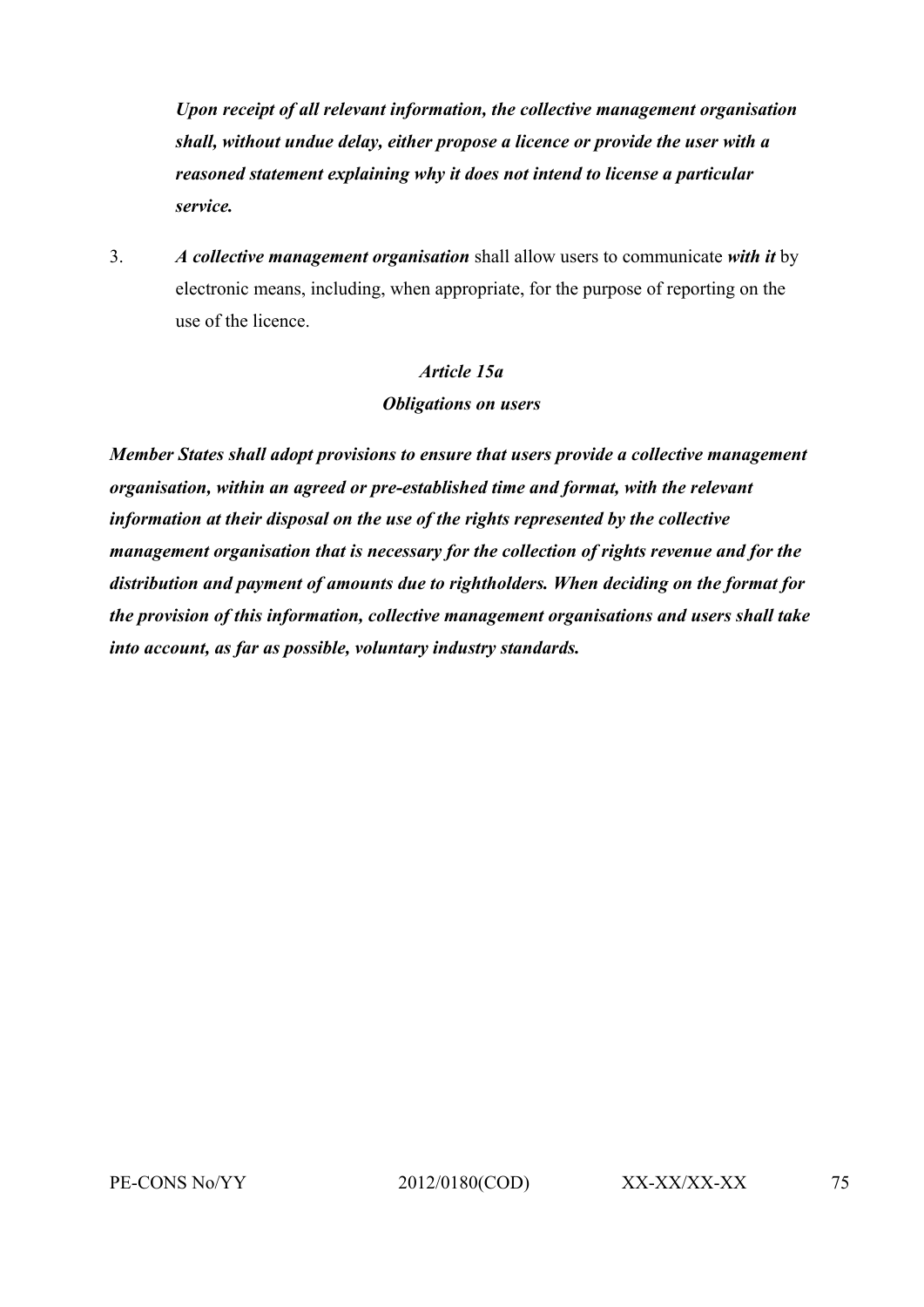# **Chapter 5**

# **Transparency and reporting**

# Article 16

Information provided to rightholders on the management of their rights

- *1. Without prejudice to paragraph 2, Articles 17 and 26(2),* Member States shall ensure that a *collective management organisation* makes available *no less than* once a year *to each rightholder to whom it attributed rights revenue or made payments in the period to which the information relates, at least* the following information  $\mathbf{r}$ :
	- (a) any *contact details* which the rightholder has authorised the *collective management organisation* to use *in order* to identify and locate the rightholder;
	- (b) the rights revenue *attributed to* the rightholder;
	- (c) the amounts *paid by the collective management organisation* to the rightholder per category of rights managed and *per* type of use▌;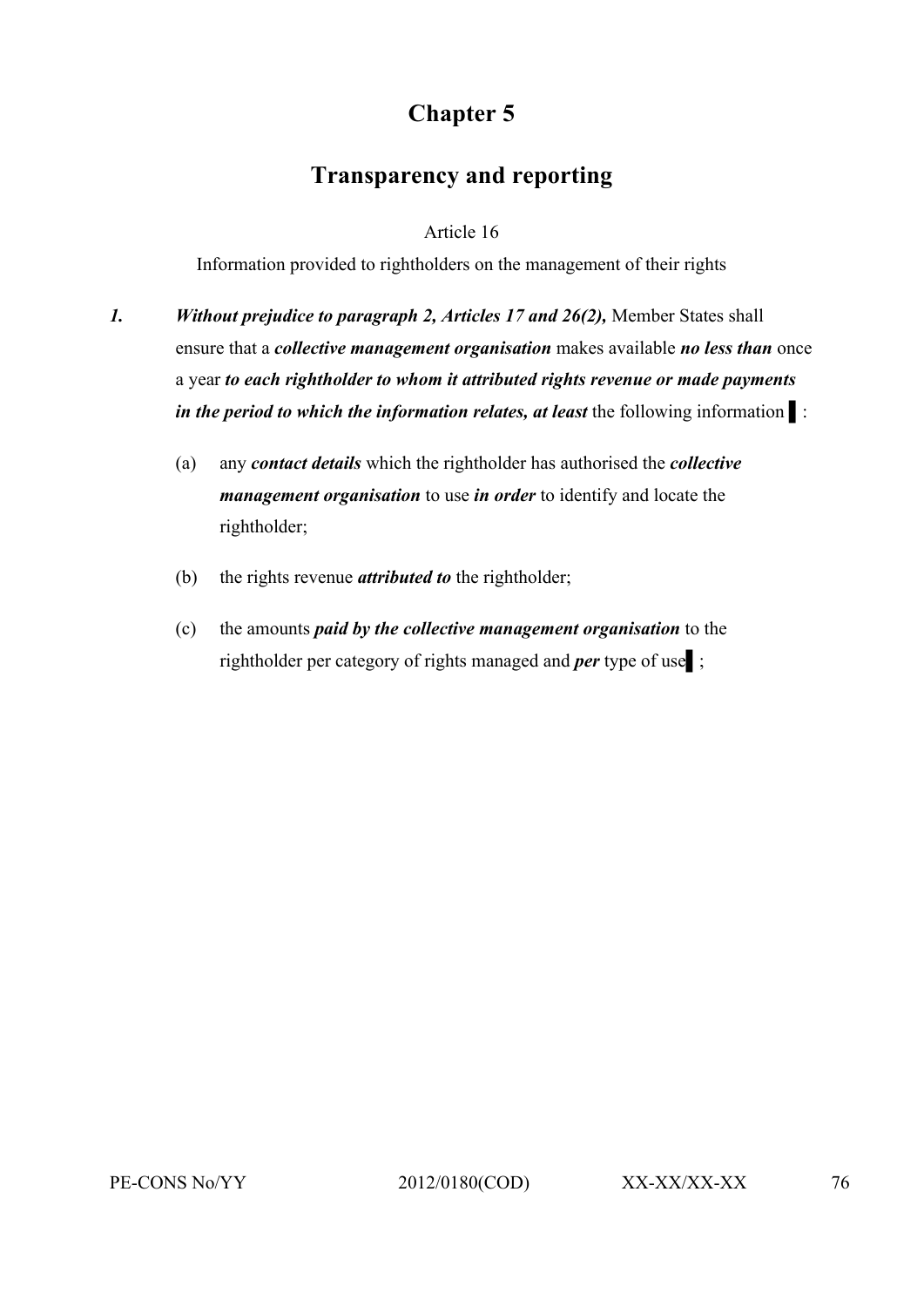- (d) the period during which the use took place for which amounts *were attributed and paid* to the rightholder*, unless objective reasons related to reporting by users prevent the collective management organisation from providing this information*;
- (e) the deductions made for management fees▌;
- (f) the deductions made for any purpose other than management fees, including those that may be required by national law for the provision of any social, cultural or educational services ▌;
- (g) any *rights revenue attributed* to the rightholder which *is* outstanding for *any*  period | .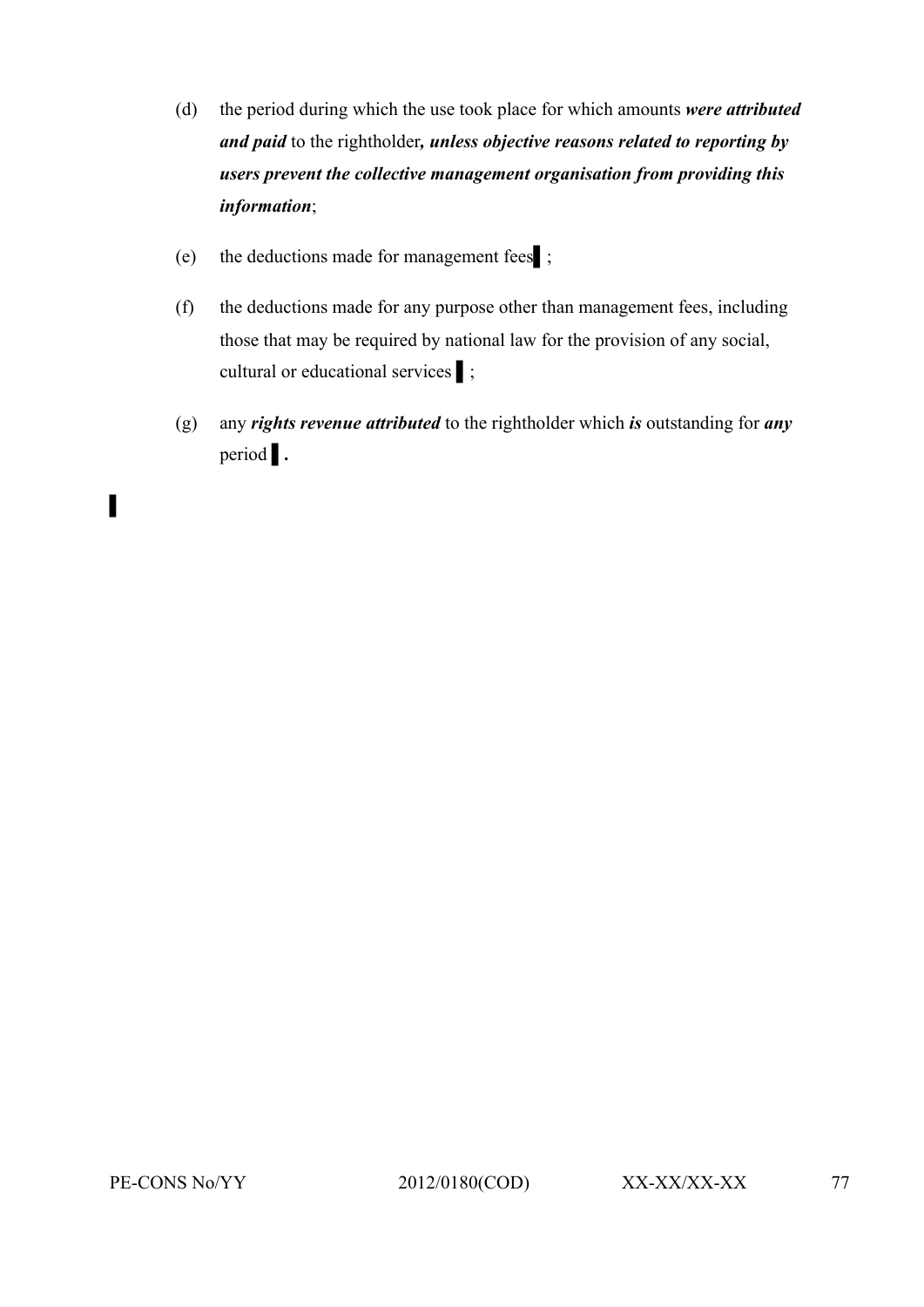*2. Where a collective management organisation attributes rights revenue and has as members entities which are responsible for the distribution of rights revenue to rightholders, the collective management organisation shall provide the information under paragraph 1 to these entities provided that these entities do not have the information under paragraph 1 in their possession. Member States shall ensure that these entities make at least the information under paragraph 1 available, no less than once a year, to each rightholder to whom they attributed rights revenue or made payments in the period to which the information relates.*

### Article 17

Information provided to other *collective management organisations* on the management of rights under representation agreements

Member States shall ensure that a *collective management organisation* makes *at least* the following information available, *no less than* once a year *and* by electronic means, to the *collective management organisation* on whose behalf it manages rights under a representation agreement, for *the* period *to which the information relates*: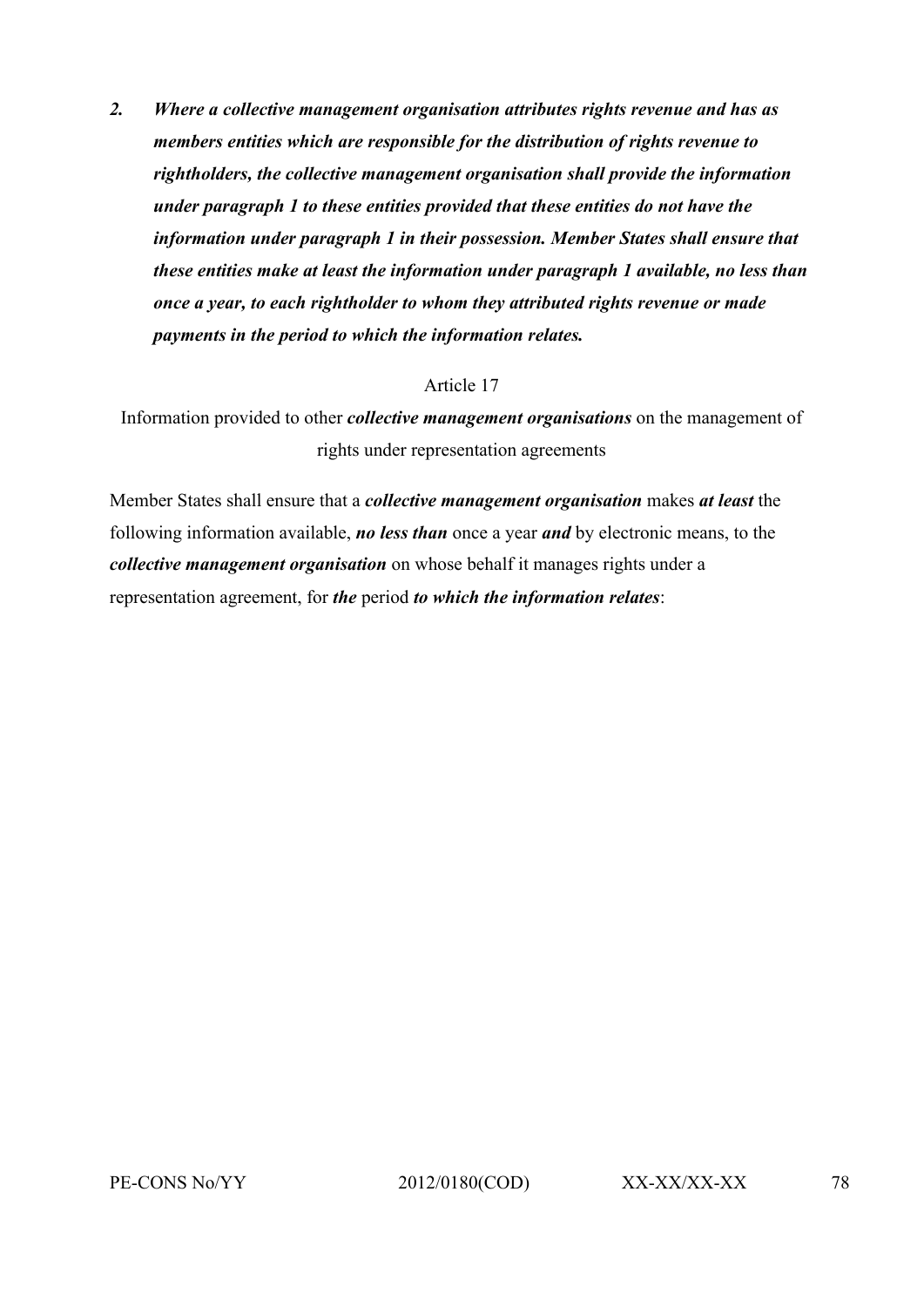- (a) *the rights revenue attributed,* the amounts *paid by the collective management organisation* per category of rights managed, and per type of use *for* the rights it manages under the representation agreement*, as well as any rights revenue attributed which is outstanding for any period*;
- (b) the deductions made for management fees ;
- *(ba) deductions made for any purpose other than management fees as referred to in Article 14;*
- (c) information on the licences *granted and refused with regard* to works included in the repertoire covered by the representation agreement;
- (d) resolutions *adopted by* the general *assembly of members insofar as these resolutions are relevant to the management of the rights under the representation agreement*.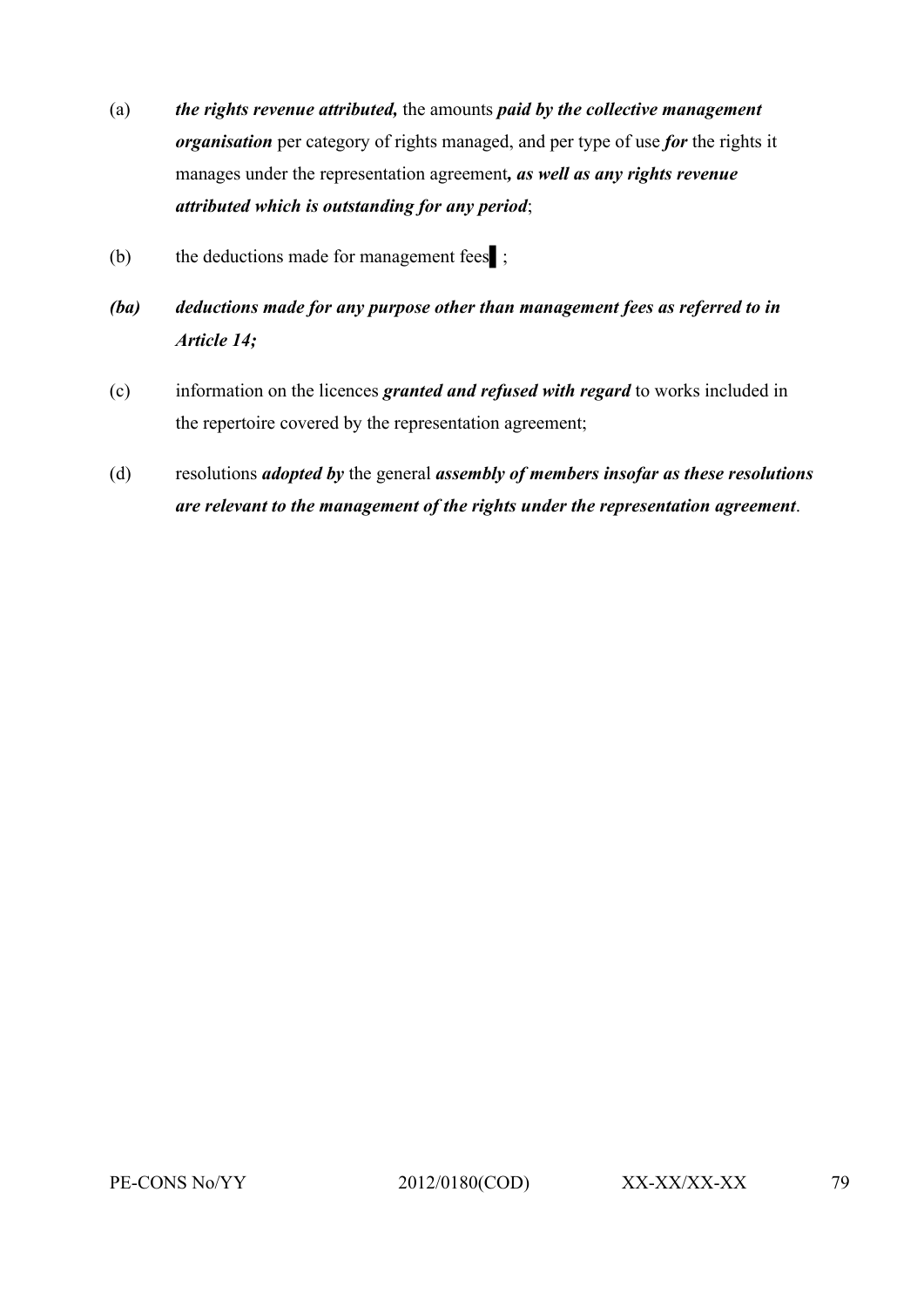Information provided to rightholders, *▌*other *collective management organisations* and users on request

- 1. *Without prejudice to Article 23,* Member States shall ensure that*, on the basis of a duly justified request,* a *collective management organisation* makes *at least* the following information available *by electronic means and without undue delay to any collective management organisation* on whose behalf it manages rights under a representation agreement or *to* any *rightholder or to any user*:
	- (b) *the works or other subject matter it represents, the rights it manages, directly or under representation agreements, and the territories covered; or, where due to the scope of activity of the collective management organisation such works or other subject matter cannot be determined, the categories of works or other subject matter it represents, the* rights it manages and the *territories* covered;

▌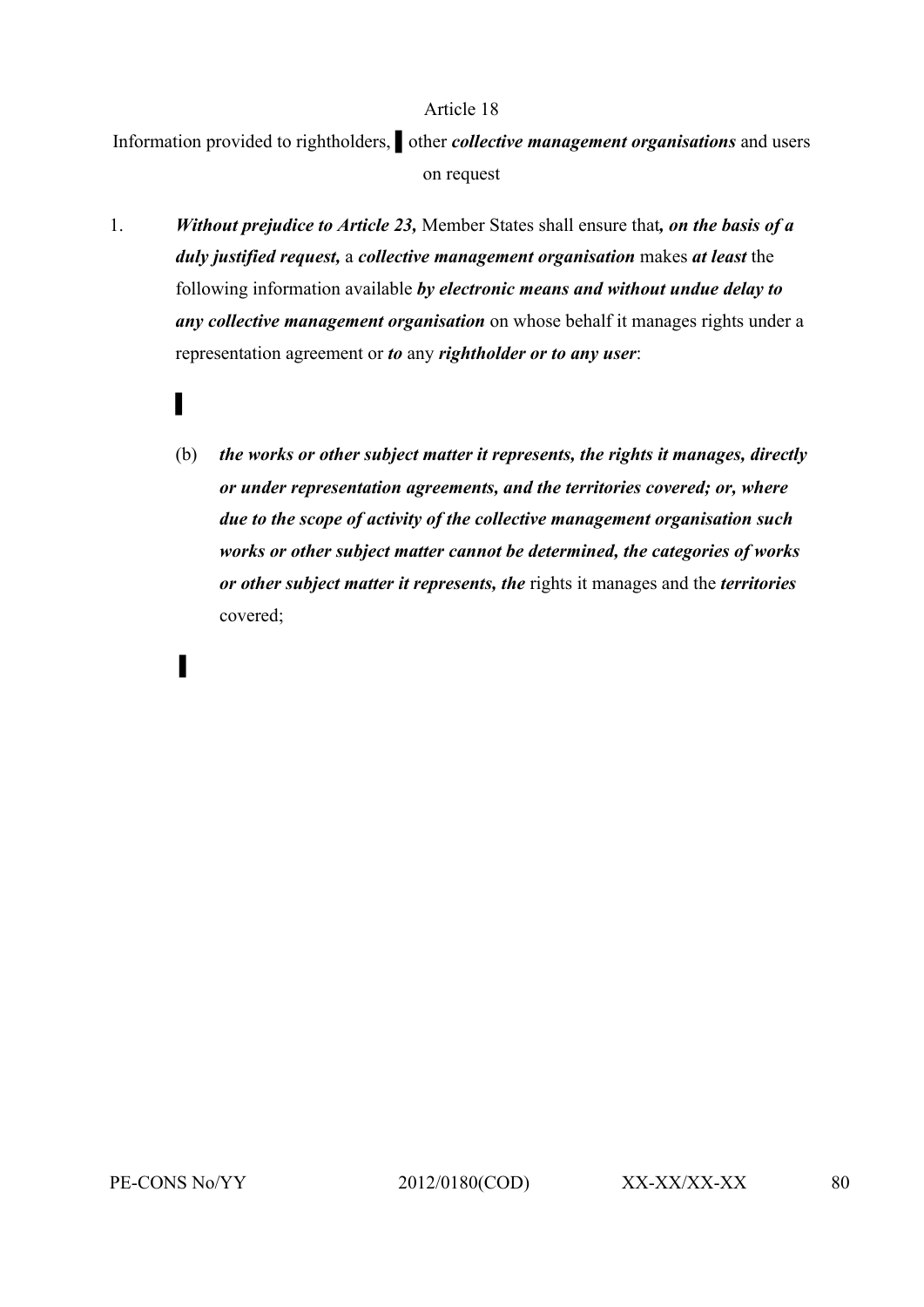# Disclosure of information to the public

- 1. Member States shall ensure that a *collective management organisation* makes public *at least* the following information:
	- (a) *its* statute;
	- (b) *its* membership terms and *the* terms of termination of ▌authorisation to manage rights, if not included in the statute;
	- *(ba) standard licensing contracts and standard applicable tariffs, including discounts;*
	- (c) the list of the persons referred to in Article 9;
	- (d) *its general policy* on distribution of the amounts due to rightholders;
	- (e) *its general policy* on management fees;
	- (f) *its general policy* on deductions from rights revenue for purposes other than management fees, including deductions for the purposes of social, cultural and educational services;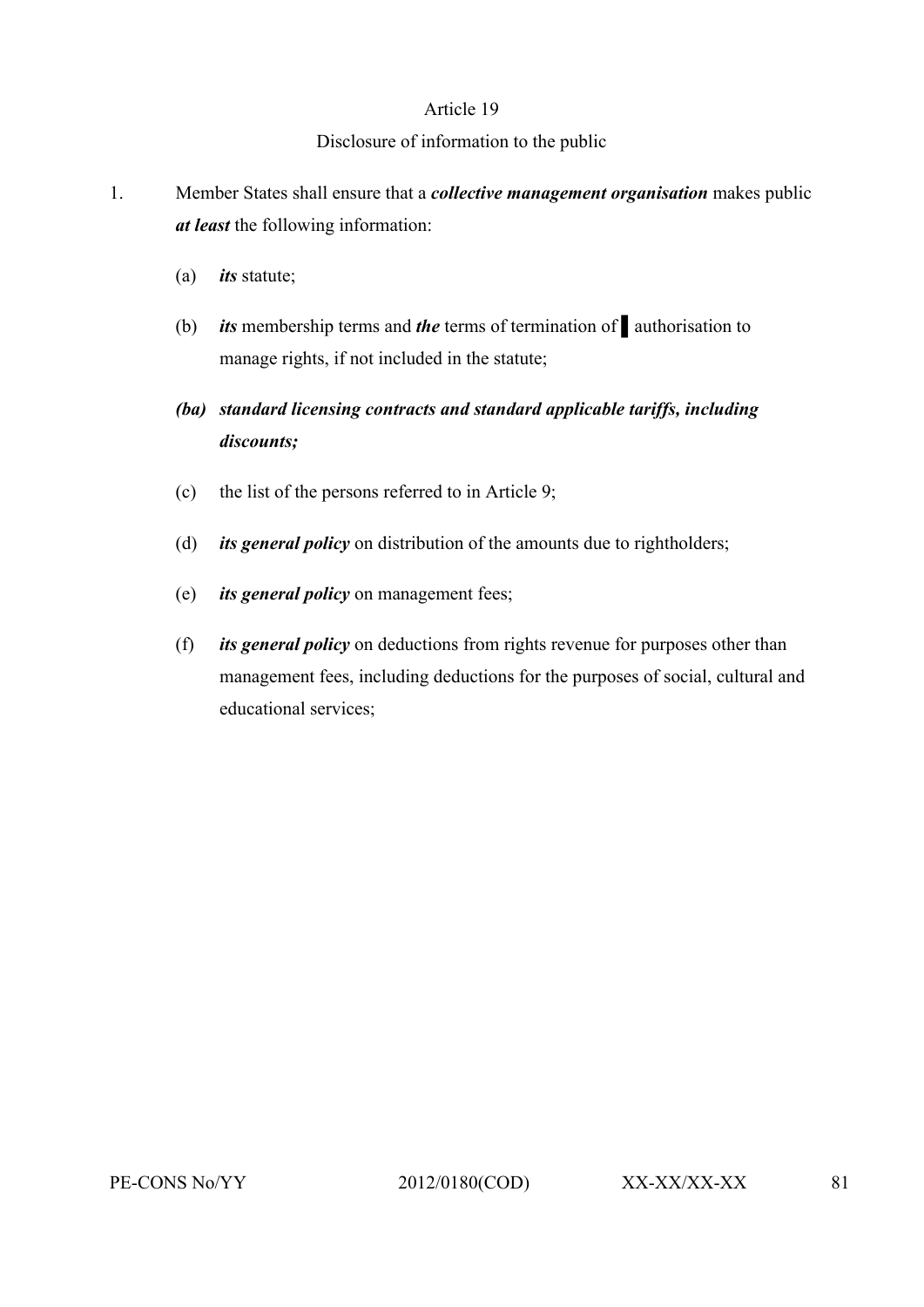- (*fa) a list of the representation agreements it has entered into, and the names of the collective management organisations with which these representation agreements have been concluded;*
- (*fb) the general policy on the use of non-distributable amounts;*
- (g) *the* complaint handling and dispute resolution procedures available in accordance with Articles 34, 35 and 36.
- 2. The information referred to in paragraph 1 shall be published on the website of the *collective management organisation* and shall remain available to the public on that website *and kept up to date*.

Annual transparency report

1. Member States shall ensure that, irrespective of its legal form under national law, a *collective management organisation* draws up and *makes* public an annual transparency report, including *the* special report *referred to in paragraph 3*, for each financial year no later than *eight* months following the end of the financial year.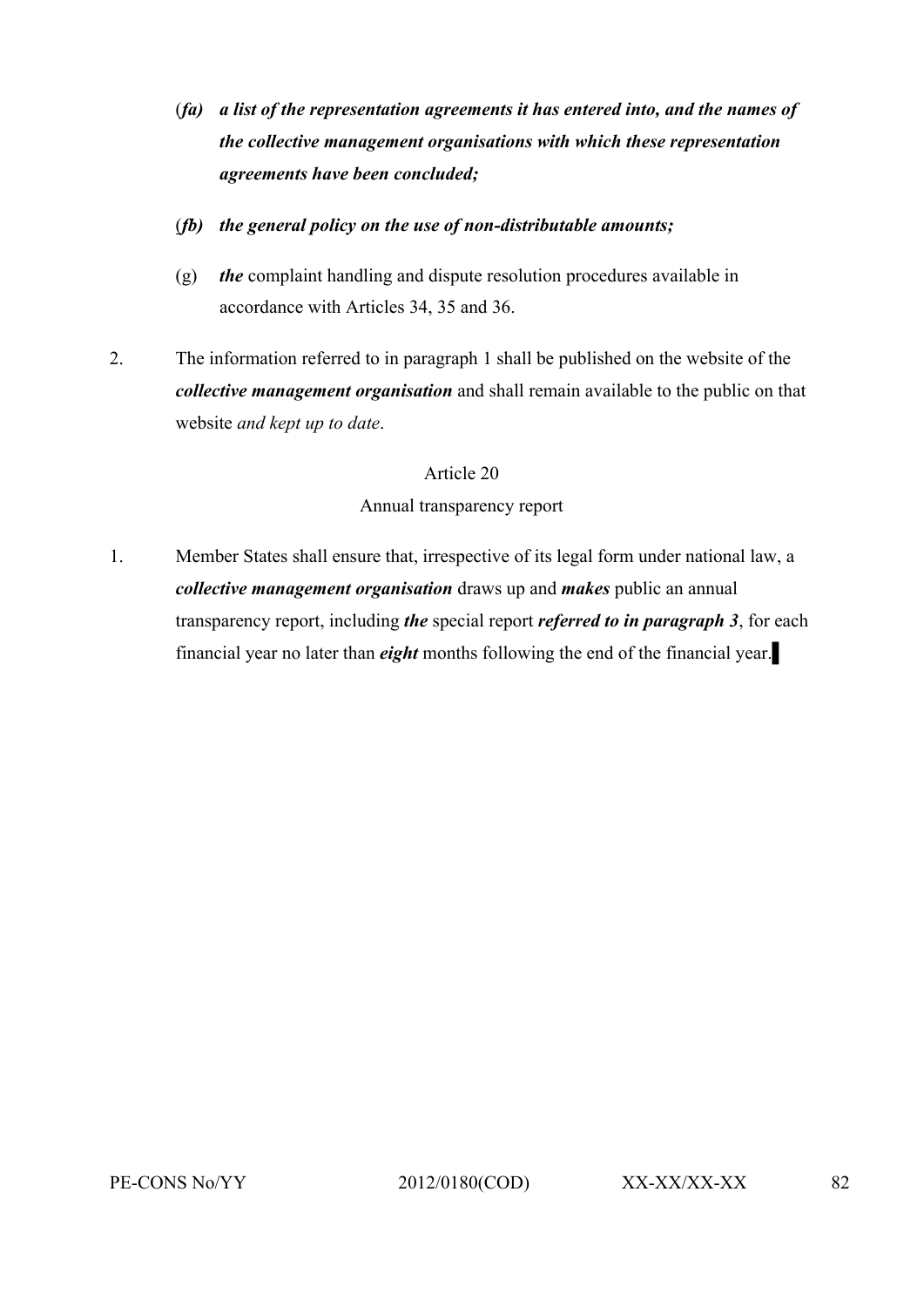The annual transparency report shall be published on the website of the *collective management organisation* and shall remain available to the public on that website for at least five years.

- 2. The annual transparency report shall contain at least the information set out in *the* Annex ▌.
- 3. *A* special report ▌shall *address* the use of the amounts deducted for the purposes of social, cultural and educational services and shall contain at least the information set out in point 3 of *the* Annex ▌.
- 4. The accounting information *included* in the annual transparency report shall be audited by one or more persons empowered by law to audit accounts in accordance with Directive 2006/43/EC of the European Parliament and of the Council of 17 May 2006 on statutory audits of annual accounts and consolidated accounts<sup>1</sup>.

The auditor's report, including any qualifications *thereto*, shall be reproduced in full in the annual transparency report.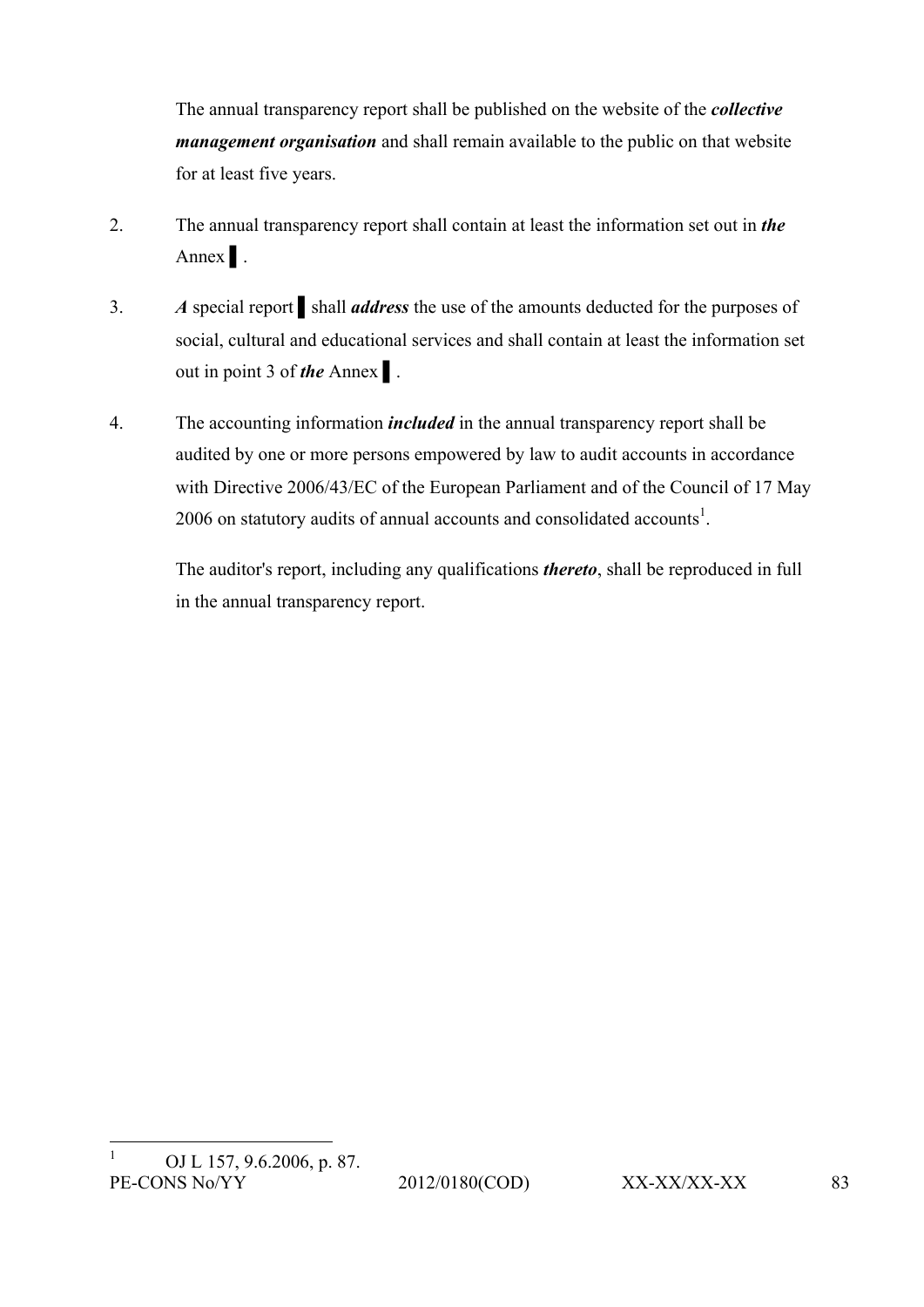For the purposes of this paragraph, accounting information shall comprise the financial statements referred to in point 1 (a) of **the** Annex and any financial information referred to in points 1 (f) and (g) ▌and in point 2 of *the* Annex ▌.

# **TITLE III**

# **MULTI-TERRITORIAL LICENSING OF ONLINE RIGHTS IN MUSICAL WORKS BY**  *COLLECTIVE MANAGEMENT ORGANISATIONS*

Article 21

Multi-territorial licensing in the internal market

1. Member States shall ensure that *collective management organisations* established in their territory comply with the requirements *of* this Title when granting multiterritorial licences for online rights in musical works.

*▌*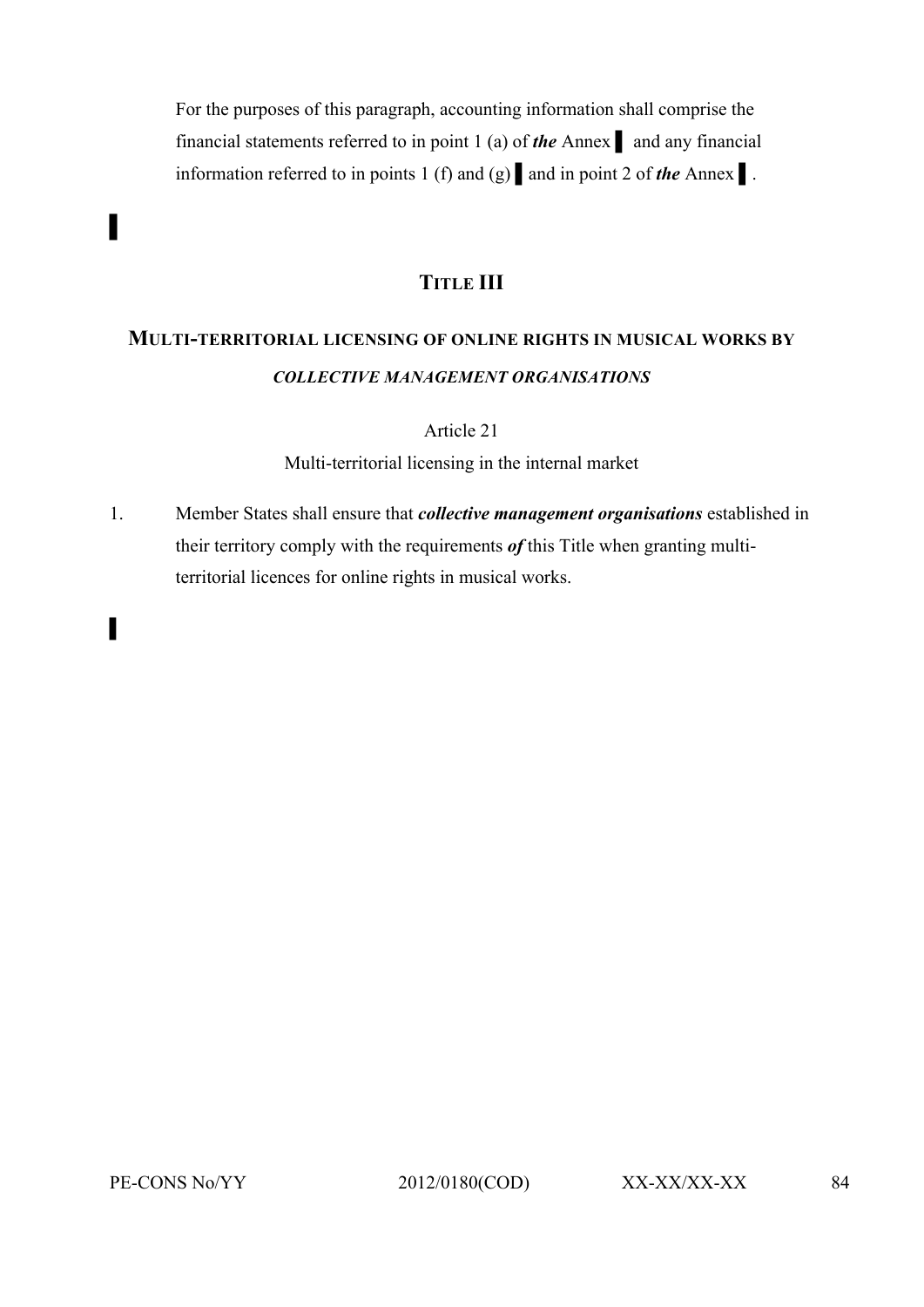# Capacity to process multi-territorial licences

- 1 Member States shall ensure that a *collective management organisation* which grants multi-territorial licences for online rights in musical works has sufficient capacity to process electronically, in an efficient and transparent manner, ▌data needed for the administration of such licences, including for identifying the repertoire and monitoring its use, invoicing users, collecting rights revenue and distributing amounts due to rightholders.
- 2. For the purpose of paragraph 1, a *collective management organisation* shall comply, at least, with the following conditions:
	- (a) the ability to ▌identify *accurately* the musical works, in whole or in part, which the *collective management organisation* is authorised to represent;
	- (b) the ability to *identify accurately* ▌ , in whole or in part, ▌with respect to each *relevant territory, the rights and their corresponding rightholders* for each musical work or share *therein* which the *collective management organisation* is authorised to represent;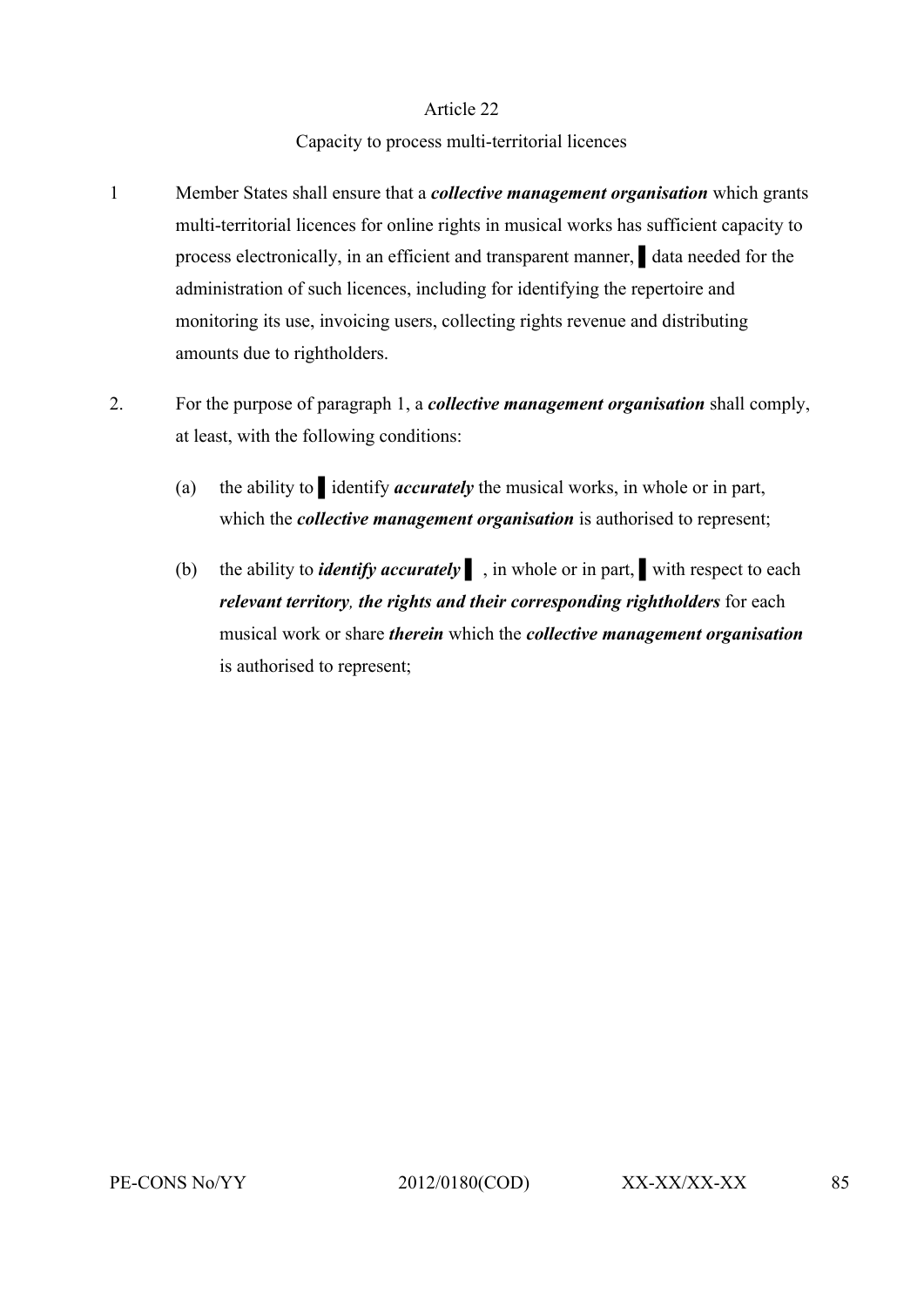- (c) *the* use of unique identifiers to identify rightholders and musical works, taking into account, as far as possible, voluntary industry standards and practices developed at international or Union level;
- ▌
- (e) the *use of adequate means* to identify and resolve in a timely and effective manner inconsistencies in data held by other *collective management organisations* granting multi-territorial licences *for* online rights in musical works.

Transparency of multi-territorial repertoire information

1. *Member States shall ensure that a collective management organisation* which grants multi-territorial licences for online rights in musical works *provides* to online service providers, *to* rightholders *whose rights it represents* and *to* other *collective management organisations*, by electronic means, *on the basis of a duly justified request*, up-to-date information allowing the identification of the online music repertoire it represents. This shall include*:*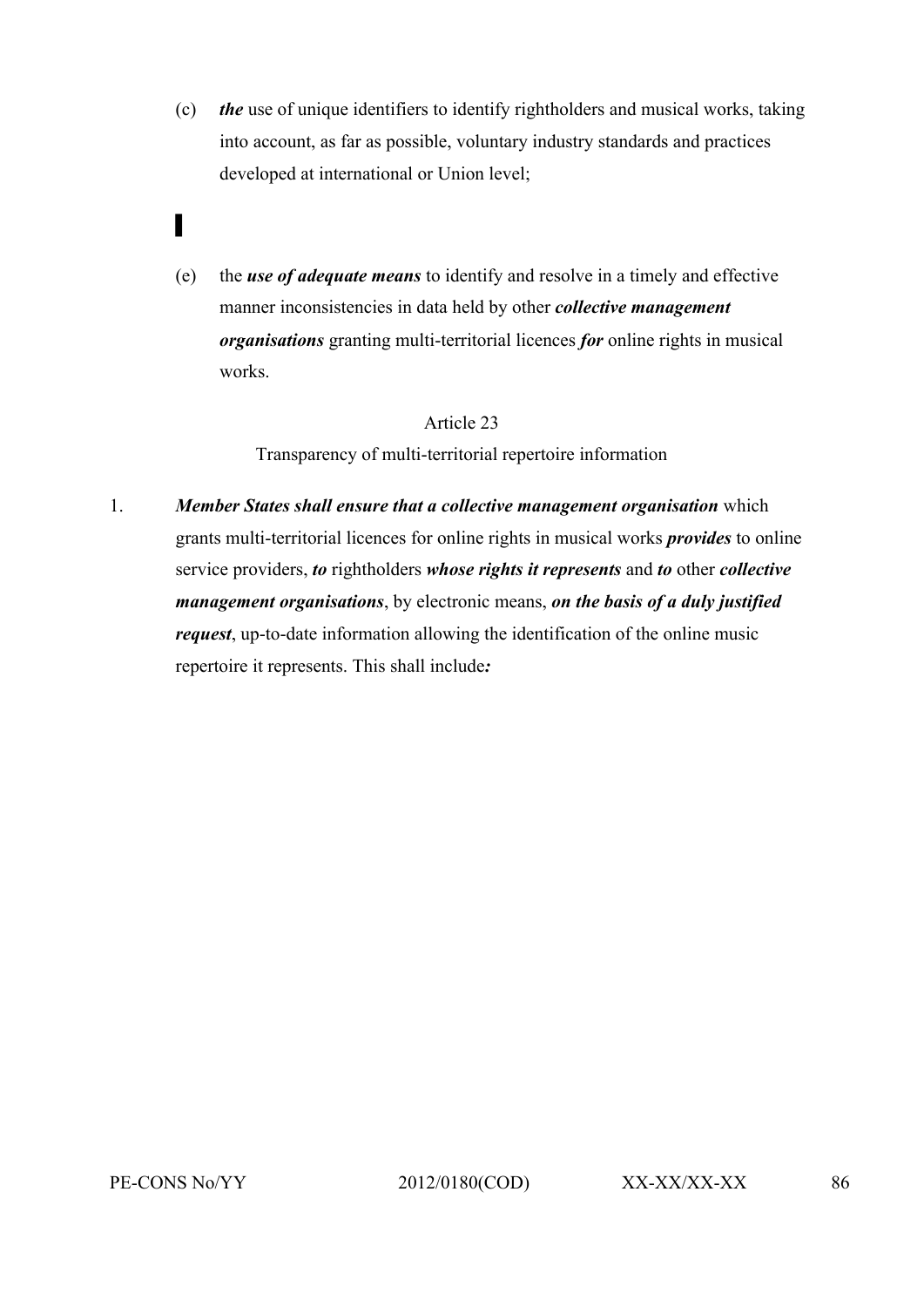- *(a)* the musical works represented;
- *(b)* the rights represented, in whole or in part*;* and
- *(c)* the *territories* represented.
- 2. The *collective management organisation* may take reasonable measures, *where necessary,* to protect the accuracy and integrity of the data, to control its re-use and *to protect* commercially sensitive information.

Accuracy of multi-territorial repertoire information

1. *Member States shall ensure that a collective management organisation* which grants multi-territorial licences for online rights in musical works *has arrangements* in place to enable rightholders*, other collective management organisations and online service providers to request a correction* of the data referred to in Article 22(2) or the information provided under Article 23, where such rightholders, *collective management organisations and online service providers*, on the basis of reasonable evidence, believe that the data or the information are inaccurate in respect of their online rights in musical works. Where the claims are sufficiently substantiated, the *collective management organisation* shall ensure that the data or the information are corrected without undue delay.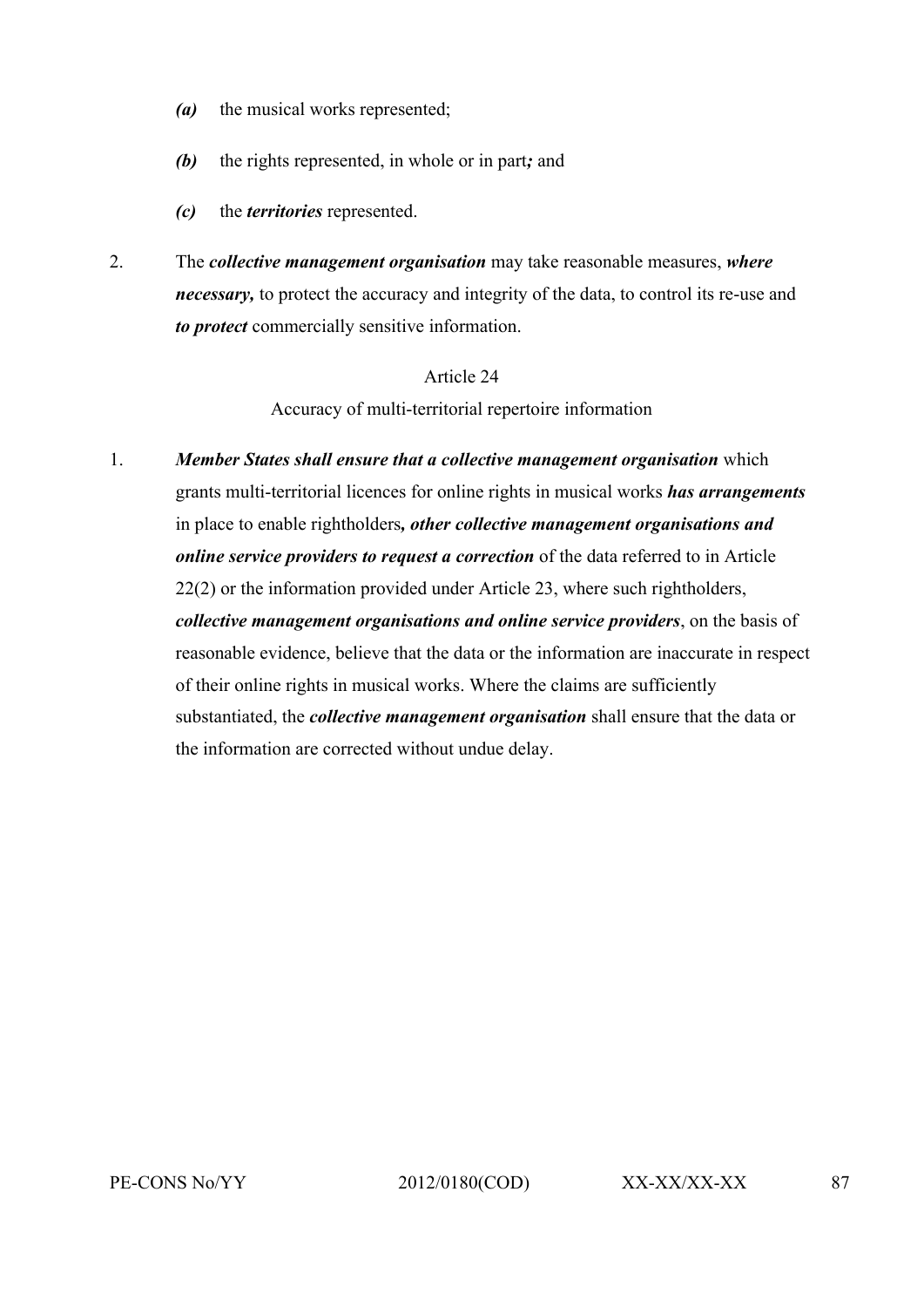- 2. The *collective management organisation* shall provide rightholders whose musical works are included in its own music repertoire *and rightholders who have entrusted the management of their online rights in musical works to it in accordance with Article 30(1)* with *the* means of submitting *to it in* electronic *form* information on their musical works*,* their rights in those works *and the territories for which the rightholders authorise the organisation*. When doing so, the *collective management organisation* and the rightholders shall take into account, as far as possible, *voluntary* industry standards or practices regarding the exchange of data developed at international or Union level, allowing rightholders to specify the musical work, in whole or in part, the online rights, in whole or in part, and the *territories* for which they authorise the *organisation*.
- *3. Where a collective management organisation mandates another collective management organisation to grant multi-territorial licences for the online rights in musical works under Articles 28 and 29, the mandated collective management organisation shall also apply paragraph 2 with respect to the rightholders whose musical works are included in the repertoire of the mandating collective management organisation, unless the collective management organisations agree otherwise.*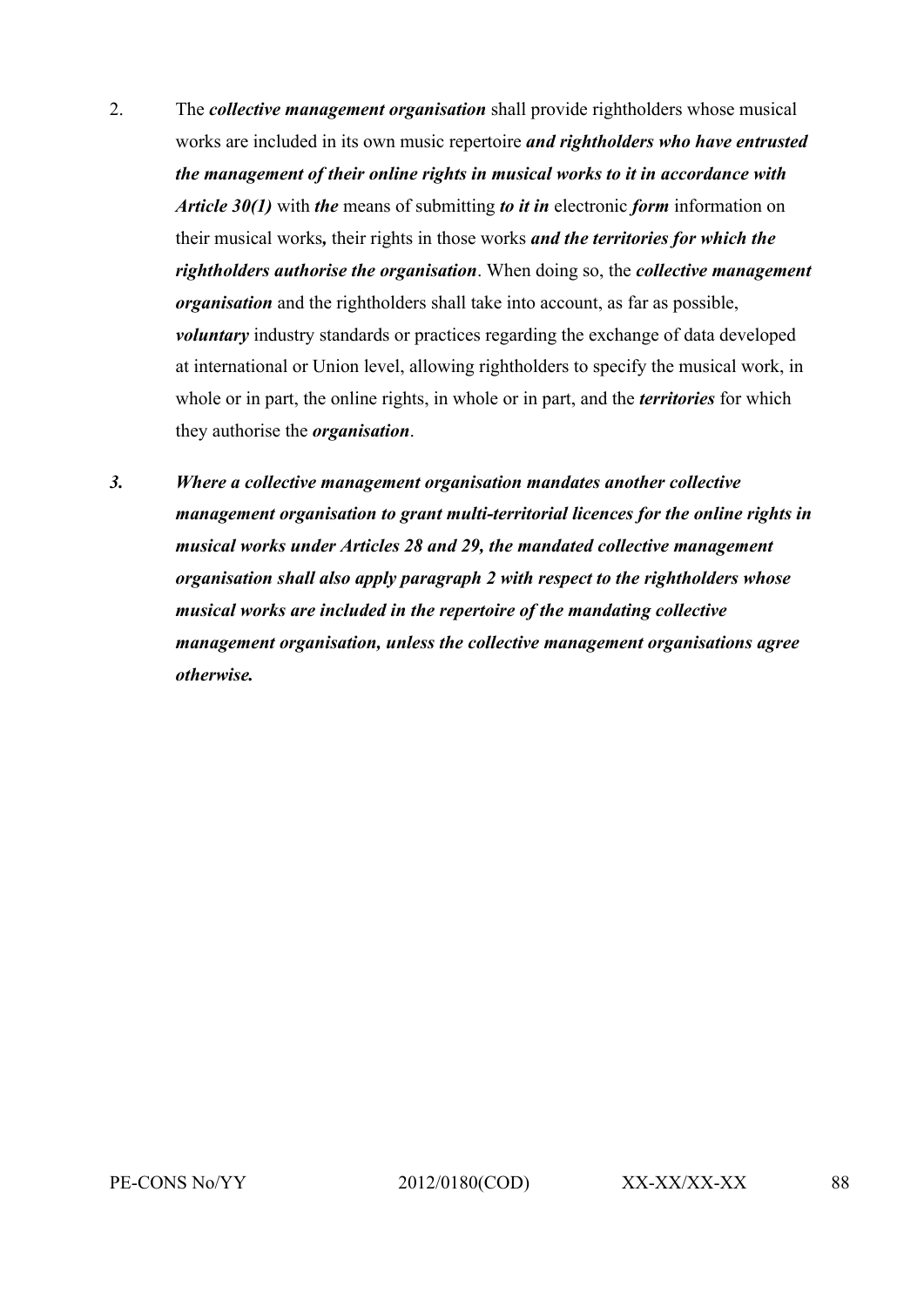# Accurate and timely reporting and invoicing

- 1. *Member States shall ensure that a collective management organisation monitors* the use of online rights in musical works which it represents, in whole or in part, by online service providers to which it has granted a multi-territorial licence for those rights.
- 2. The *collective management organisation* shall offer online service providers the possibility of reporting *by electronic means* the actual use of online rights in musical works *and online service providers shall accurately report the actual use of these works*. The *collective management organisation* shall offer the use of a least one method of reporting which takes into account voluntary industry standards or practices developed at international or Union level for the electronic exchange of such data. The *collective management organisation* may refuse to accept reporting by the *online service provider* in a proprietary format if the *organisation* allows for reporting using an industry standard for the electronic exchange of data.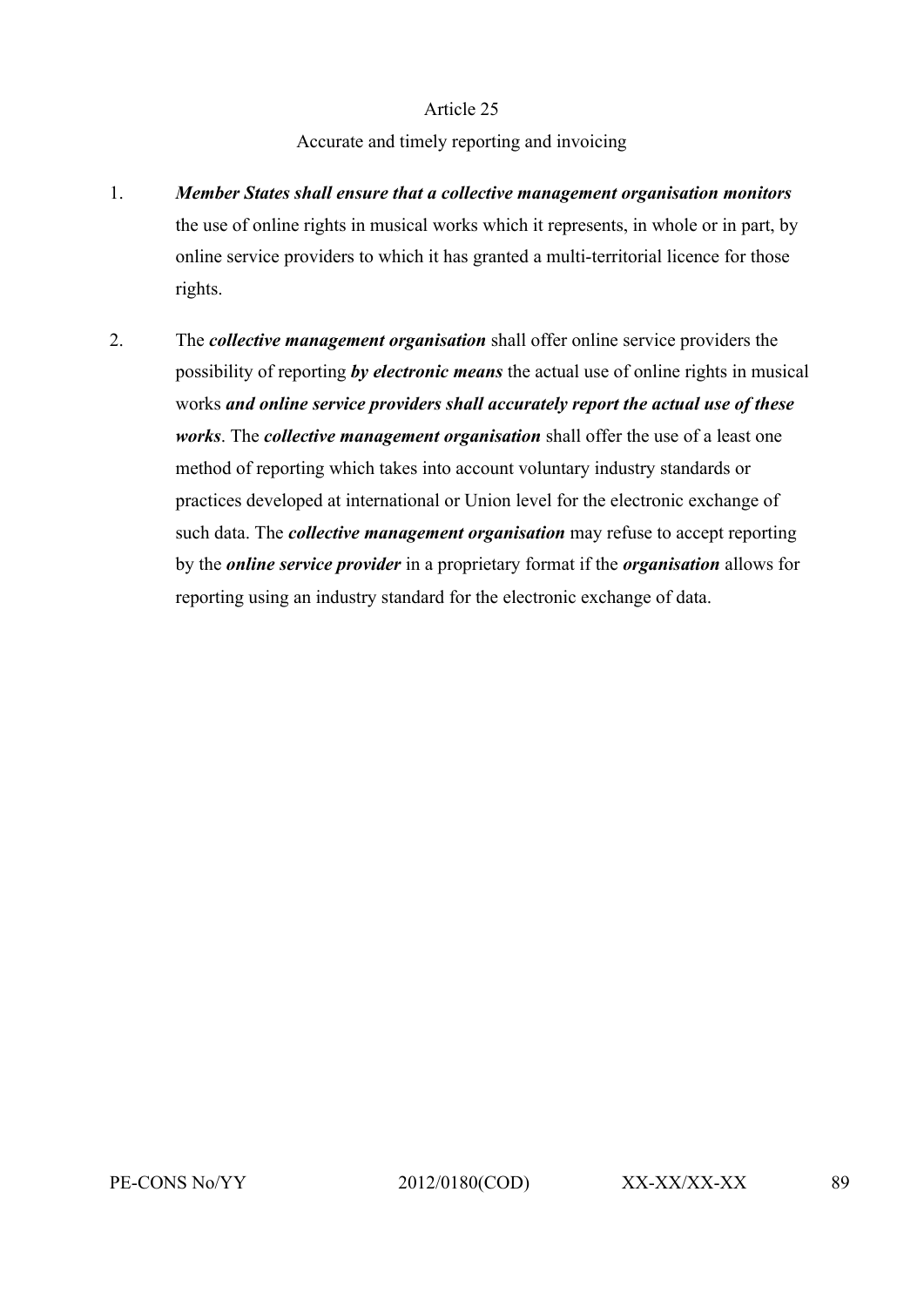- 3. The *collective management organisation* shall invoice the online service provider by electronic means. The *collective management organisation* shall offer the use of a least one format which takes into account voluntary industry standards or practices developed at international or Union level. The invoice shall identify the works and rights which are licensed, in whole or in part, on the basis of the data referred to in Article 22(2), and the corresponding actual uses, to the extent this is possible on the basis of the information provided by the *online service provider* and the format used to provide that information. *The online service provider may not refuse to accept the invoice because of its format if the collective management organisation is using an industry standard.*
- 4. The *collective management organisation* shall invoice the online ▌service provider accurately and without delay after the actual use of the online rights in that musical work is reported, except where *this is not possible for reasons* attributable to the online ▌service provider.
- 5. The *collective management organisation* shall have adequate *arrangements* in place for the online<br>service provider to challenge the accuracy of the invoice, including when the online ▌service provider receives invoices from one or more *collective management organisations* for the same online rights in the same musical work.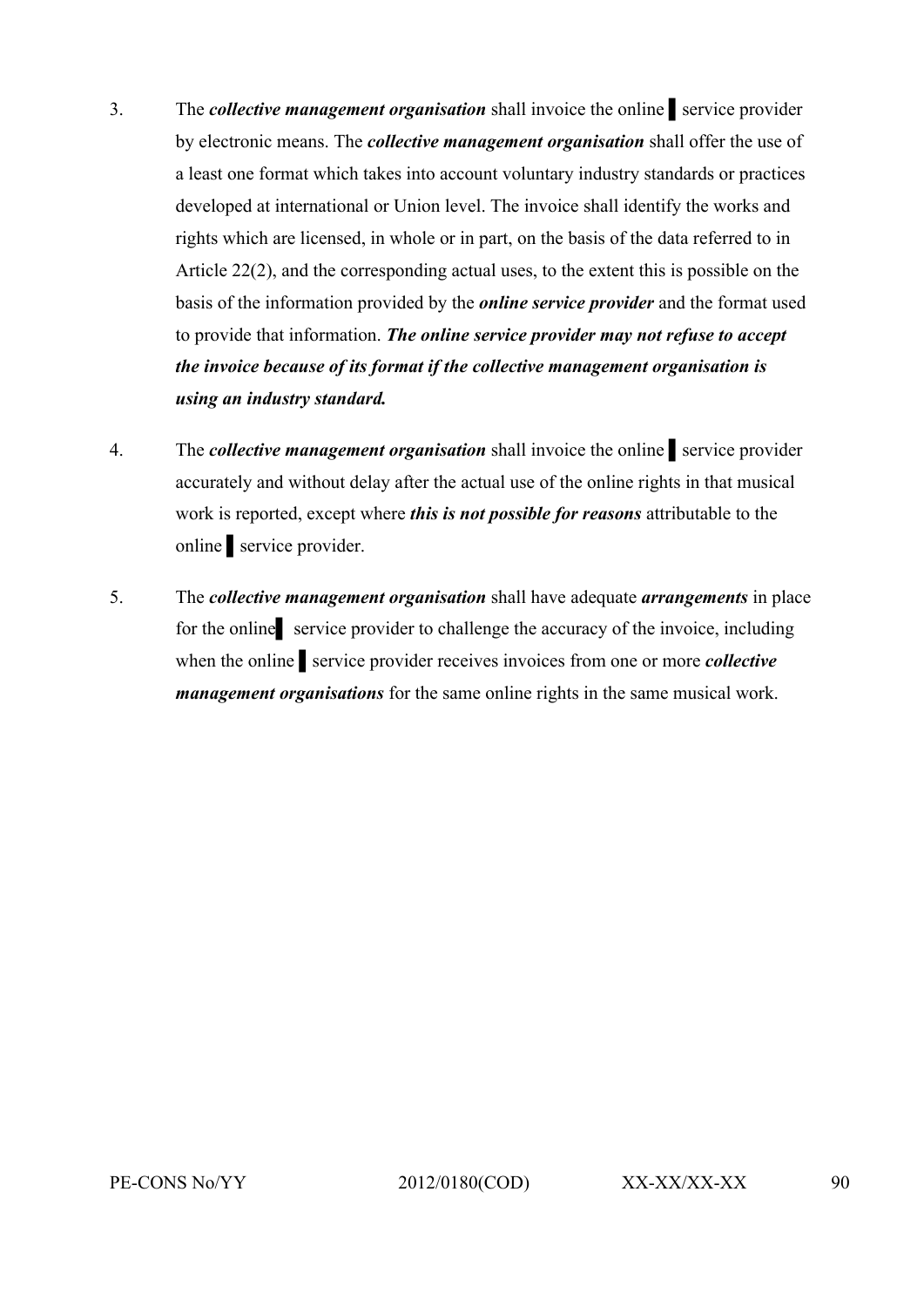# Accurate and timely payment to rightholders

- 1. *Without prejudice to paragraph 4,* Member States shall ensure that a *collective management organisation* which grants multi-territorial licences for online rights in musical works distributes amounts due to rightholders accruing from such licences accurately and without delay after the actual use of the work is reported, except where *this* is *not possible for reasons* attributable to the online service provider.
- 2. *Without prejudice to paragraph 4, the collective management organisation* shall provide at least the following information to rightholders *together with each payment it makes under paragraph 1*:
	- (a) the period during which the uses took place for which amounts are due to rightholders and the *territories* in which the uses took place;
	- (b) *the amounts collected, deductions made and amounts distributed by the collective management organisation* for each online right in any musical work *which rightholders have* authorised*,* in whole or in part, *the collective management organisation to represent*;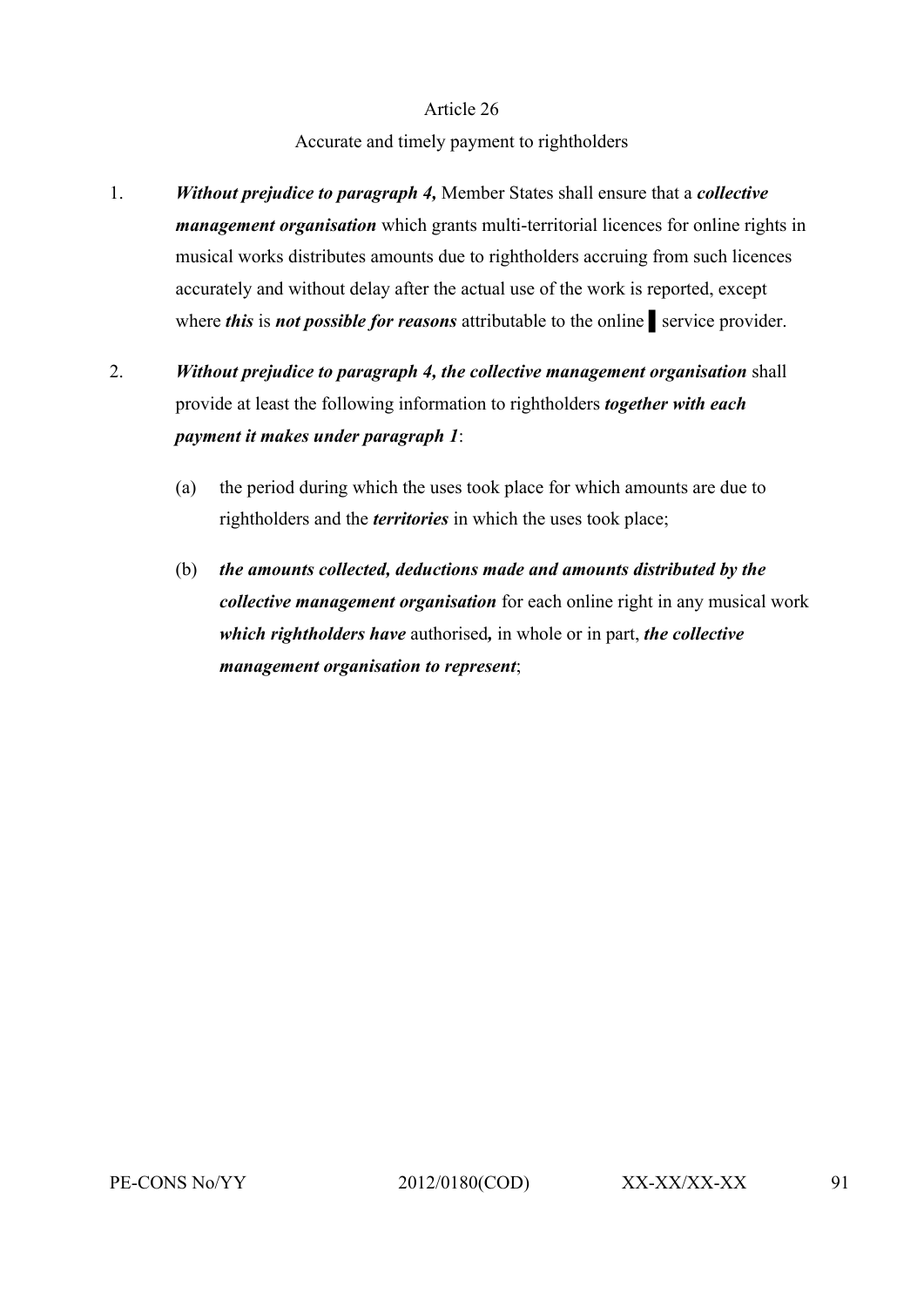- (c) *the* amounts collected for *rightholders*, deductions made, and amounts distributed by the *collective management organisation in respect of each online service provider*.
- ▌

4. Where a *collective management organisation* mandates another *collective management organisation* to grant multi-territorial licences for the online rights in musical works under Articles 28 and 29, the mandated *collective management organisation* shall distribute the amounts referred to in paragraph 1 *accurately and without delay,* and provide the information referred to in paragraph 2 to the mandating *collective management organisation*. *The mandating collective management organisation* shall be responsible for *the* subsequent distribution *of such amounts* and *the provision of such* information to rightholders, unless *the collective management organisations* agree otherwise.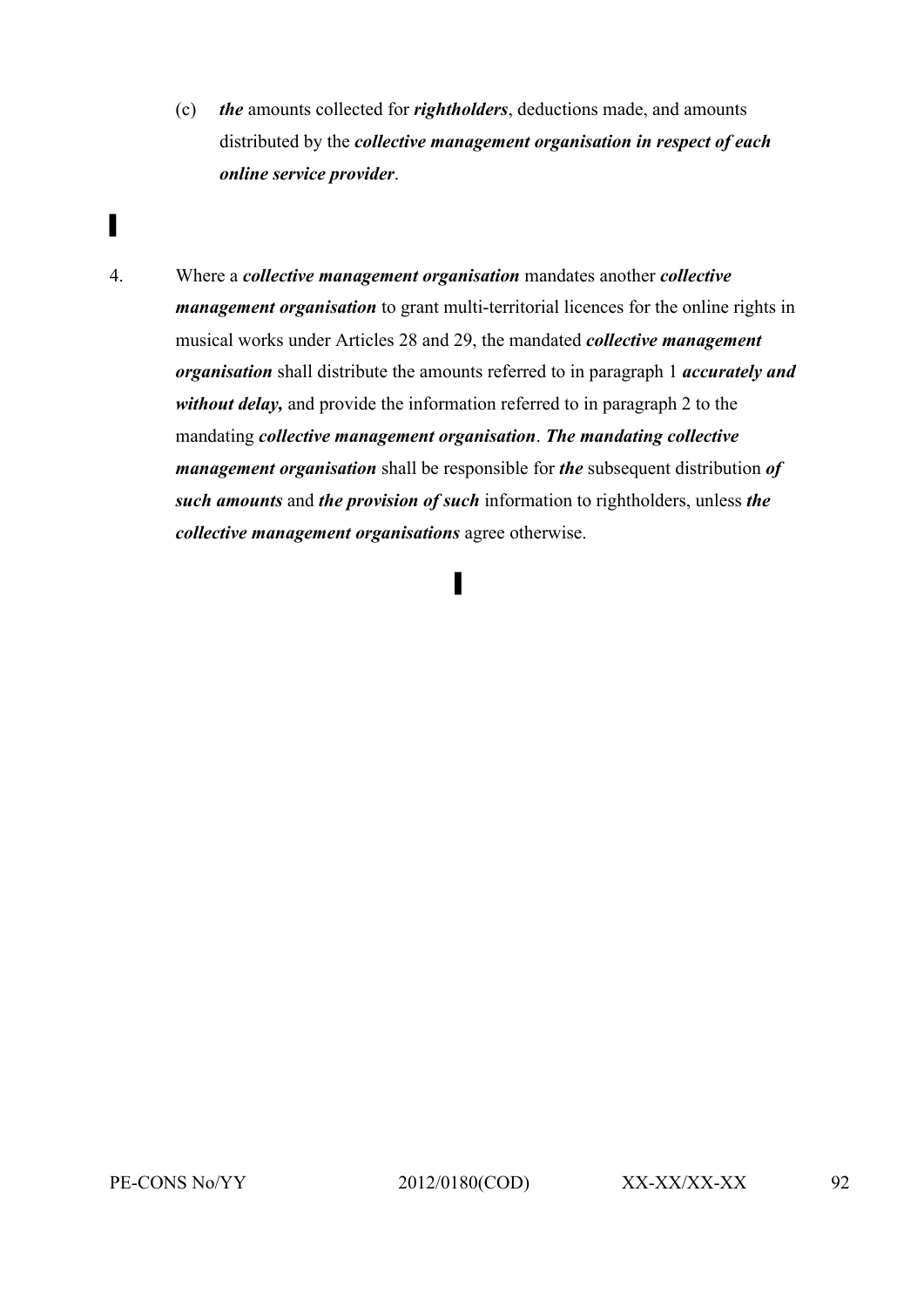Agreements between *collective management organisations* for multi-territorial licensing

- 1. *Member States shall ensure that any* representation agreement between *collective management organisations according to which a collective management organisation* mandates another *collective management organisation* to grant multiterritorial licences for the online rights in musical works in its own music repertoire shall be of a non-exclusive nature. The mandated *collective management organisation* shall manage *these* online rights on *a* non-discriminatory *basis*.
- 2. The mandating *collective management organisation* shall inform its members of the *main terms* of the agreement, *including its duration and* the costs of the services provided by the *mandated collective management organisation*.
- 3. The mandated *collective management organisation* shall inform the mandating *collective management organisation* of the *main* terms *according to* which *the latter's* online rights are to be licensed, including the nature of the exploitation, all provisions which relate to or affect the licence fee, the duration of the licence, *the* accounting periods and the territories covered.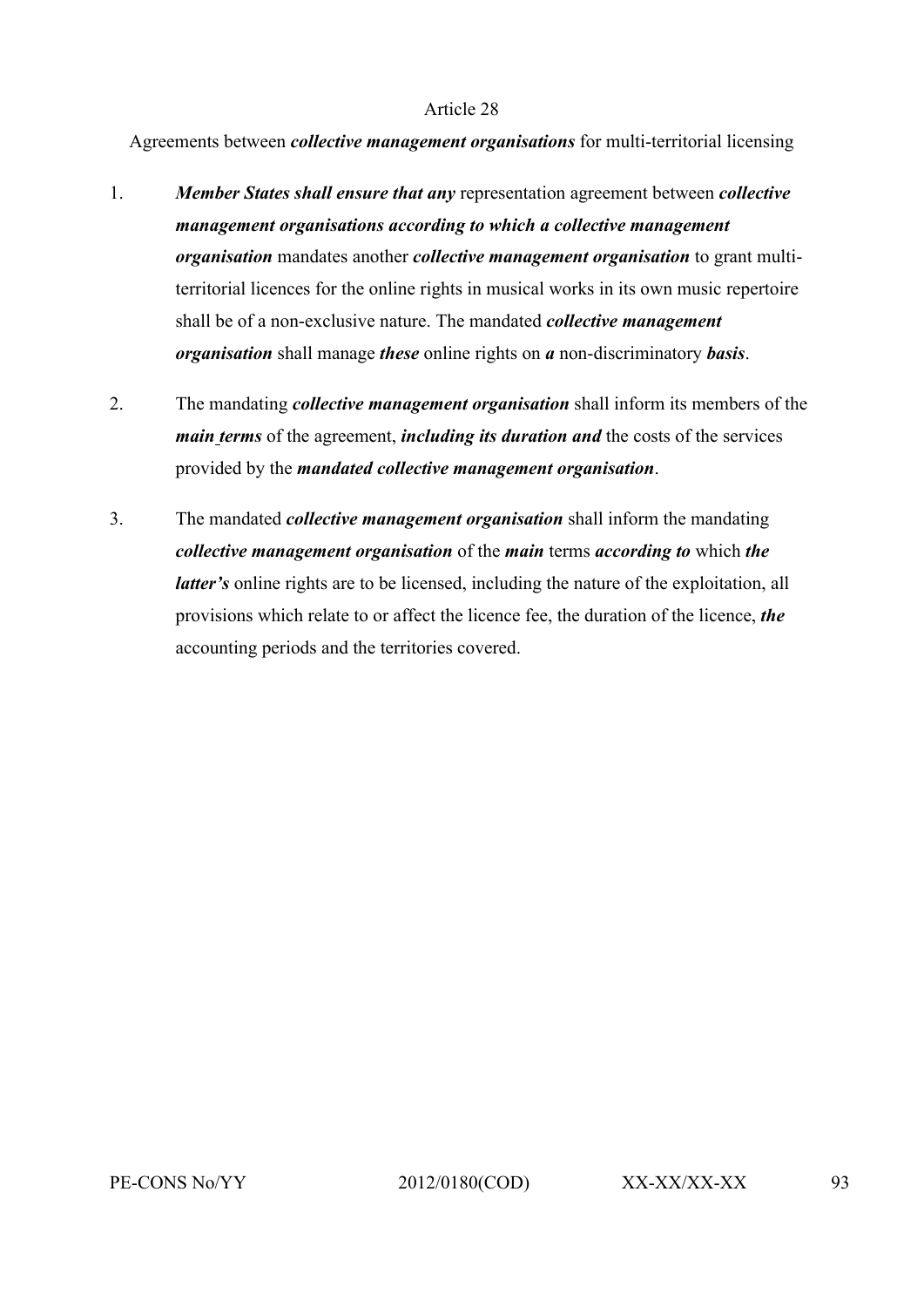Obligation to represent another *collective management organisation* for multi-territorial licensing

- 1. *Member States shall ensure that where a collective management organisation*  which does not grant or offer to grant multi-territorial licences for the online rights in musical works in its own ▌repertoire *requests* another *collective management organisation* to enter into a representation agreement to represent *these* rights*, the requested collective management organisation shall accept such a request if it is already granting or offering to grant multi-territorial licences for the same category of online rights in musical works in the repertoire of one or more other collective management organisations*.
- *1a. The requested collective management organisation shall respond to the requesting collective management organisation in writing and without undue delay.*
- *1b. Without prejudice to paragraphs 2 and 3, the requested collective management organisation shall manage the represented repertoire of the requesting collective management organisation on the same conditions it manages its own repertoire.*
- *1c. The requested collective management organisation shall include the represented repertoire of the requesting collective management organisation in all offers it addresses to online service providers.*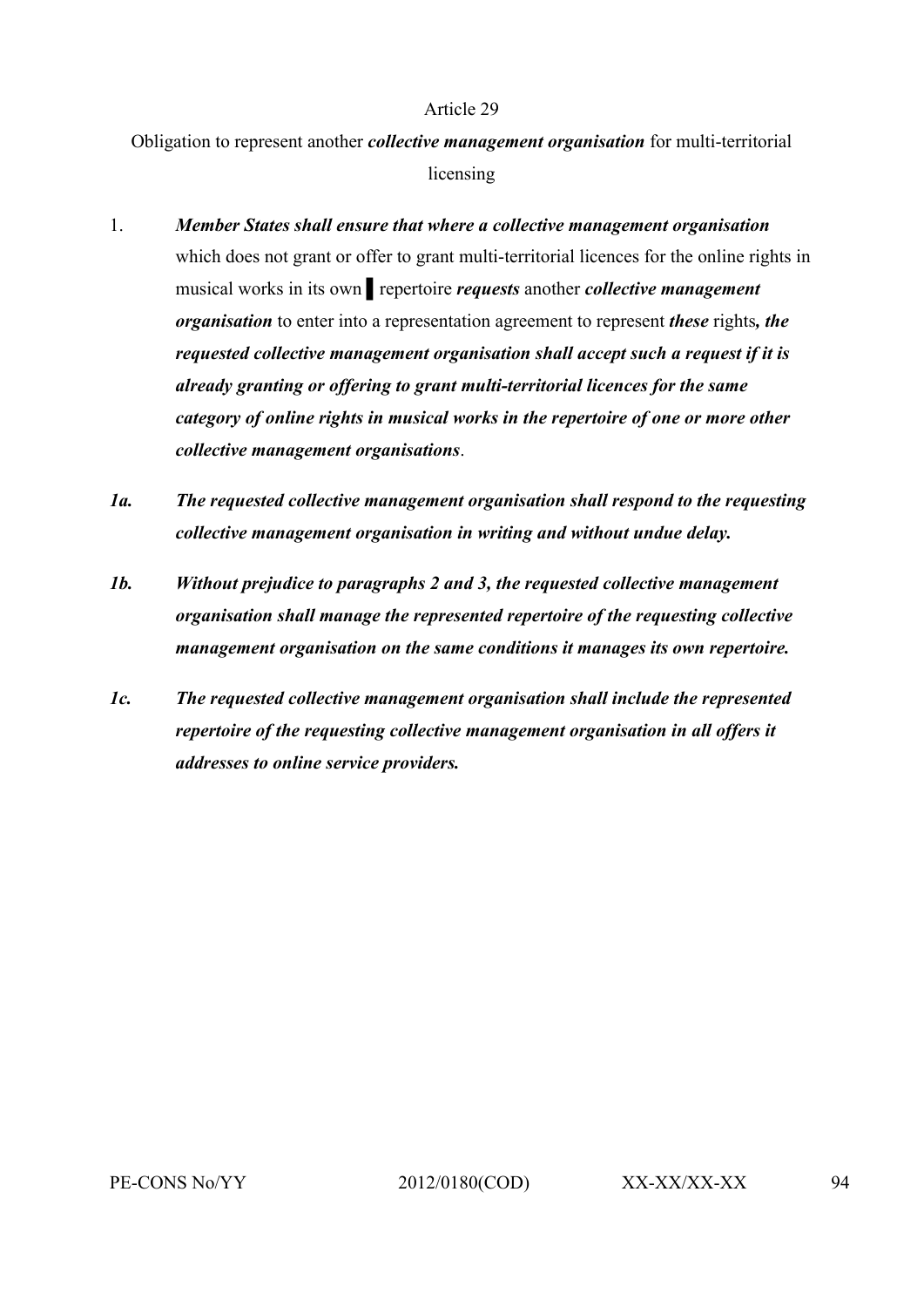# $2.$

The management fee for the service provided by the requested *collective management organisation* to the requesting *organisation* shall not exceed the costs reasonably incurred by the requested *collective management organisation*.

3. The requesting *collective management organisation* shall make available to the requested *collective management organisation* information *relating to* its own music repertoire required for the provision of multi-territorial licences for online rights in musical works. Where information is insufficient or provided in a form that does not allow the requested *collective management organisation* to meet the requirements of this Title, the requested *collective management organisation* shall be entitled to charge for the ▌costs *reasonably* incurred in meeting such requirements or to exclude those works for which information is insufficient or cannot be used.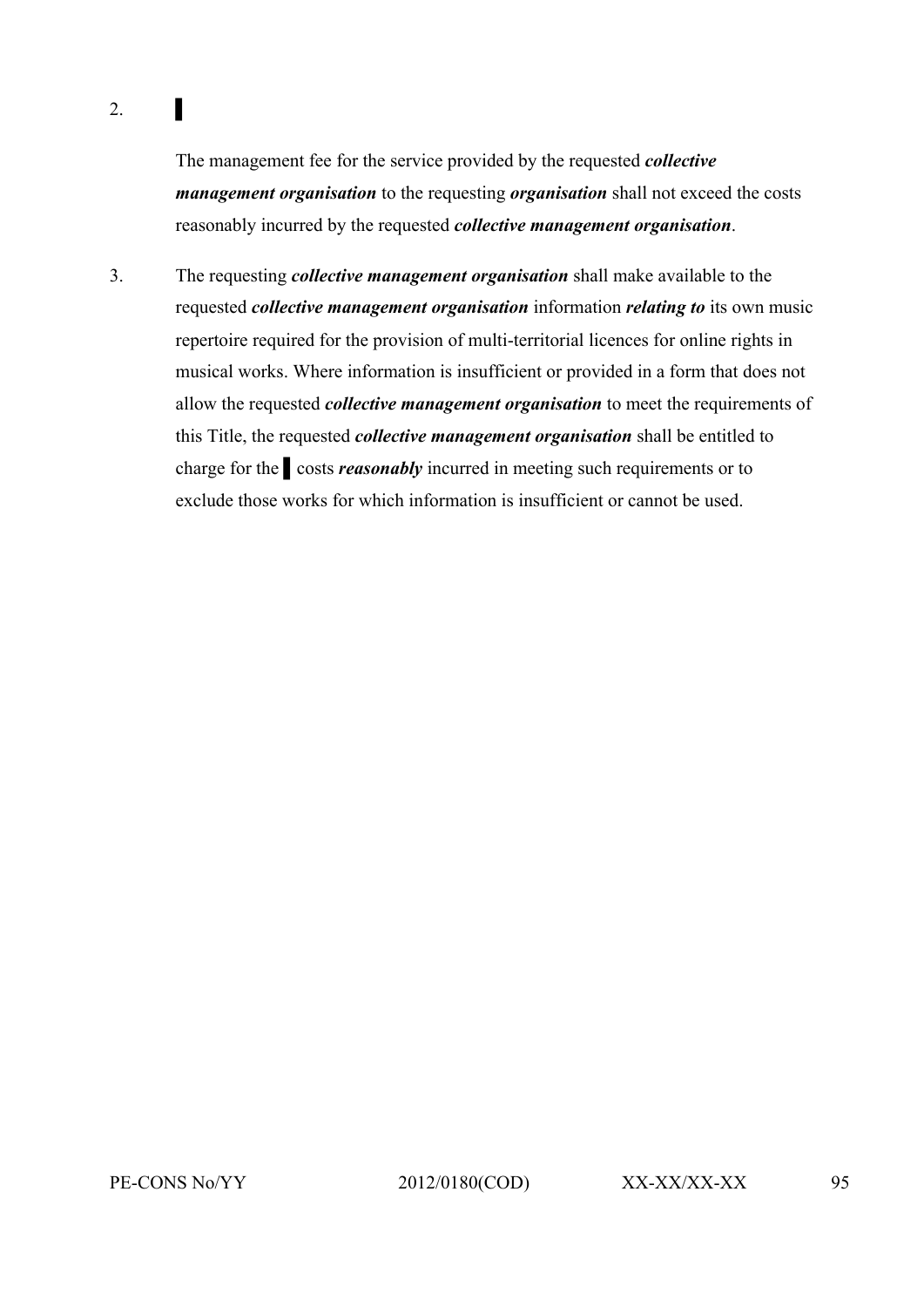#### Access to multi-territorial licensing

Member States shall ensure that where a *collective management organisation* does not grant or offer to grant multi-territorial licences in online rights in musical works or does not allow another *collective management organisation* to represent those rights for such purpose by [one year after the transposition date of this Directive], rightholders who have authorised that *collective management organisation* to represent their online rights in musical works can *withdraw from that collective management organisation the online rights in musical works for purposes of multi-territorial licensing for all territories without having to withdraw the online rights in musical works for purposes of mono-territorial licensing, so as to grant multi-territorial licences in their online rights in musical works themselves or through any other party they authorise or through any collective management organisation* complying with the provisions of this Title.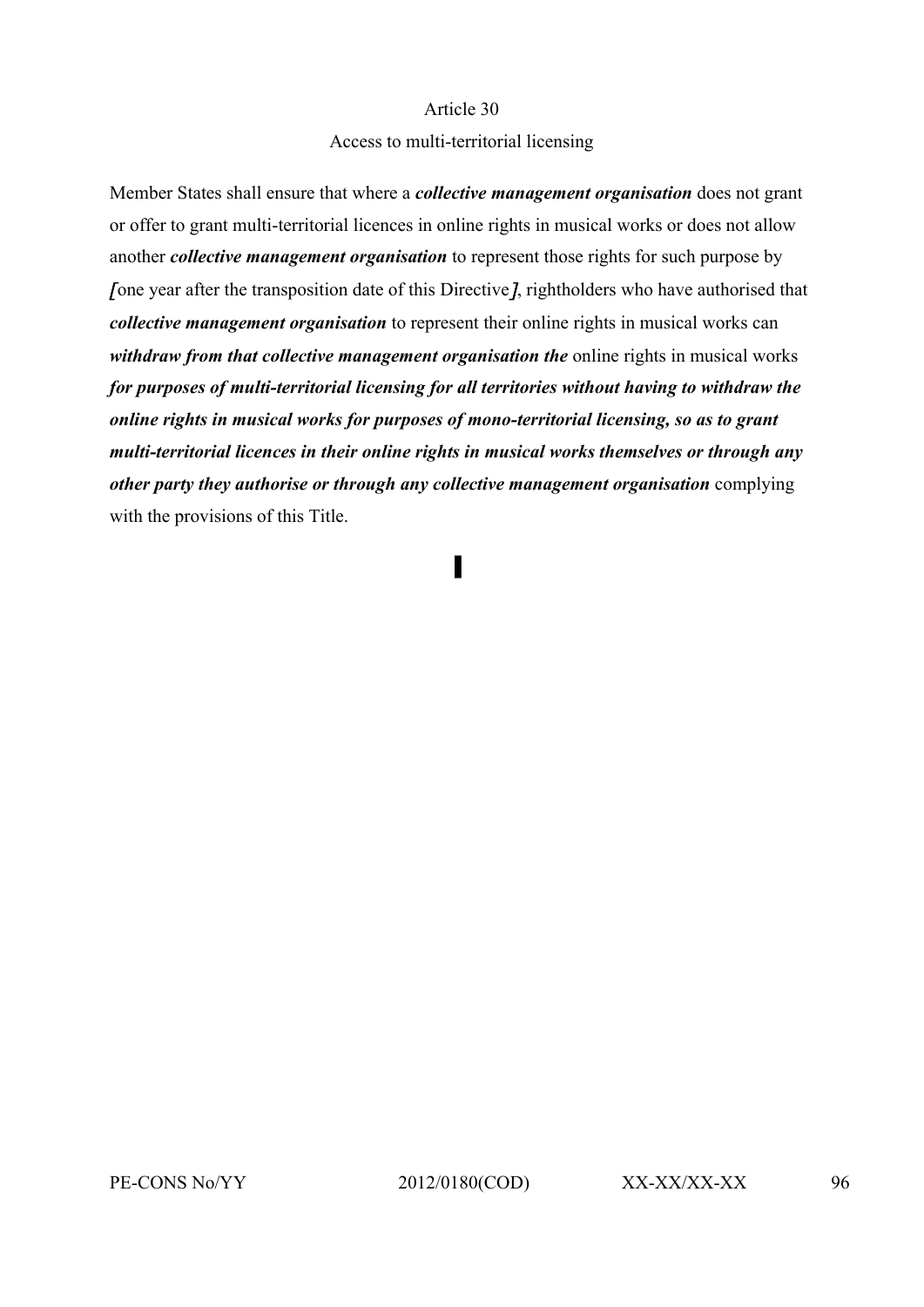Derogation for online music rights required for radio and television programmes

The requirements under this Title shall not apply to *collective management organisations when they* grant, on the basis of the voluntary aggregation of the required rights, in compliance with competition rules under Articles 101 and 102 *of the Treaty on the Functioning of the European Union*, a multi-territorial licence for the online rights in musical works required by a broadcaster to communicate or make available to the public its radio or television programmes simultaneously with or after their initial broadcast as well as any online material*, including previews,* produced by *or for* the broadcaster which is ancillary to the initial broadcast of its radio or television programme.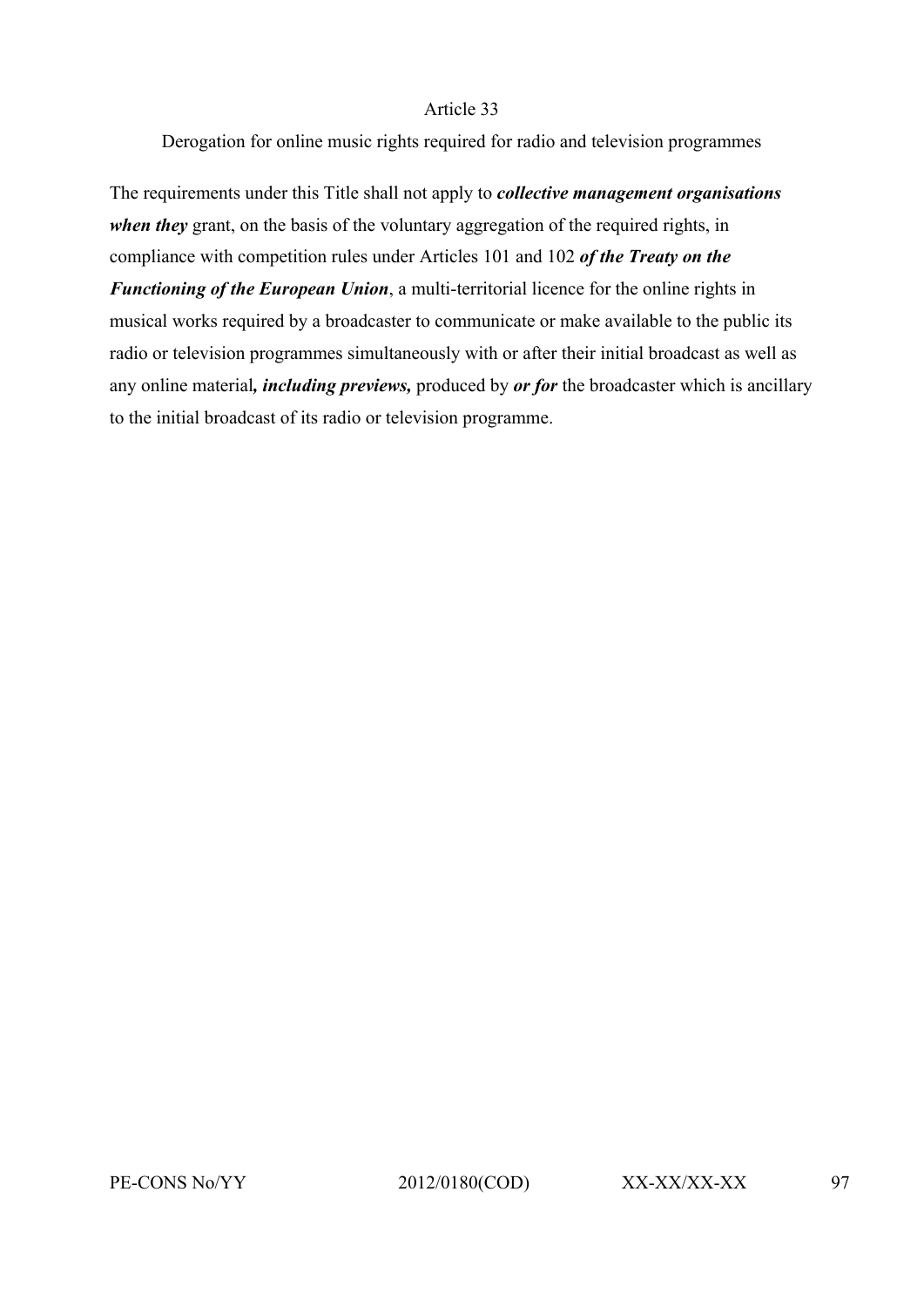# **TITLE IV**

# **ENFORCEMENT MEASURES**

## Article 34

# *Complaint procedure*

- 1. Member States shall ensure that *collective management organisations* make available to their members and *to collective management organisations on whose behalf they manage rights under a representation agreement* effective and timely procedures for dealing with complaints*,* in particular in relation to authorisation to manage rights and termination or withdrawal of rights, membership terms, the collection of amounts due to rightholders, deductions and distributions.
- 2. *Collective management organisations* shall respond in writing to complaints by members or *by collective management organisations on whose behalf they manage rights under a representation agreement*. Where the *collective management organisation rejects* the complaint, it shall give reasons.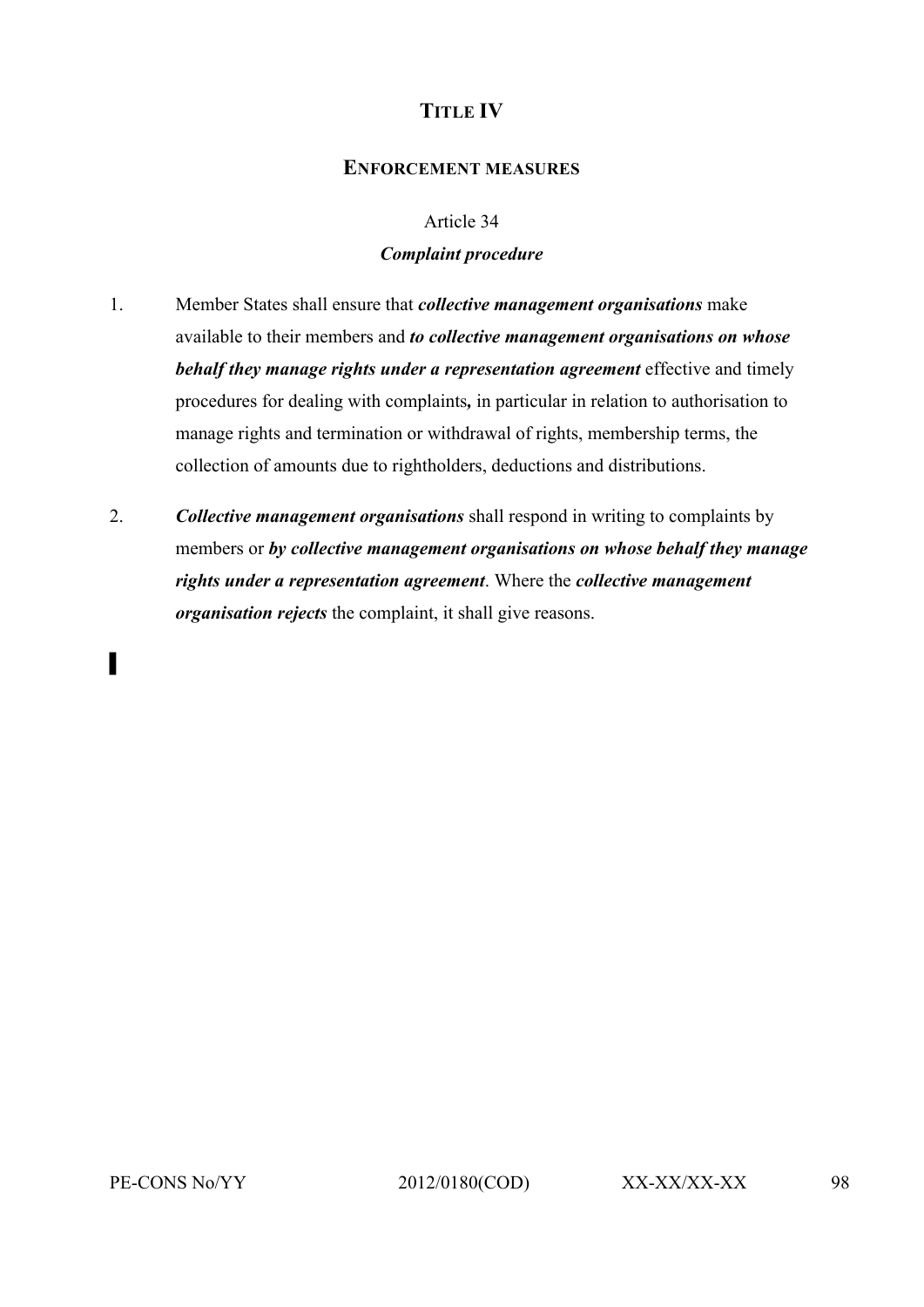#### *Alternative* dispute resolution *procedures*

- 1. Member States *may provide* that disputes between *collective management organisations, members of collective management organisations, rightholders or*  users *regarding the provisions of national law adopted pursuant to the requirements of this Directive* can be submitted to *a rapid,* independent and impartial *alternative* dispute resolution *procedure.*
- *1a. Member States shall ensure, for the purposes of Title III, that the following disputes related to a collective management organisation established in their territory which grants or offers to grant multi-territorial licences in online rights in musical works can be submitted to an independent and impartial alternative dispute resolution procedure:* 
	- *(a) disputes with an actual or potential online service provider regarding the application of Articles 15, 23, 24 and 25;*
	- *(b) disputes with one or more rightholders regarding the application of Articles 23, 24, 25, 26, 28, 29 and 30;*
	- *(c) disputes with another collective management organisation regarding the application of Articles 23, 24, 25, 26, 28 and 29.*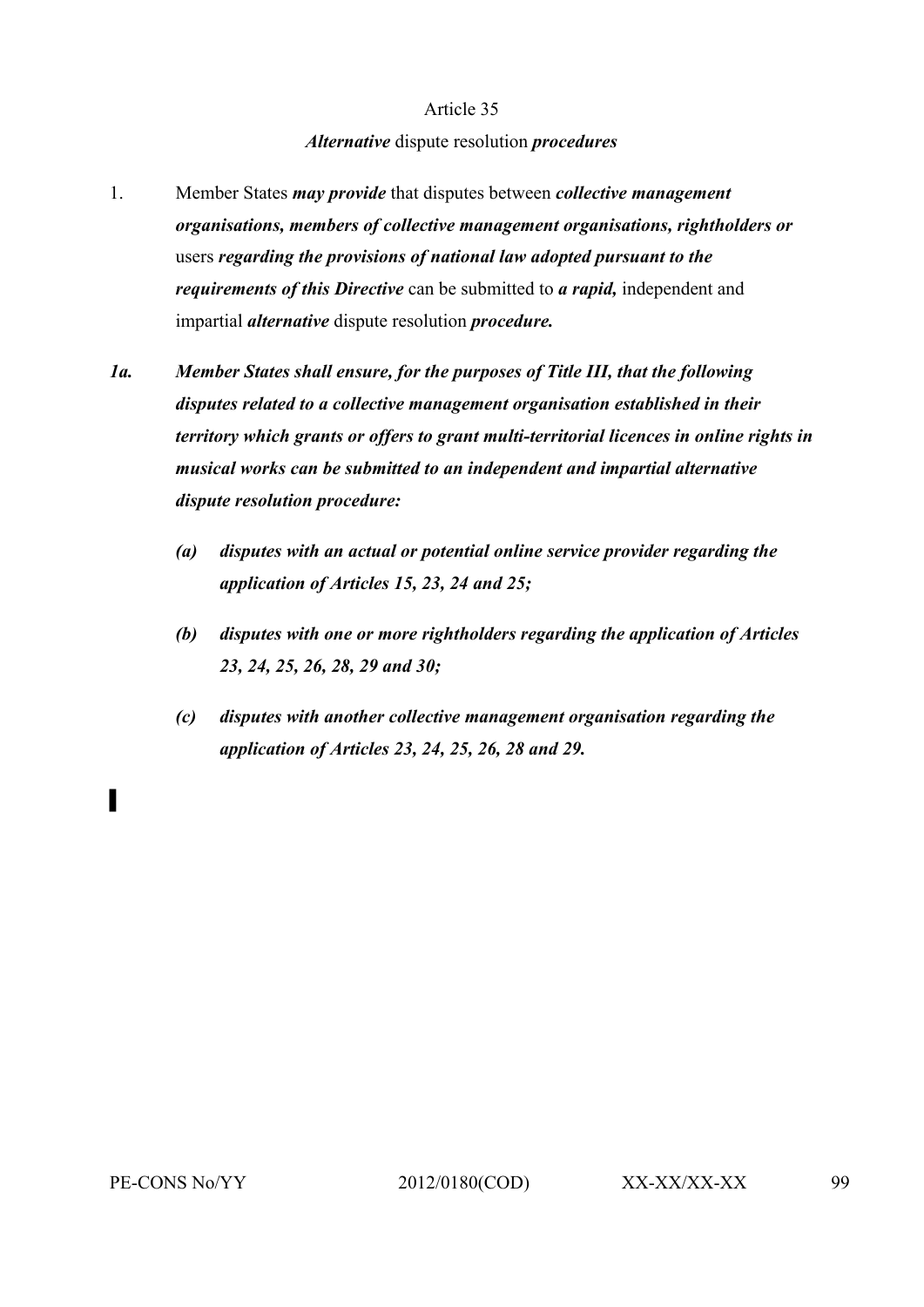### *Article 36a*

#### *Dispute resolution*

- *1. Member States shall ensure that disputes between collective management organisations and users concerning in particular existing and proposed licensing conditions or breach of contract can be submitted to a court, or if appropriate, to another independent and impartial dispute resolution body where this latter has expertise in intellectual property law.*
- *2. Articles 34, 35 and Article 36a(1) shall be without prejudice to the right of parties to assert and defend their rights by bringing an action before a court.*

### *Article 37*

*Compliance with the Directive*

*-1. Member States shall ensure that compliance by collective management organisations established in their territory with the provisions of national law adopted pursuant to the requirements laid down in this Directive is monitored by competent authorities designated for that purpose.*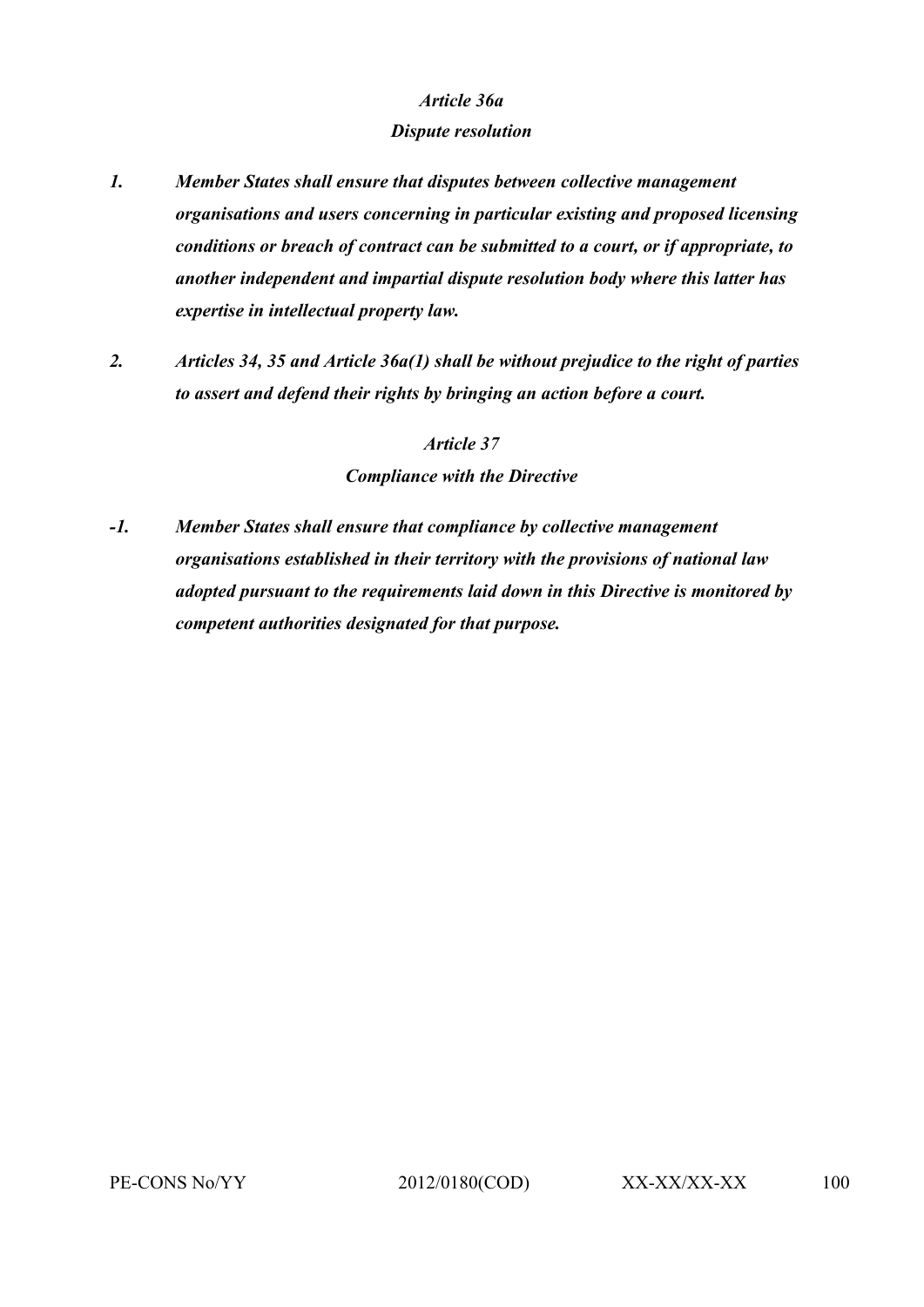- 1. Member States shall ensure that procedures *exist* for members of a *collective management organisation*, rightholders, users, *collective management organisations* and other interested parties *to notify* competent authorities *designated for that purpose of* activities *or circumstances which, in their opinion, constitute a breach of the provisions of national law adopted pursuant to the requirements laid down in* this Directive.
- 2. Member States shall ▌ensure that ▌competent authorities *designated for that purpose have the power to impose appropriate sanctions or to take appropriate measures where* the provisions of national law adopted *in the implementation of* this Directive *have not been complied with. These sanctions and measures shall be effective, proportionate and dissuasive*.

*Member States shall notify the Commission of the competent authorities referred to in Articles 37, 39a and 40 by the [date of transposition]. The Commission shall publish this information.*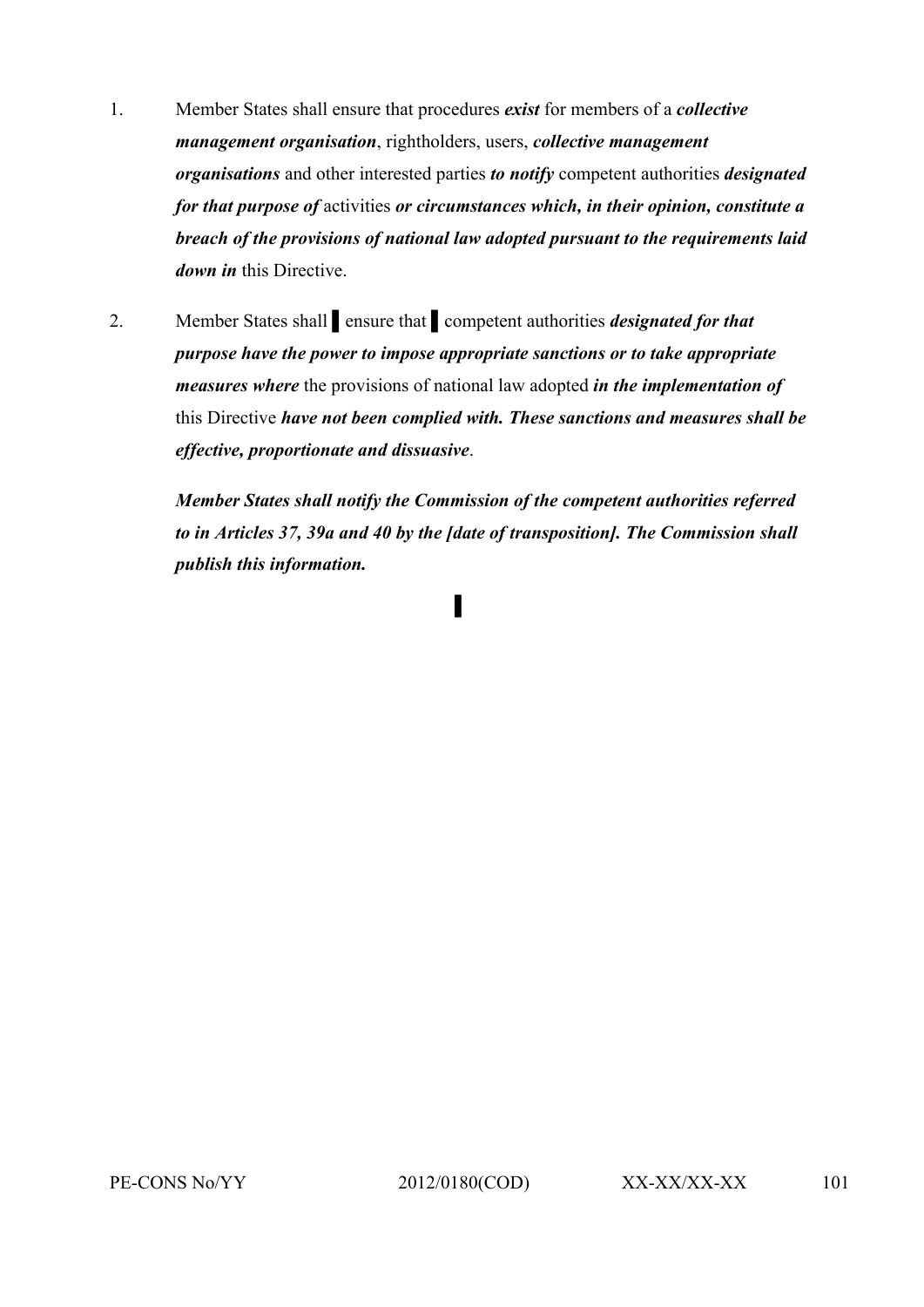#### *Article 39a*

#### *Exchange of information between competent authorities*

*In order to facilitate the monitoring of the application of this Directive, each Member State shall ensure that an information request from a competent authority designated for that purpose of another Member State on matters relevant to the application of this Directive, in particular with regard to the activities of collective management organisations established in their territory, is responded to by a competent authority designated for that purpose, without undue delay, provided that the request is duly justified. Where a competent authority considers that a collective management organisation established in another Member State but acting within its territory may not be in compliance with the provisions of the national law of the Member State in which that collective management organisation is established and which have been adopted pursuant to the requirements laid down in this Directive, it may transmit all relevant information to the attention of the competent authority of the Member State in which the collective management organisation is established, which may be accompanied by a request to that authority that it take appropriate action within its competence, and to which the latter shall provide a reasoned reply within a period of three months. The matter may also be referred by the competent authority making such a request to the expert group established in accordance with Article 41 0a.*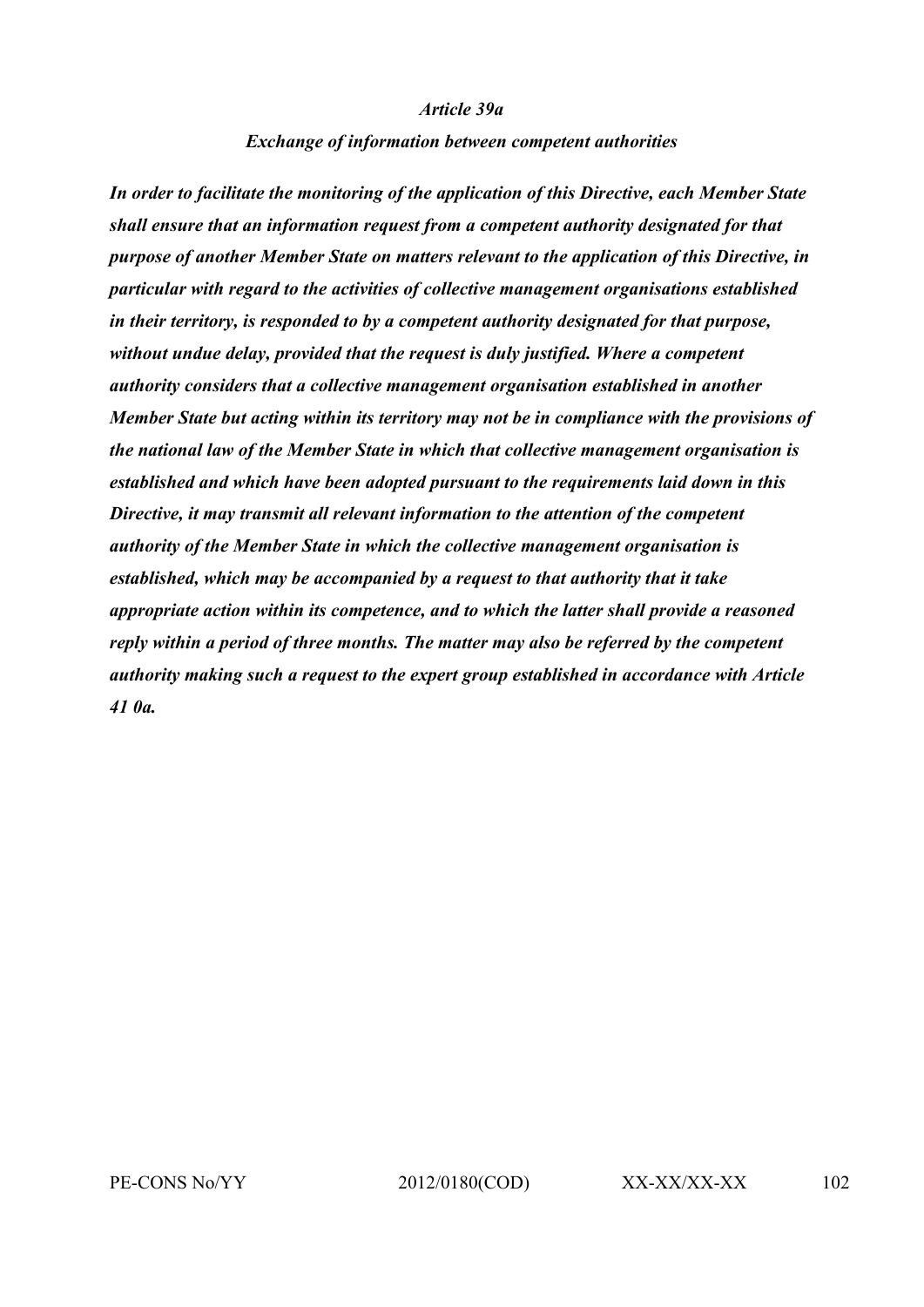# *Cooperation for the development of* multi-territorial licensing

- ▌
- 2. The Commission shall foster regular exchange of information between the competent authorities *designated for that purpose in* Member States and between those authorities and the Commission on the situation and development of multi-territorial licensing.
- 3. The Commission shall conduct regular consultations with representatives of rightholders, *collective management organisations*, users, consumers and other interested parties on their experience with the application of the provisions of Title III of this Directive. The Commission shall provide competent authorities with all relevant information *that emerges* from these consultations, in the framework *of the exchange of information* set out in paragraph 2.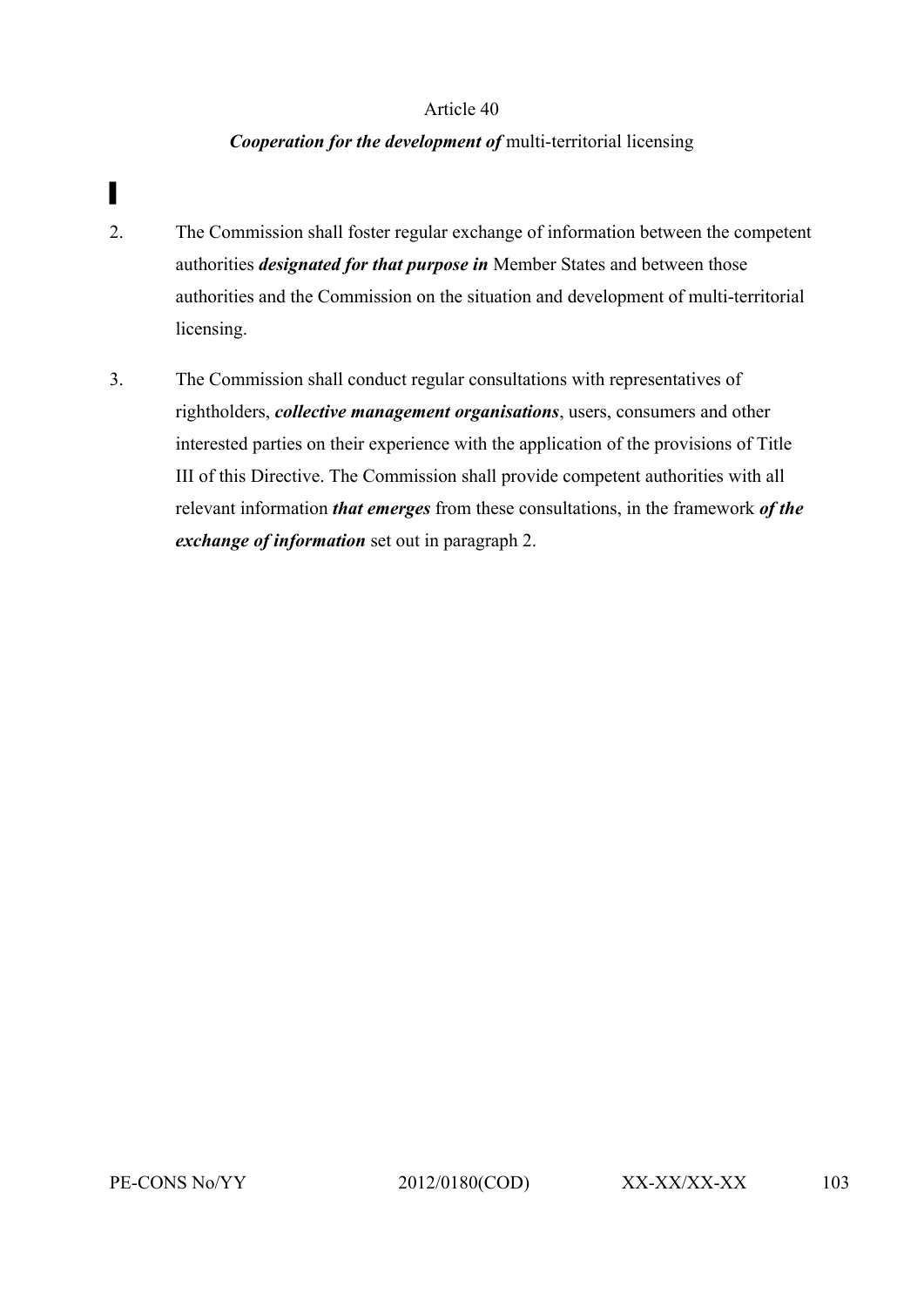4. Member States shall ensure that, at the latest, *on [18* months after the *end of the transposition period (date)]*, their competent authorities provide the Commission with a report on the situation and development of multi-territorial licensing in their territory. The report shall include information, in particular, on the availability of multi-territorial licences in the relevant Member State, the compliance of *collective management organisations* with *provisions of national law adopted in the implementation of* Title III of this Directive and the *assessment of the development of multi-territorial licensing of online rights in musical works by users,* consumers, rightholders and other interested parties.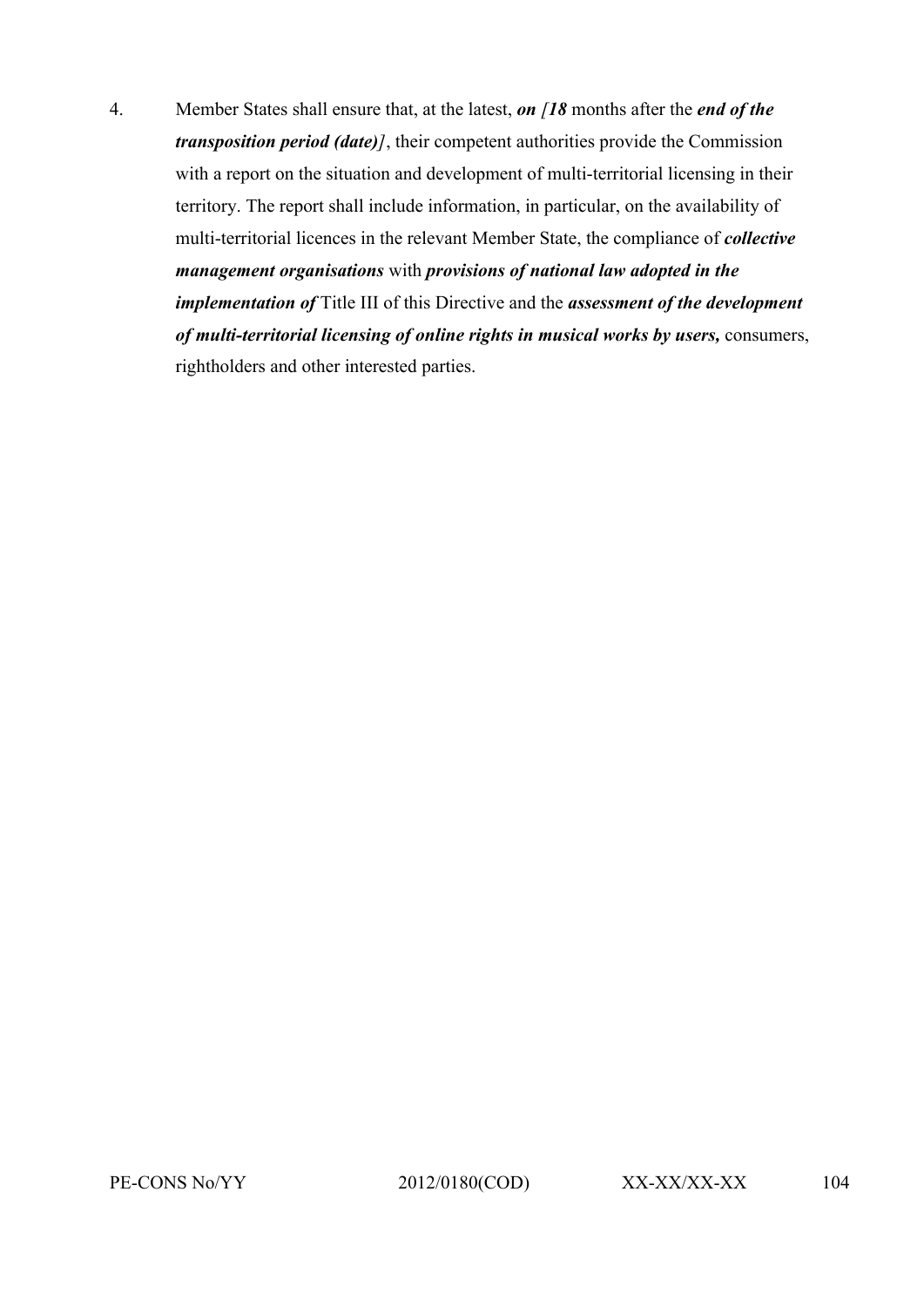- 5. On the basis of the reports under paragraph 4 and the information gathered under paragraphs 2 and 3, the Commission shall assess the application of Title III of this Directive. If necessary, and based on a specific report as appropriate, it will consider further steps to address *any* identified problems ▌. *This* assessment shall cover, in particular, the following:
	- (a) the number of *collective management organisations* meeting the requirements *of* Title III;
	- (b) *application of Articles 28 and 29, including* the number of representation agreements *concluded by collective management organisations* under *these*  Articles;
	- (c) the proportion of repertoire in the Member States which is available for licensing on a multi-territorial basis.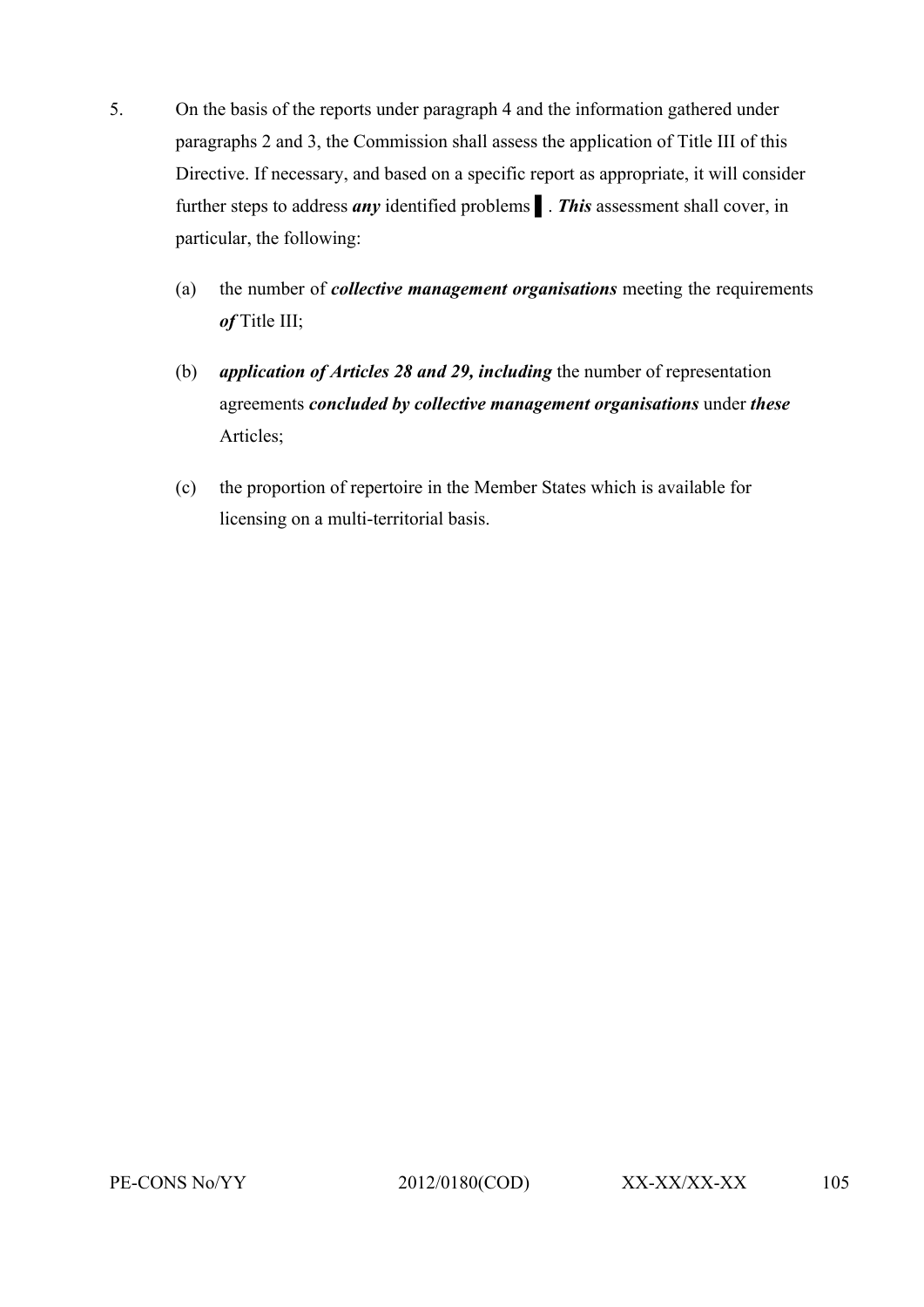# **TITLE V**

# **REPORTING AND FINAL PROVISIONS**

### *Article 40b*

# *Notification of collective management organisations*

*Member States shall provide, on the basis of the information at their disposal, the Commission with a list of the collective management organisations established in their territories by [date of transposition (date)] at the latest.*

*Member States shall notify any changes to this list to the Commission without undue delay.*

*The Commission shall publish this information and keep it up to date.*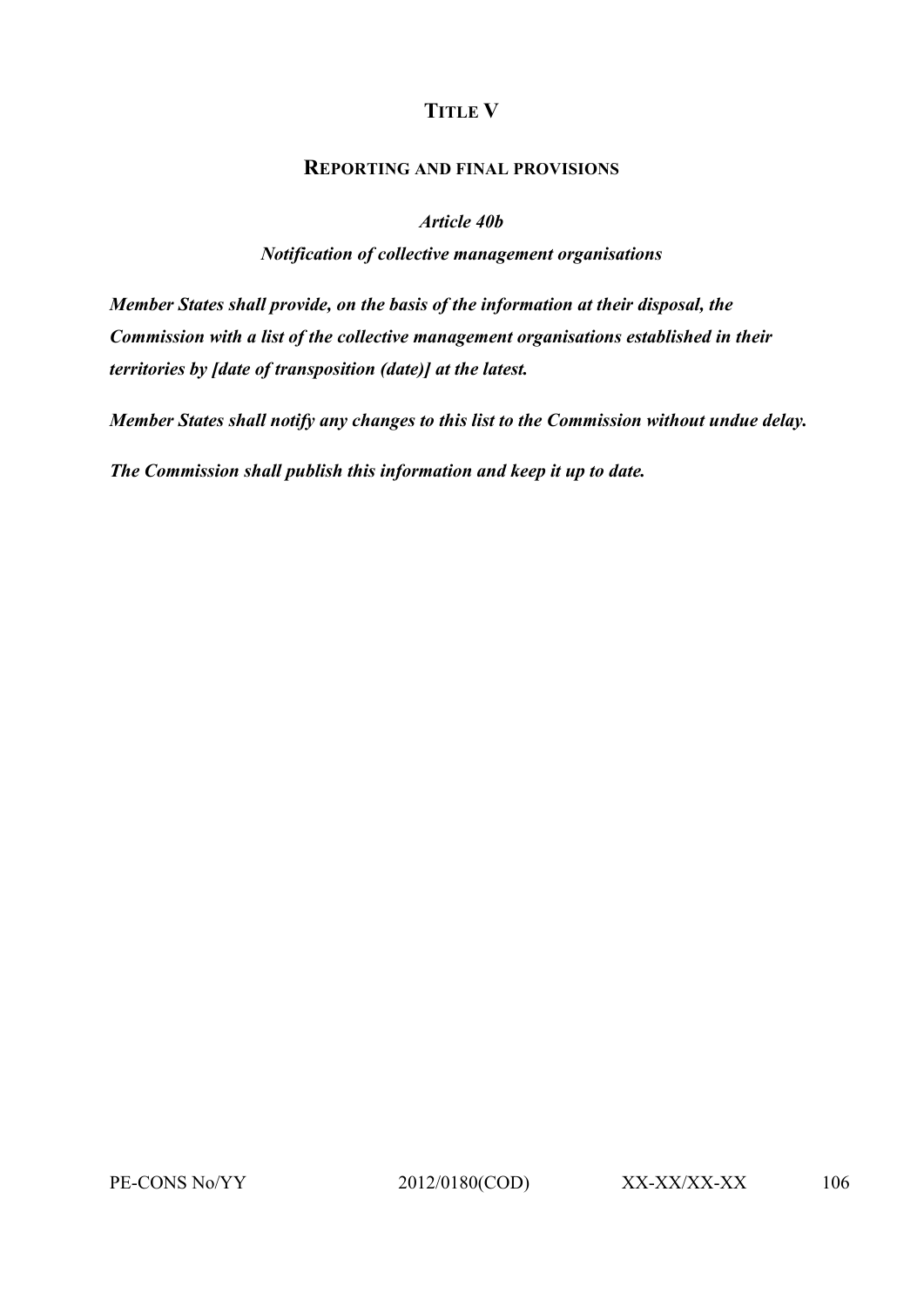# Report

By [5 years after the end of the transposition period (date)], the Commission shall assess the application of this Directive and report to the European Parliament and to the Council on the application of this Directive, including its impact on the development of cross-border services*,* on cultural diversity, *on the relations between collective management organisations and users and on the operation in the Union of collective management organisations established outside the Union,* and, if necessary, on the need *for a* review. The Commission shall submit its report accompanied, if appropriate, by a legislative proposal.

# *Article 41 0a*

# *Expert group*

*An expert group is hereby established. It shall be composed of representatives of the competent authorities of the Member States. It shall be chaired by a representative of the Commission and shall meet either on the initiative of the chairman or at the request of the delegation of a Member State. The tasks of the group shall be as follows:*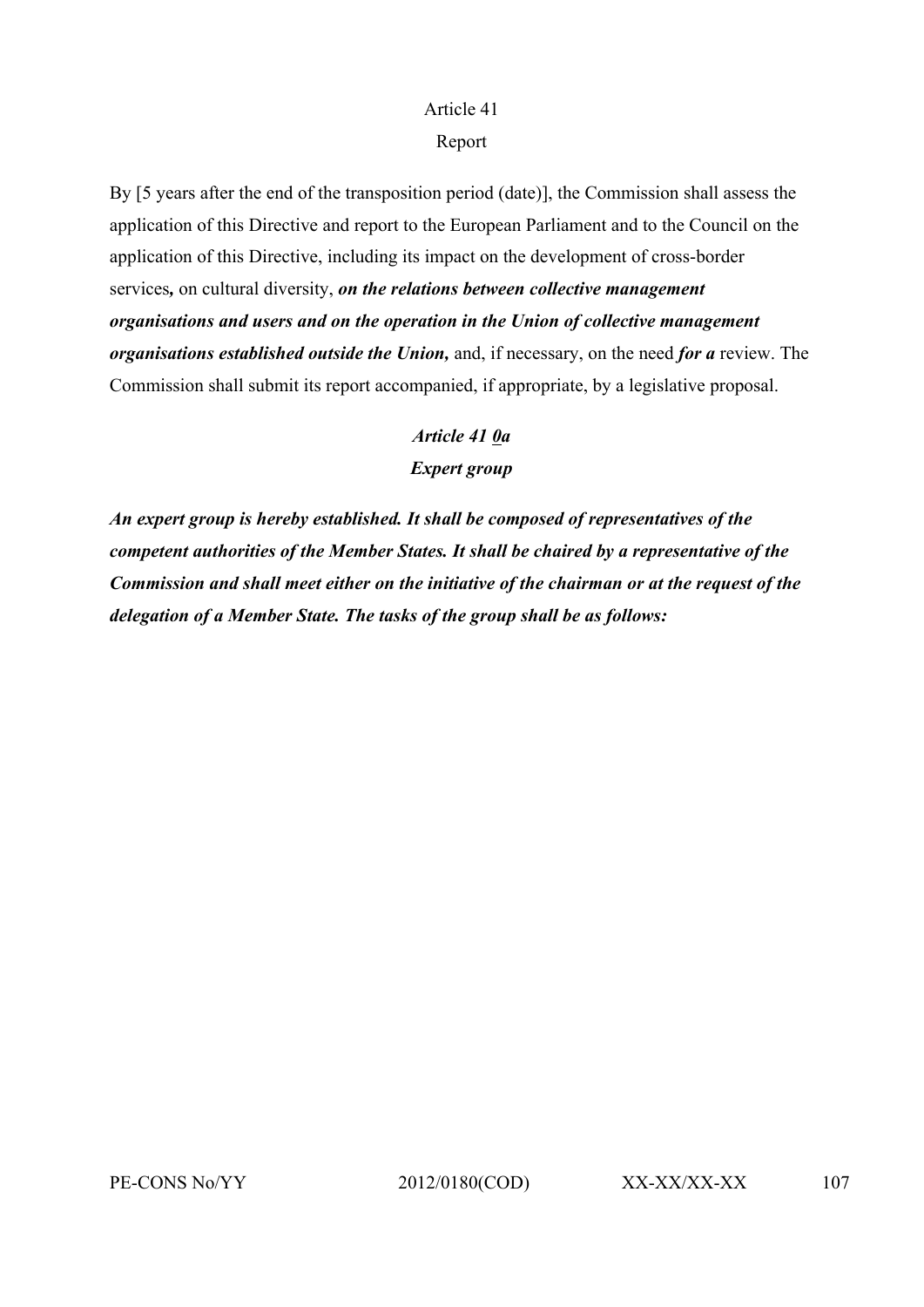- *(a) to examine the impact of the transposition of this Directive on the functioning of collective management organisations and independent management entities in the internal market, and to highlight any difficulties;*
- *(b) to organise consultations on all questions deriving from the application of this Directive;*
- *(c) to facilitate the exchange of information on relevant developments in legislation and case-law, as well as relevant economic, social, cultural and technological developments especially of the digital market in works and other subject matter.*

# *Article 41a*

*Protection of personal data*

*The processing of personal data carried out in the framework of this Directive shall be subject to Directive 95/46/EC of the European Parliament and of the Council of 24 October 1995 on the protection of individuals with regard to the processing of personal data and on the free movement of such data.*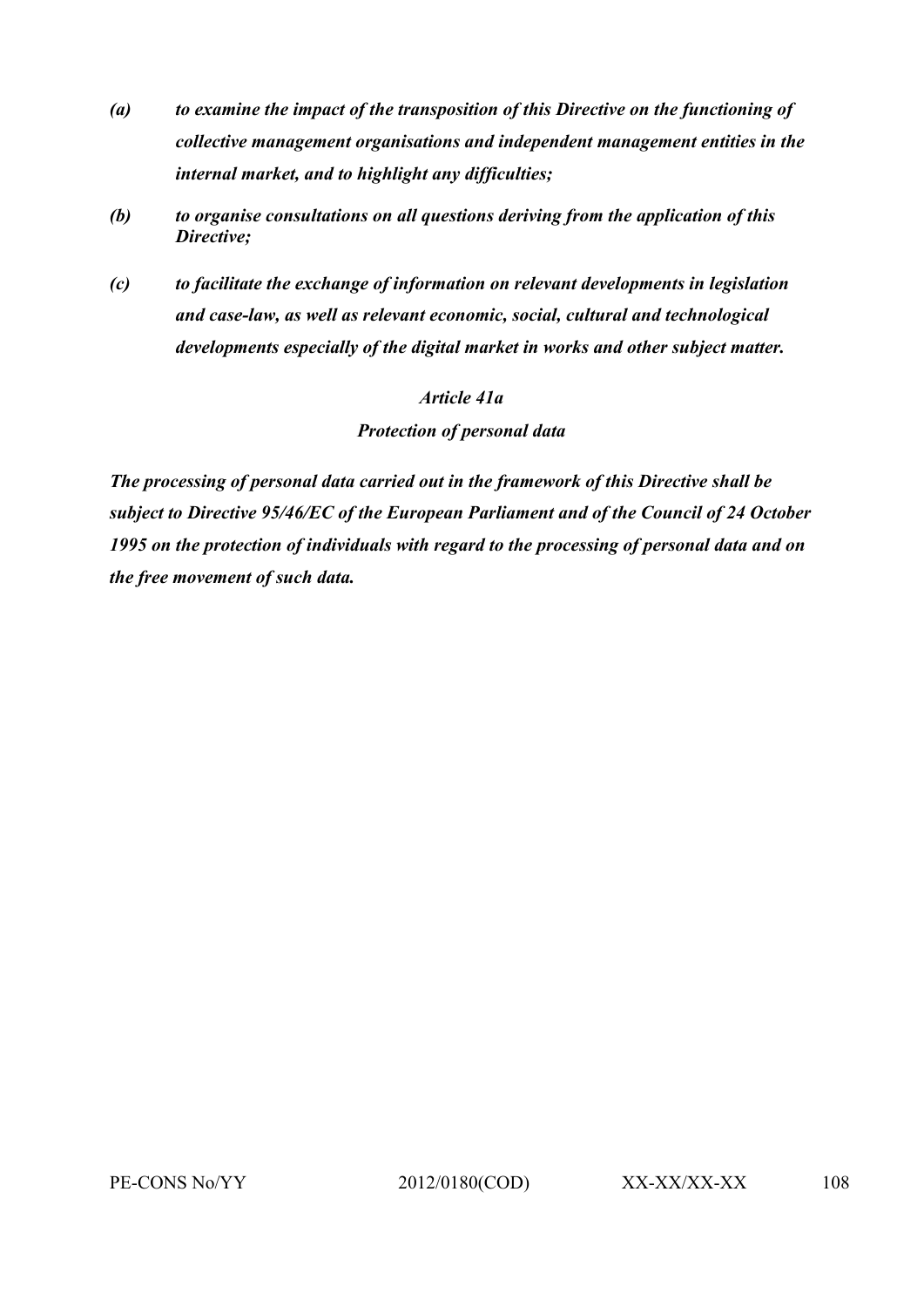## Article 42

# Transposition

1. Member States shall bring into force the laws, regulations and administrative provisions necessary to comply with this Directive by *[***24** months after the entry into force of the Directive] at the latest. They shall forthwith communicate to the Commission the text of *these* provisions.

When Member States adopt those provisions, they shall contain a reference to this Directive or be accompanied by such a reference on the occasion of their official publication. Member States shall determine how such reference is to be made.

2. Member States shall communicate to the Commission the text of the main provisions of national law which they adopt in the field covered by this Directive.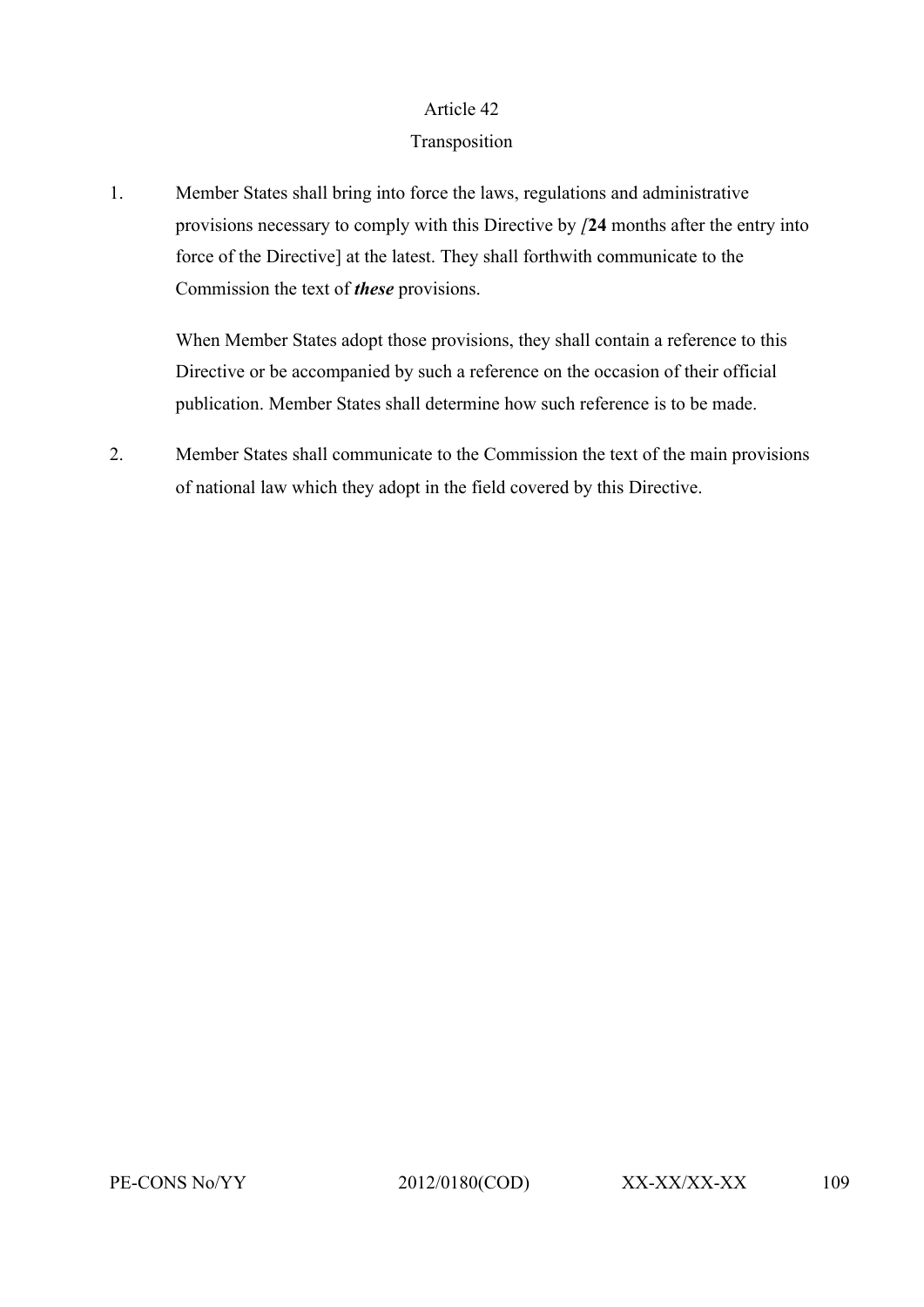### Article 43

#### Entry into force

This Directive shall enter into force on the twentieth day following that of its publication in the *Official Journal of the European Union*.

### Article 44

## Addressees

This Directive is addressed to the Member States.

Done at ,

*For the European Parliament For the Council The President The President*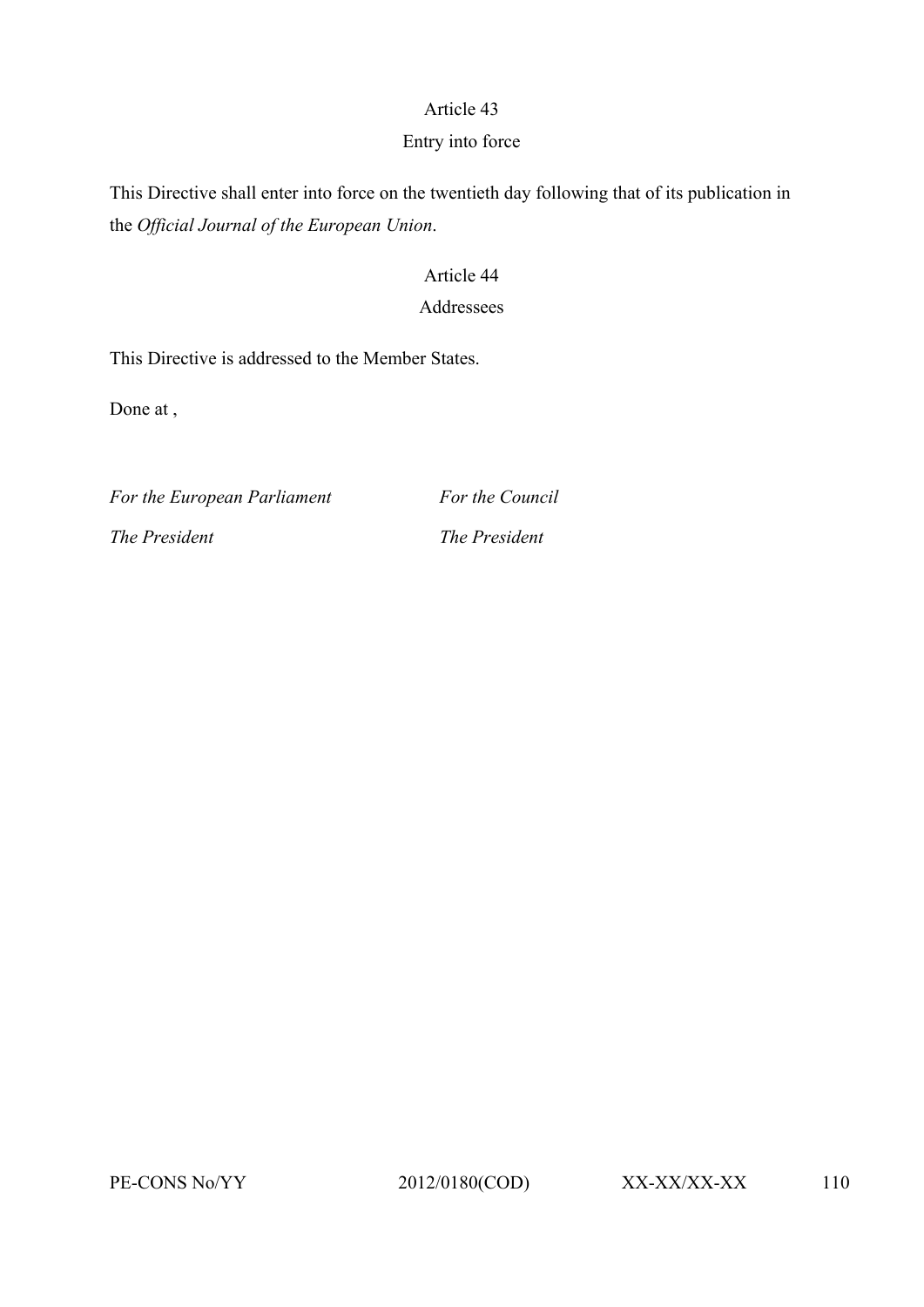- 1. Information to be provided in the annual transparency report referred to in Article 20(2):
	- (a) financial statements comprising a balance-sheet or a statement of assets and liabilities, an income and expenditure account for the financial year and a cash flow statement;
	- (b) a report on the activities in the financial year;
	- *(ba) information on refusals to grant a licence pursuant to Article 15(2a);*
	- (c) a description of the legal and governance structure of the *collective management organisation*;
	- (d) information on any entities *directly or indirectly owned or controlled, in whole or in part, by* the *collective management organisation*;
	- (e) information on the total amount of remuneration paid to the persons referred in *Articles 8(1b) and* 9 in the previous year, and on other benefits granted to them;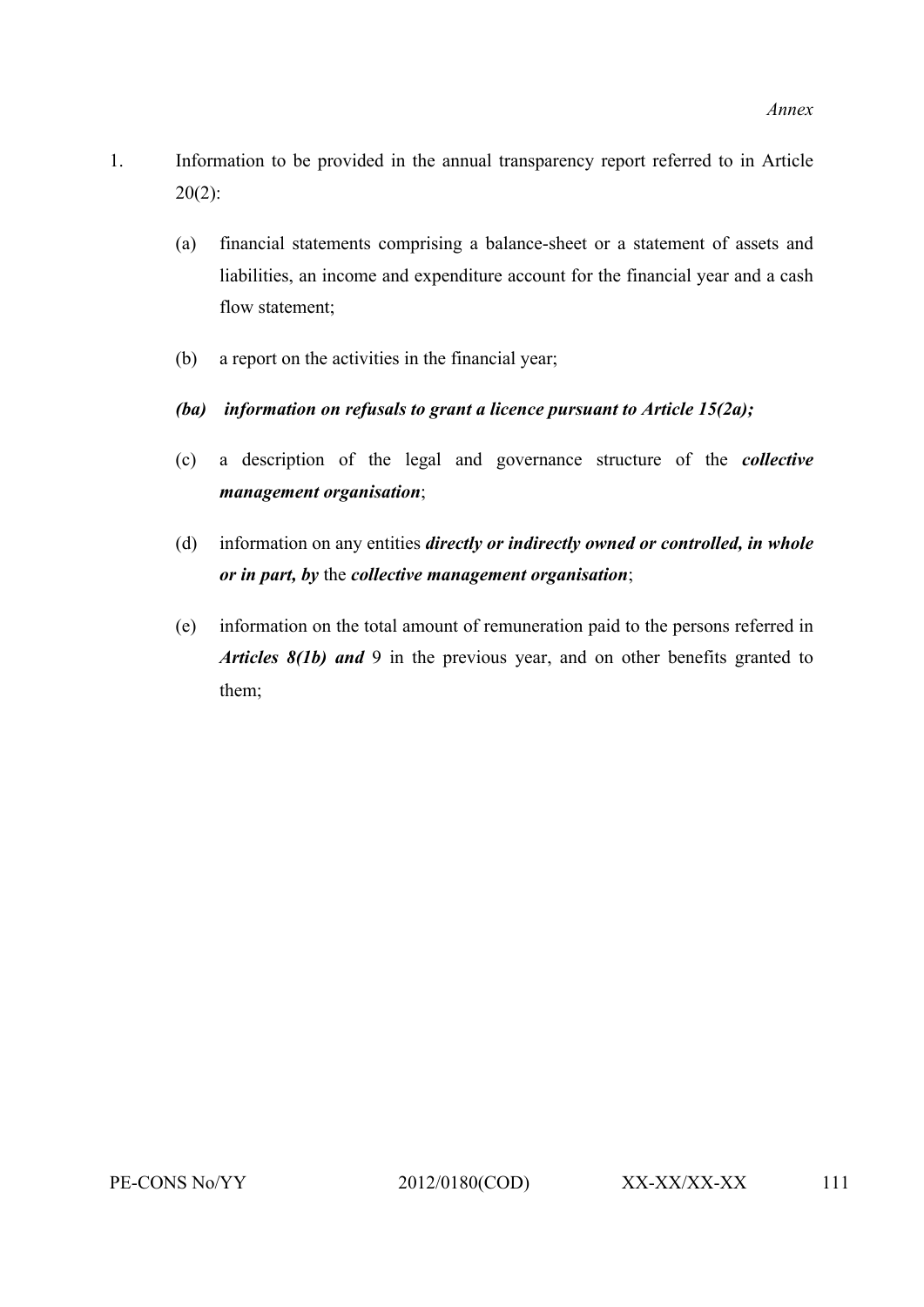- (f) the financial information referred to in point 2;
- (g) a special report on the use of the amounts deducted for the purposes of social, cultural and educational services.
- 2. Financial information to be provided in the annual transparency report:
	- (a) Financial information on rights revenue, per category of rights managed and per type of use (e.g. broadcasting, online, public performance) *including the information on the income arising from the investment of rights revenue and the use of such income (whether it is distributed to rightholders, other collective management organisations or otherwise used)*.
	- (b) Financial information on the cost of *rights* management ▌ and other services provided by the *collective management organisation* to rightholders, with a comprehensive description of at least the following items:
		- (i) all operating and financial costs, with a breakdown per category of rights managed and *where costs are indirect and cannot be attributed to one or more categories of rights* an explanation of the method used to allocate *such* indirect costs;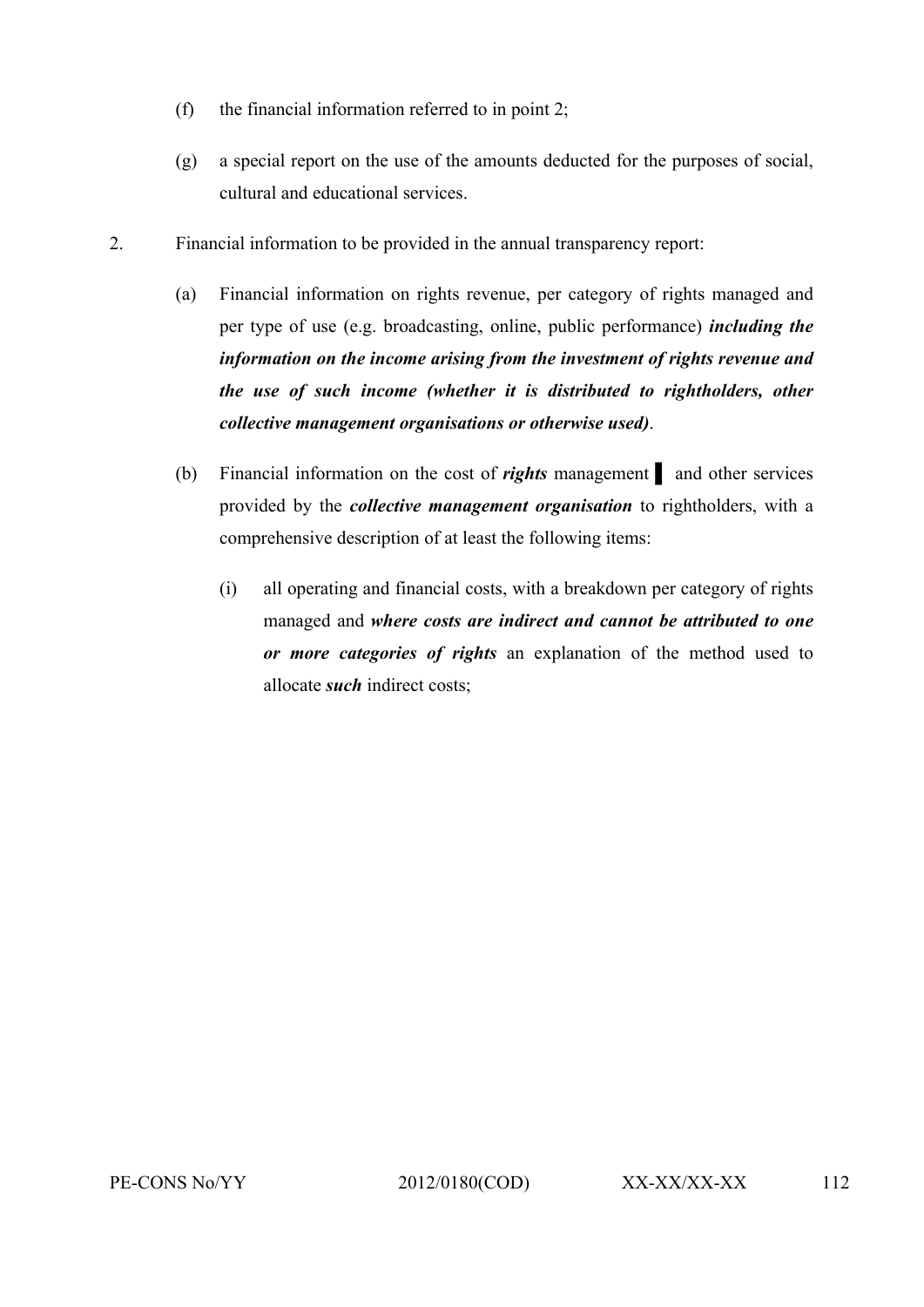- (ii) operating and financial costs, with a breakdown per category of rights managed *and where costs are indirect and cannot be attributed to one or more categories of rights, an explanation of the method used to allocate such indirect costs*, only with regard to the nanagement of rights *including management fees deducted from or offset with rights revenue or any income arising from the investment of rights revenue in accordance with Article 10(3) and Article 11(1)*;
- (iii) operating and financial costs with regard to services*,* other than the management of rights, *but* including social, cultural and educational services;
- (iv) resources used to cover costs;
- (v) deductions made to rights revenues, with a breakdown per category of rights managed and per type of use and the purpose of the deduction, such as costs related to the management of rights or to social, cultural or educational services;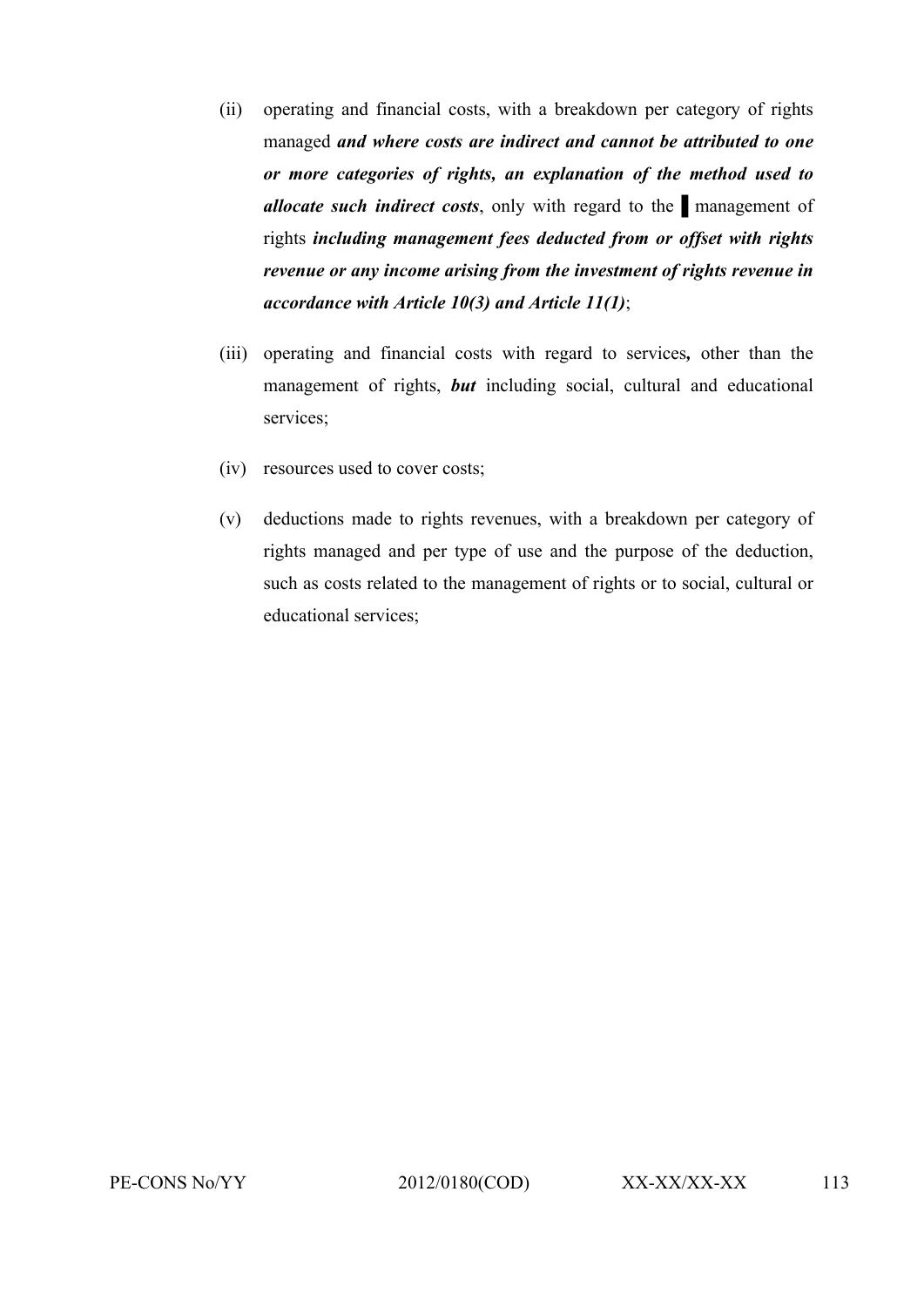- (vi) the percentages that the cost of the *rights* management ▌ and other services provided by the *collective management organisation* to rightholders represents compared to the rights *revenue* in the relevant financial year, per category of rights managed*, and where costs are indirect and cannot be attributed to one or more categories of rights, an explanation of the method used to allocate such indirect costs*.
- (c) Financial information on amounts due to rightholders with a comprehensive description of at least the following items:
	- (i) total amount attributed to rightholders with a breakdown per category of rights managed and type of use;
	- (ii) total amount paid to rightholders, with a breakdown per category of rights managed and type of use;
	- (iii) frequency of payments, with a breakdown per category of rights managed and per type of use;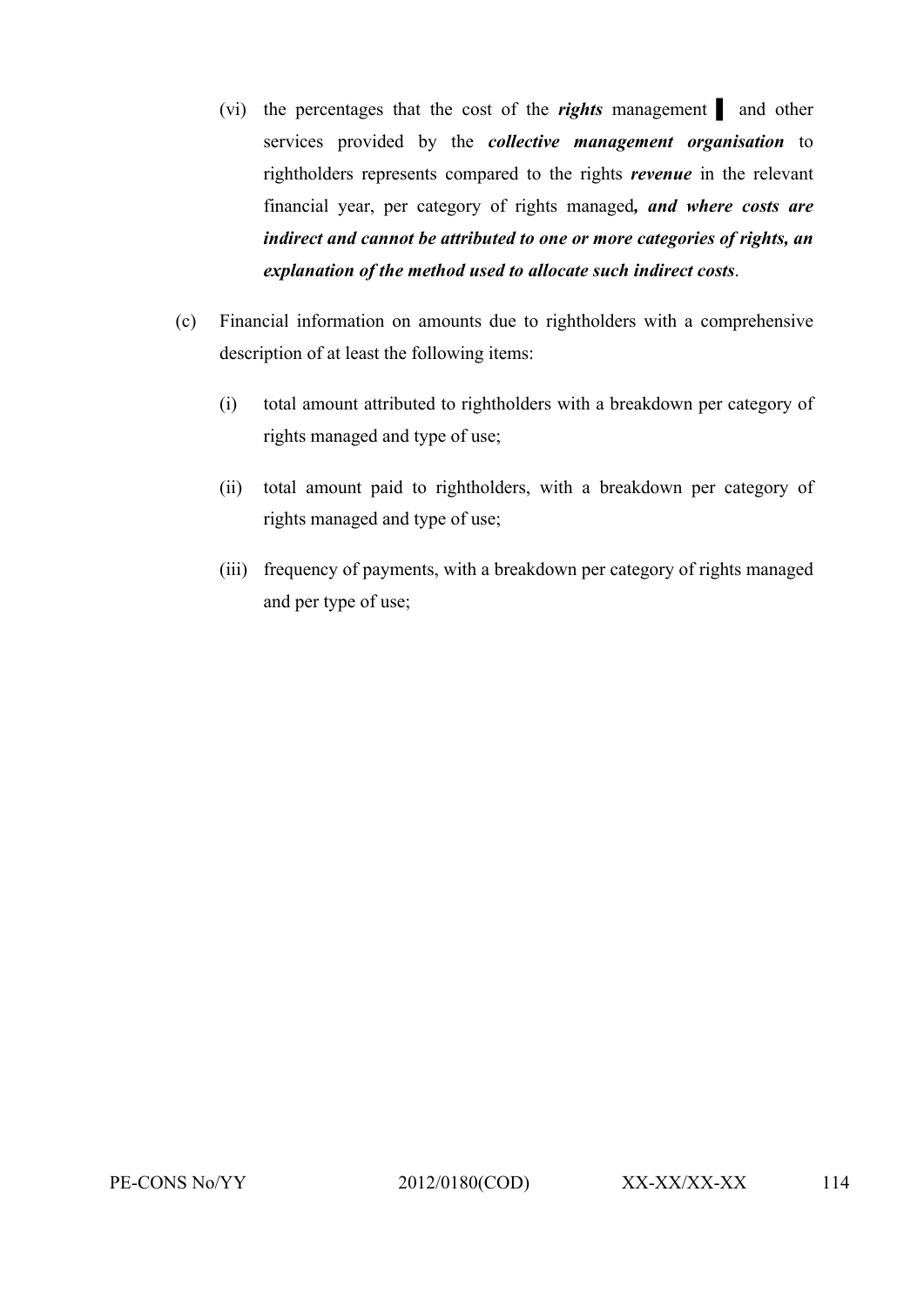- (iv) total amount collected but not yet attributed to rightholders, with a breakdown per category of rights managed and type of use and indicating the financial year in which these amounts were collected;
- (v) total amount attributed to but not yet distributed to rightholders, with a breakdown per category of rights managed and type of use and indicating the financial year in which these amounts were collected;
- (vi) where a *collective management organisation* has not carried out the distribution and payments within the deadline set out in Article 12(1), the reasons for the delay*;*
- *(vii) the total of non-distributable amounts along with the explanation on the use of these amounts*.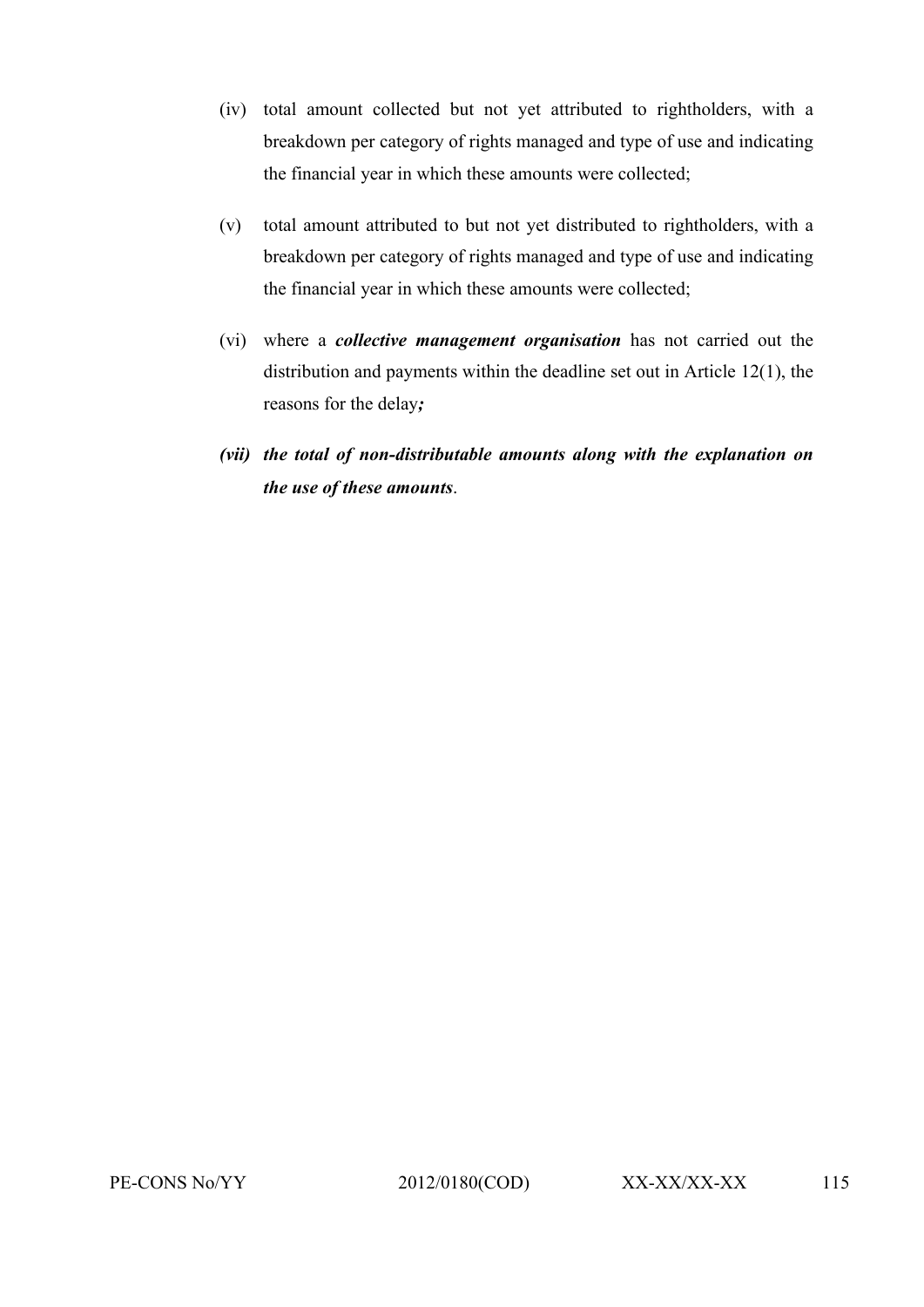- (d) Information on ▌ relationships with other *collective management organisations* with a description of at least the following items:
	- (i) ▌amounts received from other *collective management organisations* and amounts paid to other *collective management organisations*, with a breakdown per category of rights and *per* type of use and per *organisation*;
	- (ii) management fees ▌ and other deductions from the revenue due to other *collective management organisations*, with a breakdown per category of rights and *per type of use and* per *organisation*;
	- (*iii*) management fees ▌ and other deductions from the amounts paid by other *collective management organisations*, with a breakdown per category of rights and per *organisation*;
	- (*iv*) *amounts* distributed *directly* to rightholders originating from other *collective management organisations*, with a breakdown per category of rights and per *organisation*.